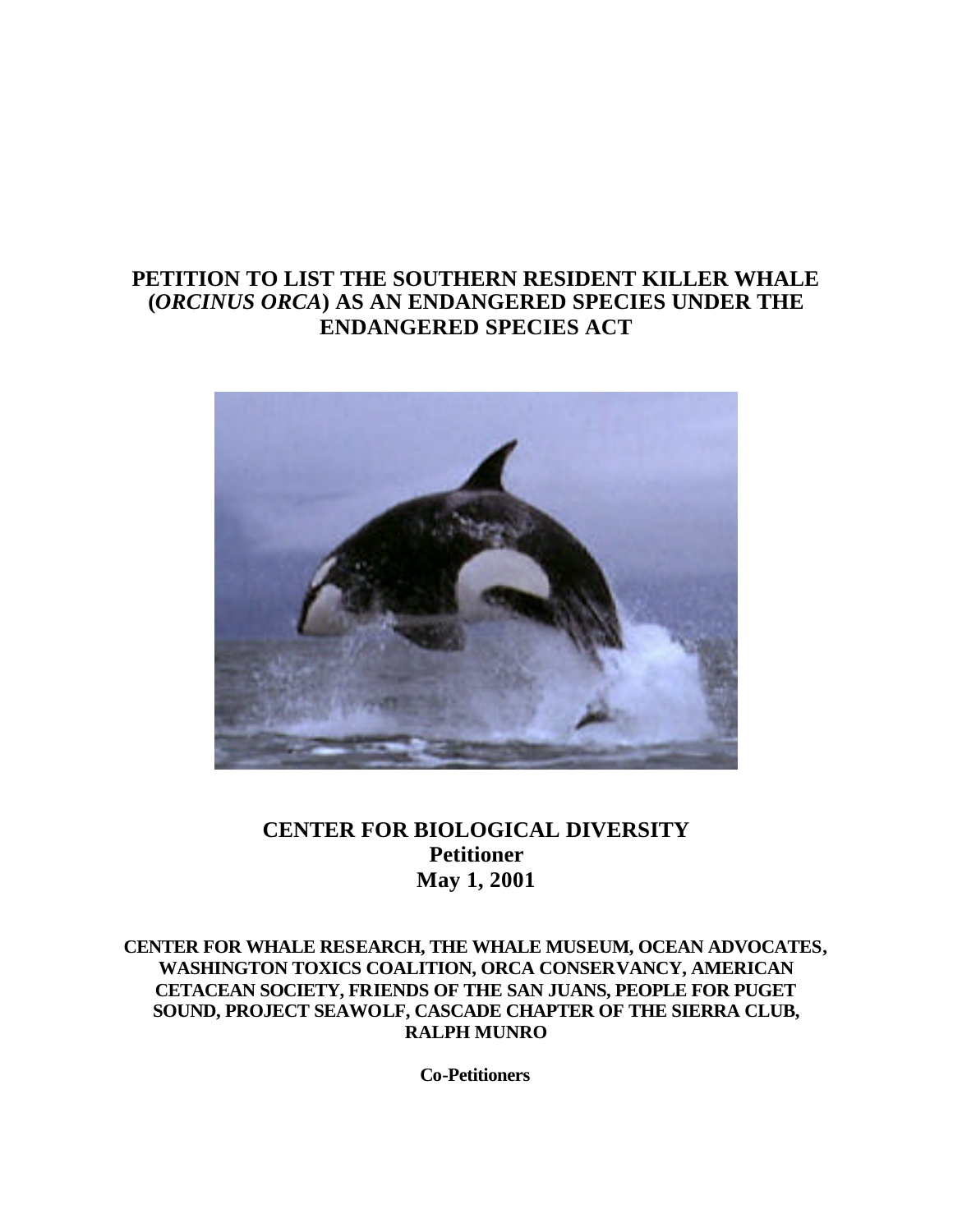#### **NOTICE OF PETITION**

Center for Biological Diversity P.O. Box 40090 Berkeley, CA 94704-4090 (510) 841-0812 Contact: Brent Plater

Petitioner Center for Biological Diversity ("CBD") formally requests that the National Marine Fisheries Service ("NMFS") list the Southern Resident killer whale (*Orcinus orca*) as an endangered species under the federal Endangered Species Act.<sup>1</sup> In the alternative, petitioner formally requests that NMFS list the Southern Resident killer whale as a threatened species under the ESA. In either case, CBD requests that critical habitat be designated concurrent with the listing designation. This petition is filed under § 553(e) of the Administrative Procedure Act,<sup>2</sup> § 1533(b)(3) of the ESA, and 50 C.F.R. § 424.14(b). Because *O. orca* is classified in the order Cetacea, NMFS has jurisdiction over this petition.<sup>3</sup> This petition sets in motion a specific administrative process as defined by § 1533(b)(3) and 50 C.F.R. § 424.14(b), placing mandatory response requirements on NMFS.

The Center for Biological Diversity is a non-profit environmental organization dedicated to protecting endangered species and wild places of western North America and the Pacific through science, policy, education, and environmental law. CBD submits this petition on its own behalf and on behalf of its members and staff, with an interest in protecting the killer whale and the whale's habitat.

The Center for Whale Research is a non-profit organization dedicated to benign studies of whale and dolphin populations for the purpose of determining their status and trends in the marine ecosystem that is being increasingly impacted by human activities. The factual information obtained in these studies is provided to governments, resource managers, other organizations, and the public to further responsible management and education needs.

Founded in 1979, The Whale Museum seeks, through education and research, to encourage responsible stewardship of whales and the marine ecosystems upon which they depend.

Founded in 1967, the American Cetacean Society is the oldest whale conservation group in the world. Its mission is "the protection of whales, dolphins, porpoises, and their habitats and ecosystems through public education, research grants and conservation actions." ACS currently has more than 1000 members consisting of scientists, teachers and others from the United States and 21 other countries.

 1 16 U.S.C. §§1531-1544 [hereinafter ESA].

<sup>2</sup> 5 U.S.C. §§551-559 [hereinafter APA].

<sup>&</sup>lt;sup>3</sup> Memorandum of Understanding between the USFWS & NMFS Regarding Jurisdictional Responsibilities and Listing Procedures under the ESA (1974).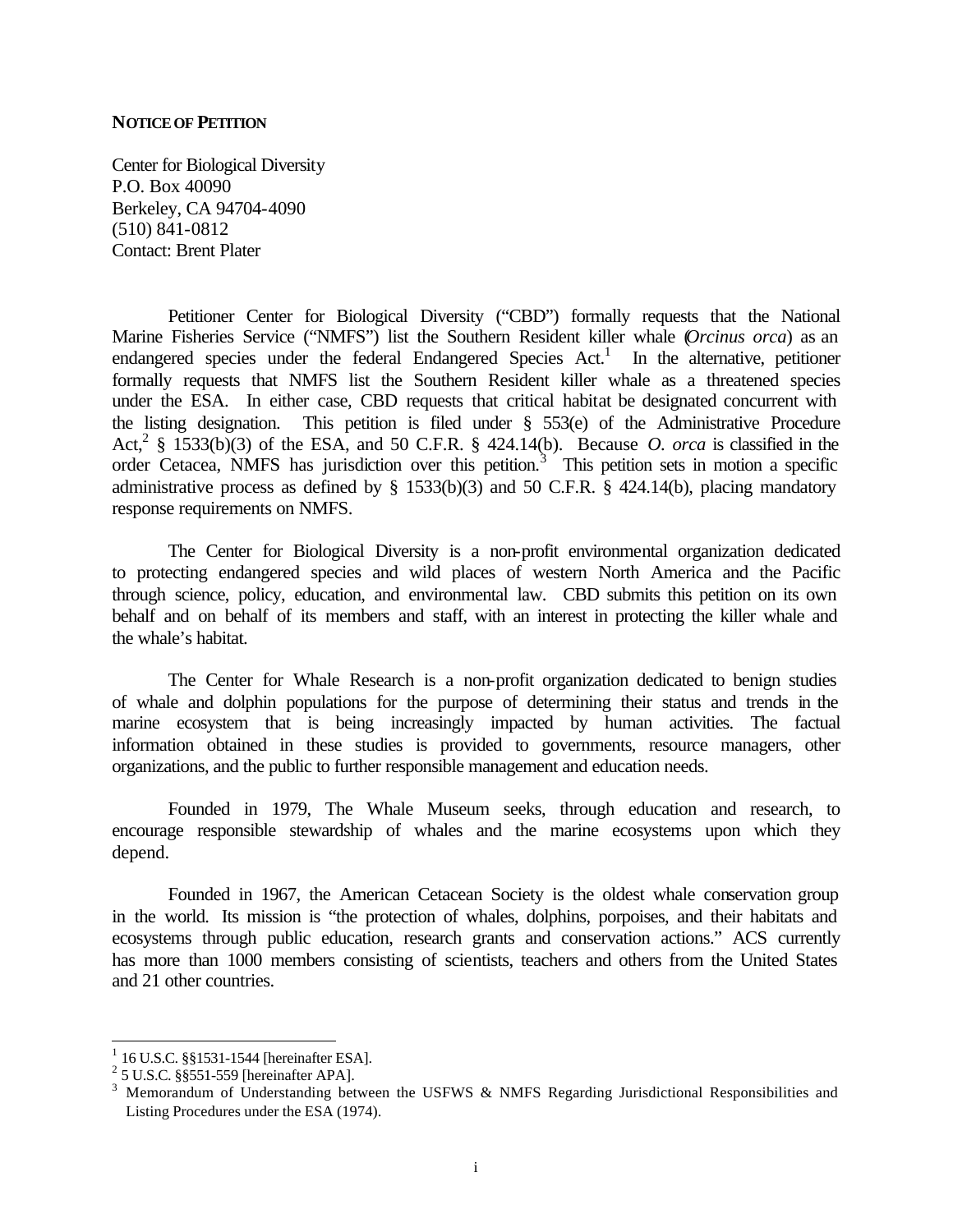People For Puget Sound is a non-profit citizens' group, dedicated to educating and involving people in protecting and restoring the land and waters of Puget Sound and the Northwest Straits. They work to eliminate contamination of our waters, halt the destruction of natural habitats, and sustain the Sound and Straits as a healthy source of peoples' livelihood, enjoyment, and renewal.

Orca Conservancy is dedicated to enhancing public awareness about the plight of the Southern Resident killer whale, to enable a deeper understanding of the importance & interconnectedness of orcas, salmon, watersheds, and healthy marine ecosystems. By focusing on the orca, the Pacific Northwest's beloved & majestic icon, Orca Conservancy engages a wide & diverse audience.

Ocean Advocates is dedicated to the protection of the oceans for the people and wildlife that depend on them for life, livelihood and enjoyment. Over the past five years, Ocean Advocates has established a strong reputation in the Pacific Northwest for the protection of marine and coastal resources along the Olympic Coast, the San Juan Islands and the Strait of Juan de Fuca from the threat of oil spills.

Friends of the San Juans is the voice for the environment of the San Juan Islands and the Northwest Straits Marine Ecosystem. Founded in 1979, Friends of the San Juans has been working 21 years to protect and promote the health and future of the San Juan Islands: land, water, natural, and human communities.

Project SeaWolf, a Washington-based marine mammal protection organization, focuses on creating film and print documentaries and media campaigns about wildlife protection. The group focuses on empowering non-traditional audiences to conduct environmental advocacy programs.

The Cascade Chapter of the Sierra Club organizes and supports grassroots conservation efforts within Washington State, representing thousands of grassroots volunteers and members.

The Washington Toxics Coalition is a non-profit organization dedicated to protecting public health and preventing pollution in industry, agriculture and the home.

Ralph Munro grew up on the west side of Bainbridge Island where his grandparents settled in 1890. He was elected Washington's Secretary of State in 1980 and was re-elected five times, retiring in 2000. Ralph Munro has been frequently honored for his service to the public in areas such as voter participation, historic preservation, volunteerism, helping the developmentally disabled, and protecting the environment.

In addition to the co-petitioners, several organizations and individuals have provided invaluable support to this project. We'd like to thank Jennifer Sampson and the 10,000 Years Institute for their work on section VI.E.1., Dr. Martin Taylor and Dr. David Bain for their work on the population viability analysis, and Dr. Robin W. Baird for his work on the COSWIC petition on killer whales in the Pacific Northwest.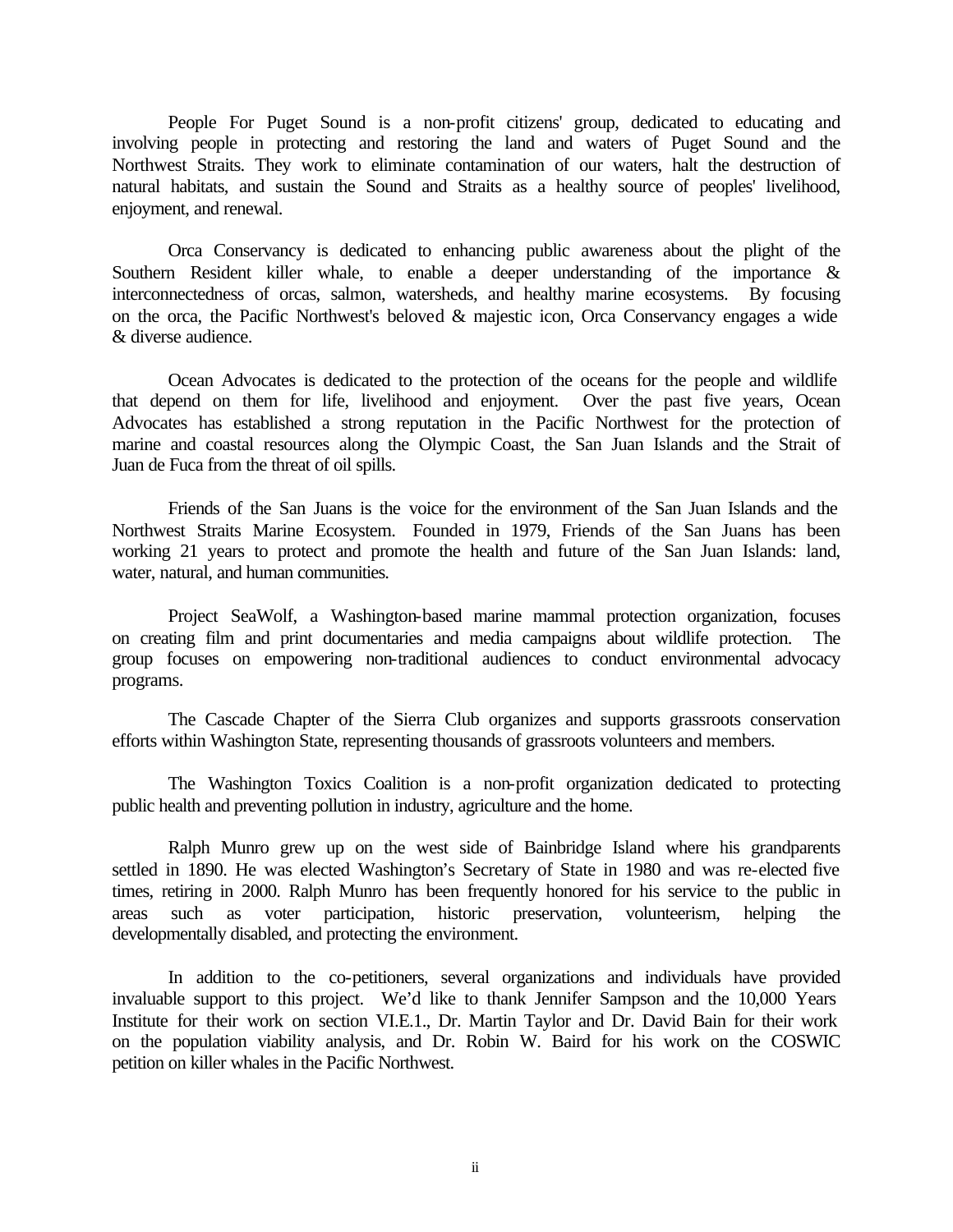| <b>TABLE OF CONTENTS</b>                                                                                                                                          |  |
|-------------------------------------------------------------------------------------------------------------------------------------------------------------------|--|
|                                                                                                                                                                   |  |
|                                                                                                                                                                   |  |
|                                                                                                                                                                   |  |
|                                                                                                                                                                   |  |
|                                                                                                                                                                   |  |
|                                                                                                                                                                   |  |
|                                                                                                                                                                   |  |
|                                                                                                                                                                   |  |
|                                                                                                                                                                   |  |
|                                                                                                                                                                   |  |
|                                                                                                                                                                   |  |
|                                                                                                                                                                   |  |
|                                                                                                                                                                   |  |
|                                                                                                                                                                   |  |
|                                                                                                                                                                   |  |
|                                                                                                                                                                   |  |
|                                                                                                                                                                   |  |
| III. The Southern Resident Killer Whale is a Listable Entity Under the ESA 7                                                                                      |  |
|                                                                                                                                                                   |  |
| 1. Southern Residents are Separated from Other Killer Whales by Distinct Factors  8                                                                               |  |
| 2. Southern Residents are Delimited by Significant Jurisdictional Boundaries 12                                                                                   |  |
| 3. Southern Resident Killer Whales Comprise a "Stock" Under the MMPA  13                                                                                          |  |
|                                                                                                                                                                   |  |
| 1. The Southern Resident Killer Whale Occupies a Unique Ecological Setting  14<br>2. Loss of the Southern Residents Will Result in a Gap in the Species' Range 14 |  |
| 3. Southern Residents Differ Markedly from Other Killer Whales 15                                                                                                 |  |
| 4. The Southern Residents are Culturally Significant in the Pacific Northwest 16                                                                                  |  |
| 5. Southern Resident Killer Whales Comprise a "Stock" Under the MMPA  16                                                                                          |  |
|                                                                                                                                                                   |  |
|                                                                                                                                                                   |  |
|                                                                                                                                                                   |  |
|                                                                                                                                                                   |  |
|                                                                                                                                                                   |  |
|                                                                                                                                                                   |  |
|                                                                                                                                                                   |  |
|                                                                                                                                                                   |  |
|                                                                                                                                                                   |  |
|                                                                                                                                                                   |  |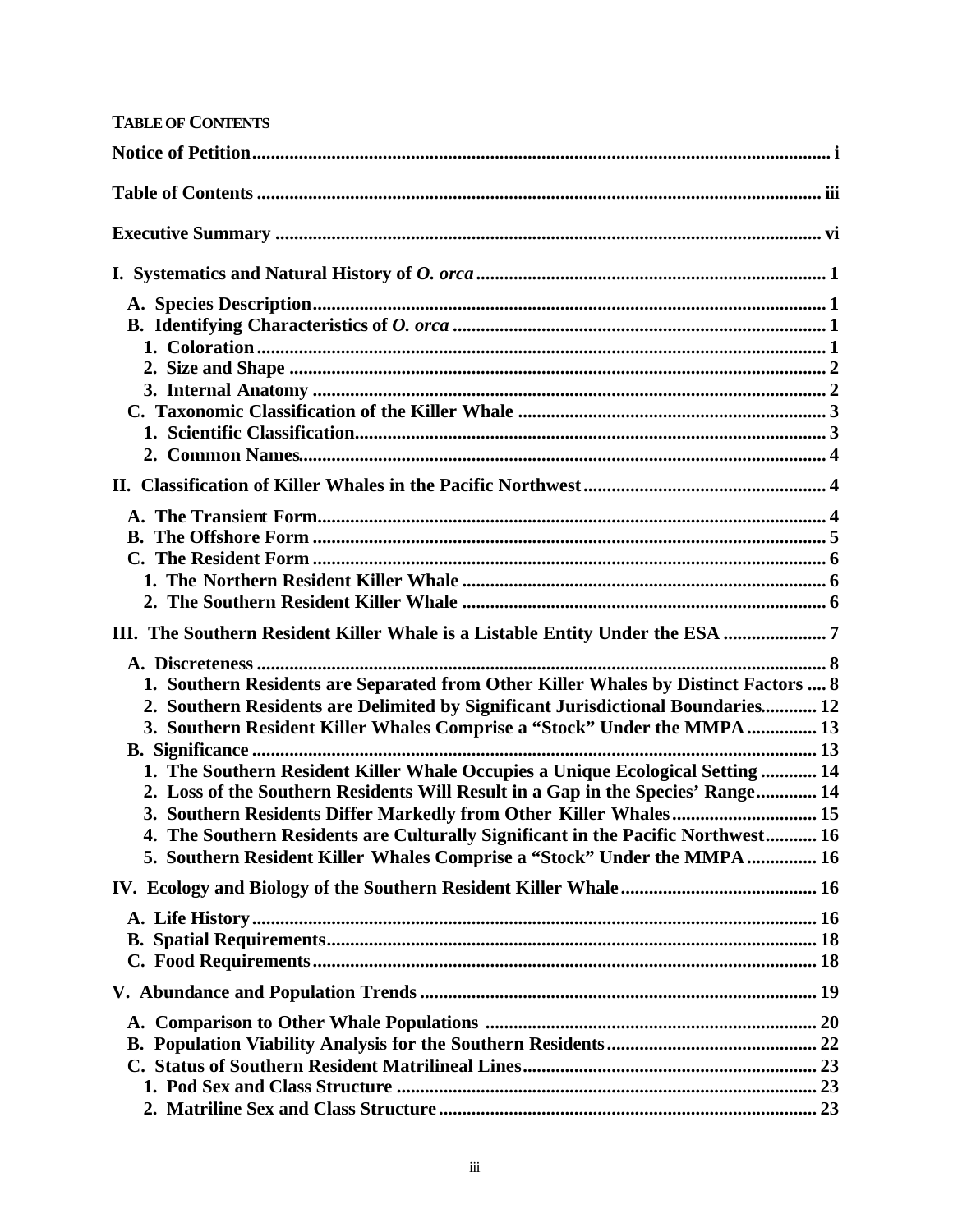| VI. The Southern Resident Killer Whale Qualify as Endangered Under the ESA  24           |  |
|------------------------------------------------------------------------------------------|--|
|                                                                                          |  |
|                                                                                          |  |
|                                                                                          |  |
|                                                                                          |  |
|                                                                                          |  |
|                                                                                          |  |
| 1. Capture and Removal of Southern Residents for the Live Capture Industry  27           |  |
|                                                                                          |  |
|                                                                                          |  |
|                                                                                          |  |
|                                                                                          |  |
|                                                                                          |  |
|                                                                                          |  |
|                                                                                          |  |
|                                                                                          |  |
|                                                                                          |  |
|                                                                                          |  |
|                                                                                          |  |
|                                                                                          |  |
|                                                                                          |  |
|                                                                                          |  |
| G. Southern Residents satisfy the IUCN "Critically Endangered" Criteria 46               |  |
| 1. Population Estimated to Number Less Than 50 Mature Individuals  46                    |  |
| VII. The Southern Residents Should have Critical Habitat Designated 47                   |  |
|                                                                                          |  |
|                                                                                          |  |
| A. Increase Funding for Southern Resident Research and Conservation Efforts 49           |  |
| B. Protect and Restore the Habitat of Southern Residents and their Prey 50               |  |
|                                                                                          |  |
|                                                                                          |  |
|                                                                                          |  |
|                                                                                          |  |
|                                                                                          |  |
|                                                                                          |  |
| Appendix A. Population Viability Analysis of the Southern Resident Killer Whale (Orcinus |  |
|                                                                                          |  |
| Appendix B. Demographic Structure of Southern Resident Killer Whale Matrilines as of     |  |
|                                                                                          |  |

**Appendix C. Some PCB and DDT Concentrations in Marine Biota of Puget Sound and the**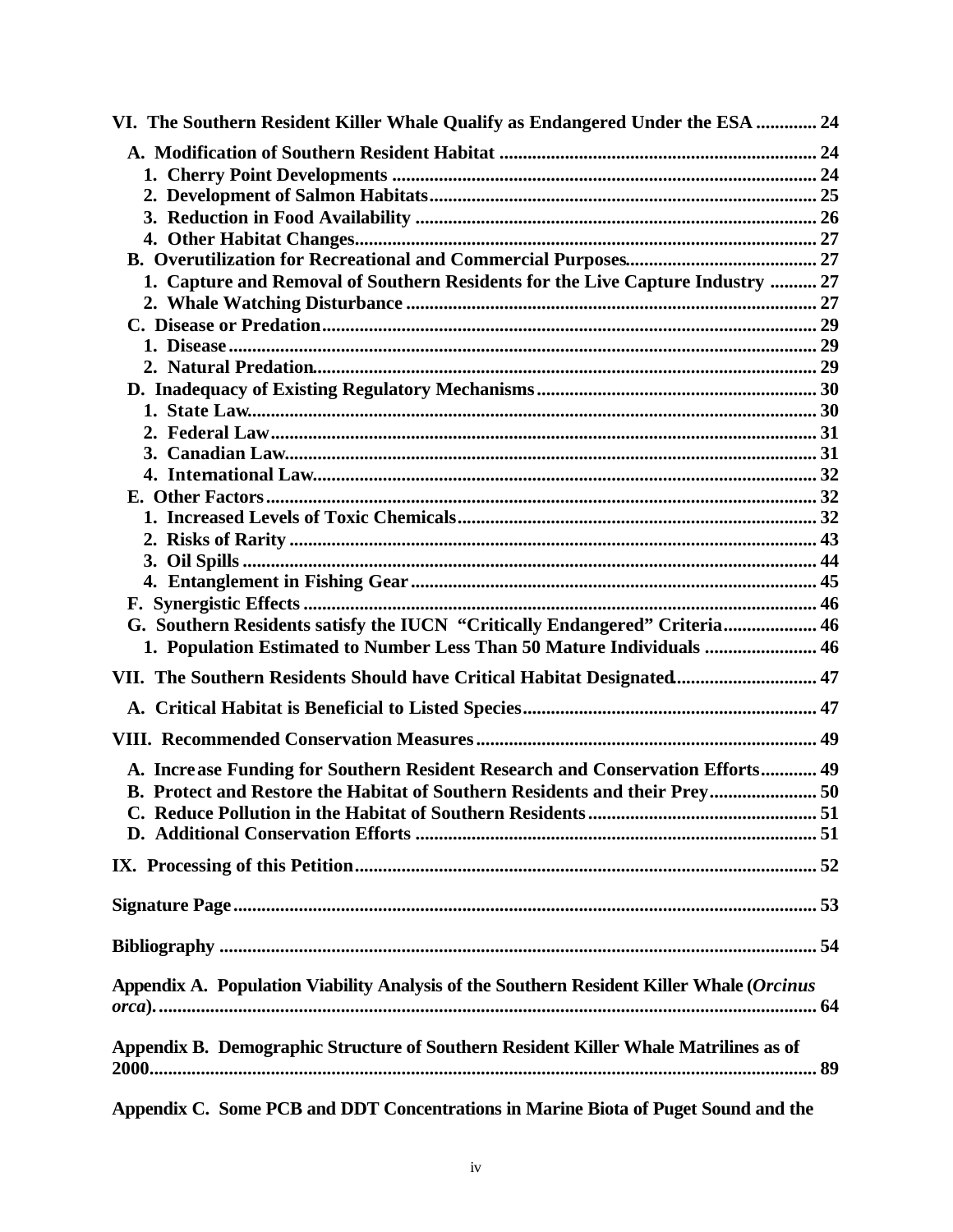| Appendix D. Superfund Sites in the Puget Sound Basin at which PCBs are a contaminant |  |
|--------------------------------------------------------------------------------------|--|
|                                                                                      |  |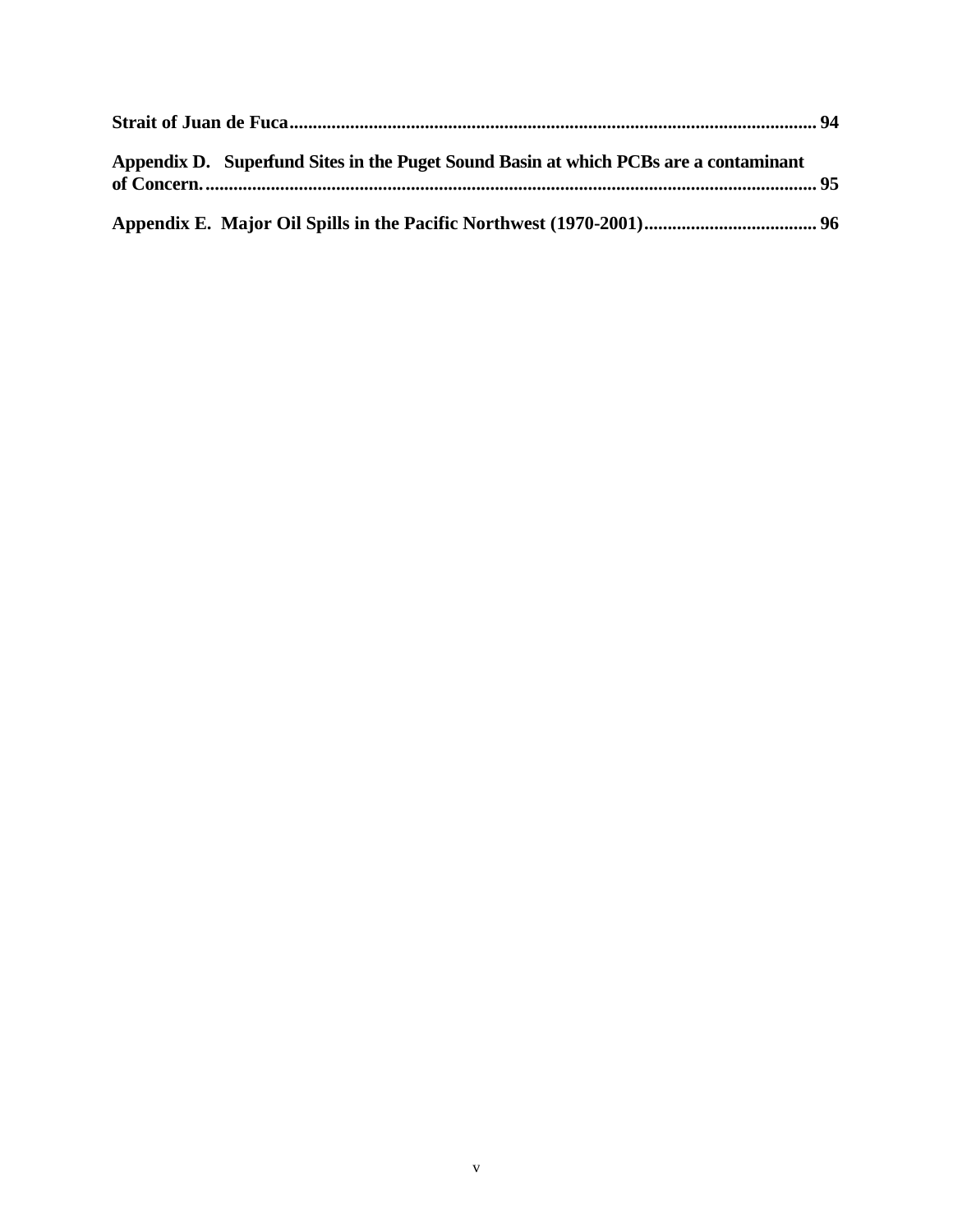#### **EXECUTIVE SUMMARY**

This petition seeks to list the Southern Resident killer whale, *Orcinus orca,* as an endangered species under the Endangered Species Act. The Southern Resident killer whale has experienced alarming population instability over the past 30 years, indicating that the population is unsteady and oscillating toward extinction. Currently the population is experiencing a population decline that is incomparable to any previous population fluctuation in the Southern Residents' known history, and it is now considered the most endangered killer whale population in the world.





The Southern Residents' extinction trajectory has been caused by several anthropogenic factors. During the late 1960s and early 1970s, approximately 34 Southern Residents were captured and removed for display in aquaria; perhaps a dozen more Southern Residents were killed in the process of capture (Olesiuk et al., 1990). These captures altered the sex and age ratio of the Southern Residents, creating a reproductive gap that led to population declines in the 1980s. Concentrations of organochlorines in Southern Residents have recently been determined to be greater than levels at which harmful effects have been documented in other marine species. The contamination may be affecting the survivability of the population. Chinook salmon stocks—the Southern Residents' main food source—have been declining throughout the Pacific Northwest due to over-harvesting and destruction of salmon habitat. The reduction of this food source may be reducing the carrying capacity of the Southern Residents' historical range, and may be enhancing the effects of bioaccumulated toxic chemicals. Disturbances caused by whalewatching and shipping vessels are also a likely factor in the Southern Resident killer whale's decline. Vessel traffic can affect individual whale behavior and lead to fatal collisions with ships

l

<sup>&</sup>lt;sup>1</sup> final new calf numbers for 2001 are not yet known.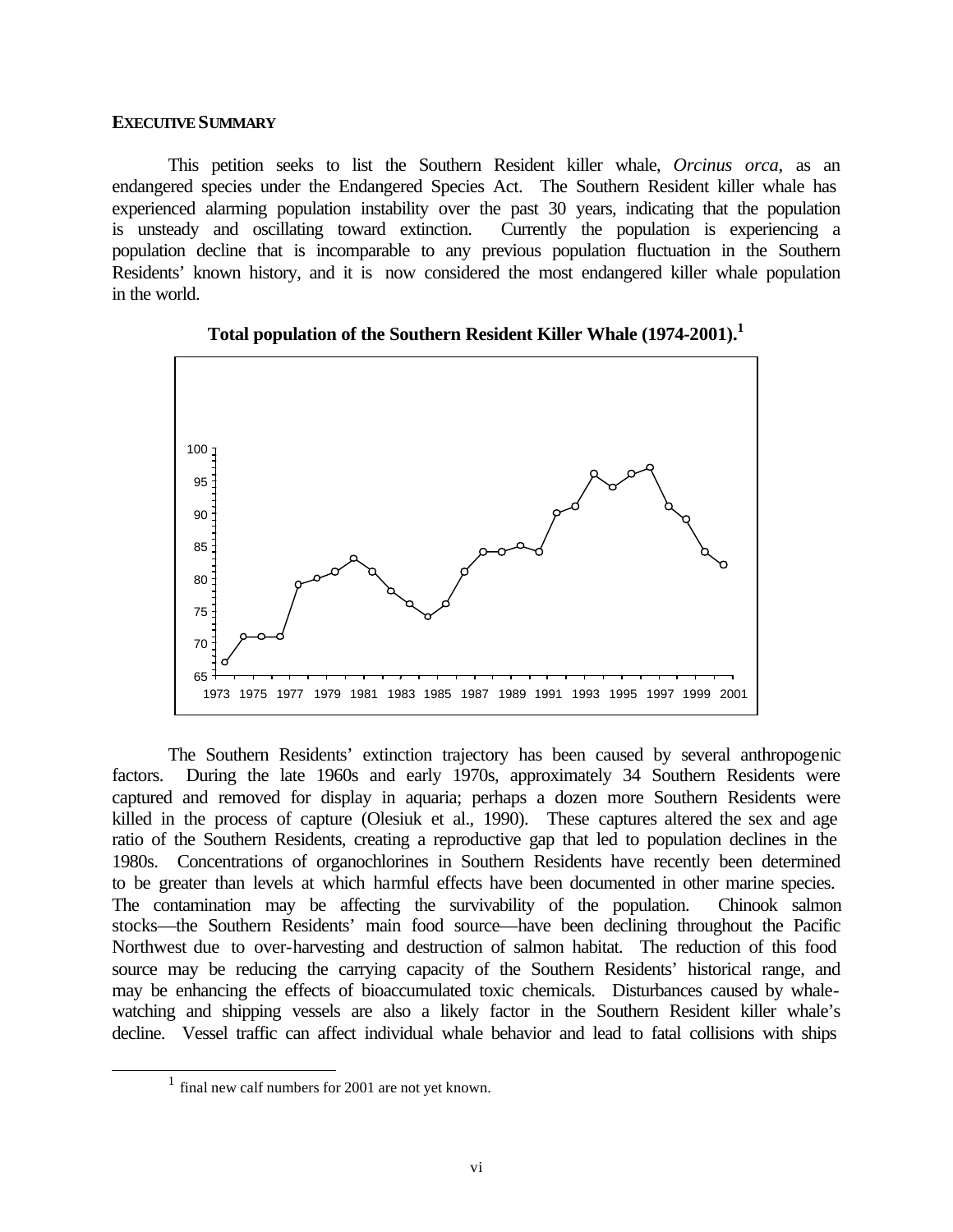(Ford et al., 2000). All of these factors are particularly worrisome today because the Southern Residents' effective population is now so low that these anthropogenic threats are compounded by the risks inherent in a small population.





The population instability observed over the past 30 years could be improperly interpreted as a normal or even an expected component of killer whale population dynamics. However, when examined closely it becomes clear that the fluctuations are instead indicative of an unstable trend toward extinction. Each decline that has occurred in the known history of the Southern Resident killer whale has been caused by distinct threats, and subsequent periods of recovery can be linked to the cessation of those threats. Furthermore, if this fluctuation were a normal attribute of killer whale population dynamics, other killer whale populations would be expected to show similar population variances. However, the Northern Resident population the most comparable population to the Southern Residents—has not shown any indication of population-wide cyclical variation in its known history, and in fact has shown a steady increase in population size over the past 30 years.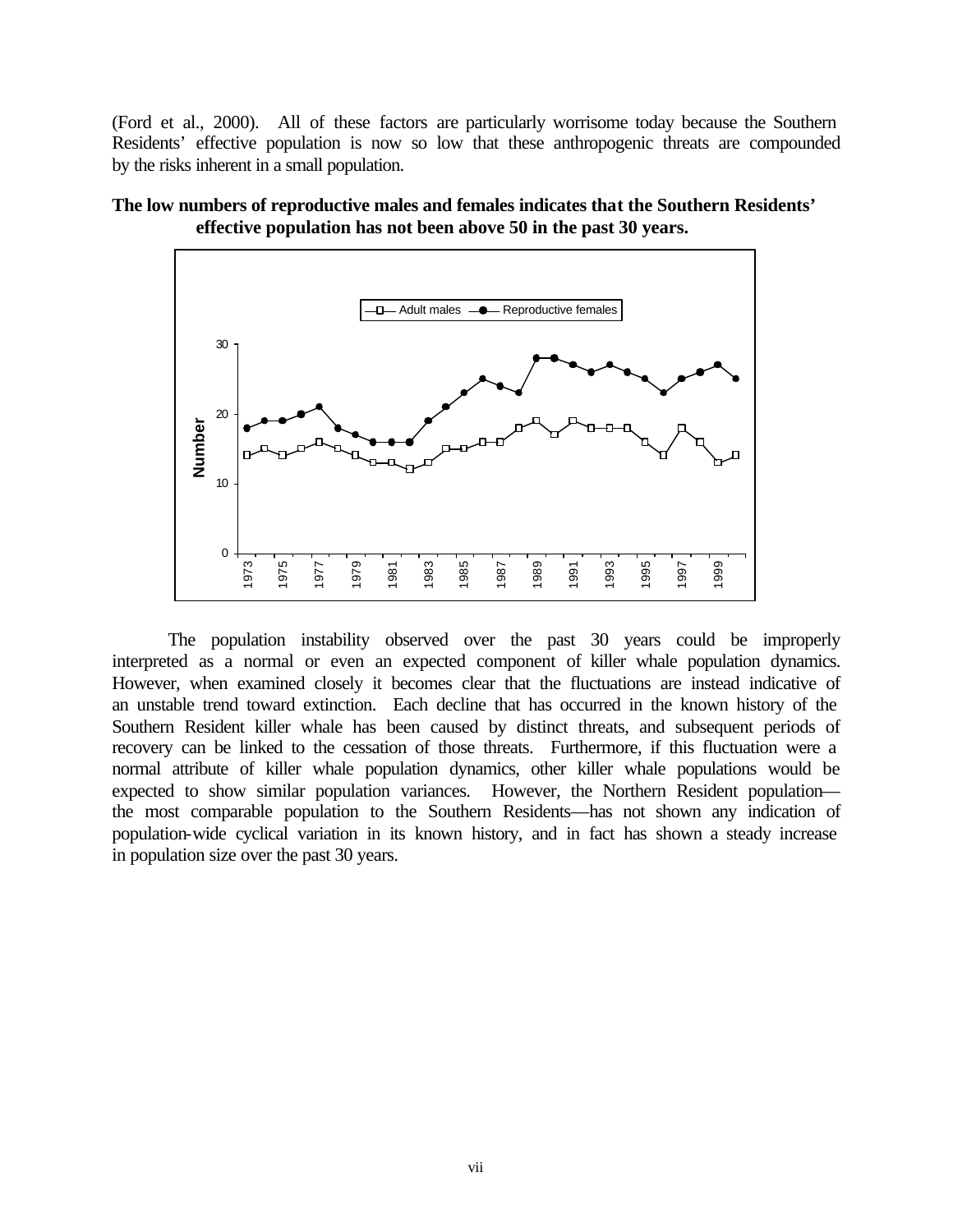



The current decline in the Southern Resident killer whale is especially disconcerting. The scale of the decline—a 15.5% decline since 1996—is a sharp reversal of the population trajectory seen in the previous decade. The individuals lost during the current decline include juveniles and reproductively active females, demographic groups that normally have extremely low mortality rates.



**Reproductive female mortality has increased dramatically the past two years.**

Reversing this decline will require a strong commitment to preserving this population because the factors contributing to the decline are far-reaching and systemic in nature. Yet even if the current decline is halted, the observed life history patterns for the Southern Residents indicate that extinction is likely if the underlying causes of the instability in the population are not addressed. To determine the probability of the Southern Resident killer whale going extinct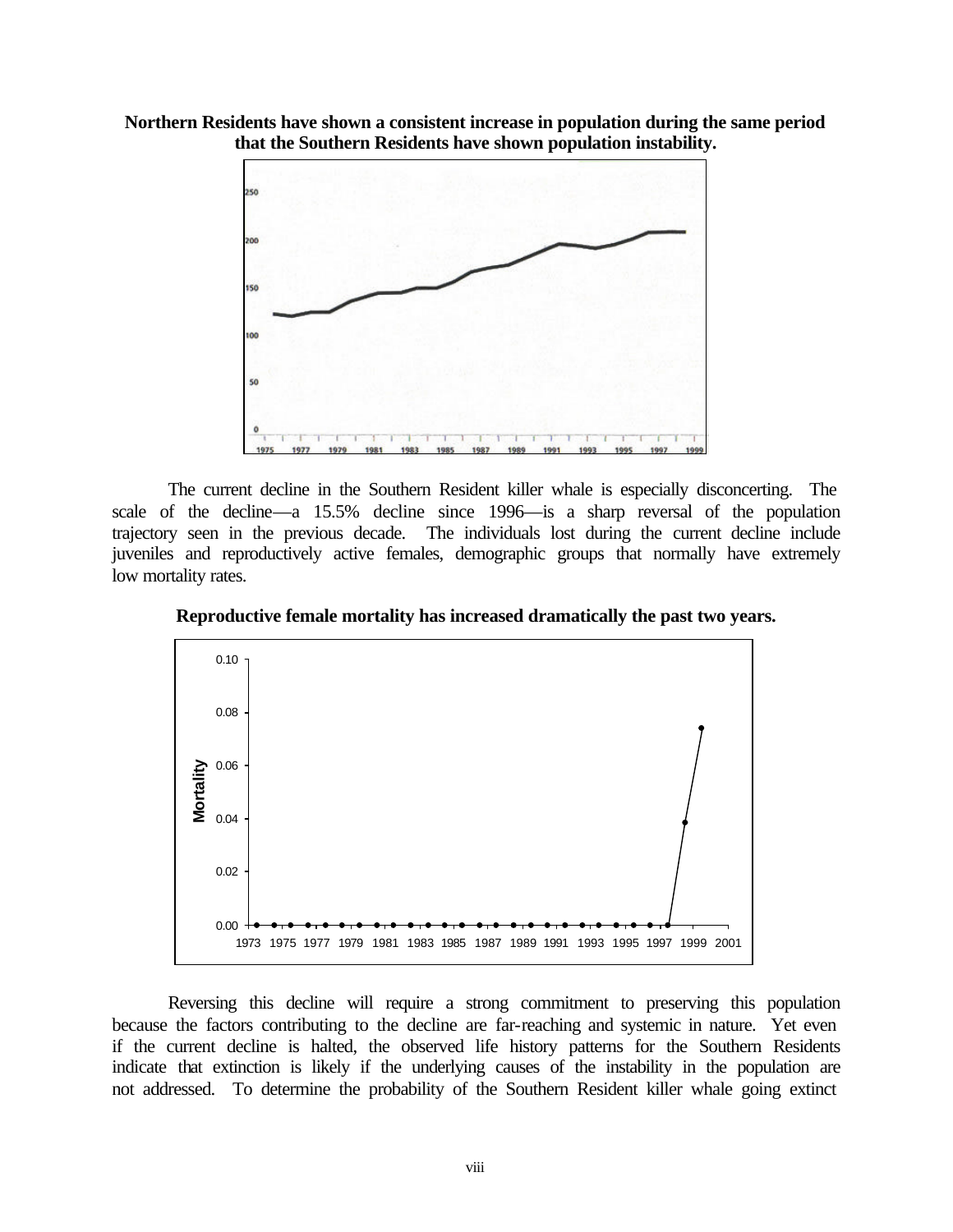with statistical accuracy, we conducted a population viability analysis ("PVA") based on the known life history parameters of the Southern Resident killer whale and the population data collected over the past quarter century by the Center for Whale Research.

According to the PVA, the Southern Residents have a 100% chance of extinction within the next 200 years if the current population decline continues. The median time to extinction under this scenario is 113 years.



## **Extinction trajectory graph if current decline continues.**

If the current decline is arrested and the general population trends seen over the past 30 years resume, it is likely that the Southern Residents will still go extinct. Under this scenario, a 1% possibility of a catastrophic event—such as the Exxon Valdez oil spill—occurring in any particular year and the detrimental effects of inbreeding are factored into the analysis. This model indicates that the Southern Residents have at least a 62% chance of becoming extinct in the next 300 years, with a median time to extinction of 265 years under this model.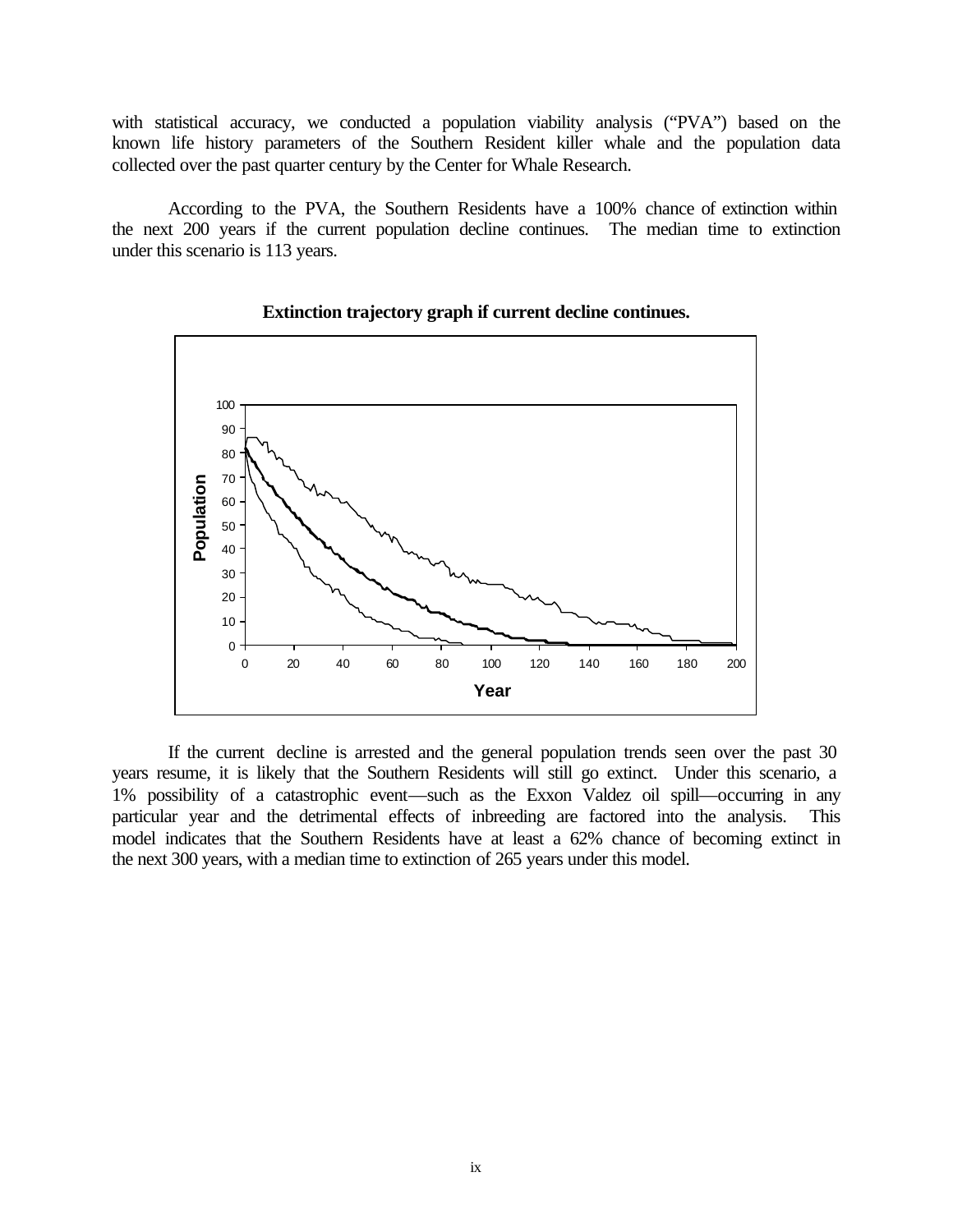**Extinction trajectory graph if current decline is arrested.**



However, because the reproductive female mortality noted in the population has never been seen before, it is possible that the trend in reproductive female mortality will continue. This would accelerate the time to extinction substantially, particularly when considered with the likelihood of a catastrophe and inbreeding effects occurring in the population. Under this scenario, the population has a 99% possibility of being extinct within 300 years, with a median time to extinction of 186 years.



## **Extinction trajectory if reproductive female mortality continues.**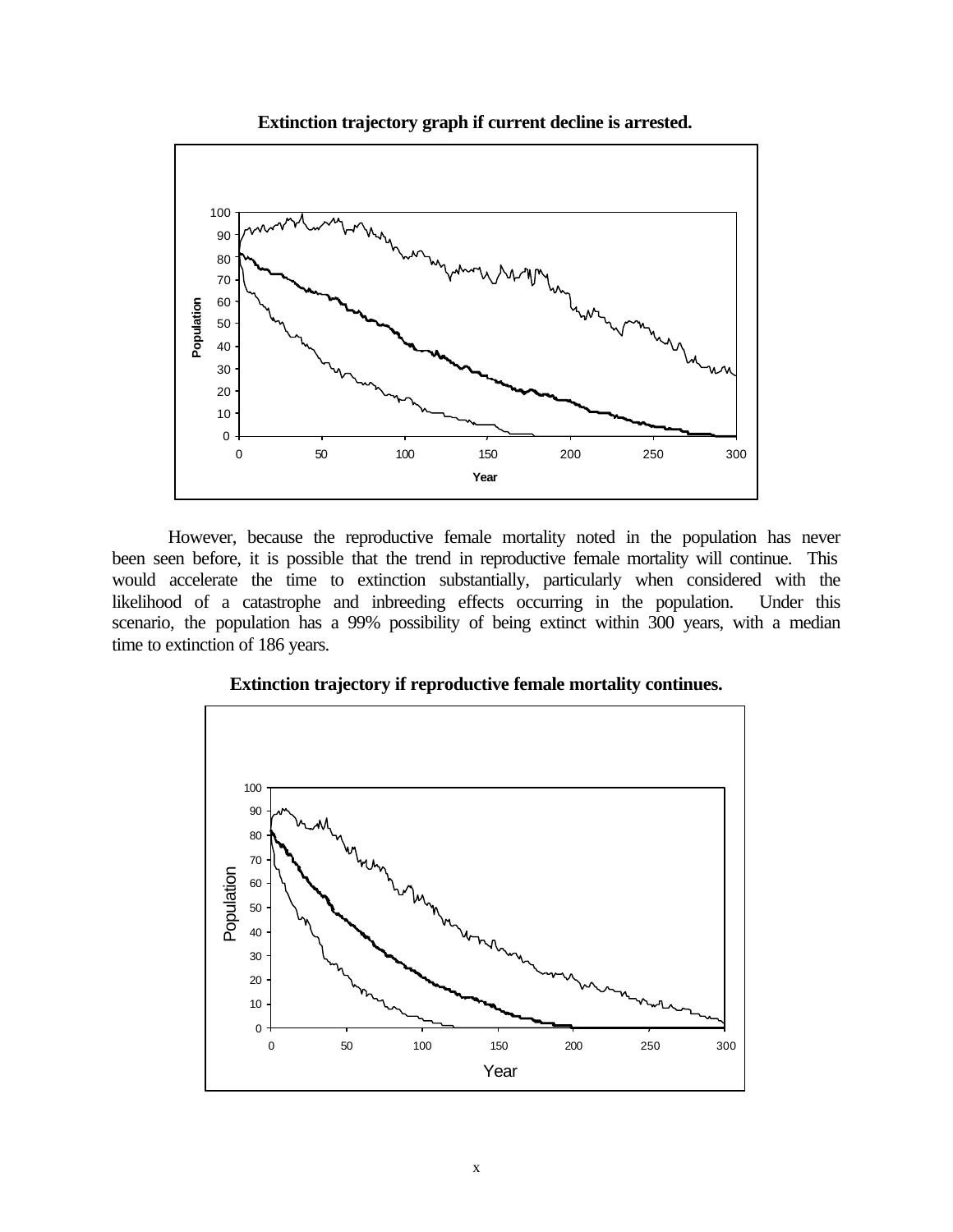Alarmingly, the high probabilities of extinction modeled by the PVA are conservative. The PVA incorporated several conservative assumptions about killer whale ecology and biology. For example, the PVA assumed that the Southern Residents could mate at random with all other individuals of breeding age. However, because of the Southern Residents' social structure, random mating does not occur. Rather, males will generally only mate with females from different pods. Although this cultural practice may reduce the effects of inbreeding on the population, it also limits breeding opportunities, and therefore may increase extinction probabilities.

The Southern Resident killer whale can be sustained if the protective provisions of the ESA are put into place. As a discrete and significant population segment, the Southern Resident killer whale is a listable entity under the ESA. The threats facing the Southern Residents habitat modification caused by over-fishing and pollution, overuse for recreational and commercial purposes by recreational whale watching vessels, and other factors such as the risks associated with small population size—are not adequately addressed by existing regulatory mechanisms. As such, the listing of the Southern Resident killer whale as endangered throughout its range is warranted.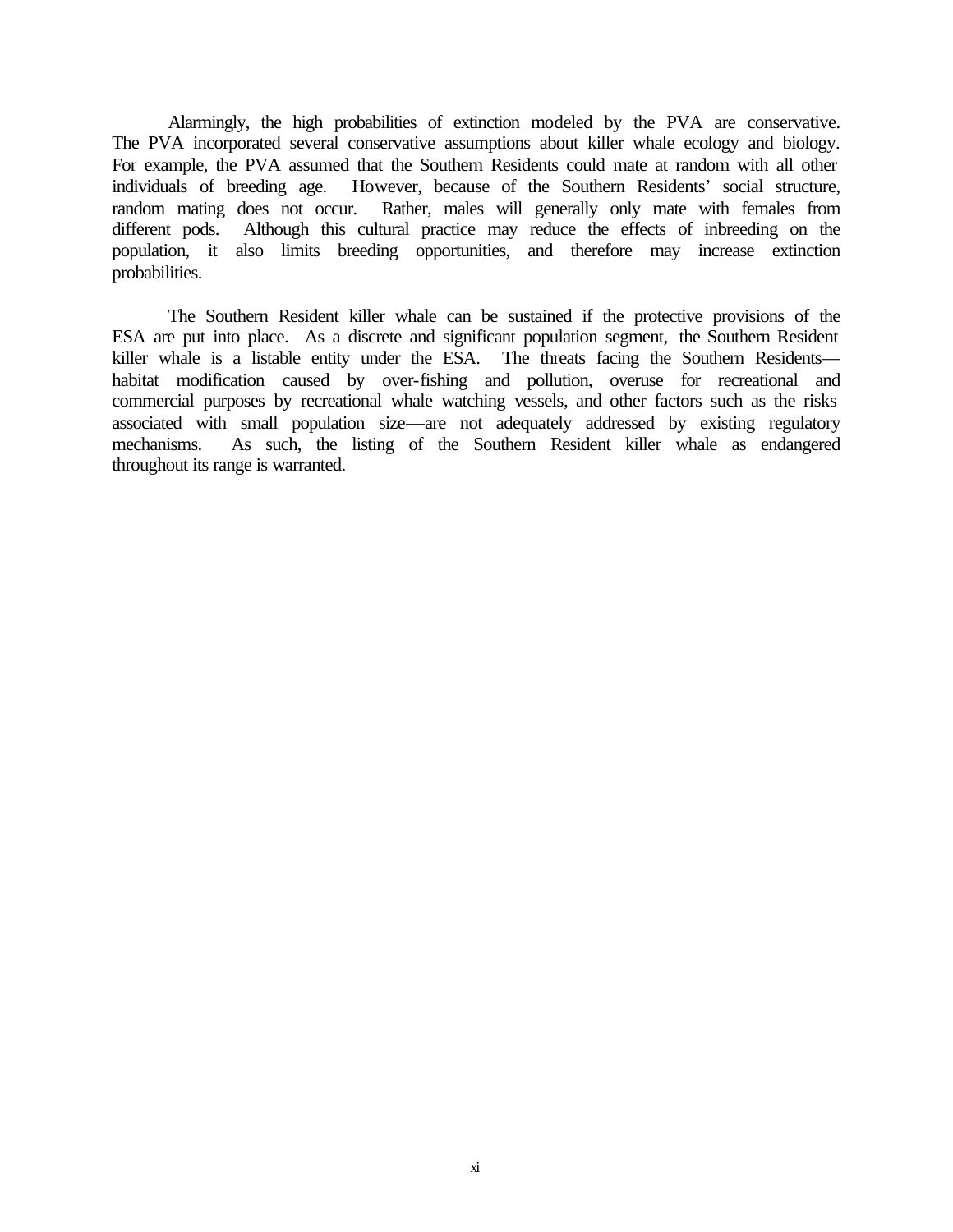#### **I. SYSTEMATICS AND NATURAL HISTORY OF** *O. ORCA*

#### A. SPECIES DESCRIPTION

Killer whales are large-brained, intelligent, social predators, with a pattern of ontogenetic development that is closer to humans than any other species (Olesiuk et al., 1990; Osborne, 1990; Heimlich-Boran and Heimlich-Boran, 1999; Osborne, 1999). Killer Whales are globally cosmopolitan in their distribution, culturally and genetically distinct by population and/or region, and feed upon a variety of organisms throughout the upper trophic levels of marine food webs. They are one of the top predators of all oceans, with no history of being preyed upon by another vertebrate species, except very recently by humans in a few instances (Jefferson et al., 1991; Hoyt, 1990).

The underpinning of killer whale social structure is the matriline, a matriarchal family unit varying in size from a minimum of 2 (a mother and her calf) to many individuals belonging to an extended family unit. Matrilines in turn congregate into larger social groups known as pods. In general, breeding only occurs between pods; this mating strategy reduces the risks associated with inbreeding, but limits overall breeding opportunities (Bigg et al., 1987; Hoelzel and Dover, 1991).

Evidence from several different fields suggests that killer whales possess culture (Osborne, 1990; Morton, 1990; Heimlich-Boran and Heimlich-Boran, 1999; Ford 1990; Whitehead, 1998). Cultural conveyance in killer whales is suggested by their long life span, extended childhood learning periods, advanced central nervous system, and complex learned communication system.

#### B. IDENTIFYING CHARACTERISTICS OF *O. ORCA*

#### **1. Coloration**

The killer whale is perhaps the most strikingly pigmented cetacean in the world, easily identified by even the most casual observer of marine mammals. Practiced observers can use these characteristics to identify individuals and an individual's home range, since individual and geographical variations in pigmentation patterns are well established (Carl, 1946; Evans et al., 1982).

Killer whales have a black body with distinctive white markings. The white region extends from the tip of the lower jaw towards the flippers, where it constricts medially, and then widens slightly as it ends caudal of the urogenital region. A lateral white flank patch that connects to the ventral white patch on each side of the whale gives the ventral patch a trident-like design. The ventral side of the fluke is also white or a light gray, and may be bordered in black. A conspicuous white patch is located slightly above and behind the eye. A variable gray or white saddle is usually present behind the dorsal fin. The shape of the saddle varies among individuals, pods, and from one side of an individual to the other (Baird & Stacey, 1988). The saddle patch is indistinct in young individuals, becoming more obvious as the individual matures.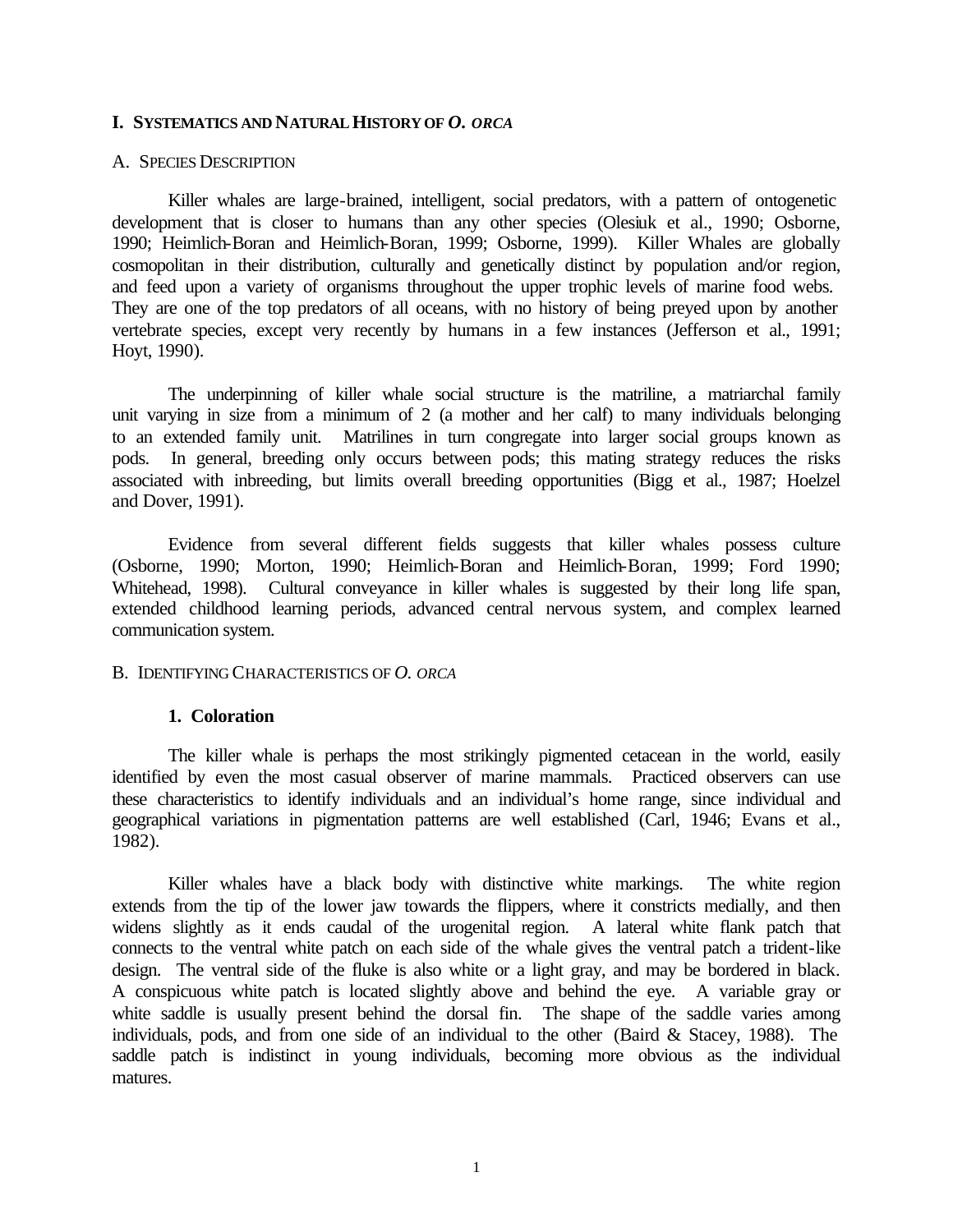#### **2. Size and Shape**

Sexual dimorphism occurs in the body size, flipper size, and height of the dorsal fin in killer whales. Females attain a body length of up to 7.7 meters, while males can reach 9.0 meters. In adult males, the dorsal fin is erect and may be from 1.0 to 1.8 meters tall, whereas the dorsal fins of females are less than 0.7 meters and distinctly falcated, i.e., they curve to a point.

The head of the killer whale is somewhat rounded with a slight demarcation of a beak. The relatively large ovate flippers are positioned about one-fourth of the distance from the snout to the flukes. The flipper shape contrasts sharply with the sickle-shaped flippers of most delphinids. Flipper length may attain 20% of the body length in males and 11-13% of the body length in females. Total spread of the flukes may be over one-fifth of the body length for both sexes (Heyning and Brownell, in prep.). Although few animals have been weighed, weights of 3810 kg for a 6.7 m female and 5568 kg for a 6.75 m male have been obtained.

#### **3. Internal Anatomy**

Skulls of adult killer whales typically are distinguished from those of other species of delphinids by their large size, dental formula, and large teeth. Skulls from sub-adult killer whales can be confused with skulls of false killer whales (*Pseudorca crassidens*). When the jaws close, the teeth interlock. Older animals may exhibit extensive wear on the teeth (Caldwell and Brown, 1964).

Killer whales have a total of 50-54 vertebrae. Rib counts range from 11 to 13 per side, with the anterior six or seven ribs attached to the vertebrae by both the capitulum and tuberculum and the remainder attached only by the tuberculum. Ribs 1-6 attach to the sternum.

The phalanges are wider than they are long. The ends of the phalanges and most carpal elements were composed of cartilage for an adult male examined by Eschricht (1866). Harmer (1927) hypothesized that the accelerated secondary growth of flippers in maturing males was related to the continued growth of these cartilages.

The general plan of the digestive system in killer whales is similar to that of other delphinids. The fore stomach is large and extremely distensible in order to accommodate large prey items.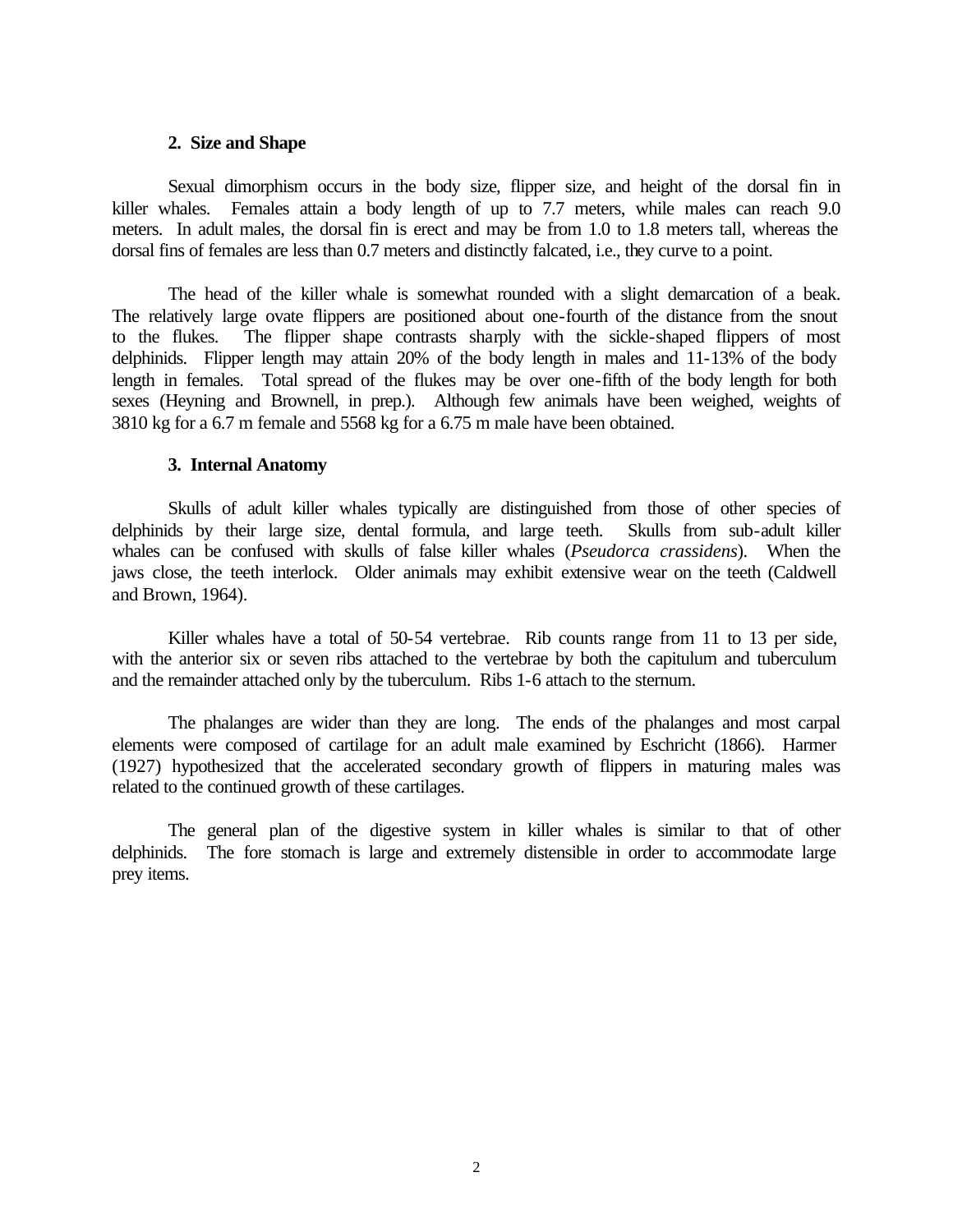**Figure 1. Male [(A) side (B) ventral] and female [(C) side (D) ventral] dimorphism.** Adapted from Dahlheim & Heyhing (1999).



## C. TAXONOMIC CLASSIFICATION OF THEKILLER WHALE

# **1. Scientific Classification**

The killer whale is the only extant member of the genus *Orcinus*. Although some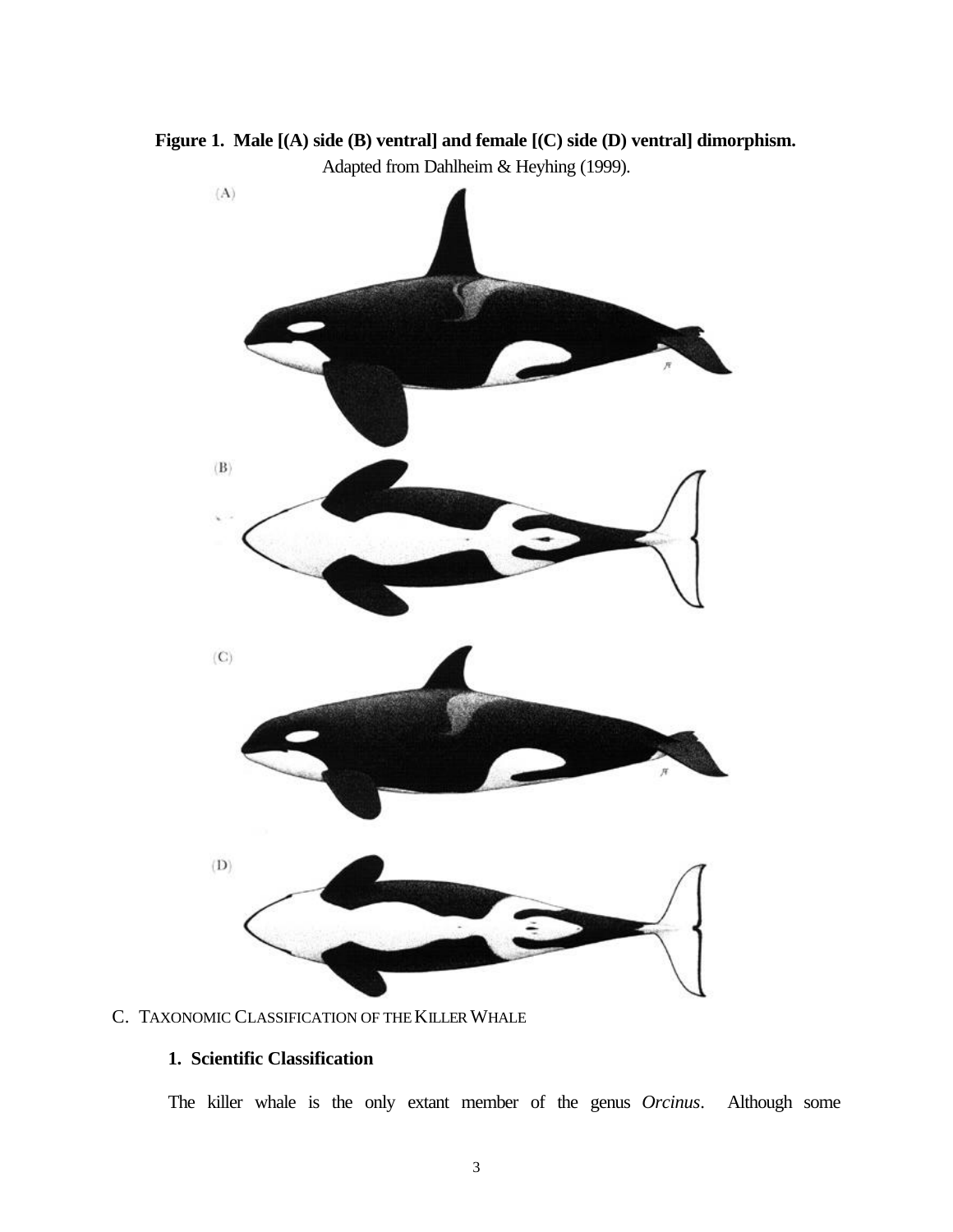taxonomists have suggested that there may be more than one species of killer whale, modern taxonomists classify all killer whales as *Orcinus orca*. The distinct genetic and morphologic variations observed between populations of killer whales are generally considered to be variation within a single species (Perrin, 1982; Heyning & Dahlheim, 1988). However, recent genetic evidence has shown that Transient and Resident killer whales have large genetic differences (Hoelzel et al., 1998). These results and other studies indicate that separate species status may be warranted (Baird, 1994). In addition, the Southern Resident killer whales were shown to have genetic differences from Northern Residents (Hoelzel et al., 1998).

The genus *Orcinus* is typified by species that have numerous, large, delphinoid teeth. "Orcinus" is derived from the Latin word "orcus," which means "of the netherworld." "Orca" is Latin for a kind of whale.

**Table 1. Taxonomic classification of the killer whale.**

| <b>Kingdom</b> | Phylum          | $\bigcap$ ass | <b>Order</b>  | Family      | Genus   | <b>Species</b> |
|----------------|-----------------|---------------|---------------|-------------|---------|----------------|
| Anımalıa       | <b>Chordata</b> | Mammalia      | ⊥ I Cetacea ' | Delphinidae | Orcinus | orca           |

## **2. Common Names**

Early whalers coined *O. orca's* common name when they noted the whale's predatory behavior. Originally known as "whale killer," *O. orca's* common name transposed to the more apt "killer whale" over time. Although killer whale is the most frequently used common name in the United States, "orca" is also generally used. Common names used in other countries include "blackfish" in the United Kingdom, "kasatka" in Russia, "sakamata" in Japan, "orque" in France, "hahyrna" in Iceland, "spekkhugger" in Norway, "spächuggare" in Sweden, "zvarrdwalvis" in the Netherlands, and "swordfish" in Newfoundland. Many Native American's historically the Netherlands, and "swordfish" in Newfoundland. referred to *O. orca* as "blackfish." The Tlingit refer to killer whales as "Keet," Haida as "skana" (which means "killer demon or supernatural power"), and the Aleut of Kodiak Island, Alaska refer to the killer whale as "polossatik" (which means "the feared one") (Dahlheim & Heyning, 1999).

## **II. CLASSIFICATION OF KILLER WHALES IN THE PACIFIC NORTHWEST**

Killer whales in the Pacific Northwest are classified into three distinct forms: Residents Transients, and Offshores. Although the names imply distinct movement patterns, they do not accurately reflect the site fidelity and movement patterns of the forms. However, the three forms do exhibit differences in morphology, ecology, behavior, and genetic composition. See Table 2.

## A. THE TRANSIENT FORM

The most distinguishing characteristic of Transient killer whales is that they primarily prey on other marine mammals, while Residents primarily subsist on fishes (Morton, 1999). Other documented differences between Transients and Residents include measurable differences in morphology, differences in group size and social organization, and differences in acoustic repertoire (Ford and Ellis, 1999; Bain, 1989; Baird, 1994). The genetic composition of Transients is also very different from Residents (Hoelzel et al., 1998). The northern limit for the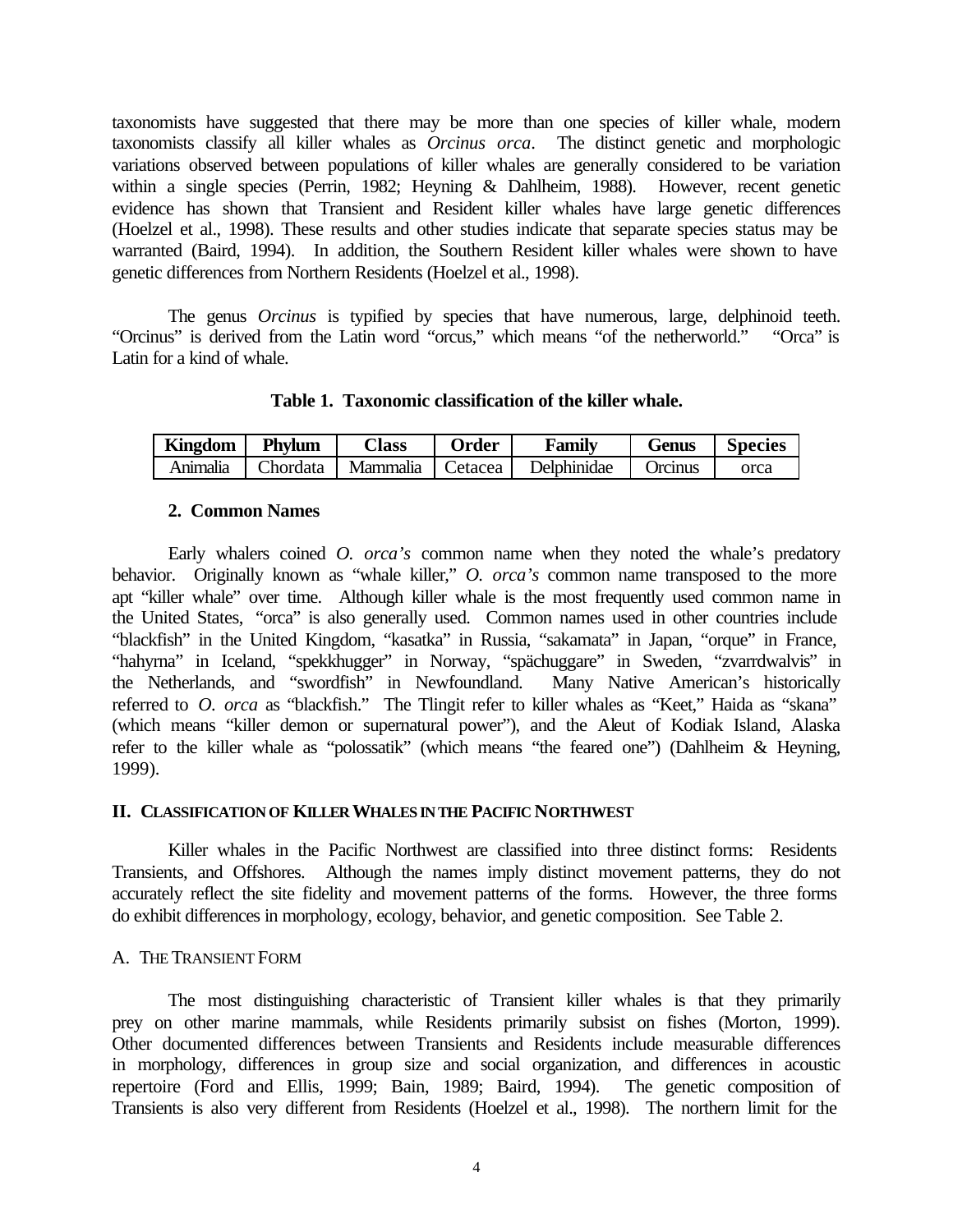Pacific Northwest's Transient form appears to be the Icy Strait and Glacier Bay region of southeast Alaska, and its southern boundary is believed to be Puget Sound and the outer Washington coast.

The Transient form is completely sympatric with the Resident form; genetic evidence suggests that they do not interbreed (Bigg et al., 1987; Hoelzel et al., 1998). Behavioral evidence in fact suggests that Transients actively avoid Residents; interactions between Residents and Transients have only been reported on a small number of occasions (Jacobsen, 1990; Morton, 1990; Barrett-Lennard 1992; Baird and Dill, 1995).

| <b>Morphologic/Genetic Differences</b>        | <b>Behavior/Ecology Differences</b>       |
|-----------------------------------------------|-------------------------------------------|
| Shape of dorsal fin                           | Diet                                      |
| (Bigg et al., 1987; Bain, 1989)               | (Bigg et al., 1987; Morton, 1990)         |
| Saddle patch pigmentation                     | Travel patterns/habitat use               |
| (Baird & Stacey, 1988)                        | (Heimlich-Boran, 1988; Morton, 1990)      |
| Mitochondrial and nuclear DNA                 | Respiration patterns (Morton, 1990)       |
| (Stevens et al., 1989; Hoelzel & Dover, 1991) | <b>Vocalizations</b>                      |
|                                               | (Ford & Hubbard-Morton, 1990; Ford, 1990) |
|                                               | Echolocation                              |
|                                               | (Barrett-Lennard et al., 1996)            |
|                                               | Amplitude of exhalations                  |
|                                               | (Baird et al., 1992)                      |
|                                               | Group size                                |
|                                               | (Bigg et al., 1987; Morton, 1990)         |
|                                               | Seasonal occurrence                       |
|                                               | (Guinet, 1990; Morton, 1990)              |
|                                               | Geographic range                          |
|                                               | (Bigg et al., 1987)                       |

**Table 2. Characteristics that differ between Resident and Transient forms.**

## B. THE OFFSHORE FORM

The Offshore killer whale is not as well understood as the other killer whale forms in the Pacific Northwest. This is due to their recent discovery and an incomplete photo-identification catalog of Offshore individuals. They apparently live in the coastal and open ocean areas of the Eastern North Pacific. Most everything that is known about this population has come through opportunistic encounters in these areas.

The Offshores are believed to total between 200 and 300 individuals, assembled in large Resident-like pods (NMFS, 2000). They range from Southeast Alaska to California. Genetic analysis indicates that although they are believed to be reproductively isolated, the Offshores are more closely related to Southern Residents than Northern Residents (Hoelzel et al., 1998).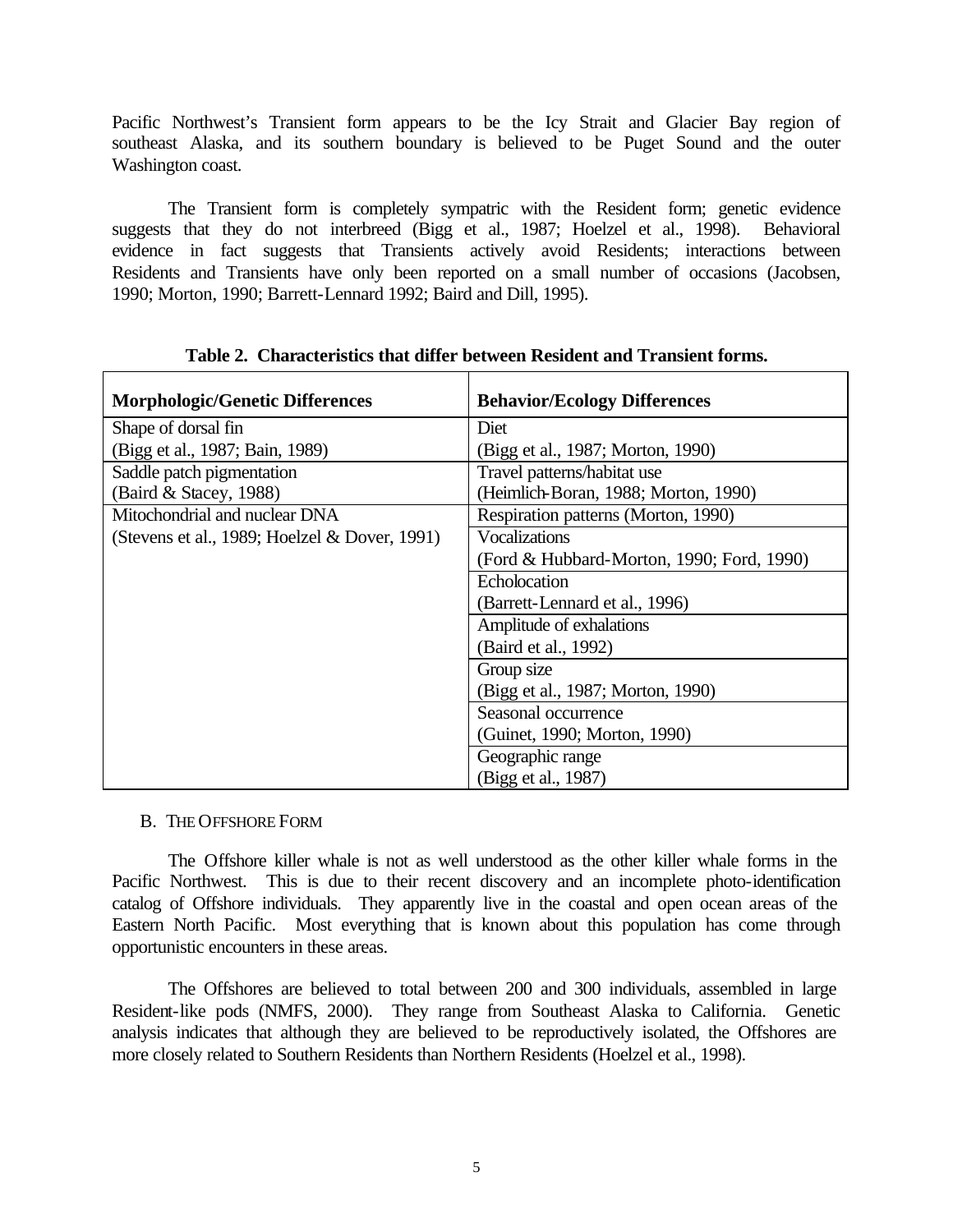#### C. THE RESIDENT FORM

The Resident form in the Pacific Northwest is comprised of two populations. Each population has distinct association patterns, pigmentation patterns, and genetic composition (Bigg et al., 1987; Baird and Stacey, 1988; Bain, 1989; Ford et al., 1998; Hoelzel et al., 1998; Matkin et al., 1998). The first population, found generally off northern Vancouver Island and in southeast Alaska, has been termed the "Northern" Resident killer whale. The second population, which is the focus of this petition, is found generally around southern Vancouver Island and in the waters of Washington State, and has been termed the "Southern" Resident killer whale.

The Resident populations have partially overlapping ranges. However, behavioral interactions have not been observed between individuals from different Resident populations, and differences in mitochondrial DNA and physical appearance suggest that the populations are reproductively isolated (Baird and Stacey, 1988; Stevens et al., 1989; Hoelzel and Dover, 1991). The Northern and Southern Resident killer whales appear to have distinct behavioral characteristics, but due to limited data on Offshores it is not known if Offshores also have distinctive behavior (Fellemen et al., 1991; Hoyt, 1990).

## **1. The Northern Resident Killer Whale**

The Northern Resident killer whale contains approximately 200 individuals in 16 pods (Ford et al., 2000). Its range extends from the Northern Georgia Strait along the coast of British Columbia into Southeast Alaska (Ford et al., 1994). The Northern Resident killer whale shares many ecological and behavioral characteristics with the Southern Resident killer whale, more so than any other killer whale population.

The Northern Resident killer whale has been seen associating with other Resident-type killer whales in southeast Alaska that do not have Puget Sound as a component of their range. Genetic evidence shows that the Northern Residents share a mitochondrial DNA haplotype with these individuals (Dahlheim et al., 1997; Hoelzel et al., 1998). This indicates that the Northern Residents are a component of a meta-population through which genetic information can be passed and risks of rarity can be mitigated.

# **2. The Southern Resident Killer Whale**

The Southern Resident killer whale consists of three pods: the J pod, the K pod, and the L pod. The J pod is seen most frequently along the western shore of San Juan Island and is the only pod seen on a semi-regular basis in Puget Sound throughout winter (Heimlich-Boran, 1988; Osborne, 1999). The K pod is most frequently seen during May and June when they search the western shore of San Juan Island almost daily for salmon. The L pod is the largest of the Southern Resident pods (Ford et al., 1994). Because it is such a large pod, L pod frequently breaks off into separate subgroups. It is relatively rare to see the entire pod traveling together.

A large part of the Southern Residents' year-round home range includes the international inland waters of Puget Sound, Juan de Fuca Strait, and Georgia Strait. Although not well documented, it is believed that their home range also includes regions outside the entrance to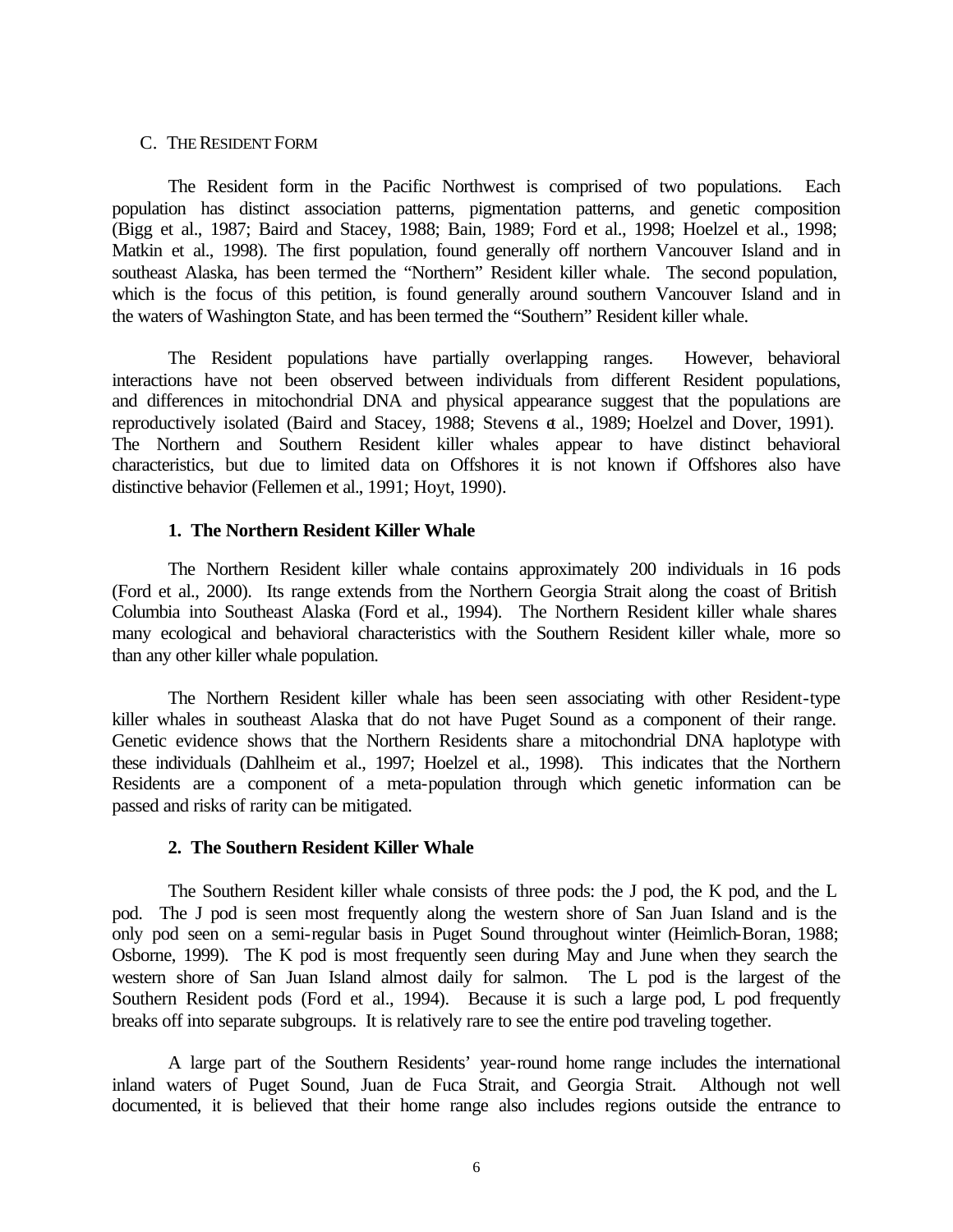Juan de Fuca Strait, extending south to the Columbia River, and north to Cape Scott on Vancouver Island (Ford et al., 1994). Recently Southern Residents were spotted off of Monterey Bay.

It is likely that the Southern Resident killer whale is the same ancestral line of killer whales that are first described in the human record, beginning with the art and folklore of Coast Salish peoples (Drucker, 1965; McMillan, 1988; Osborne, 1999). By July 1, 2000, the last full year of data available, the total population of the Southern Residents was 82 individuals.<sup>1</sup> The biology and ecology of the Southern Resident killer whale will be more fully explored below.

# **Figure 2. Range map for Transient and Resident killer whales. The Transients are sympatric with Northern and Southern Residents.**



Map courtesy of the Whale Museum: http://www.whale-museum.org/rangemap.html

# **III. THE SOUTHERN RESIDENT KILLER WHALE IS A LISTABLE ENTITY UNDER THE ESA**

The ESA provides for the listing of all species that warrant the protections afforded by the Act. The term "species" is defined broadly under the act to include "any subspecies of fish or wildlife or plants and any distinct population segment of any species of vertebrate fish or

<sup>&</sup>lt;sup>1</sup> 2 killer whales have subsequently been born in the Southern Resident population. Because the mortality rate for killer whale calves is high, and because an annual census including these births will not be available in the data set until July 1, 2001 (the closing of the census period), these births are not analyzed in this petition.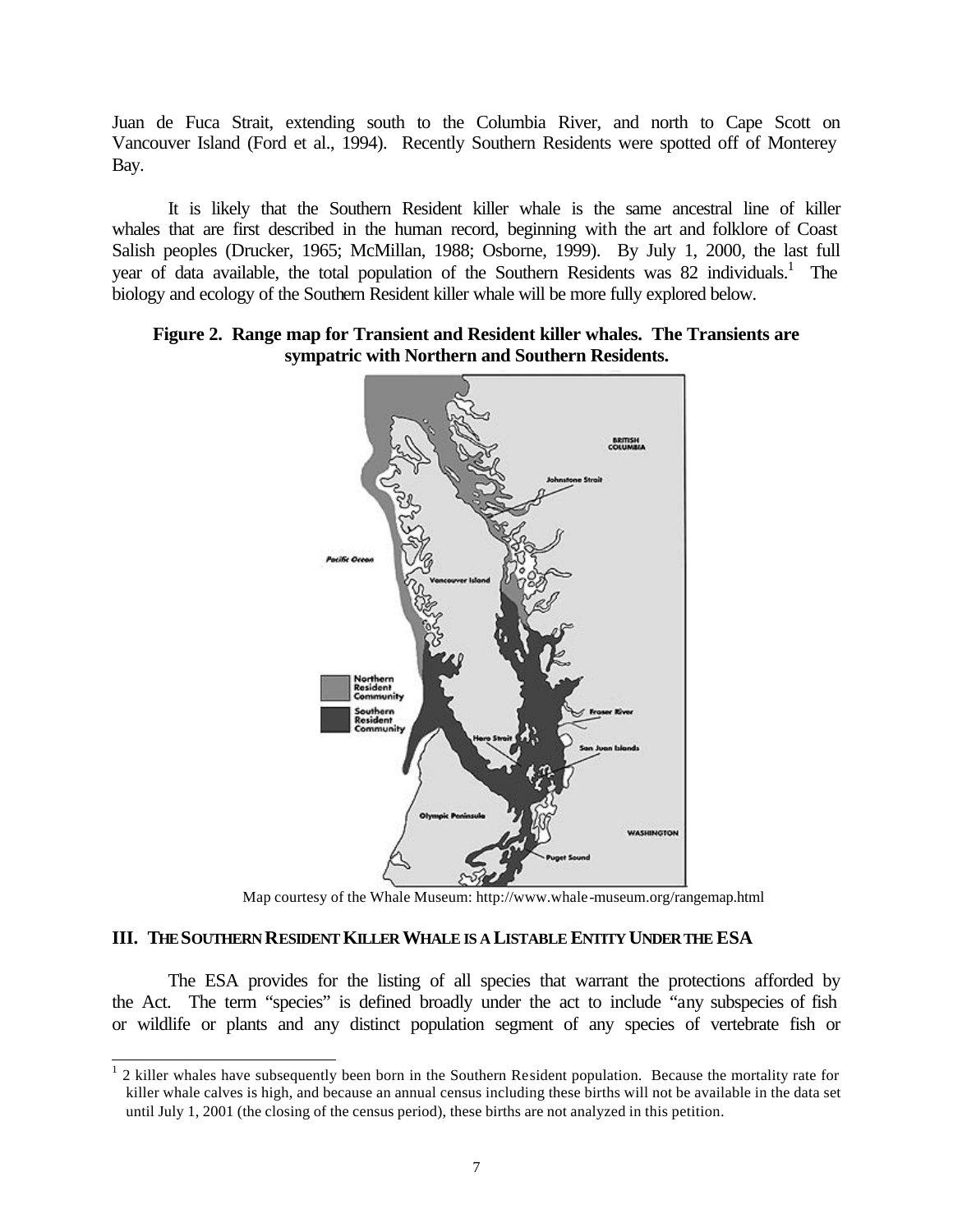wildlife which interbreeds when mature." 16 U.S.C. § 1532 (16).

NMFS and the U.S. Fish and Wildlife Service ("USFWS") have published a policy to define a "distinct population segment" for the purposes of listing, delisting, and reclassifying species under the ESA. 61 Fed. Reg. 4722 (February 7, 1996). Under this policy, a population segment must be found to be both "discrete" and "significant" before it can be considered for listing under the Act. The Southern Resident killer whale meets both of these tests, and thus is a listable entity under the ESA.

# A. DISCRETENESS

Under the joint NMFS/FWS policy, a population segment of a vertebrate species is considered discrete if it satisfies either of the following conditions:

- 1. It is markedly separated from other populations of the same taxon as a consequence of physical, physiological, ecological, or behavioral factors. Quantitative measures of genetic or morphological discontinuity may provide evidence of this separation.
- 2. It is delimited by international governmental boundaries within which differences in control of exploitation, management of habitat, conservation status, or regulatory mechanisms exist that are significant in light of section  $4(a)(1)(D)$  of the Act.

61 Fed. Reg. 4725. The Southern Resident killer whale satisfies both of these criteria.

# **1. Southern Residents are Separated from Other Killer Whales by Distinct Factors**

Southern Residents are markedly separated from other types of killer whales found in the Pacific Northwest. The separation is indicated by a variety of factors, and applies to a different degree to each unit of killer whale found within the range of the Southern Residents. The physical, physiological, ecological, and behavioral factors that show that the Southern Residents are markedly separated are discussed in comparison with each form in this section.

# a. Southern Residents are Markedly Separated From Transients

# *i. Physiological Factors*

Although the Transient form is completely sympatric with the Residents, genetic evidence suggests that they do not interbreed (Bigg et al., 1987; Hoelzel et al., 1998). In fact, the mtDNA genetic differentiation between the Transient and Resident whales in Puget Sound is as great as the differences between killer whales from different oceans (Hoelzel et al., 1998). Microsatellite DNA polymorphism at three loci also shows significant genetic differentiation between Residents and Transients (Hoelzel et al., 1998). Significant levels of genetic differentiation at mitochondrial and nuclear loci were also found in an examination of five Resident and two Transient killer whales from Washington State and British Columbia (Hoelzel & Dover, 1991). These results indicate that Transients have been reproductively isolated for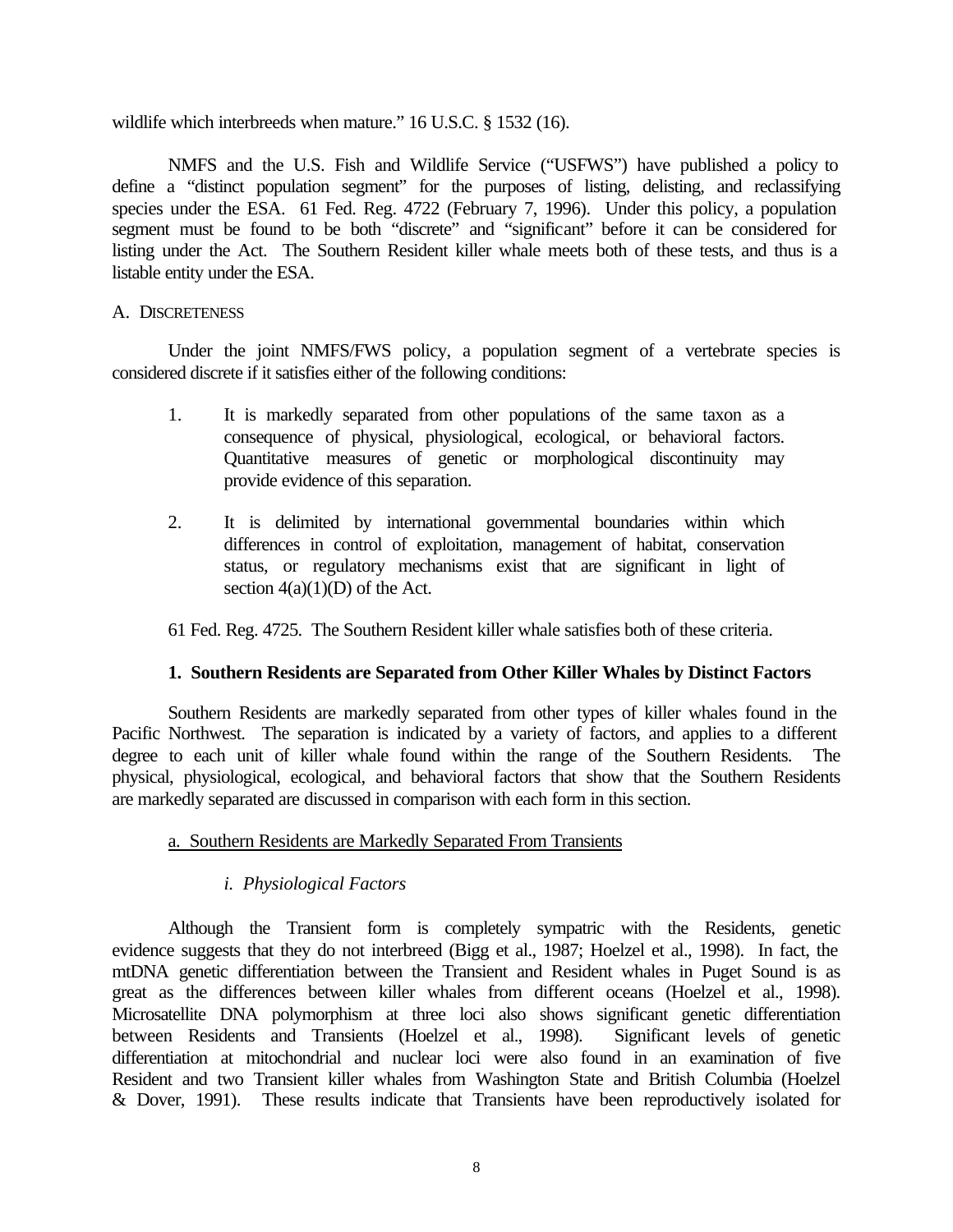thousands of years (Ford & Ellis, 1999). The differences between Residents and Transients are greater than the genetic differences between killer whales from different oceans.

Measurable differences in morphology have been documented by several studies (Ford and Ellis, 1999; Bain, 1989; Baird, 1994). Bigg et al. (1987) observed that the tip of the dorsal fin in Residents is rounded and positioned over the dorsal fin's posterior insertion in the whale's back, while in Transients the tip of the dorsal fin is pointed and is centered between the fin's anterior and posterior insertion points in the whale's back. Baird & Stacey (1988) showed that Transients only exhibited two of the five saddle patch pigmentation patterns they cataloged in the Eastern North Pacific, while Residents exhibited all five. The authors quantified this difference, showing that the difference was statistically significant ( $\frac{r^2}{r^2} = 122.957$ , p < 0.0001). These results indicate that the genetic differences reported by Hoelzel et al. (1998) are expressed as distinct morphological characteristics between the two forms.

## *ii. Ecological Factors*

Transient killer whales primarily prey on other marine mammals, while Southern Residents subsist primarily on fishes (Morton, 1999). This is perhaps the most telling difference between the two forms. This difference places the two forms at different trophic levels. Transients eat at a higher trophic level, with a diet comprised of fish-eating pinnipeds, cetaceans, and other marine mammals. They do not compete with each other for food resources. The two forms thus have different ecological niches, and their roles in the Puget Sound ecosystem are distinct.

Transient killer whales have a much larger range than Residents, with some estimates indicating that the Transients range over at least twice the area of Residents. They are seen infrequently in a given area, bolstering the claim that they are wide-ranging (Baird & Dill, 1995; Bigg, 1982; Bigg et al., 1987). The seasonal distribution of the Transients is also distinctly different from Residents. While Residents tend to congregate in certain areas at certain times to intercept salmon migrations, Transients have no clearly defined pattern of occurrence (Guinet, 1990; Morton, 1990).

Transients not only traverse larger swaths of potential habitat at different times of the year, but they also use that habitat in a different manner by exhibiting distinct travel patterns throughout their range (Heimlich-Boran, 1988; Morton 1990). Transients tend to hug the shoreline and travel in small groups. Their movements are erratic with frequent changes in direction and velocity, and include extended dives that are often twice the duration of Residents' dives. Southern Residents tend to travel in larger groups that are more conspicuous, with clearly defined patterns of occurrence. They use areas of high-relief subsurface topography along salmon migratory routes, while Transients tend to feed in shallow protected areas around concentrations of marine mammals. These activities indicate that Transients are ecologically distinct from the Southern Residents throughout the range of the forms.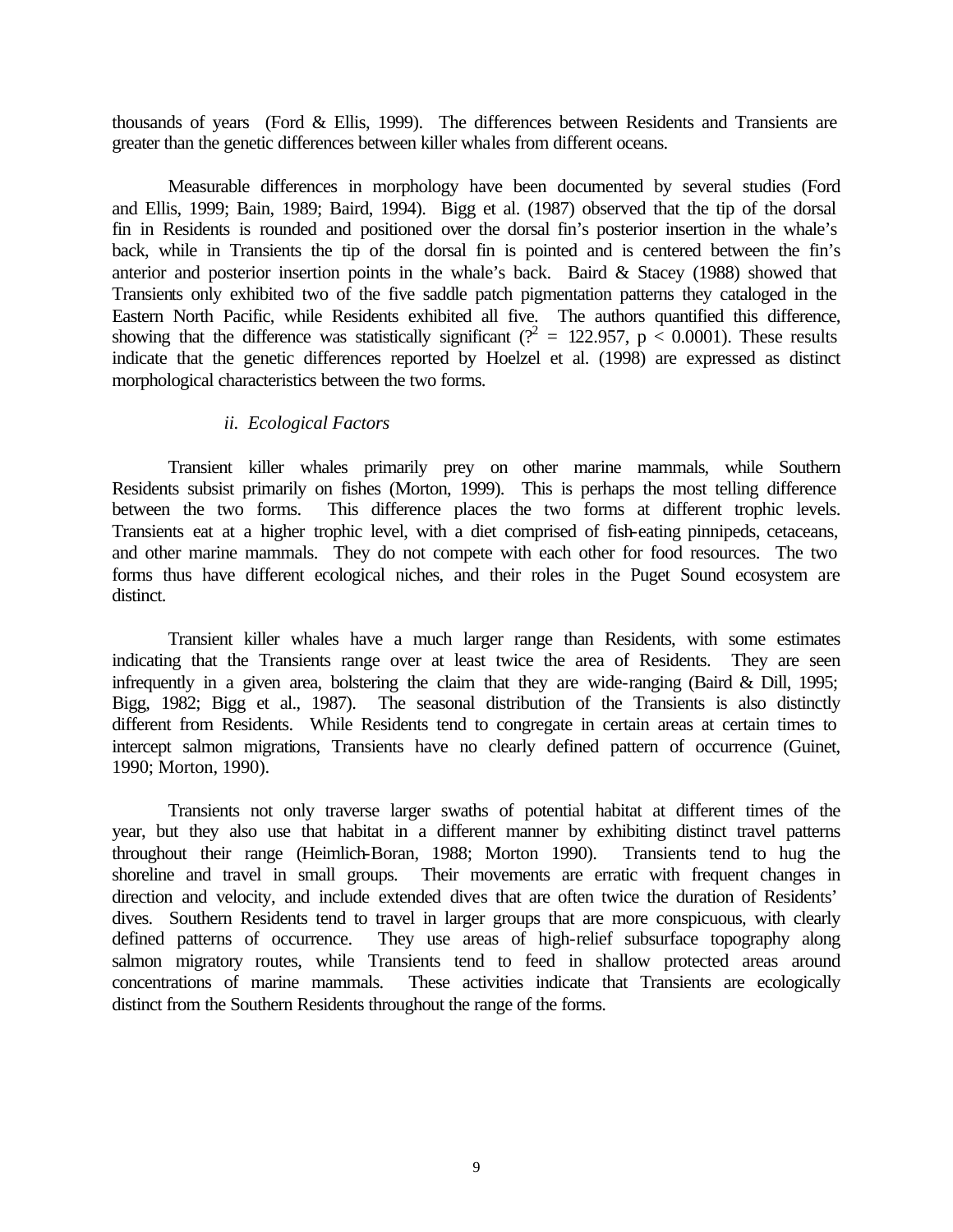## *iii. Behavioral Factors*

Transient behavior, culture, and social organization are distinct from the Southern Residents. The forms' different feeding strategies likely determine these behavioral differences, and the exclusivity of each feeding strategy likely explains the forms' sympatric distribution. Respiration patterns (Morton, 1990), the use of echolocation (Barrett-Lennard et al., 1996), and the amplitude of exhalations (Baird et al., 1992) all markedly separate Residents and Transients.

Transients are very quiet whales compared to Residents (Ford & Ellis, 1998). They have a markedly different dialect that has fewer discrete calls, none of which are used by Residents, and the different dialects within Transient groups are less varied relative to Residents.

The group structure and size of Transients is different from Southern Residents. The Southern Residents do not exhibit offspring dispersal for either sex, with offspring traveling with their mother's matriline for their entire lives. Transients exhibit offspring dispersal in both sexes, with females dispersing from their maternal pod with their first offspring to form a new pod, and males dispersing at the onset of adulthood. Only the first-born male stays with the maternal pod for life (Baird, 1994). This structure leads to a smaller group size for Transients, with pods ranging in size from 1 to 15 individuals, whereas Resident pods will range from 10 to 50.

Behavioral evidence suggests that Transients actively avoid the Resident pods; interactions between Residents and Transients have only been reported on a small number of occasions (Jacobsen, 1990; Morton, 1990; Barrett-Lennard 1992; Baird and Dill, 1995). Over the past 30 years, Transients and Residents have not been seen traveling together, even though they are sympatric (Bigg et al., 1990).

## b. Southern Residents are Markedly Separated from Offshores

## *i. Physical Factors*

The Southern Residents' range includes areas around the southern end of Vancouver Island, exclusive of areas in which the Northern Residents reside. These areas include the international inland waters of Puget Sound, Juan de Fuca Strait, and Georgia Strait. See Figure 2. The Offshores are found in the coastal and offshore areas of the Eastern North Pacific.

## *ii. Physiological Factors*

The Offshore and Southern Residents are considered markedly different from each other based on their reproductive isolation (Hoelzel et al., 1998). Genetic evidence has also indicated that the Offshores and Residents are discrete (Barrett-Lennard, 2000). The Offshores are not closely related genetically to either Residents or Transients (Barrett-Lennard, 2000).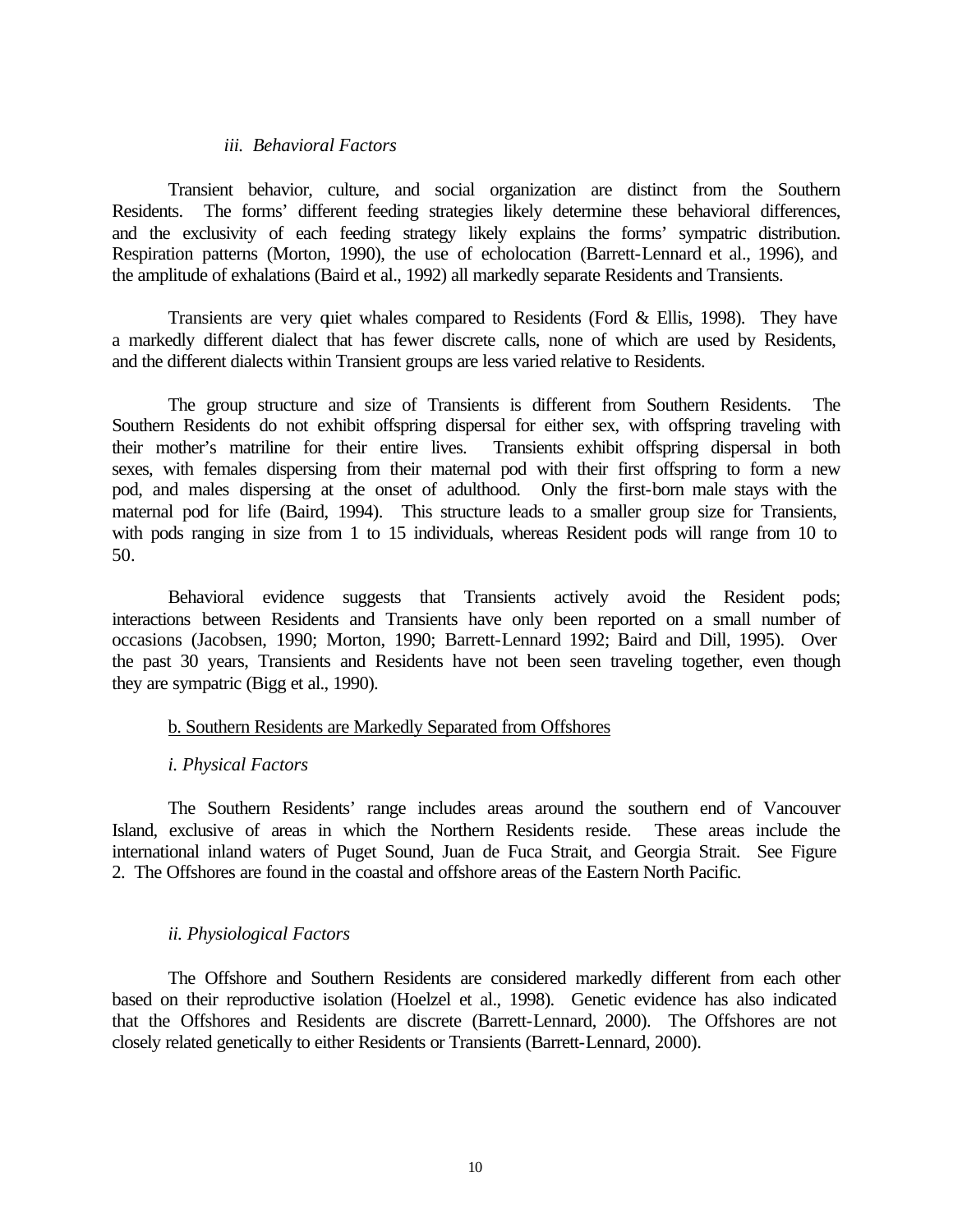## *iii. Ecological Factors*

The Southern Residents occupy a unique ecological environment compared to the other killer whales in the Pacific Northwest. The Southern Residents occupy the most urbanized habitat of any killer whale in the world, and they occupy this area exclusive of other killer whales in the Pacific Northwest. Although other killer whales may enter the Southern Residents' habitat on occasion, there is no evidence that other killer whales persist within the Southern Residents' range for an extended period of time. Differences in temperature, turbidity, chemical alteration, and ship traffic all make the Southern Residents' habitat ecologically unique.

## *iv. Behavioral Factors*

Due to limited data on Offshores, it is unclear if Offshores have distinctive behavior compared to the Southern Residents.

## c. Southern Residents are Markedly Separated from Other Residents

## *i. Physical Factors*

The two populations of Resident killer whales found in the Pacific Northwest have largely exclusive ranges. The Northern Residents have a range extending from the Northern Georgia Strait along the coast of British Columbia into Southeast Alaska (Ford, et al., 1994). The Southern Residents' range includes areas around the southern end of Vancouver Island, exclusive of areas in which the Northern Residents reside. These areas include the international inland waters of Puget Sound, Juan de Fuca Strait, and Georgia Strait. See Figure 2. The two resident pods almost never violate the established boundaries, with only one known boundary violation occurring in the past 30 years (Rasmussen & Walker, 2000).

These distinct geographic ranges are maintained through a variety of factors. Each range has distinct temperature, visibility, and habitat characteristics, with the Southern Residents' range being the most turbid and perhaps warmest.

# *ii. Physiological Factors*

Southern Residents have genetic compositions that are distinct from the Northern Residents (Hoelzel et al., 1998). The Southern Resident Killer Whale Workshop, convened at the National Marine Mammal Laboratory in Seattle, WA on April 1-2, 2000, noted this distinction. This distinction remained clear even though the Resident populations occasionally overlap geographically. Hoelzel et al. (1998) showed that the Northern Residents and Southern Residents have markedly different haplotypes, with a fixed 1 base pair difference in their genetic composition.

Baird & Stacey (1988) showed that the variation in saddle patch pigmentation between the Northern and Southern Residents indicate that the populations are reproductively isolated and genetically distinct. The saddle patch variation was quantified by the authors and shown to be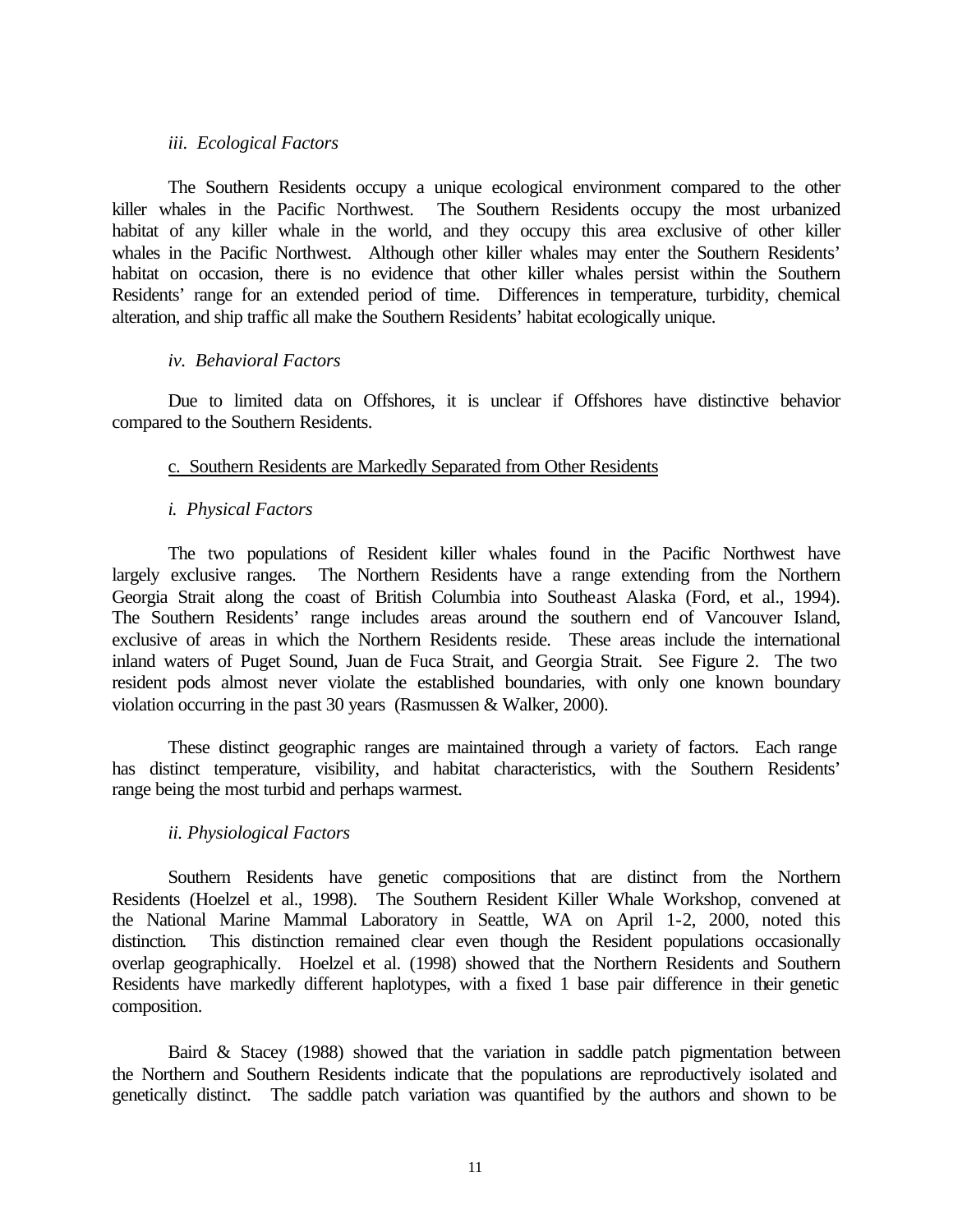significantly different ( $\mathcal{C}^2 = 92.005$ , p < 0.0001). Evidence of morphological or genetic differences in animals from different geographic regions indicates that these populations are reproductively isolated. Reproductive isolation is proof of demographic isolation, and thus separate management is appropriate when such differences are found.

## *iii. Ecological Factors*

The Southern Residents occupy a unique ecological environment compared to the other Resident whales in the Pacific Northwest. The Southern Residents occupy the most urbanized habitat of any killer whale in the world, and they occupy this area exclusive of other Resident whales. Although other Resident whales may enter the Southern Residents' habitat on occasion, there is no evidence that other Resident whales persist within the Southern Residents' range for an extended period of time. Differences in temperature, turbidity, chemical alteration, and ship traffic all make the Southern Residents' habitat ecologically unique.

# *iv. Behavioral Factors*

The Northern and Southern Residents appear to be markedly separated by distinct behavioral characteristics (Osborne, 1999; Hoyt, 1990). Behavioral distinctions have been noted in the acoustic repertoire, association patterns, and seasonal distribution between Northern and Southern Residents.

The Residents also exhibit distinct behavioral boundaries between each populations' range. After 30 years of study, there is still no evidence of dispersal through migration or recruitment through immigration in Resident pods or populations (Hoelzel et al., 1998), and behavioral interactions have never been observed between individuals from different Resident populations.

# **2. Southern Residents are Delimited by Significant Jurisdictional Boundaries**

Because killer whales regularly move between Canada and the United States, protection measures in Canada are directly relevant to the conservation of killer whales in the U.S. Within Canada, management of killer whales has varied considerably over time, and both the Canadian federal government and the British Columbia provincial government ("B.C.") have been involved in management activities (Osborne, 1999).

Prior to 1970 no laws were in place to control or regulate captures or other interactions. Reports of deaths during capture of killer whales in the 1960's prompted widespread public pressure for the implementation of protective legislation. Such legislation was first introduced in 1970. Prior to 1982, the B.C. provincial government's Wildlife Branch considered killer whales "wildlife," and possession permits could be issued for holding these animals in captivity. In 1982 the provincial Wildlife Branch re-wrote the "Wildlife Act" and deleted killer whales from the list of wildlife, in response to a federal move to include all cetaceans under the "Cetacean Protection Regulations" (under the Fisheries Act of Canada of 1867). These regulations prohibited "hunting" without a license. "Hunting" was defined as "to chase, shoot at, harpoon, take, kill, attempt to take or kill, or to harass cetaceans in any manner." No scheme, however,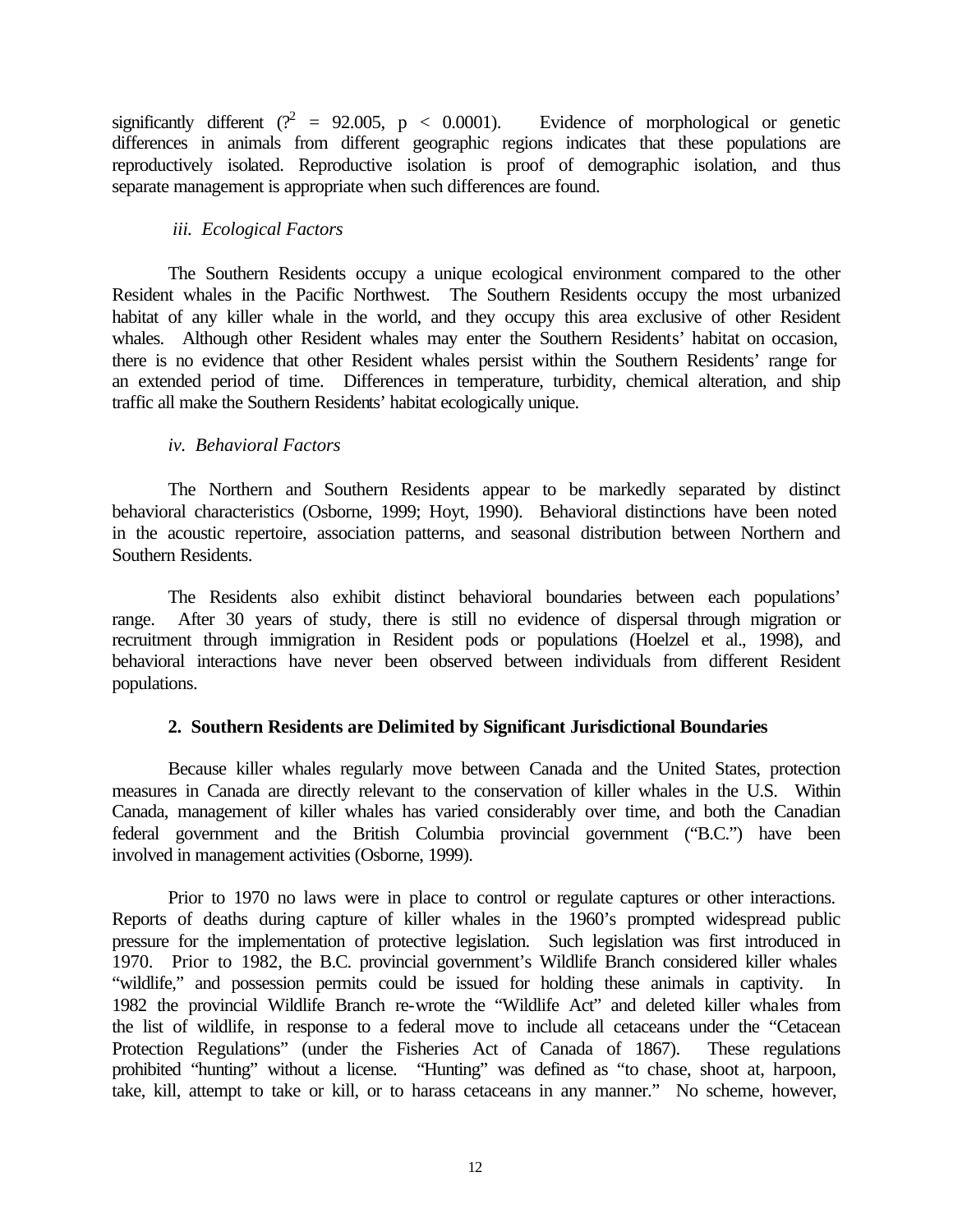was in place to enforce such regulations, and aboriginal hunting could be undertaken without a license.

In 1993, the federal government consolidated various marine mammal regulations, including the Cetacean Protection Regulations, under the new "Marine Mammal Regulations." These regulations stated that "no person should disturb a marine mammal except when under...the authorities of these regulations," with "marine mammal" defined as all species listed under a particular appendix. However, many species of cetaceans, including killer whales, were not listed under that appendix, and thus no legal protection was afforded killer whales. The definition of "marine mammal" was revoked in 1994, thus extending coverage to all species of marine mammals (Osborne, 1999; Heimlich-Boran, 1988).

The Committee on the Status of Endangered Wildlife in Canada recently listed the Southern Resident killer whale as "threatened." Although this is a positive first step in the preservation of the population, without additional protections in the U.S. the protective status in Canada will not provide meaningful conservation for the population. Thus, listing under section 4 of the ESA is necessary and appropriate.

## **3. Southern Resident Killer Whales Comprise a "Stock" Under the MMPA**

The Southern Residents are classified as a "stock" under the Marine Mammal Protection Act ("MMPA"). While the analysis of whether a given marine mammal population is a separate "stock" differs somewhat from that of the NMFS/USFWS listing policy, the finding that a population is a separate stock greatly supports a finding that the population is a listable entity under the ESA. NMFS follows the phylogeographic approach of Dizon et al. (1992) in classifying stocks. This approach involves a four-part analysis of (1) distributional data, (2) population response data, (3) phenotypic data, and (4) genotypic data. In the risk-averse approach, negative evidence (evidence for a lack of difference) is used to coalesce smaller units into larger ones. As a result, an appreciation of the relative statistical power of the data being evaluated is required. A demonstration of sufficient statistical power is required before a recommendation of larger stock units is accepted (Barlow, 1995).

The Southern Residents satisfy all of the stock criteria. First, the distributional data shows that Southern Residents utilize distinctly separate summer and winter areas from those of other populations. The population satisfies the second criterion also, as the documented decline of the Southern Residents is occurring independently from that of any other killer whale population for which information is available. The third criterion is satisfied by the observed differences in morphology, and the fourth criterion is met by the distinctiveness in mitochondrial DNA observed. It would be inappropriate to classify the Southern Residents with Offshores, Transients, or other Resident populations without additional statistical evidence that indicates a larger population should be considered for designation as a distinct population segment.

## B. SIGNIFICANCE

According to the listing policy, once a population is established as discrete, its biological and ecological significance should then be considered. This consideration may include, but is not limited to, the following: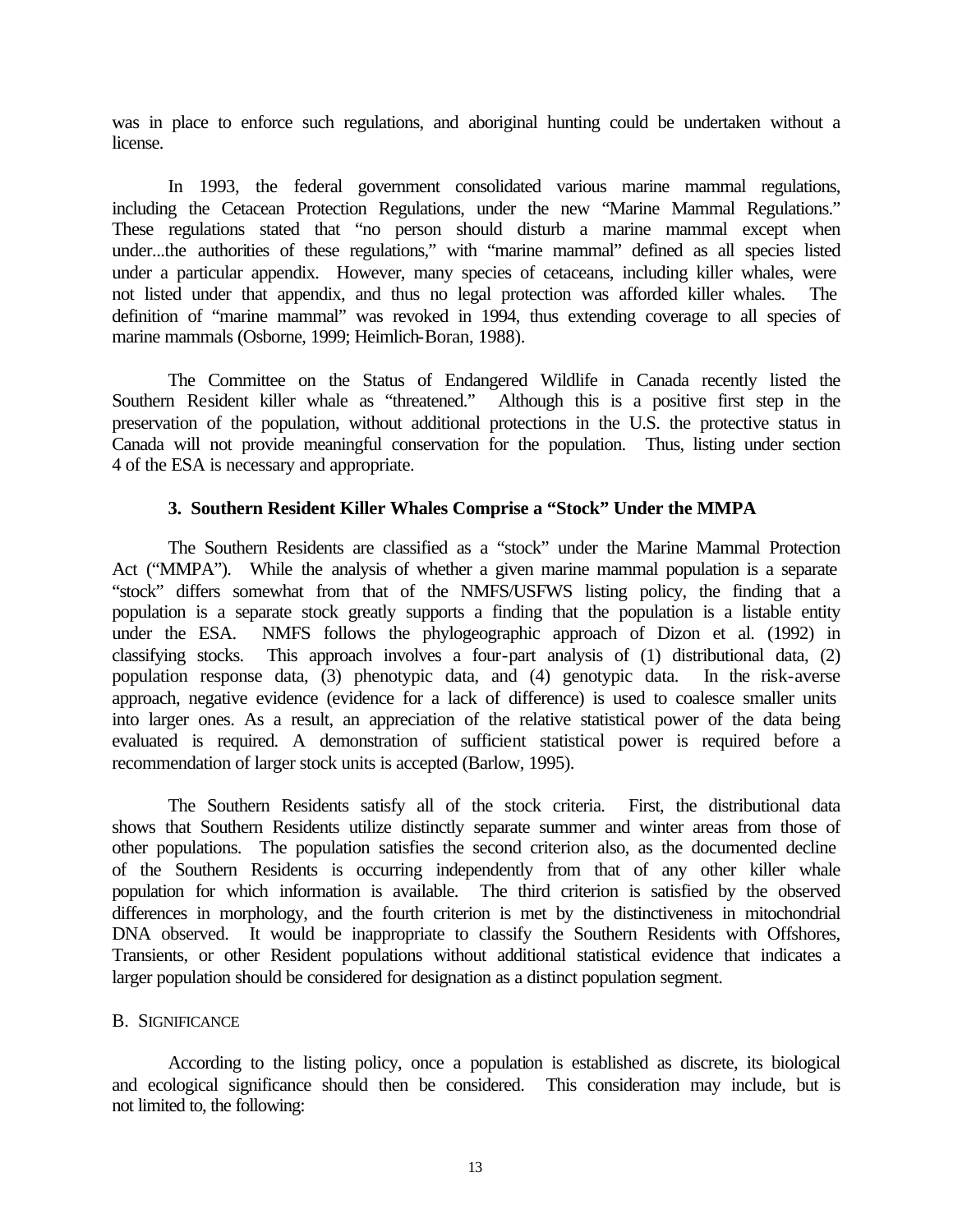- 1. Persistence of the discrete population segment in an ecological setting unusual or unique to this taxon.
- 2. Evidence that loss of the discrete population would result in a significant gap in the range of a taxon.
- 3. Evidence that the discrete population segment represents the only surviving natural occurrence of a taxon that may be more abundant elsewhere as an introduced population outside its historical range.
- 4. Evidence that the discrete population segment differs markedly from other populations of the species in its genetic characteristics.

61 Fed. Reg. 4722. The Southern Resident killer whale meets three of the "significance" criteria, as well as other criteria that highlight the significance of the population.

# **1. The Southern Resident Killer Whale Occupies a Unique Ecological Setting**

As noted above, the Southern Resident killer whale is a discrete population. It also occupies a unique ecological setting. The population has the most urbanized habitat of any killer whale population in the world, centered on the Puget Sound and Strait of Juan de Fuca in Washington State.

The J pod of the Southern Resident killer whale is the only population of killer whales to spend the winter within the waters of the Puget Sound on a semi-regular basis. The regular use of this setting as a winter habitat is unique to the Southern Residents. All other killer whale populations are known to generally migrate out to sea during the winter, although the exact locations of their winter habitats is currently not known. The year-round site fidelity of the J-pod is a unique ecological characteristic, maintaining a seasonal range distinct from other populations of killer whales.

In addition, the Southern Residents are the only Resident killer whale to occupy the majority of this habitat. Although Transients are sympatric, they play a separate role in the ecosystem in this area, and thus the Southern Residents are the only members of *O. orca* to occupy this unique ecological setting.

# **2. Loss of the Southern Residents Will Result in a Gap in the Species' Range**

A loss of the Southern Residents would create a significant gap in the range of the taxon, as it would eliminate the only Resident killer whales known to persist in this environment. This is particularly true because of the J pod's tendency to winter in Puget Sound: if the Southern Residents were to go extinct, the loss of the J pod would create a distinct gap in the winter range of the killer whale. There is no evidence to show that migration from other killer whale populations into the Southern Residents' range would be successful. Even if such migration were possible, because killer whales are long-lived, highly cultured species, and because their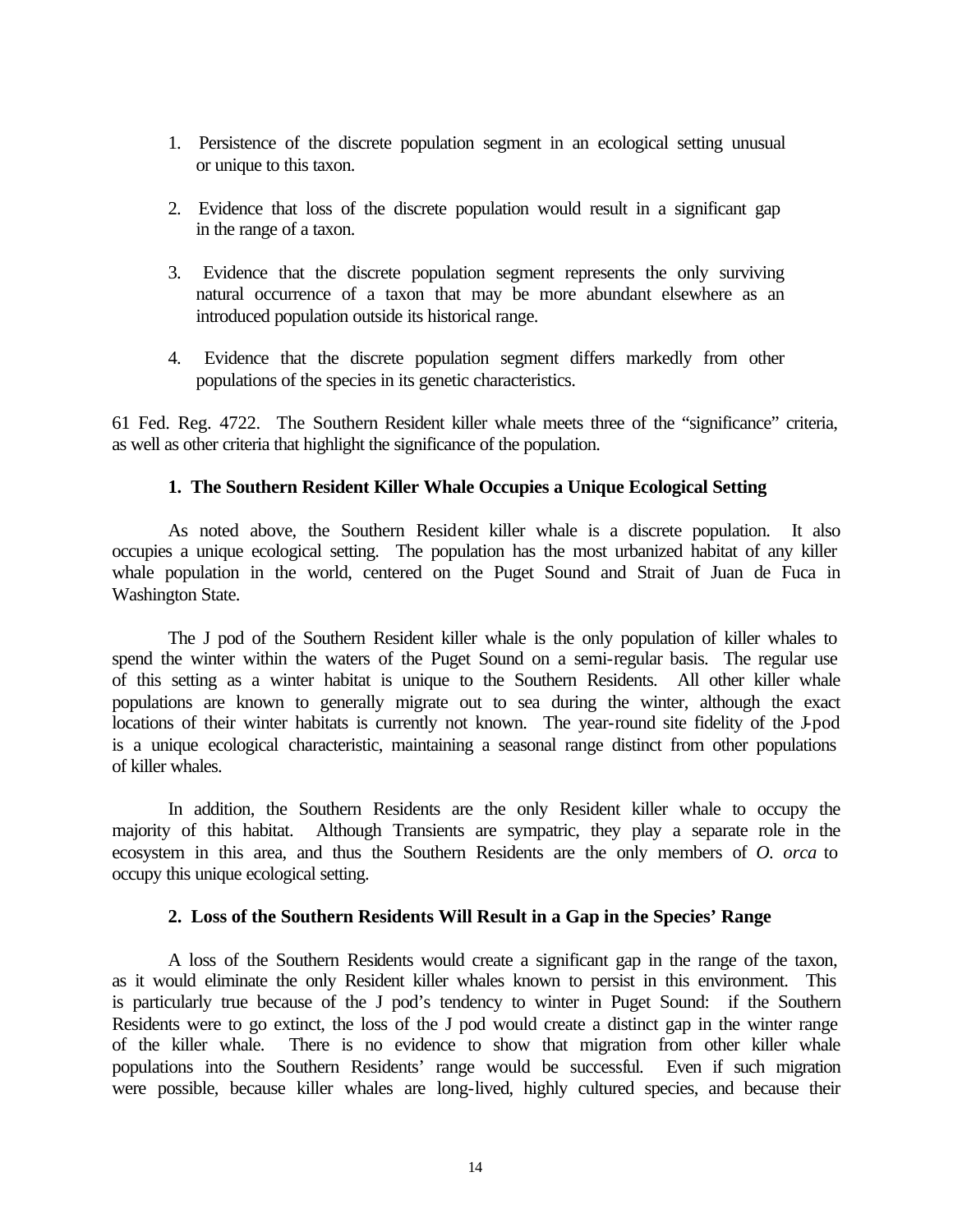ranges are partially based on discrete and significant cultural differences, it is possible that Offshore or Northern Residents might not attempt to occupy this habitat for many generations.

## **3. Southern Residents Differ Markedly from Other Killer Whales**

As noted above, the Southern Residents differ markedly from other populations of killer whales, in behavior, morphology, ecology, and range. Although the Transient form is completely sympatric with the Residents, genetic evidence suggests they do not interbreed (Bigg et al., 1987; Hoelzel et al., 1998). Behavioral evidence suggests that Offshores and Transients avoid the Resident pods, and interactions between Residents and Transients or Offshores are rare (Jacobsen, 1990; Morton, 1990; Barrett-Lennard 1992; Baird & Dill, 1995). Distinct feeding habits exist, with Transient killer whales primarily preying on other marine mammals, and Southern Residents primarily subsisting on fishes (Morton, 1999). This places the Transient and Resident whales at different trophic levels. Other documented differences between Transients and Residents include measurable differences in morphology, behavioral differences in group size and social organization, and acoustic repertoire (Ford and Ellis, 1999; Bain, 1989; Baird, 1994). See Table 2. Offshores and Residents have been noted to have distinct dorsal fin shapes (Ford & Ellis, 2000).

Furthermore, Southern Residents have association patterns, pigmentation patterns, and genetic compositions that are distinct from the Northern Residents (Bigg et al., 1987; Baird & Stacey, 1988; Bain 1989; Ford et al., 1998; Hoelzel et al., 1998; Matkin et al., 1988). Behavioral interactions have not been observed between individuals from the different Resident populations, and differences in mitochondrial DNA and physical appearance suggest that the communities are reproductively isolated (Baird and Stacey, 1988; Stevens et al., 1989; Hoelzel & Dover, 1991). The Northern and Southern Residents appear to have distinct behavioral characteristics, but due to limited data on Offshores it is unclear if Offshores also have distinctive behavior (Osborne, 1986; Hoyt, 1990; Felleman et al., 1991).

Genetic differences between the populations are pronounced, and have been reported recently by Hoelzel et al. (1998). The Northern and Southern Residents have different haplotypes, with a fixed one base pair difference between the two populations. Although this difference is not as great as the difference noted between Transients and Residents, this difference is significant because it is manifested in notable differences in the morphology of the Southern Residents. The Southern Residents are known to have a statistically significant difference in saddle patterns and pigmentation than the Northern Residents (Baird & Stacey, 1988). These differences are indicia of genetic differentiation between the two populations. This genetic difference may have other undetected differences that could be important for the survival of the species. For example, the Southern Residents may contain genetic information that makes them more resistant to particular parasites, diseases, or even chemical pollutants. In the event of a catastrophic event striking the species, the Southern Residents' genetic specialization could act as a reservoir of resistance to the catastrophe and thereby insure the continued existence of the species.

Southern Residents also are markedly distinct from the Offshore form (Barrett-Lennard, 2000). The Offshores were not found to be closely related to either the residents or the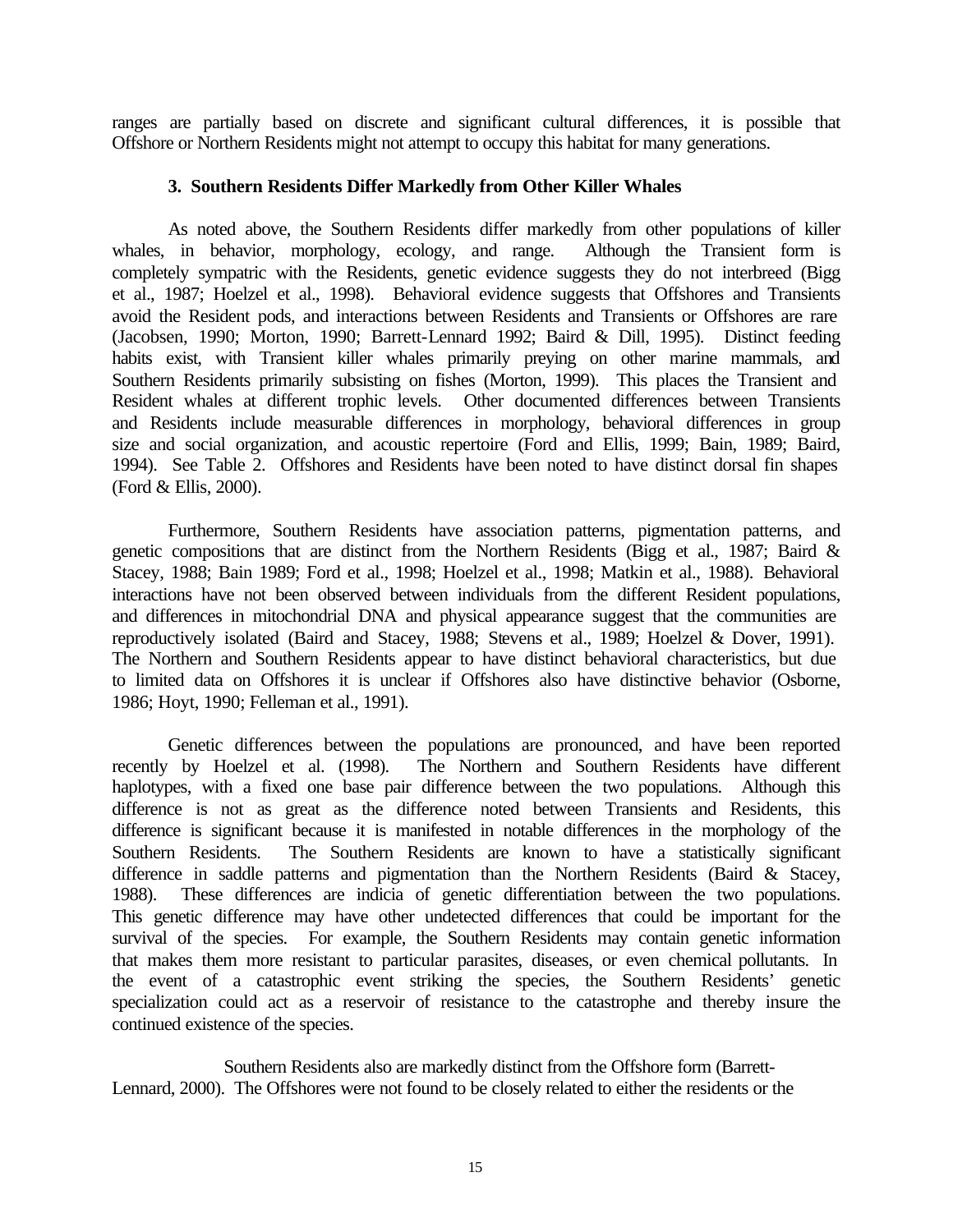transients.

## **4. The Southern Residents are Culturally Significant in the Pacific Northwest**

A loss of the Southern Residents would create a significant gap in the range of the taxon, as it would eliminate a significant portion of killer whales in the most accessible viewing location in the United States.

This area has been an important area for human interaction with killer whales for thousands of years: it is believed that the Southern Residents in this area are the direct descendants of the first killer whales noted in the human record, and human interactions continue to this day with an active whale watching industry.

The effects of a range gap in Puget Sound would not only be a blow to the species, but would also impact the culture and identity of people in the Pacific Northwest. The earliest known interactions between humans and killer whales are believed to have occurred with the ancestors of the current Southern Residents in the Puget Sound area. Ever since, Pacific Northwesterners have considered killer whales an important component of their bio-geographic identity. The Southern Residents in particular have become a cultural landmark with people throughout the range of the 3 pods. Their loss would be a significant blow to the economy and spirit of the Pacific Northwest.

# **5. Southern Resident Killer Whales Comprise a "Stock" Under the MMPA**

As noted above, the Southern Residents are currently considered a stock under the MMPA. Although the definition of "stock" under the MMPA is slightly different from the definition of "DPS" under the ESA, the classification of the Southern Residents as a stock indicates that NMFS already believes that the Southern Residents are significant for the purposes of management. In defining a management unit appropriate under the MMPA, NMFS is trying to avoid the local extirpation of any species, as well as conserve ecosystem functionality. NMFS has already designated the Southern Residents as an appropriate management unit for this purpose: in the 2000 Stock Assessment for Southern Residents, NMFS states that the Southern Residents are considered to be a distinct stock based on data regarding association patterns, acoustics, movements, genetic differences, and potential fishery interactions (NMFS, 2000). This indicates that NMFS believes that the loss of the Southern Residents would lead to the local extirpation of Resident killer whales in at least some portion of the Southern Residents' current range. Because local extirpation may result in a gap in the range of Resident *O. orca* for at least some period of time, this indicates that the Southern Residents are already thought to be significant to the taxon as a whole.

# **IV. ECOLOGY AND BIOLOGY OF THE SOUTHERN RESIDENT KILLER WHALE**

# A. LIFE HISTORY

Killer whales have a life history pattern that is remarkably similar to humans. The life cycle begins with a gestation period of approximately 17 months (Walker et al., 1988). The first year of infancy is marked by a mortality rate of up to 50% (Olesiuk et al., 1990). Annual calf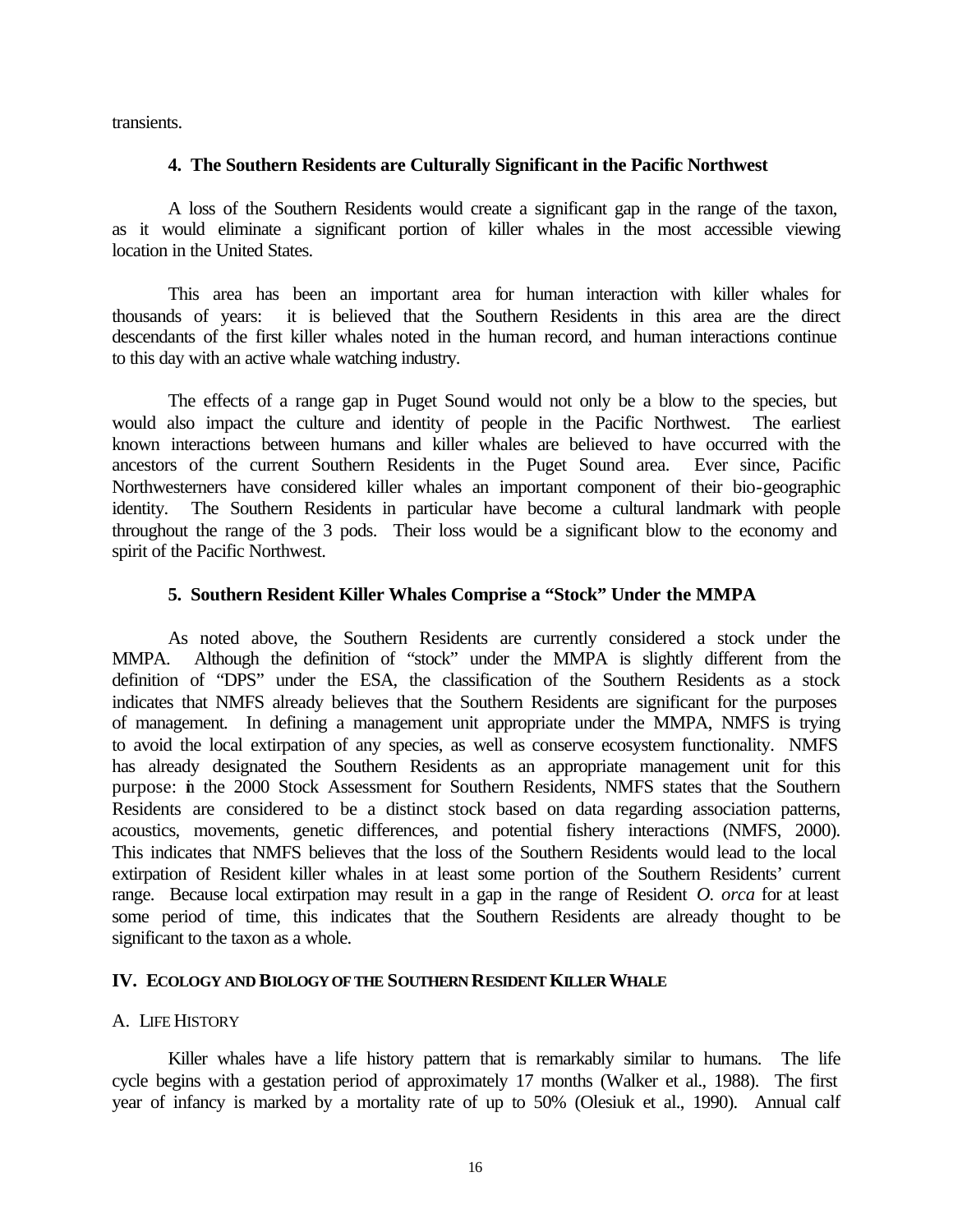mortality averaged 11.5% for the period 1974-2000. If the calf survives the first year, it faces much lower annual mortality rates, averaging 2.4% for the period 1974-2000. Nursing occurs throughout the first and second year of rearing, although there is evidence that calves will also eat some solid foods shortly after birth (Heyning, 1988). A juvenile period of up to 10 years follows, extending into an adolescent period of 3-5 years (Olesiuk et al., 1990).

Sexual maturity for males is defined as the time the male's dorsal fin can be distinguished from a female's dorsal fin (Baird & Stacey, 1988; Bigg et al., 1987). This occurs between 11 and 17 years of age, with an average of 15 years of age. Female sexual maturity is defined as the time when the female first gives birth to a viable calf. This generally occurs between the ages of 12 and 16 years, with an average of 15. On average females remain reproductive until around 40 years of age. Calving intervals average around 5 years, indicating that an average female killer whale will produce between four and five calves during her lifetime (Olesiuk et al., 1990).

The age of sexual maturity of females in the Southern Residents differs slightly from the general averages noted by Olesiuk et al. (1990); females may mature slightly earlier on average than the averages noted by Olesiuk et al.





The age of reproductive senescence was found to differ from the averages described by Olesiuk et al. The average age of last reproduction for all Southern Resident females that have died is 33.2, with a standard deviation of 8.5. There are some difficulties in calculating senescence from the survey data that could lead to an inaccurate calculation of this life history statistic. In order to minimize error, only dead whales were used to determine senescence, because not all live whales have entered senescence and therefore would bias the results. However, looking at only dead whales may underestimate age of reproductive senescence because some females may have died before reaching senescence. The maximum-recorded age of a mother giving birth was 45, and the penultimate recorded age was 42. These are necessarily estimates of age however, as birth years were not known from direct observation. Direct observation by census has only proceeded in systematic fashion since 1974.

Killer whales are considered polygamous. Females come into estrus or "heat" several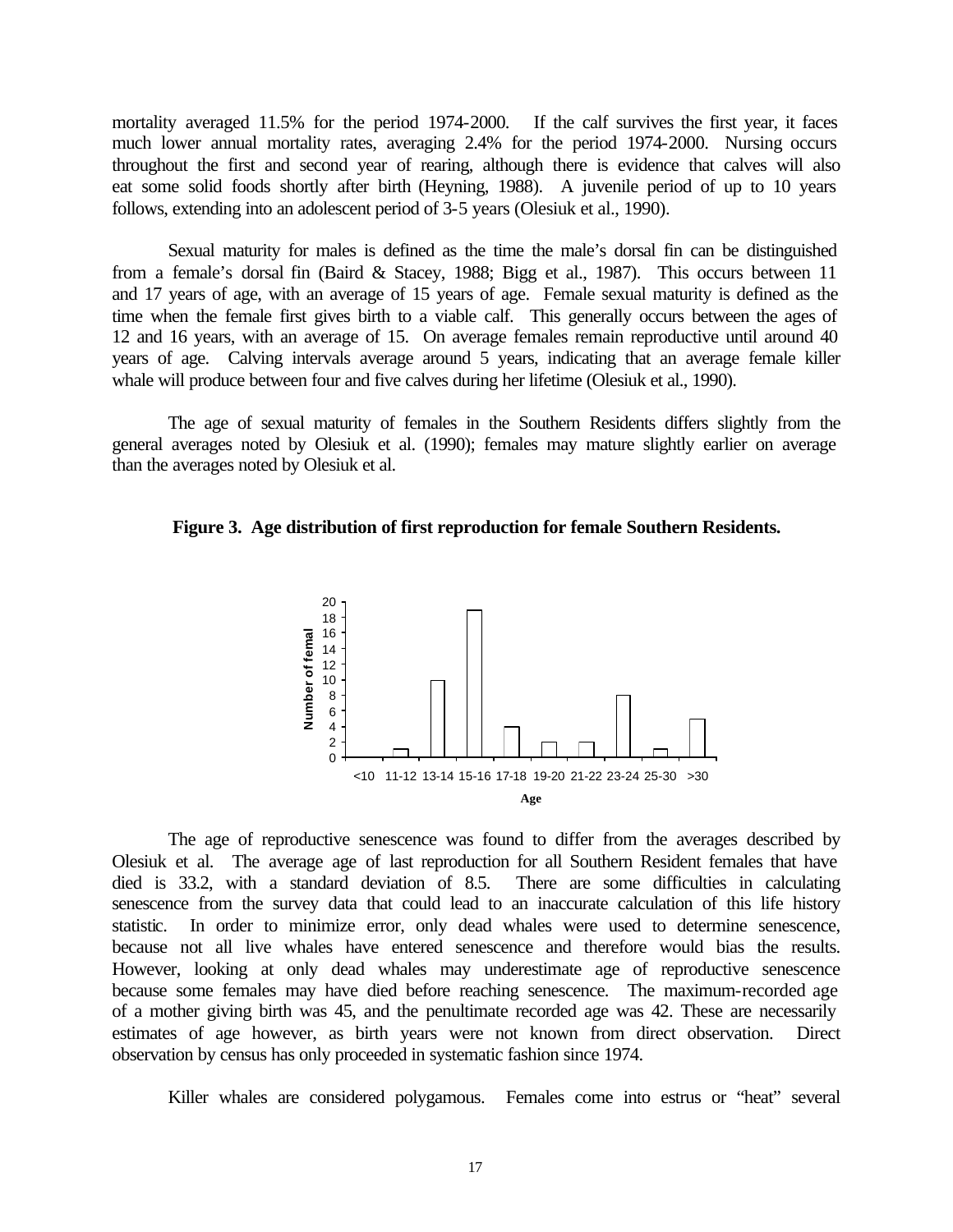times during the year. Observations of females in zoological parks indicate that killer whales undergo periods of multiple estrus cycling, interspersed with periods of non-cycling. This period is highly variable, as is the period of non-cycling, both for one whale over time, and between whales. Breeding may occur in any season, but it is most common in the summer.

Average life expectancy for Residents has been calculated at approximately 29 years for males and 50 years for females, with an expected maximum longevity of 50-60 years for males, and 80-90 for females (Olesiuk et al., 1990). The Southern Resident data show that the average age at female death was 50, and maximum 68. The average age at death for males was 27.6, with a maximum of 43.

Causes of natural mortality are difficult to determine because killer whale carcasses tend to sink. There are no records of killer whales being attacked by any other predators, although predation on infants and/or sick individuals cannot be ruled out. Parasitism and disease have been recorded for killer whales from the region, but no severe infestations or epidemics have been recorded (Calambokidis & Baird, 1994; Baird, 1999).

Human induced mortality has been a significant factor in the Southern Residents. Humans have killed or removed Southern Residents through random shooting, live captures, and military target practice (Hoyt, 1990; Olesiuk et al., 1990; Osborne, 1999). In addition, indirect human impacts from pollution and habitat deterioration are also a factor in current killer whale mortality. These factors will be explored more fully below.

#### B. SPATIAL REQUIREMENTS

The geographic distribution of Southern Residents appears to be year-round in the adjoining waters of Puget Sound, Georgia Strait, Juan de Fuca Strait, and the outer coastal waters of the continental shelf. However, within these waters, the Southern Residents appear to make seasonal movements. In the summer months, the majority of the population is distributed in the northern Juan de Fuca Strait, Haro Strait, and southern Georgia Strait. The area is considered to be the core habitat of the Southern Residents. In the fall, the J-pod tends to migrate into Puget Sound, while the rest of the population makes increasingly extended trips through the Juan de Fuca Strait. In the winter, the K and L pods retreat from inland waters, and are seldom detected in the core areas until late spring. The J pod generally remains in the inland areas throughout the winter, with most of their activity in the Puget Sound.

Southern Residents make full use of the water column, including regular access to the ocean surface to breathe and rest. (Bateson, 1974; Herman, 1991). They remain underwater 95% of the time, with 60-70% of their time spent between the surface and a depth of 20 meters, while diving regularly to depths of over 200 meters (Baird, 1994; Baird et al., 1998). The Southern Residents spend less than 5% of their time between depths of 60 and 250 meters.

#### C. FOOD REQUIREMENTS

The Southern Residents have specialized to consume salmon as their primary food (Balcomb et al., 1980; Bigg et al., 1987). Ford et al. (1998) estimated that chinook salmon (*Oncorhynchus tshawytscha*) comprise 38% of the diet of the average Southern Resident, pink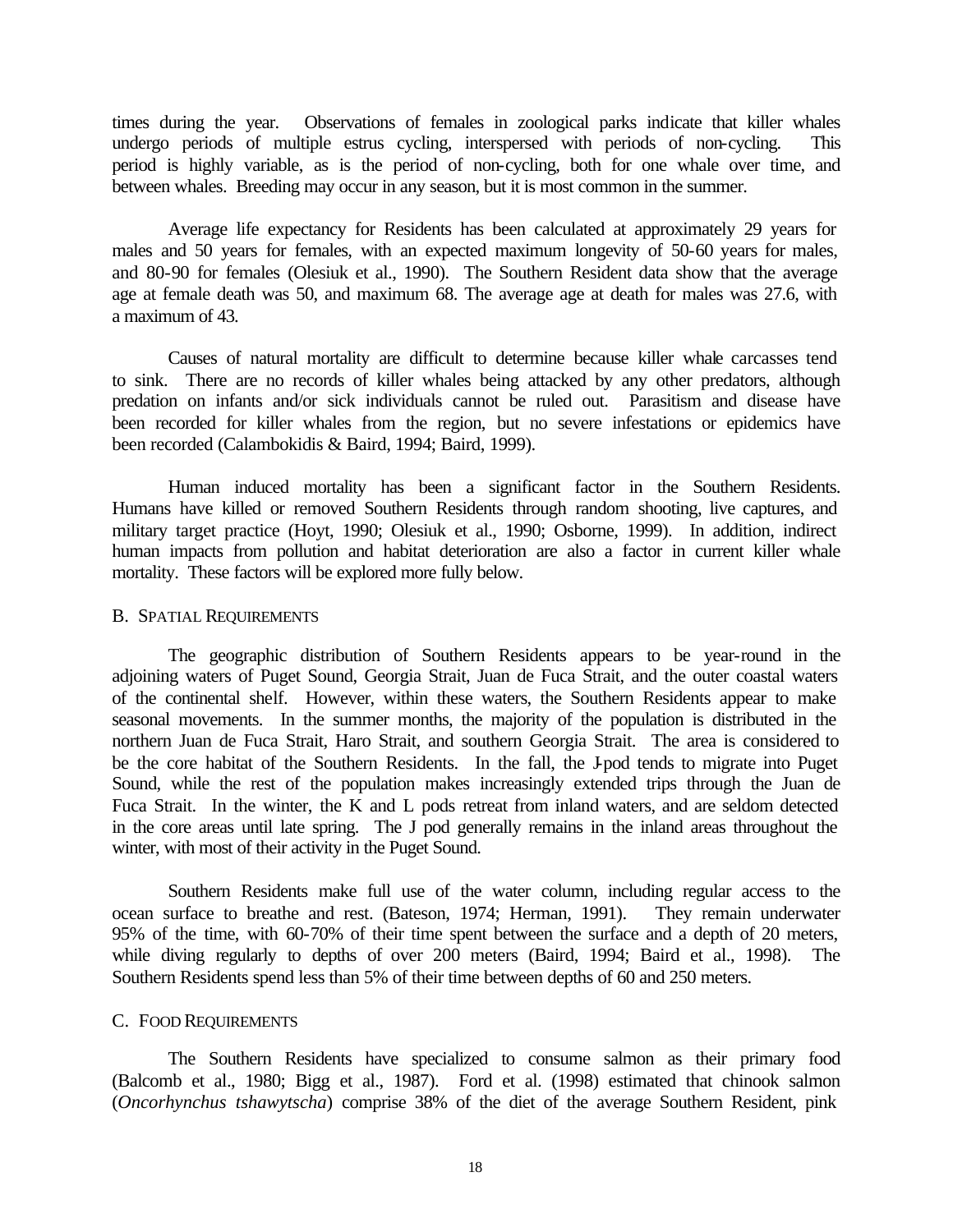salmon (*O. gorbuscha*) comprise 10%, coho (*O. kisutch*) and chum (*O. keta*) salmon comprise 4% each, Sockeye salmon (*O. nerka*) comprise 3.5%, Steelhead (*O. mykiss*) represent 2.5%, with an additional 31% of their diet comprised of unidentifiable salmon species (Osborne, 1999).

Southern Residents have been reported anecdotally to exhibit predatory behavior on pups or calves of common seal and porpoise species, but these reports have not been verified. Other fish species comprise a significant but small portion of the Southern Residents' diet, as indicated by the amount of time Southern Residents spend at great depths in the ocean, presumably hunting non-salmon fish species (Ford et al., 1998).

Kriete (1995) estimated killer whale energetic requirements using both wild and captive animals as subjects. In general, immature killer whales require 85,000 kcal per day, juveniles 100,000 kcal per day, adult females 160,000 kcal per day, and adult males require 200,000 kcal per day. On average, this requires each whale to consume 25 salmon per day in order to maintain energetic requirements (Osborne, 1999). Averaged out over all the Southern Residents, the whale population would require 800,000 salmon annually just to maintain current numbers and metabolic rates (Osborne, 1999).

#### **V. ABUNDANCE AND POPULATION TRENDS**

There are no worldwide population estimates available for killer whales. However, reliable population estimates for Southern Residents exist. A census of the Southern Residents has been taken annually since 1974. Records from capture operations extend the record back to 1960, supplementing the census information. Population levels before 1960 are not known with any accuracy, but are presumed to be greater than even the highest levels seen in the past 40 years.

The Southern Residents numbered over 100 individuals in the mid-1960s. Since that time, three major declines have occurred in the population. The first decline occurred between 1967 and 1973, and was caused by live-capture operations for public display. Approximately 34 whales were taken during this period, leading to a decline of at least 30% in the Southern Residents. The second decline occurred between 1980 and 1984, when the population declined by 12%. Both of these declines were followed by periods of limited population growth. The third recorded decline began in 1996 and continues today. During this time, the Southern Residents have declined from 97 adults and juveniles at the beginning of 1996 to 82 at the beginning of 2000, a 12.8% decline.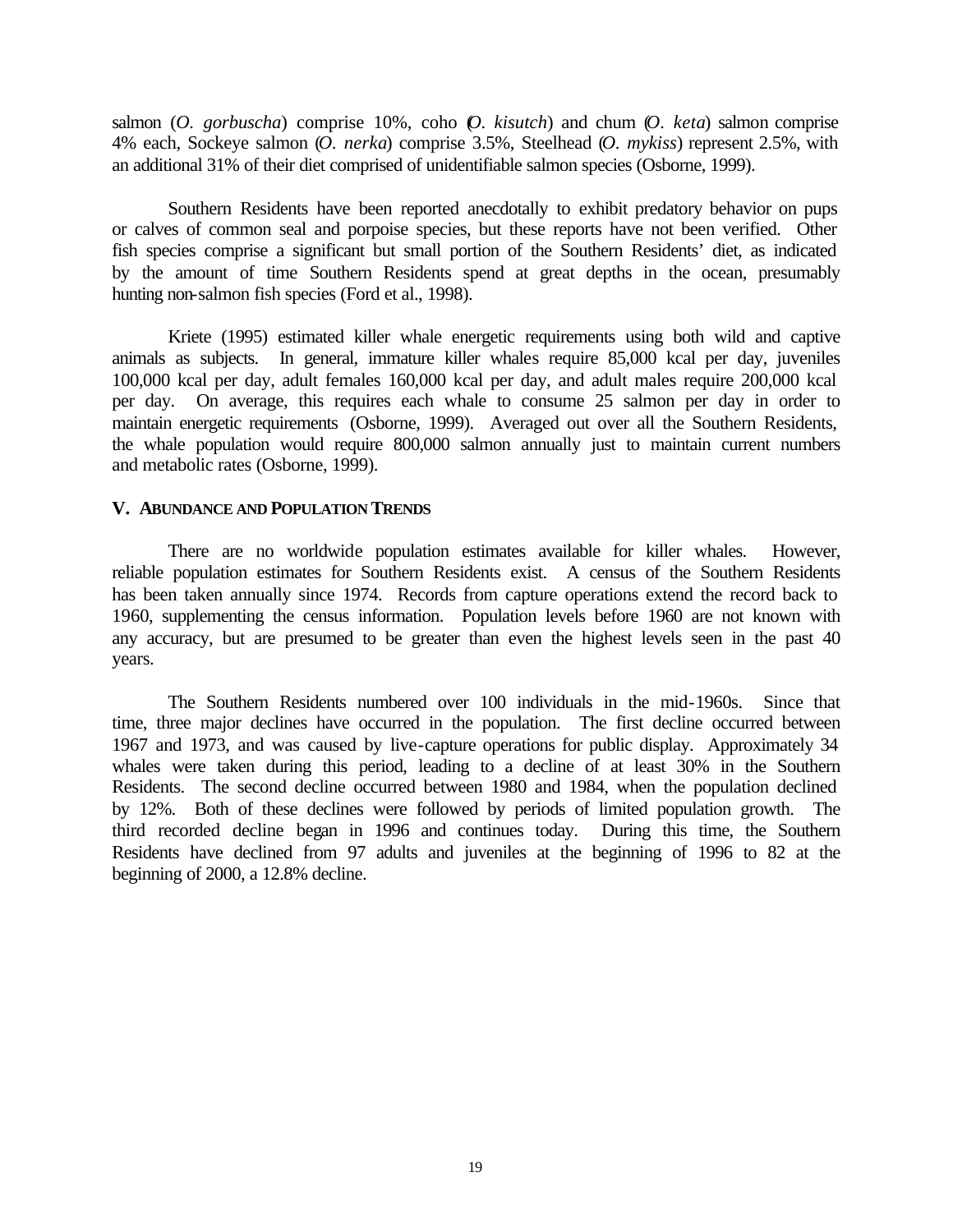

**Figure 4. Total population of the Southern Resident Killer Whale (1974-2001).<sup>2</sup>**

Several attributes of the current decline make it unique and alarming. First, the decline is driven by inexplicable increase in mortality of young adults and juveniles, without substantial reduction of calving. See Appendix A. Second, the concentration of organochlorine pollutants in Southern Resident individuals has recently been determined to be greater than levels found in other marine mammals where deleterious effects have been documented (Ross et al., 2000). Third, the Southern Residents' main food source is known to be declining. Fourth, disturbances caused by whale watching and vessel traffic have increased dramatically, potentially disrupting killer whale behavior.

## A. COMPARISON TO OTHER WHALE POPULATIONS

The Southern Residents' current decline is particularly worrisome when compared to the relatively stable population growth rates seen for Northern Residents, the Southern Residents' most comparable population. During the same period that the Southern Residents have gone through these major population fluctuations, the Northern Residents have shown a relatively steady increase in numbers, showing no major population variation. (Olesiuk et al., 1990).

l

 $2$  final new calf numbers for 2001 are not yet known.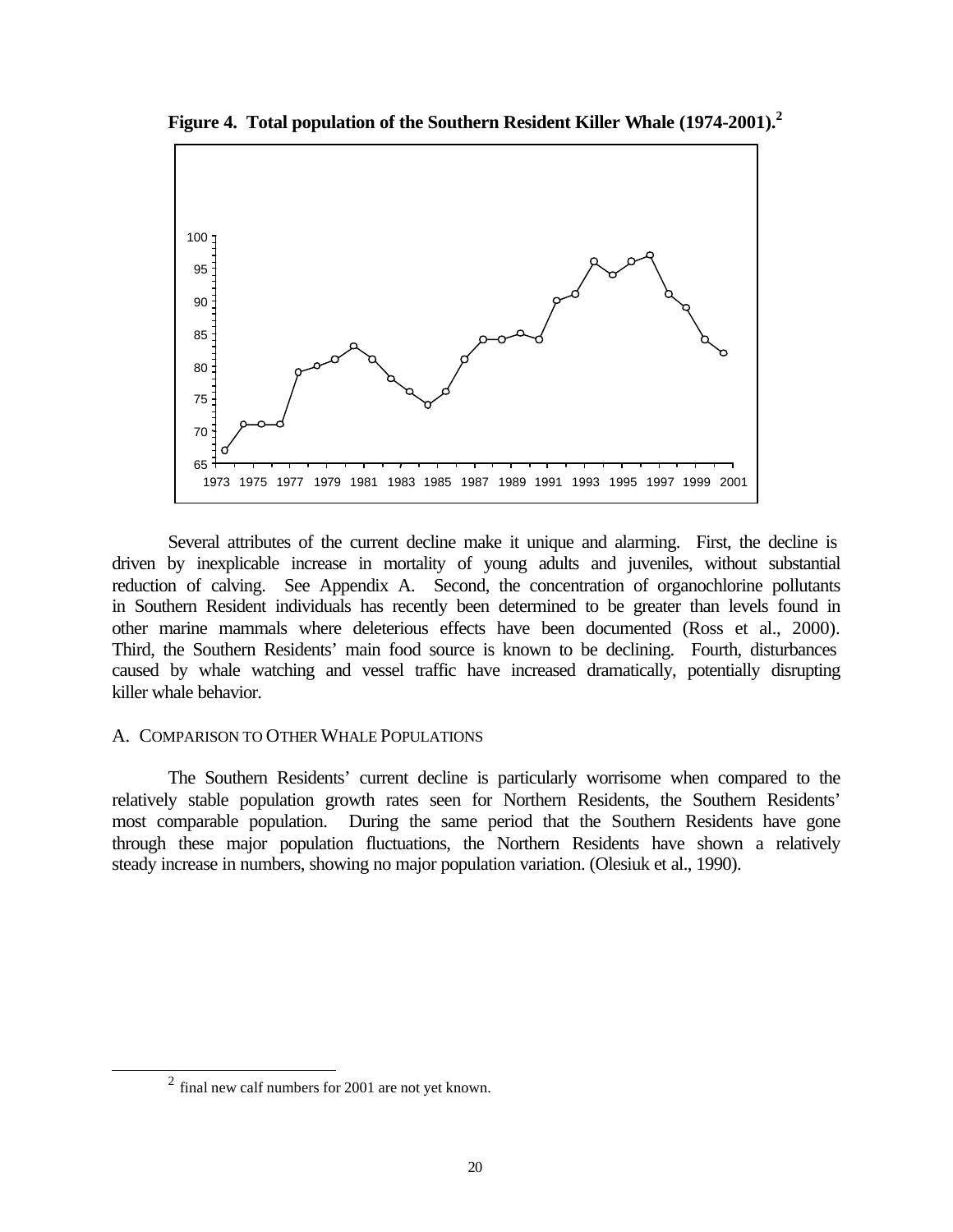**Figure 5. Northern Residents have increased in population while the Southern Residents have shown population instability. Graph based on Ford et al. (2000).**



Furthermore, the population instability has been disproportionately found in the L pod, while the J and K pods have remained relatively stable.



**Figure 6. Population of J, K, and L pod over time.**

This indicates that the Southern Residents' population instability is not natural population cycles, but rather an unstable trend toward extinction caused by changing environmental conditions. Earlier declines can be directly attributable to particular anthropogenic factors that reduced fecundity, while the current decline has been caused by an increase in mortality. The decline beginning in 1981 was caused by a reduction in fecundity caused by the delayed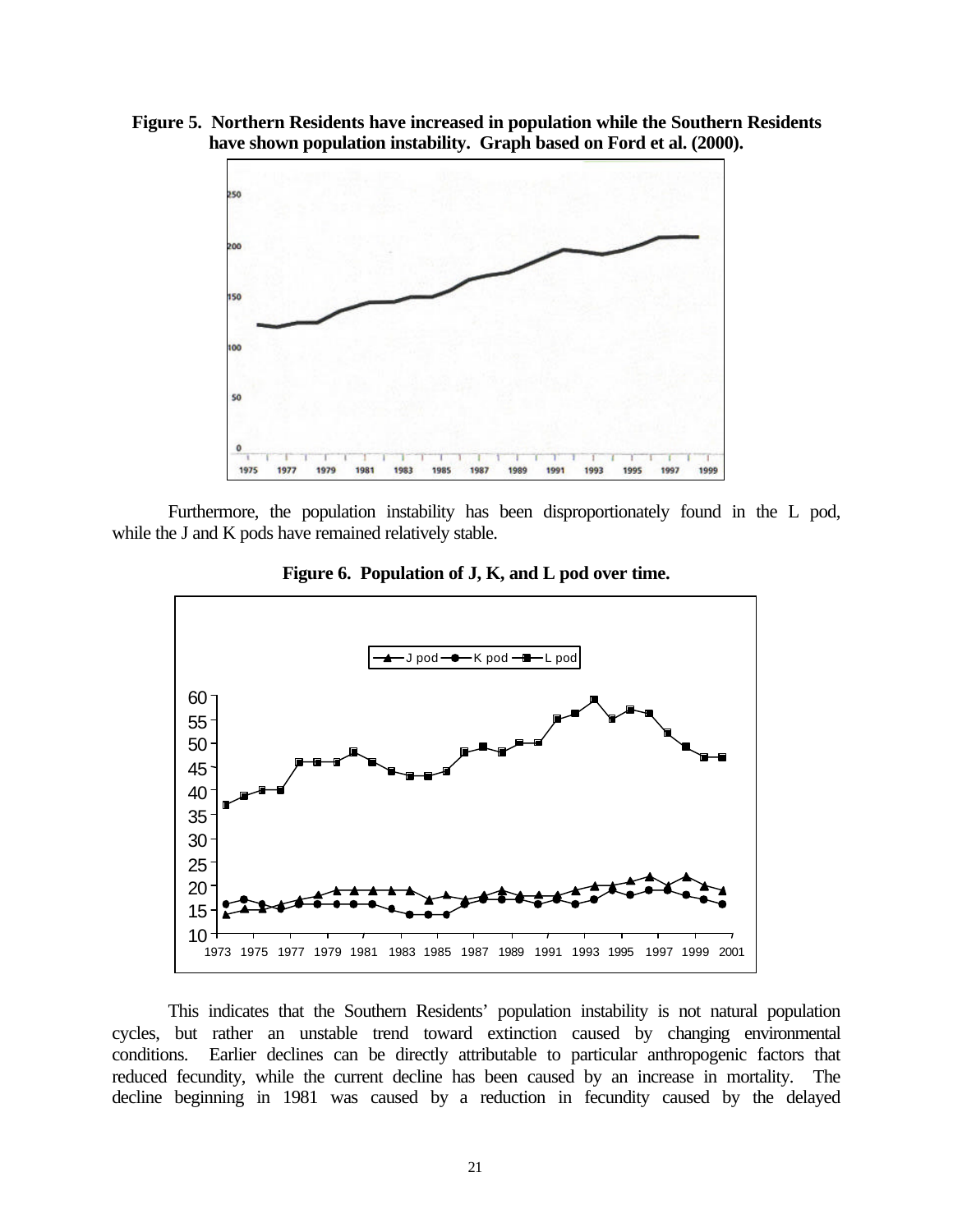demographic effects of the live captures of the early 1970s. The live captures created a fertility gap in the population, reducing the number of fertile individuals capable of replacing older whales as they reached senescence. The current decline is caused by increases in mortality in what was heretofore thought to have been the age and sex grouping with the lowest mortality rates.

In order to identify possible causes of the decline as well as determine the probability of long-term survival of this population, we analyzed life history data for the Southern Resident Killer Whale collected by the Center for Whale Research and the Whale Museum. The results of this study are attached to this petition as Appendix A, and are summarized in this section.

#### B. POPULATION VIABILITY ANALYSIS FOR THE SOUTHERN RESIDENTS

The Vortex v. 8.41 algorithm (Lacey et al., 2000) was used to estimate the extinction risk for the Southern Residents. This algorithm is more detailed and precise than crude estimates of extinction that have been published in recent years, such as Caswell et al. (2000).

As with all predictive models, Vortex uses simplifying assumptions to make future predictions. These assumptions were set conservatively to insure that the extinction probability was not exaggerated by the PVA. The strengths and limitations of the assumptions in the PVA are discussed in Appendix A.

Several models were run using the Vortex algorithm in order to isolate the effects of specific factors and to create the most accurate extinction rate estimate. The most plausible model accounted for several factors that are believed to be effecting the survival of the population, including a skewed sex ratio, inbreeding, the possibility of catastrophe, and reduced fecundity at low population levels.<sup>3</sup> The most plausible model relied on calculated life history parameters of fecundity and mortality over the period 1974-2000.

The results of this model without the possibility of catastrophe indicate that the Southern Residents have a 64% probability of extinction within the next 300 years, the standard time frame for calculating species viability. The median time to extinction for the distribution of 200 iterations of this model was 269.

When the possibility of a moderate catastrophe occurring in the range of the Southern Residents once every century was incorporated, the extinction rates was higher. The Exxon Valdez oil spill in Alaska was followed by the death of about one third of all members of one Northern Resident Killer Whale pod (Matkin and Saulitis, 1997). To model the effect of such a catastrophe on Southern Residents, a one-year stoppage of all reproduction and death of 11% of all Southern Residents was incorporated with a chance of one such event per one hundred years. These parameters are consistent with what occurred in the AB Northern Resident pod after the Exxon Valdez oil spill. This further reduced predicted median extinction time to 232 years, increasing extinction probability to 79.5%.

<sup>&</sup>lt;sup>3</sup> This fecundity phenomenon is known as an Allee affect; as population size decreases, it becomes more difficult for individuals to find suitable mates, and therefore fecundity declines.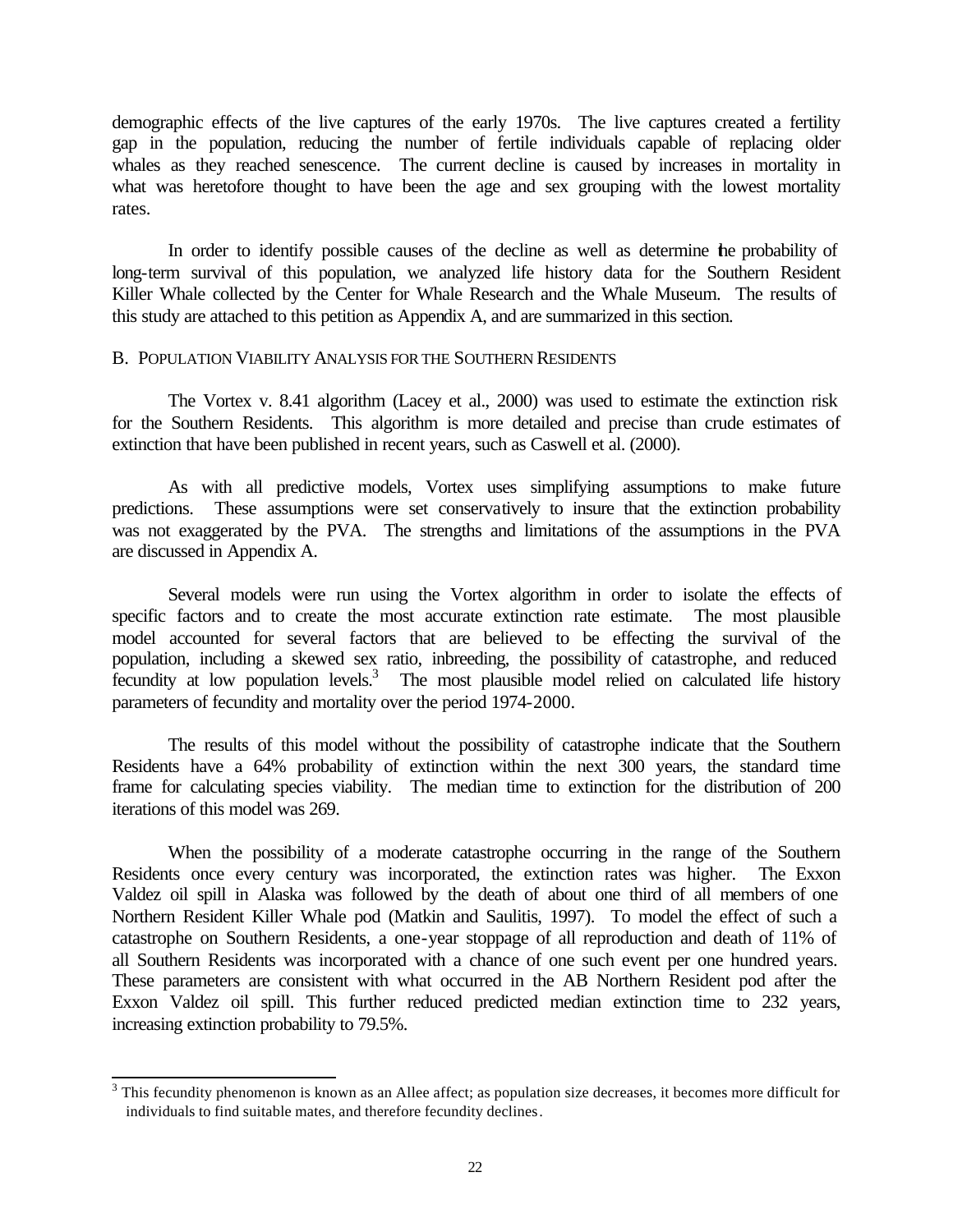#### C. STATUS OF SOUTHERN RESIDENT MATRILINEAL LINES

#### **1. Pod Sex and Class Structure**

The Southern Resident killer whales are grouped into three familial pods (J, K, and L). Females in one pod generally mate only with males from the other two pods, although ome level of endogamy is possible in the population. This population structure reduces the potential for inbreeding depression, but it also limits breeding opportunities: if there are too few breeding age males in two pods, the females in the third pod may have limited opportunities to breed. The balance of males and females between pods may be an important conservation issue because it affects the growth potential (i.e. breeding opportunities) of the population as a whole. Analysis of the sex and age class structure is a necessary augment to the PVA because the PVA necessarily, but inaccurately, assumes that any reproductive female can mate with any reproductive male. The PVA, therefore, overestimates the growth potential of the population and underestimates the likelihood of decline and extinction.

Optimistically assuming that males begin breeding at age 11 (the actual number may be as high as 17), there are half as many breeding age males as females in the Southern Residents See Table 3. Females in the smaller J and K pods are not likely to be limited by this imbalance because there are more reproductive males in the much larger L pod than females in either J or K pod. The 13 reproductive age females in L pod, however, have only two potential breeding partners in K pod and none in J pod. If the actual reproductive age of males is 15, then L pod females currently have no potential breeding partners. The PVA showed no statistical evidence of the breeding rate being male limited over the period 1974-2000. It also found no evidence of successful, within-year polygamous mating. An exogamous/polygamous mating strategy would be male limited if no breeding age males were available, and would probably be male limited if the ratio of reproductive females to available reproductive male was very high, but the point at which the limitation would occur is not known. An exogamous/monogamous mating strategy would suffer male limitation at lower levels of sex ratio imbalance.

| Pod          | # of whales | # reproductive males<br>$(11-42 \text{ years old})$ | # reproductive females<br>$(13-42 \text{ years old})$ | <b>Breeding</b><br>opportunities<br>per female |
|--------------|-------------|-----------------------------------------------------|-------------------------------------------------------|------------------------------------------------|
|              |             |                                                     |                                                       | 2.2                                            |
|              | 16          |                                                     |                                                       | 1.8                                            |
|              |             |                                                     |                                                       |                                                |
| <b>TOTAL</b> | ຂາ          |                                                     | 25                                                    |                                                |

**Table 3. Size and reproductive age class structure of J, K, and L pods as of July 2000.**

#### **2. Matriline Sex and Class Structure**

Each of the pods is made of up of several matrilines, matriarchal family trees consisting of a female and all generations which descend from her. Orcas are grouped this way because offspring tend to remain with their mothers throughout their lives.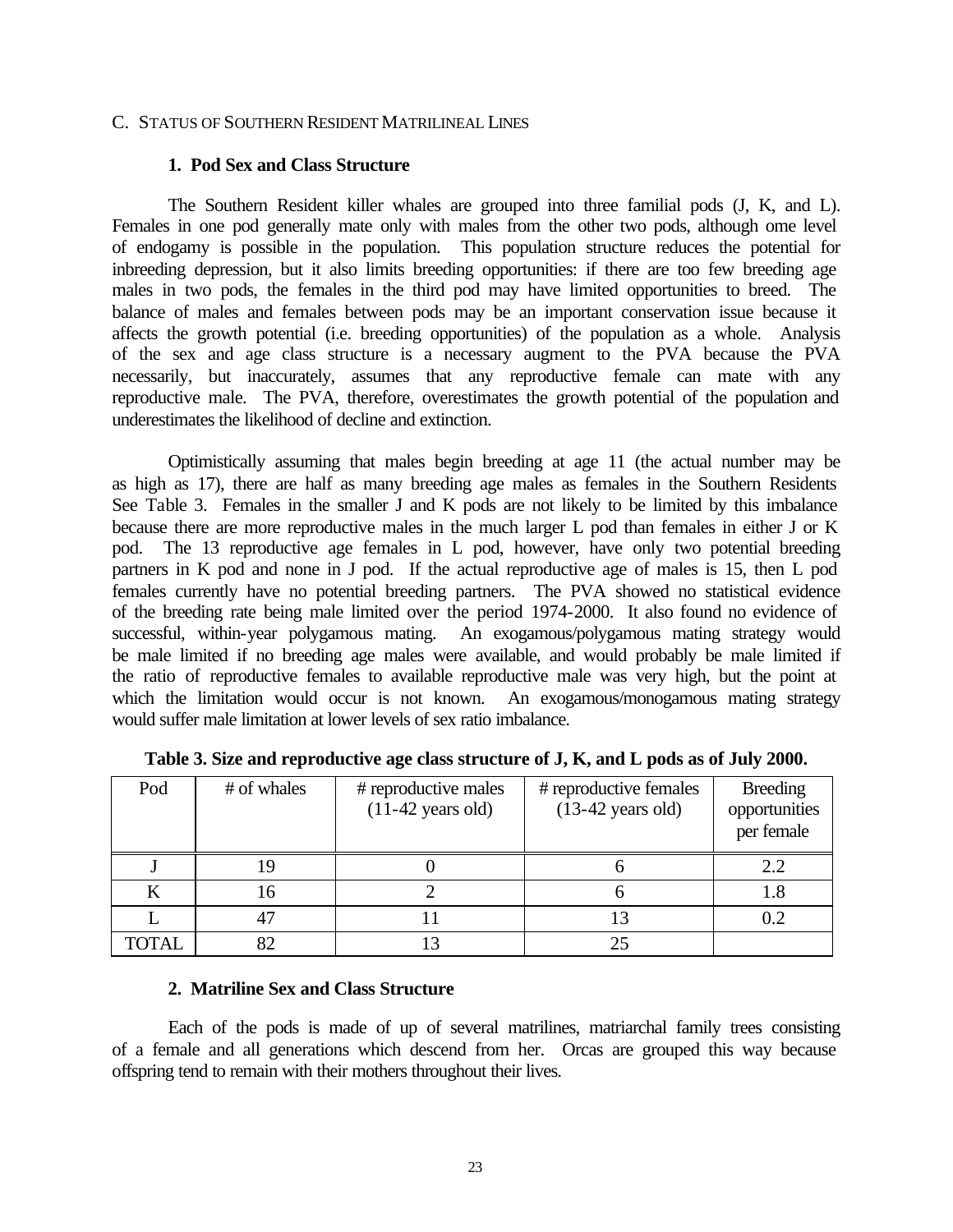J Pod has had four known matrilines since the 1970's, K Pod five, and L Pod 12. See Table 4. Based on the current demographic structure only (i.e. ignoring environmental affects to fecundity and mortality) it is possible to project the future status of some of the matrilines. Two of the matrilines are extinct. Two will become extinct because of lack of breeding females. Two have high likelihood of extinction and eight are likely to decline because of an age and gender class structure which will likely result in deaths outnumbering births in the future. Four are likely to be stable or to increase, and three are of unknown status.

| Pod | <b>Matrilines</b> | Extinct  | Extinction<br>Inevitable | Extinction<br>Likely | Decline<br>Likely                            | Stable or<br>Likely to<br>Increase | <b>Unknown</b>             |
|-----|-------------------|----------|--------------------------|----------------------|----------------------------------------------|------------------------------------|----------------------------|
| J   | $\overline{4}$    |          |                          |                      | $2: J-A$<br>$J-C$                            | $2: J-B$<br>$J-D$                  |                            |
| K   | 5                 | $1: K-B$ |                          | $1: K-D$             | $1: K-C$                                     | $2: K-A$<br>$K-E$                  |                            |
| L   | 12                | $1: L-D$ | $2: L-C$<br>$L-G$        | $1: L-K$             | $5: L-A$<br>$L-B$<br>$L-E$<br>$L-F$<br>$L-J$ |                                    | $3: L-H$<br>$L-I$<br>$L-L$ |

**Table 4. Extinction probabilities for Southern Resident matrilines.**

## **VI. THE SOUTHERN RESIDENT KILLER WHALE QUALIFY AS ENDANGERED UNDER THE ESA**

NMFS is required to determine, based solely on the basis of the best scientific and commercial data available, whether a species is endangered or threatened because of any of the following factors: (1) the present or threatened destruction, modification, or curtailment of its habitat or range; (2) overutilization for commercial, recreational, scientific or educational purposes; (3) disease or predation; (4) the inadequacy of existing regulatory mechanisms; or (5) other natural or manmade factors affecting its continued existence. 16 U.S.C. §1533(a)(1) and 1533(b).

At least four of these factors apply to the decline of the Southern Residents.

# A. MODIFICATION OF SOUTHERN RESIDENT HABITAT

# **1. Cherry Point Developments**

The area stretching from Point Whitehorn to Sandy Point, referred to as Cherry Point, is an ecologically critical area that supports what has been the largest and most important herring stock in Washington State. Pacific herring are a vital food source of Chinook salmon, the Southern Residents preferred prey, and it is believed that they are also directly eaten by the Southern Residents. The Cherry Point reach provides spawning and pre-spawning holding habitat for the Cherry Point herring stocks. This stock has a unique ecological role in the system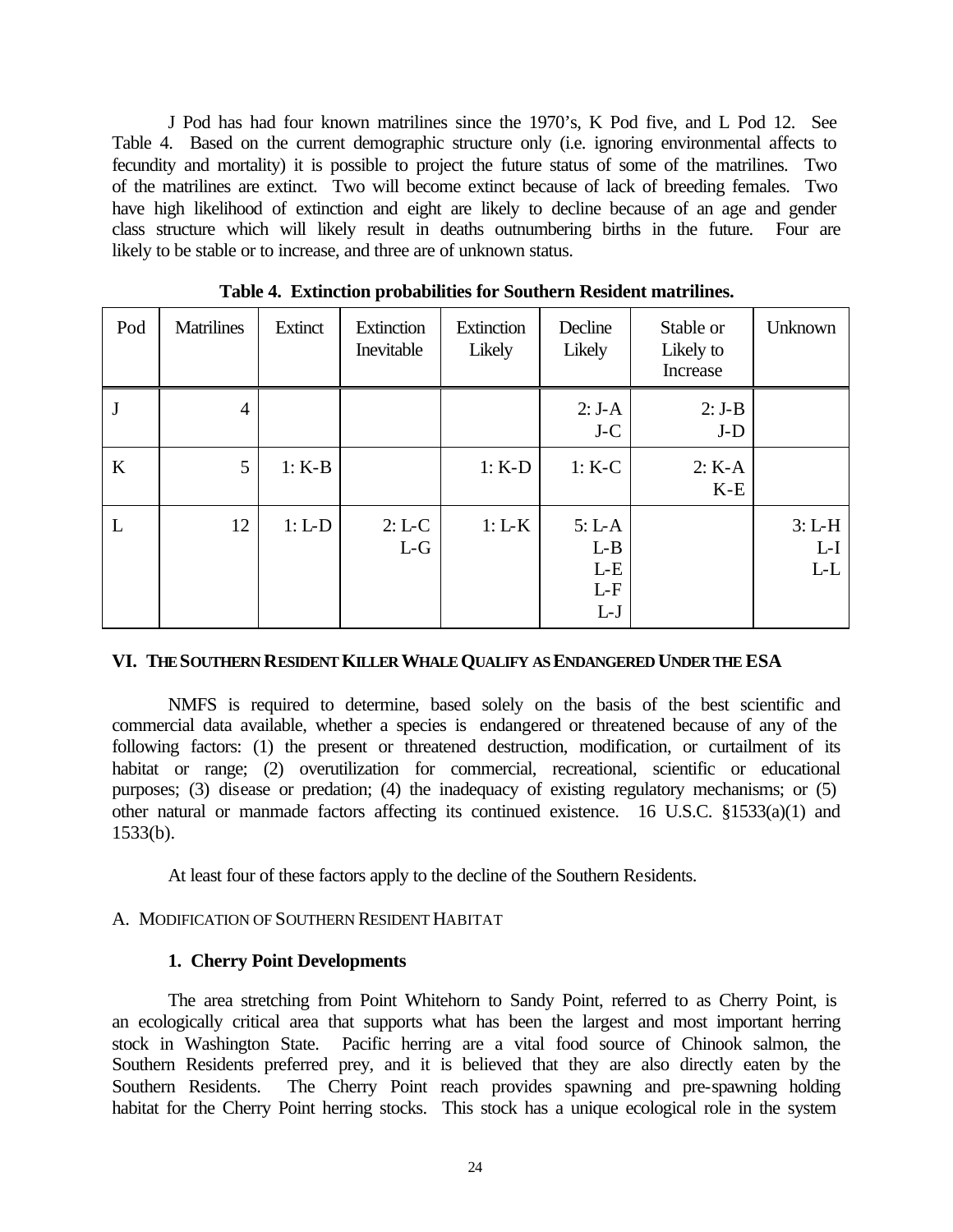because it spawns through June, which is months later than other herring stocks.

ARCO Products Company owns and operates a petroleum oil refinery on the banks of Puget Sound at Cherry Point.<sup>4</sup> ARCO's pier currently has only one platform, which serves to accept crude from inbound tankers and to also load refined products onto outbound tankers and barges. ARCO's pier is located in an ecologically critical area referred to as "Cherry Point" (Point Whitehorn to Sandy Point), which is a shoreline of statewide significance. A relatively high-energy exposed intertidal zone characterizes this area, as this shoreline is subject to strong wave energy. The intertidal zone supports a wide variety of biological habitats.

In 1996 the United States Army Corps of Engineers ("Army Corps") approved a request by ARCO to further expand its operations in Puget Sound by adding a second pier, and an extension of the permit was granted in 2000. The expansion of the pier to two platforms will result in an increase in tanker traffic, and an increase in the potential for oil spills in Puget Sound. The dock expansion will have potential significant adverse environmental impacts on Pacific herring and Puget Sound chinook. The proposed ARCO dock expansion is related to other actions that will cumulatively degrade the habitat of the Southern Residents. Other proposals to construct dock facilities at Cherry Point, in particular the Pacific International Terminals bulk cargo pier one mile south of the ARCO facility, raise similar issues involving the impacts of pier operations on Southern Resident habitat.

## **2. Development of Salmon Habitats**

l

Habitat degradation is the major cause for the decline in chinook salmon stocks. Dams in historical spawning habitat are a major factor in decline or extinction of chinook salmon stocks. Of the stock extinctions in the coast wide region, 76% were dam related (Myers et al., 1998). Forty-eight of the spring- and summer-run stocks found to be in decline were affected by dams.

Logging and agricultural land use/water diversion (including diking) are also major factors in the destruction of chinook habitat. The Nooksack Technical Group (1987) indicated that sedimentation from logging activities had seriously impacted the quality of the spawning habitats in both the North and South Forks of the Nooksack River. PRO-Salmon (1994) considered water diversion for agricultural use to be a major contributor to the decline of the Dungeness River spring run. Overall, it is estimated that logging was responsible, in part, for 60% of the declines and 6% of the extinctions among the stocks surveyed (Myers et al., 1998). Similarly, agriculture, water withdrawal, mining and urbanization factors were implicated in 58% of the declines and 9% of the extinctions among the 417 stocks surveyed.

The National Research Council Committee on Protection and Management of Pacific Northwest Anadromous Salmonids identified habitat problems as a primary cause of declines in wild salmon runs. Some of the habitat impacts identified were the fragmentation and loss of available spawning and rearing habitat, alteration of streamflows and stream bank and channel

<sup>4</sup> Because the British Petroleum (BP) Amoco Group recently purchased ARCO Products Company, the refinery and dock are now owned and operated by BP Amoco. While technically BP Amoco is the current owner and operator, this petition refers to ARCO Products Company because the permit was issued to ARCO and ARCO continues to exist as a wholly owned subsidiary of the BP Amoco Group.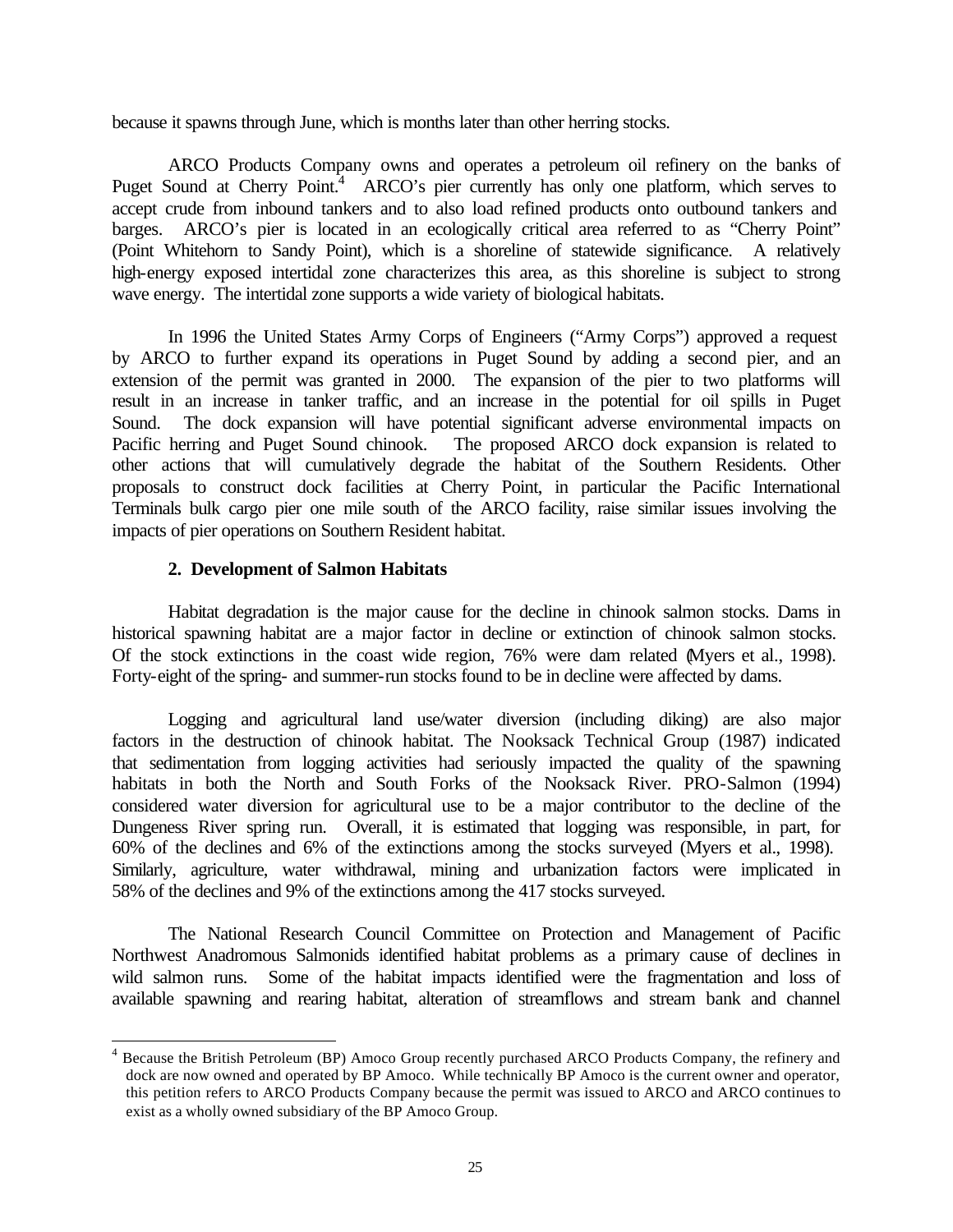morphology, migration delays, degradation of water quality, alteration of ambient stream water temperatures, sedimentation, loss of spawning gravel, pool habitat and large woody debris, removal of riparian vegetation, and decline of habitat complexity.

## **3. Reduction in Food Availability**

Under natural conditions, several factors may combine to limit the growth of the Southern Residents. These factors may include disease, food resource depletion, and unpredictable catastrophic accidents. However, over the last 100 years anthropogenic effects have contributed to a reduction in the carrying capacity of this area by overexploiting salmon and other fishes and thereby reducing food availability for Southern Residents.

The reduction in carrying capacity becomes particularly acute when looked at from the seasonal scale. Although some summertime runs of salmon may be relatively abundant in some years, the fall, winter, and spring runs of salmon are at historically low levels. Thus, the salmon available to killer whales are not distributed evenly throughout their feeding periods; in turn leading to salmon deprivation during some months even when salmon resources are abundant in other months.

The elimination of salmon in the Southern Residents' habitat to the point where the killer whales were unable to subsist on the salmon was unthinkable a few years ago. However, direct human exploitation of salmon resources through over-fishing, introduced hatchery salmon, and the destruction of salmon habitat has now managed to diminish these salmon resources to the point that some stocks are considered threatened under the ESA. As a result, the Southern Residents' main food source is threatened with extinction.

The human activities that have caused the salmon decline include commercial and sport fishing, interference with pelagic food webs through over-fishing and climate change, habitat destruction of upland streams through development, grazing, dams, the alteration of fresh water flow rates, temperatures, and silting by forest harvesting, and the elimination of estuaries through coastal development.

Salmon have historically been the primary food source of Southern Residents, but as seasonal salmon depletion increases the Southern Residents may be increasing consumption of ground fish. While the ability of the population to adapt to new food sources is promising, because ground fish carry higher toxic loads than salmon, the Southern Residents may be compounding toxic chemical exposure (Calambokidis and Baird, 1994). The decline of this food source also increases the release of toxins stored in lipids as Southern Residents use more of their fat reserves for nourishment.

The protection and restoration of salmon in the Pacific Northwest has been receiving extensive attention lately from both federal and state governments. Serious efforts are underway to stop further salmon habitat destruction, and to begin rebuilding the seasonal stocks that killer whales have depended upon for feeding. In setting recovery goals and allowable take, the consumption of fishes by killer whales must be included in any estimate of allowable take of these species by people in the Pacific Northwest. These efforts will be crucial in the ultimate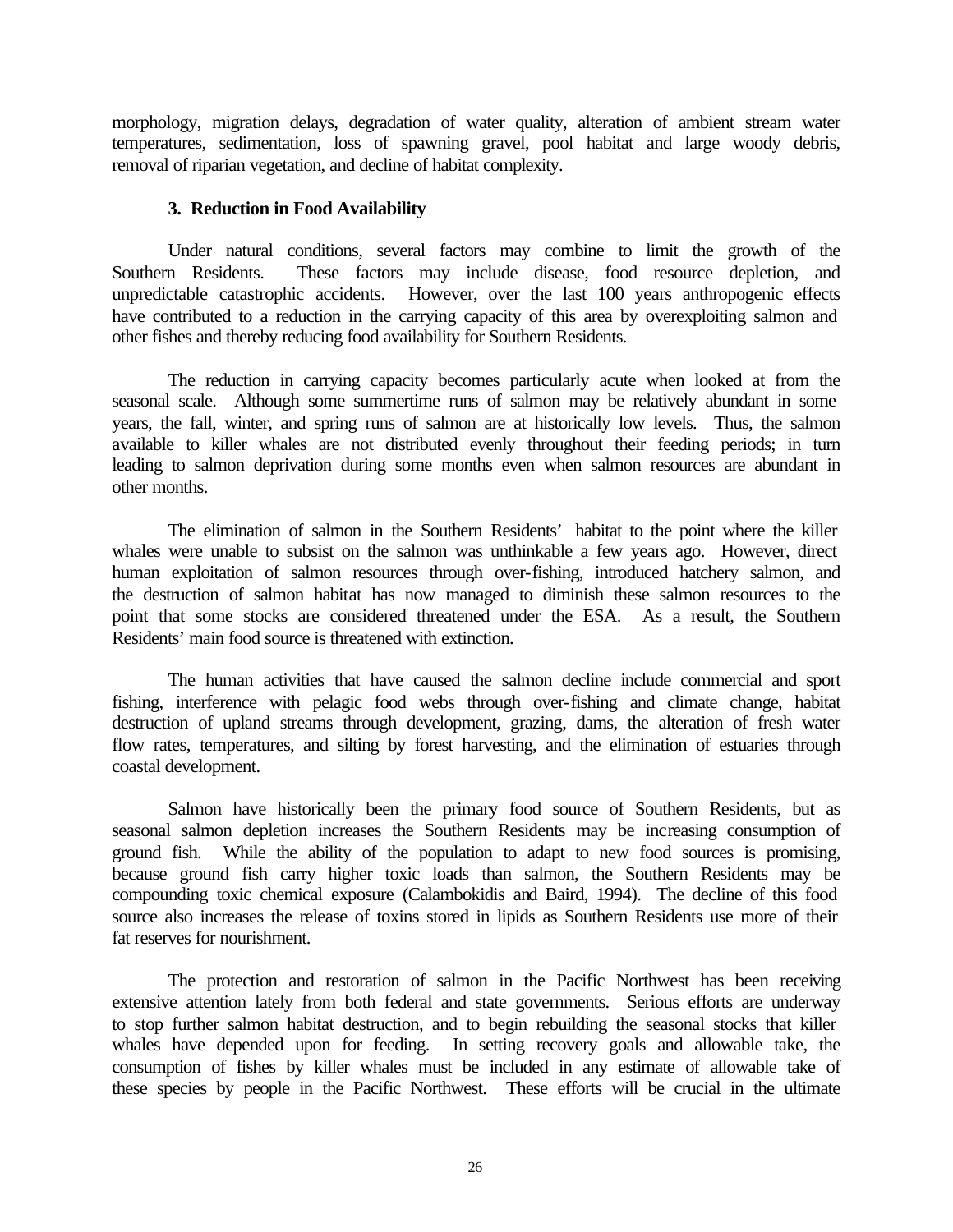survival of the Southern Residents.

### **4. Other Habitat Changes**

Many other factors are contributing to the decline of suitable habitat for Southern Residents in and around Puget Sound. Dredging activities, shoreline development, increased vessel traffic, increasing pollution, factory trawling, excavation of the sea floor, and global climate change are all having impacts on the Southern Residents' habitat. These changes may ultimately affect the survivability of the Southern Residents.

#### B. OVERUTILIZATION FOR RECREATIONAL AND COMMERCIAL PURPOSES

### **1. Capture and Removal of Southern Residents for the Live Capture Industry**

The Southern Residents lost a large portion of its population in the 1960's when killer whales were captured for public display. Thirty-four of the individuals removed from the Puget Sound area are believed to have come from the Southern Residents, and an additional 12 individuals killed during capture attempts are believed to have been Southern Residents (Olesiuk et al., 1990; Howard Garrett, pers. Comm.). This resulted in a change in the age structure of the population, as a large proportion of calves produced in the 1960s were removed. Of the calves born from 1959-1970, 34 were taken for public display, while only 11 survived to be censused in 1974. Furthermore, 23 of the 34 known-sex individuals were male, causing the sex ratio of the population to be skewed.

A changing age and sex structure of the Southern Residents has been implicated in the current decline. Delayed effects such as a possible gap in reproductive age females and an insufficient number of males available to breed, may be contributing to the current decline. Additional study is required to determine the current effects of the capture era.

### **2. Whale Watching Disturbance**

In recent years, whale watching has increased dramatically in Washington State and British Columbia, and may affect the survivability of the species. A variety of concerns have been raised about the potential of whale watching to harm killer whales (Kruse, 1991; Osborne, 1991; Duffus and Dearden 1993; Phillips and Baird 1993; Williams et al., 1998). Numerous behavioral changes have been reported in response to close approaches by boats, although some of the studies undertaken have serious methodological problems, causing researchers to question their validity (Duffus and Dearden, 1993).

Studies have focused both on Northern Residents in Johnstone Strait and Southern Residents in Haro Strait. A number of differences between these sites, such as the populations of whales that use them, the number and types of boats found in the two areas, and the research methodologies being used at each site, preclude any simple comparison of results from the two areas. Changes in behavior in response to approaches by boats have been demonstrated for Northern Residents (Trites et al., 1996). The implications of such changes in behavior on reproduction or mortality are unclear. While similar behavioral changes have not yet been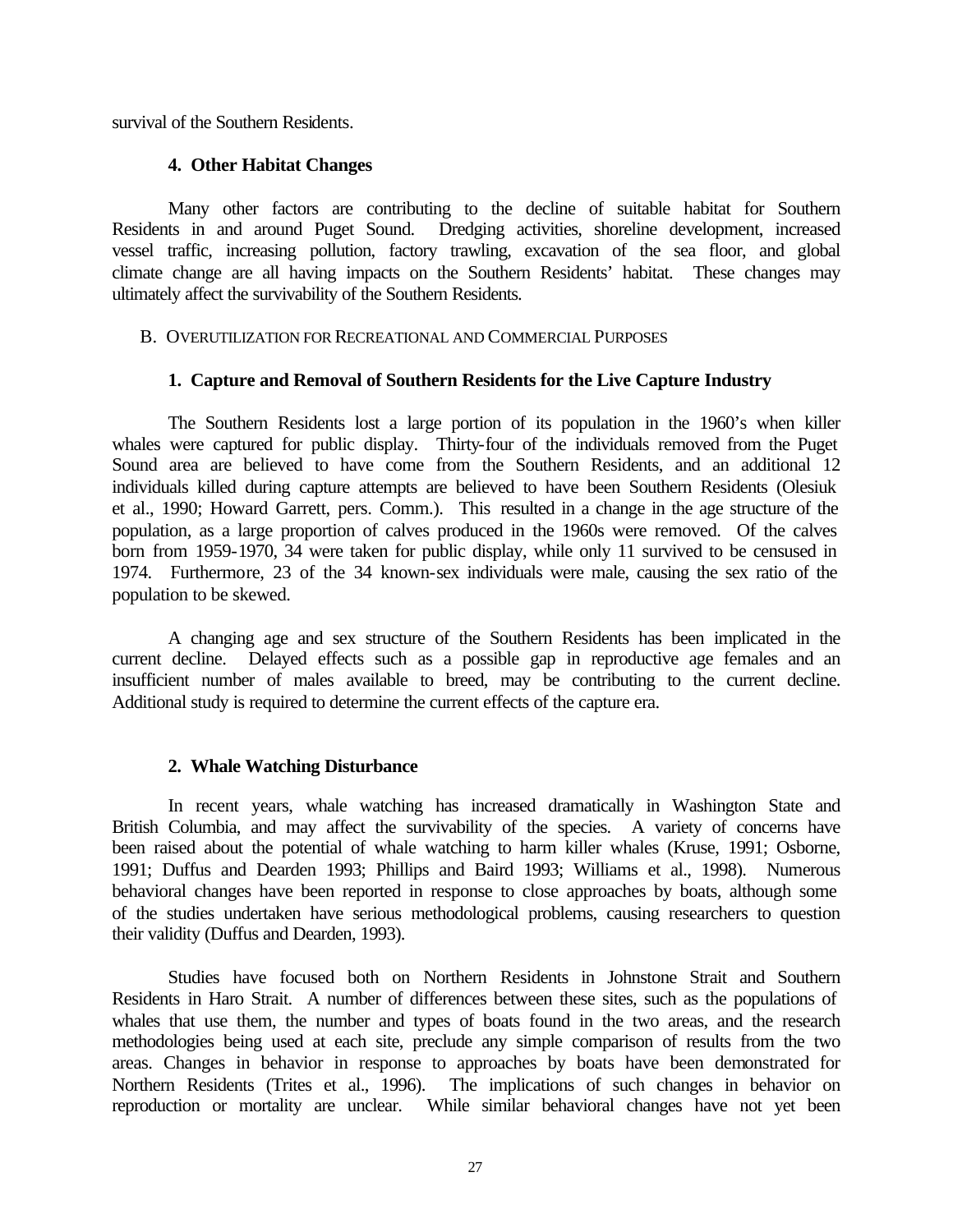demonstrated for Southern Residents, there does appear to have been a substantial decrease in the proportion of time Southern Residents engage in resting behavior during daylight hours, coincident with the large increase in whale watching activity (Osborne, 1986). Furthermore, the noise level of boats circling killer whales is already considered to be very close to the critical level assumed to cause permanent hearing loss over prolonged exposure (Erbe, 2000).

However, at least in some areas and at some times of the year, such impacts could be important. In the last few years, it is not uncommon for killer whales to be accompanied by 10- 20 boats when traveling during summer months, and such large numbers of boats seem more likely to impact foraging success. In one area in Washington State, the number of vessels found around groups of Southern Resident killer whales has been increasing, and in 1997 groups were accompanied by an average of 25 vessels (only one-quarter of which are commercial whale watching vessels) during daylight hours in the summer months (Baird et al., 1998). Of particular concern is the number of unlicensed, non-commercial whale watching boats, which comprise most of the growth in whale watching vessels. Levels of awareness of, and adherence to, whale watching guidelines are largely unknown (except in a few specific localities during summer months), and virtually no official monitoring or enforcement of whale watching guidelines takes place.

A more direct impact of boats on whales involves injuries or deaths from collisions. Considering the large number of vessels interacting with killer whales during the summer months in British Columbia, vessel collisions are extremely rare. One well-documented case in British Columbia has been reported (Anonymous, 1974), with an animal apparently fatally wounded after a collision with a large vessel. Ford et al. (1994) note that the animal struck may have been part of the Northern Resident population. Several other live animals have been seen with scars that might be attributable to vessel interactions, although the evidence for this is circumstantial. One vessel collision with a Southern Resident killer whale in Haro Strait, Washington, was witnessed in 1998, but the vessel was moving slowly and the animal did not appear to be injured as a result of the collision. A Northern Resident was struck by a speedboat in 1995 and received a wound to the dorsal fin.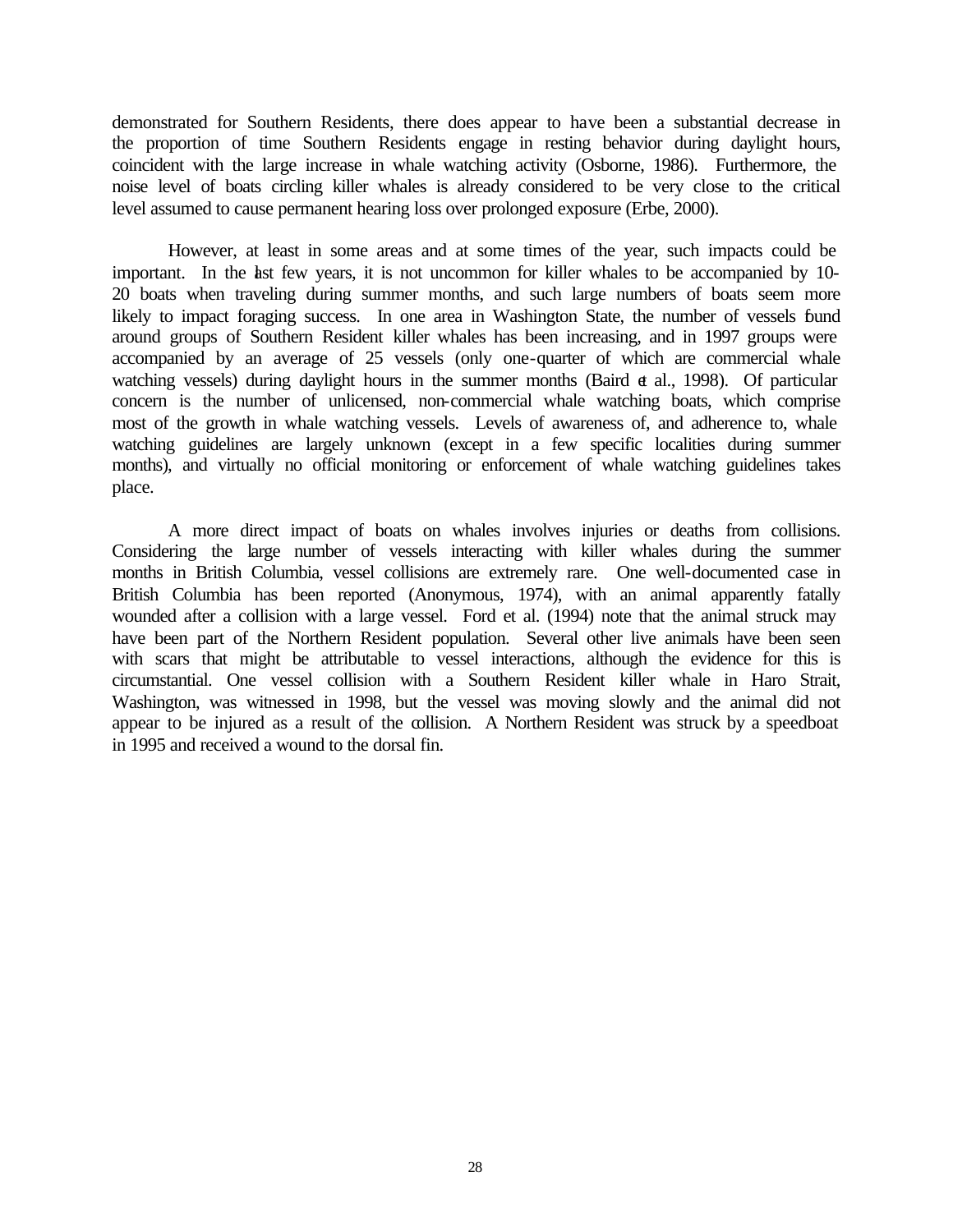**Figure 7. Trends in the average number of whale watching boats observing Southern Residents at Lime Kiln lighthouse.**



#### C. DISEASE OR PREDATION

#### **1. Disease**

A variety of endoparasites have been recorded in killer whales, including trematodes, cestodes, and nematodes (see review in Heyning and Dahlheim, 1988). Transmission of such parasites is primarily through ingestion of infected food items, but the role and extent of such parasites in causing natural mortality is unknown. Killer whales have been seen with barnacles on the rostrum and trailing edge of flukes, and with a species of cyamid ectoparasite. The current understanding of the diseases and disease processes affecting killer whales is relatively advanced, as a result of the study of animals in aquaria. Relatively little of this research has been published however.

Mortality due to biotoxins has not been reported for killer whales, though a number of large-scale mortality events in other cetaceans have been linked to this source (e.g., Geraci et al., 1999). Large-scale mortality events due to viral infections have been recorded in several populations of marine mammals in recent years, and while the occurrence of such die-offs is unpredictable, given their magnitude and apparently increasing frequency of occurrence, they should be taken into account in conservation planning and population viability analysis.

#### **2. Natural Predation**

No natural predators of killer whales have been recorded, but young or sick whales are potentially at risk from attacks by large sharks in some areas, and attacks by other killer whales may also pose a risk. However, the overall effect of predation on the population is insignificant.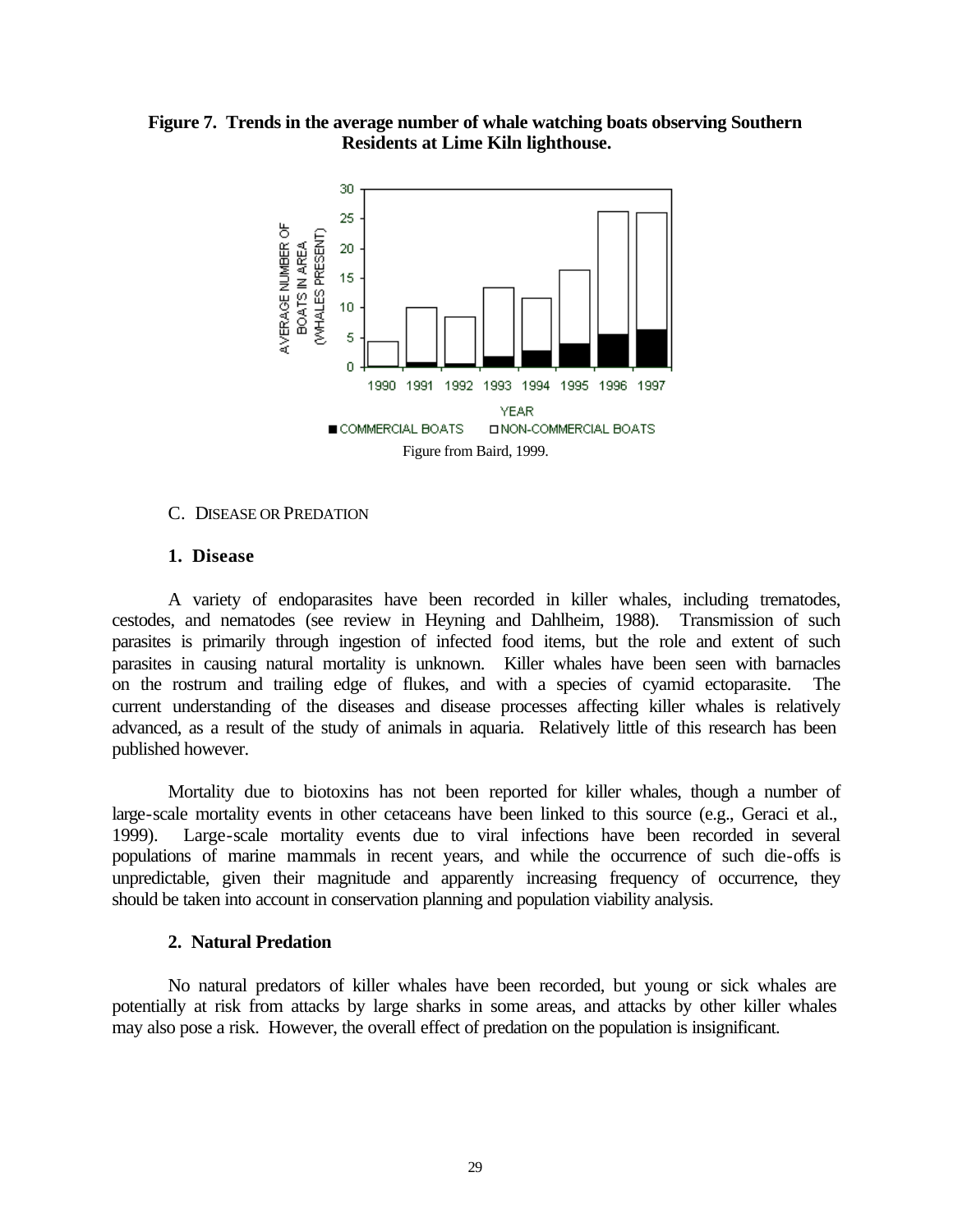#### **3. Human Predation**

Killer whales have been historically hunted for meat and other products in many areas, although all the major fisheries have been discontinued. However, small numbers of killer whales may still be being taken in some areas. There has not been a recorded harvest of killer whales from the Southern Residents in many years, and human predation is an insignificant factor in the current decline of the population.

Killing of killer whales by fishermen in response to losses of fish may have significant effects on the local population. However, there has not been any record of Southern Resident killer whales being killed by fishermen in recent years. Because of the extremely low potential growth rate of killer whale populations, even occasional shooting could limit population growth, and some monitoring of such activities is warranted.

### D. INADEQUACY OF EXISTING REGULATORY MECHANISMS

There are currently no regulatory mechanisms that adequately address the problems facing the Southern Residents. There are no state, federal, or international laws or programs in place that are adequate to address the threats currently faced by this population.

### **1. State Law**

Washington State currently provides no special protection to the Southern Residents under state law. The primary state agency in charge of protecting endangered species in Washington State is the Washington Department of Fish and Wildlife ("WDFW"). WDFW categorizes killer whales at the species level, failing to account for the distinct ecological, behavioral, morphological, and genetic differences between killer whale populations in the Pacific Northwest. As a consequence of this categorization scheme, WDFW does not recognize the current plight of the Southern Residents, and no state-level protective provisions are currently provided, other than general wildlife protection rules.

WDFW does consider the killer whale to be a "criterion two" priority species, and has listed it on the Department's Priority Habitat and Species list. A criterion two species includes those species or groups of animals susceptible to significant population declines, within a specific area or statewide, by virtue of their inclination to aggregate. However, this status provides no mandatory protection for the Southern Residents: it only serves to provide information to individuals about the status of the whale.

The Washington State Fish and Wildlife Code provides some level of protection for Killer Whales by prohibiting unlawful and unauthorized take of unclassified species. 77 RCW 15. However, because human induced mortality and/or live capture of Southern Residents is not a current threat to the population, these regulations do not address the most pressing threats facing the population. The state regulations are inadequate to prevent extinction of the Southern Residents.

Furthermore, federal law may preempt regulatory protections provided by Washington State. As a marine mammal, killer whales have specific federal regulatory mechanisms in place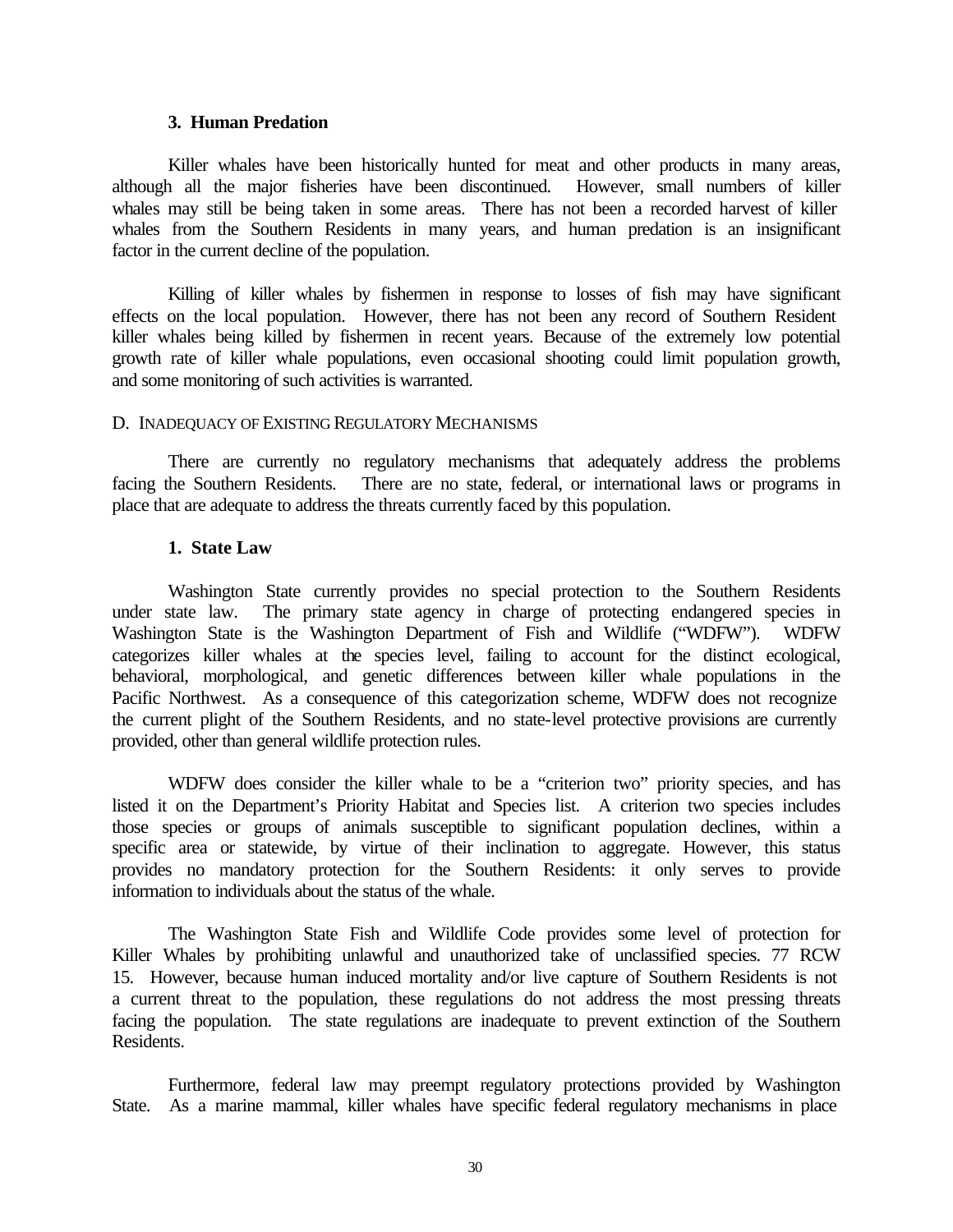that may limit the ability of state regulation to apply to conservation efforts.

## **2. Federal Law**

#### a. Marine Mammal Protection Act ("MMPA")

The Southern Residents are managed as a distinct stock under the MMPA. The stock is not currently recognized as either a "strategic" or "depleted" stock under the MMPA, because there has been no mortality directly caused by human fishing and/or hunting activities in recent years. Indeed, the Stock Assessment Report for this population allows for a Potential Biological Removal ("PBR") of .8 individual whales per year (NMFS, 2000).

Currently, the MMPA not only fails to protect the Southern Residents from further population declines, but also allows for the removal of a small but critical number of individuals from the population (NMFS, 2000). Because the population is already declining and is faced with numerous threats, the MMPA as currently administered is clearly inadequate to protect the Southern Residents.

Furthermore, even if the MMPA were to provide protective status to the Southern Residents, the protections available under this law are not adequate to effectuate a recovery of the population. The MMPA is not capable of addressing most of the major threats facing the Southern Residents, such as the imbalanced age structure of the population, the poisoning of Southern Resident habitats with organochlorines and other toxic chemicals, and the reduction in carrying capacity caused by reduced salmon runs throughout the Pacific Northwest. This indicates that the statute is inadequate to protect the Southern Residents from extinction.

### b. Clean Water Act ("CWA")

Although the CWA's goal is to "restore and maintain the physical, chemical and biological integrity of the Nation's waters," the CWA has proven to be insufficient in protecting the Southern Residents from declining. The CWA has not adequately addressed the problems of bioaccumulation of toxic components in Southern Residents. Furthermore, the reduction of salmon populations in the Pacific Northwest can also be attributed to failures of the CWA: nonpoint source pollution, destruction of riparian habitat, and dams and water diversions have combined to reduce salmon populations, and are all inadequately addressed by the CWA. The CWA provides only indirect protection for the Southern Residents, and is not capable of being used to eliminate the most pressing threats currently facing the species in the absence of ESA protection.

### **3. Canadian Law**

The Canadian Federal government has established Marine Mammal Regulations that protect all marine mammals. The regulations do allow for hunting of killer whales with the purchase of a fishing license at a nominal fee, but granting the license is at the discretion of the federal Minister of Fisheries and Oceans, and no such licenses have yet been granted. Whale watching guidelines have also been promulgated to limit interactions with shipping and whalewatching vessels.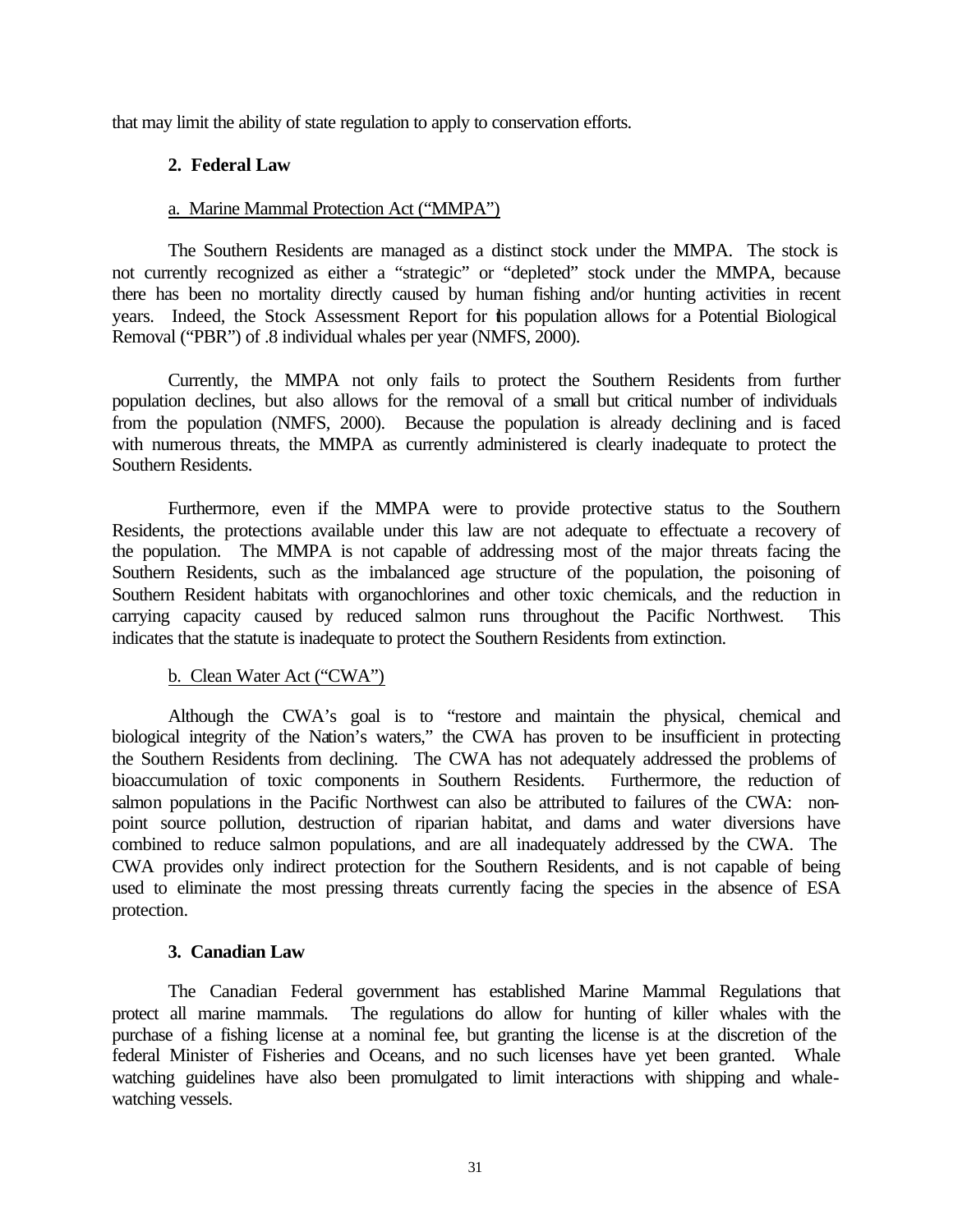In April of 1999 the Committee on the Status of Endangered Wildlife in Canada ("COSEWIC") listed Resident populations of killer whales as threatened, indicating that the Residents are likely to become endangered if nothing is done to reverse the threats facing the populations. However, COSEWIC currently has no legal mandate, and unless the proposed Species at Risk Act ("SARA") is passed, the listing will only serve an advisory role.

### **4. International Law**

The Convention on International Trade in Endangered Species of Wild Fauna and Flora ("CITIES") lists killer whales as an Appendix II species, because commercial products made from killer whales may be indistinguishable from commercial products made from critically endangered whales. As such, international trade of killer whales or parts thereof by any countries that are parties to CITES requires export permits from the country of origin. However, other then requiring documentation of trade between countries, Appendix II listing provides no substantive protection for killer whales, and there are no special rules to protect subpopulations of the killer whale. Furthermore, threats from capture and trade are not pressing issues facing the Southern Residents. Thus, the CITIES regulations are not adequate to preserve this population.

Killer whales are considered "small cetaceans" by the International Whaling Commission ("IWC"), and there is currently considerable disagreement within the Commission as to whether small cetaceans are covered by the Convention. However, in 1980, in response to a large Russian take of killer whales in the Antarctic in the 1979/80 season, the IWC added a new sentence to Schedule paragraph 9(d), officially including killer whales in their moratorium on factory ship whaling (IWC, 1981). Other IWC management measures (e.g., the Southern Ocean Sanctuary, moratorium on commercial whaling, etc.) do not apply to killer whales.

# E. OTHER FACTORS

# **1. Increased Levels of Toxic Chemicals**

Southern Residents are contaminated with persistent organochlorines, including DDT and its metabolites, PCBs (polychlorinated biphenyls), dioxins (polychlorinated dibenzo-p-dioxins), and furans (polychlorinated dibenzofurans). Ross et al., (2000) and Jarman et al. (1996) provide the only documentation to date of the extent of organochlorine contamination in the Southern Residents, and are discussed below.

### a. Contamination Levels of Southern Resident Killer Whales

Ross et al. (2000) analyzed blubber samples from Northern Residents ( $N = 26$ ), Southern Residents ( $N = 6$ ), and Transients ( $N=15$ ). They analyzed these samples for PCB, dioxin, and furan congeners. In all three populations, total PCB concentrations were high relative to concentrations of PCBs in marine mammals measured elsewhere (Kamrin and Ringer, 1994; Eisler and Belisle, 1996). Southern Resident males were less contaminated than Transient males, but more contaminated than Northern Resident males. Southern Resident females were more contaminated than Northern Resident females, and had nearly the same level of contamination as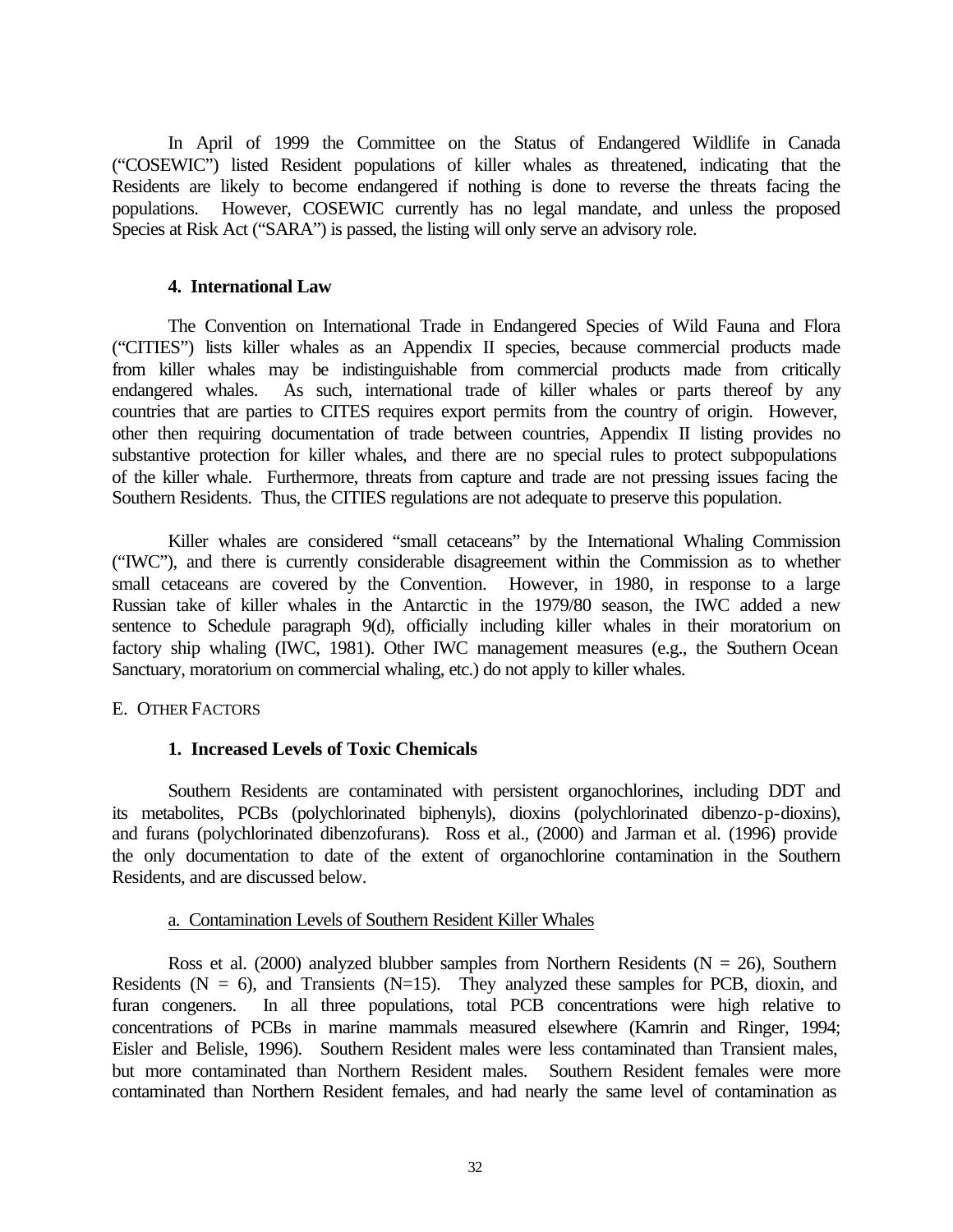the Transient females.

| Mean total PCB concentrations mg/kg lipid weight (N) |                     | <b>Population</b>         |
|------------------------------------------------------|---------------------|---------------------------|
| Males                                                | Females             |                           |
| $146.3 \pm 32.7(4)$                                  | $55.4 \pm 19.3$ (2) | <b>Southern Residents</b> |
| $37.4 \pm 6.1$ (8)                                   | $9.3 \pm 2.8$ (9)   | <b>Northern Residents</b> |
| $251.2 \pm 54.7(5)$                                  | $58.8 \pm 20.6$ (5) | <b>Transients</b>         |

**Table 5. Summary of PCB concentrations in killer whales recently sampled near the coast of British Columbia (Ross et al., 2000).**

Lower concentrations of dioxins (1050 ? 258 ng/kg lipid weight) and furans (55 ? 6 ng/kg lipid weight) were observed in the Ross et al. (2000) study. There were no significant differences in dioxin and furan concentrations between the three populations. These results are consistent with observations of pinnipeds and cetaceans elsewhere (Jarman et al., 1996; Muir et al., 1996; Kannan et al., 1989). The relatively low levels of dioxins and furans may be the result of relatively low exposures, or an ability of these animals to metabolize and excrete certain dioxin congeners and structurally related compounds (Tanabe et al., 1988) including some of the PCB congeners. Of the dioxin-like organochlorine compounds known to contaminate Southern Resident killer whales, PCBs appear to constitute the overwhelming majority (Ross et al., 2000).

Jarman et al. (1996), the only other study in which whales from these populations were analyzed for persistent chemicals, corroborates the results in Ross et al. (2000). Jarman et al. (1996) examined the blubber of six killer whales found dead between 1986 and 1989, five of which were recovered within the range of the Southern Resident population, and reported that the geometric mean concentration of total PCBs in blubber of killer whales sampled was 24.2 mg/kg lipid weight.<sup>5</sup> Jarman et al. (1996) also reported concentrations of a wide range of organic pollutants. Notable concentrations of DDT and its metabolites were reported, with a geometric mean total DDT in blubber samples of 35.2 mg/kg DDT lipid weight.<sup>6</sup> Of the mean total DDT concentration, 87.5 percent was *pp'*-DDE, a toxic and persistent metabolite of DDT.

# b. Notes On Interpreting Data

Because it is impossible to conduct controlled toxicological studies on killer whales, there are no direct assessments of DDT, PCB, dioxin, and furan toxicities in this species. However, concentrations of PCBs and dioxins in Southern Resident killer whales can be interpreted by comparing concentrations reported by Ross et al. (2000) and Jarman et al. (1996) with concentrations in other mammals in which toxic effects have been observed, or by comparing total dioxin equivalents (TEQs) in Southern Residents to TEQ thresholds.<sup>7</sup> This

<sup>&</sup>lt;sup>5</sup> Geometric mean calculations tend to be lower than arithmetic mean calculations.

<sup>&</sup>lt;sup>6</sup> Jarman et al. (1996) reported an average of 91 percent lipid in killer whale tissues. Average organochlorine concentrations (mg/kg) reported as wet weight were divided by 0.91 to estimate lipid weight concentrations.

<sup>7</sup> Certain PCB, furan, and dioxin congeners exhibit toxicological similarities to 2,3,7,8 – tetrachlorinated dibenzo-*p*dioxin (2,3,7,8 – TCDD). These compounds are called 'dioxin-like' congeners, and are believed to act through the same mechanism in causing some toxic effects. Scientists have derived a system of toxic equivalency factors (TEFs) which relate the potency of each individual 'dioxin-like' congener to that of 2,3,7,8 – TCDD, the most potent of these chemicals. The TEQ is the sum of all the individual dioxin-like congener concentrations multiplied by their respective TEFs, and can be compared to other TEQs known to cause adverse effects, or to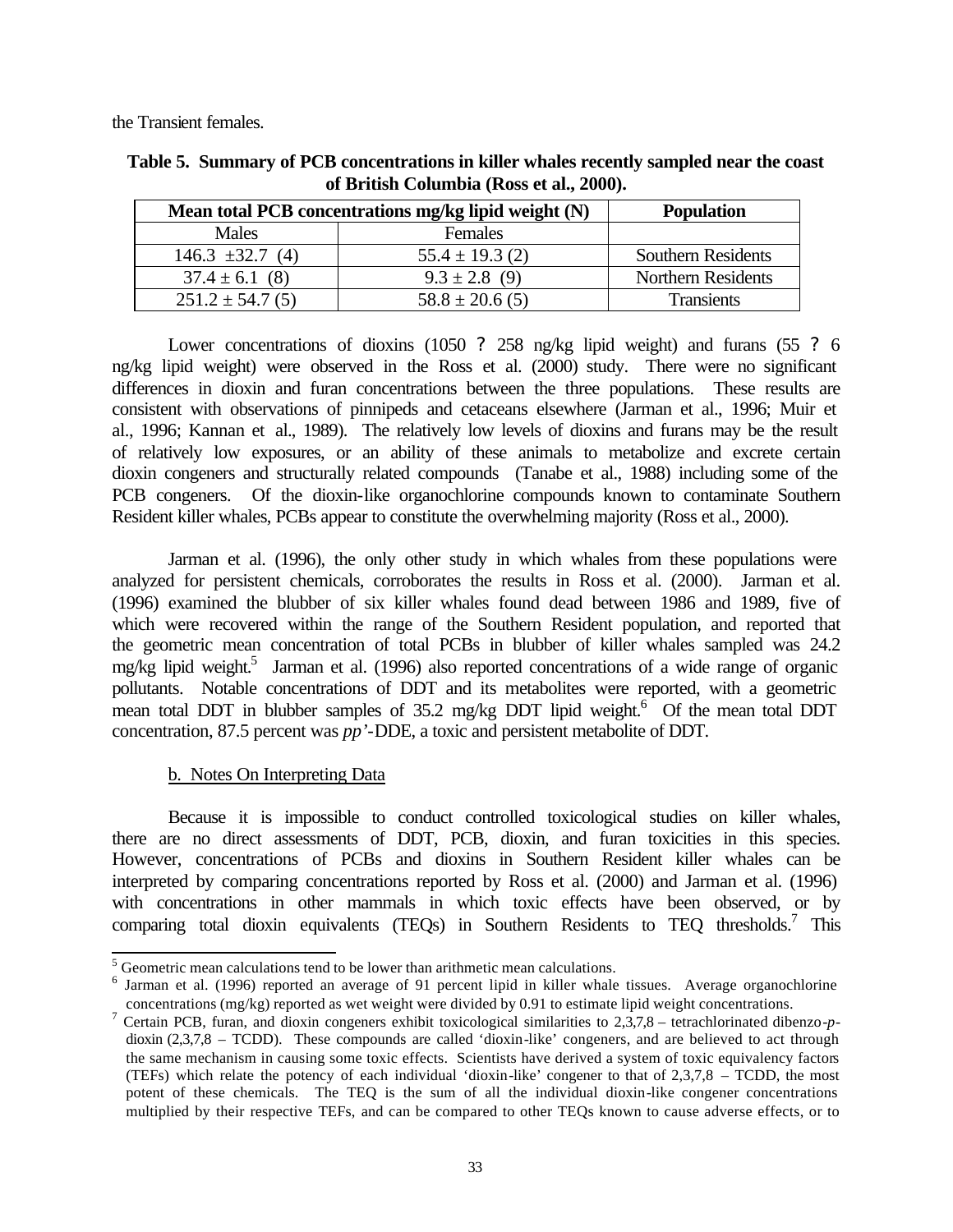discussion focuses on DDTs and PCBs because of their relatively high concentrations in the Southern Residents, while dioxins and furans are considered only as additive with PCBs, through calculation of TEQs

 Many studies have been conducted to characterize the role of organochlorine contaminants in the morbidity and mortality of marine mammals (O'Shea, 1999). Most studies have been of wild mammals or have been conducted using wild foods, exposing test animals to a mixture of contaminants, which can confound interpretation of a specific compound as the direct "cause" of an illness or death. In much of the available research, as in Ross et al. (2000) and Jarman et al. (1996), animals were exposed to substantially higher concentrations of PCBs and DDT and its metabolites relative to concentrations of other chemicals. Therefore, much of the published literature is useful for understanding how PCBs and DDTs may be affecting the Southern Residents.

Metabolism of many toxic PCB congeners appears to be poor in cetaceans relative to other mammals (Tenabe et al., 1988; 1994; Kannan et al., 1989), although studies in both pinnipeds (seals and sea lions) and cetaceans indicate that these taxa metabolize some highly toxic dioxin-like organochlorines more readily than other mammals (Kannan et al., 1989; Ross et al., 2000). Pinnipeds metabolize some of the more toxic PCB congeners more rapidly than cetaceans, and there appears to be some variation among different cetacean species in the ability to metabolize coplanar PCBs (Duinker et al., 1989; Kannan, 1989). Because their metabolic capacities are similar, and because controlled toxicity studies in cetaceans are rare, toxicity studies of pinnipeds provide the best model for understanding toxicity of organochlorine mixtures in cetaceans.

Because of many confounding factors in toxicant effects studies of wild populations, scientists are careful to avoid conclusions of direct causality between organochlorine contamination and mortality or illness in the wild. However, given direct observations of the effects of organochlorines in laboratory studies described below, it is also inappropriate to conclude that organochlorines play no role in killer whale survival. Moreover, killer whales have to survive many stressors simultaneously, including reproductive effort, migration, storms, and local reductions in prey abundance; contaminant exposures must be interpreted in the context of life in the wild. In his review, Geraci (1999) makes this observation regarding immunotoxicity:

"Starvation and malnutrition can affect a marine mammal's susceptibility to disease by more than one mechanism (Suskind, 1977; Seth and Beotra, 1986). For example, the associated weakness and stress might result in immunosuppression and increased likelihood of secondary infection. The utilization of blubber may lead to the release of fat soluble toxins into the blood stream, with possible consequences to immune function."

Organochlorine concentrations in Southern Resident killer whales exceed known adverse effects thresholds. Their susceptibility to toxicant effects must be considered in light of

l

concentrations of just 2,3,7,8 – TCDD known to cause effects. For a complete explanation of this method, see Safe (1994).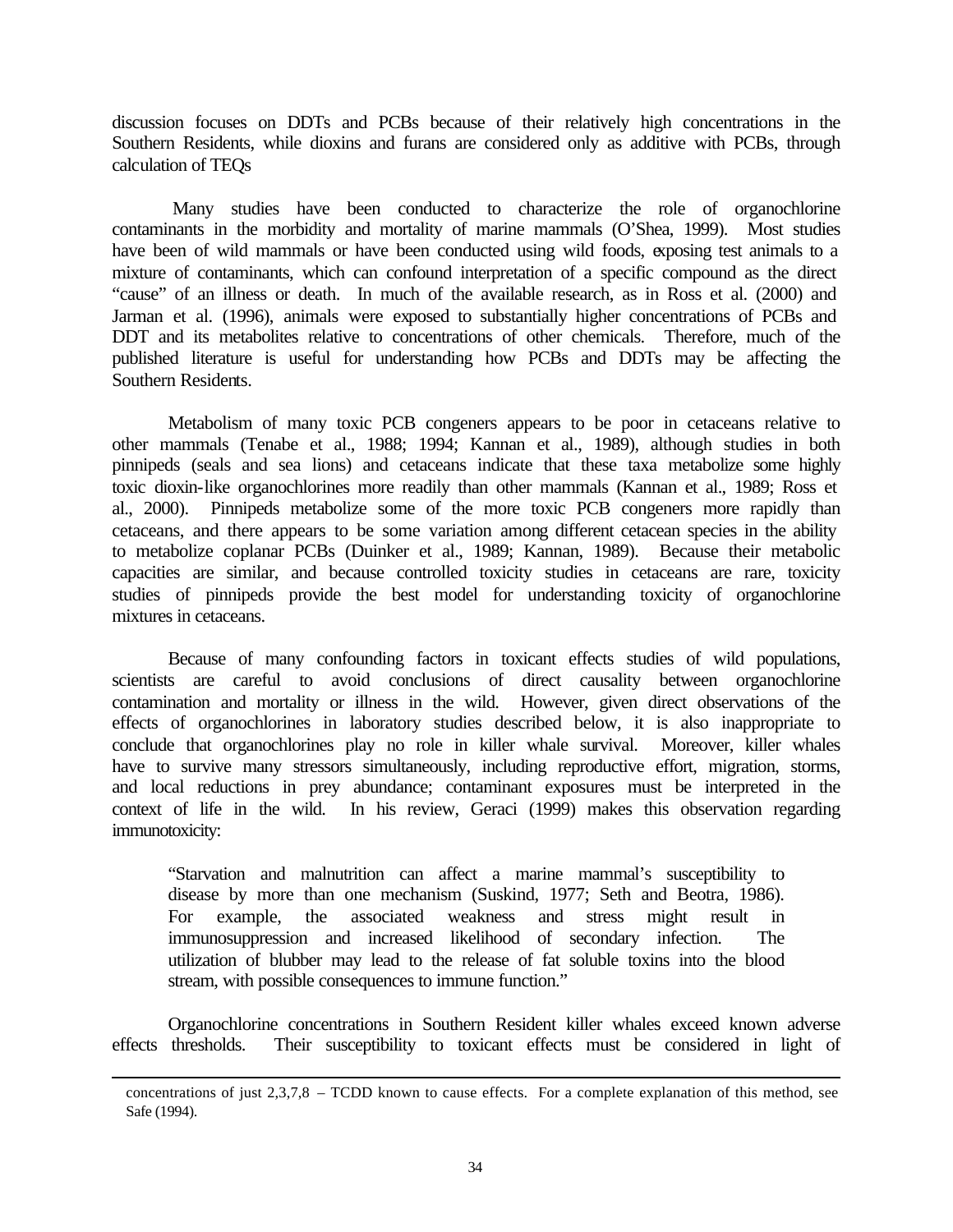reductions in the availability of food and other stressors in their environment.

#### c. Exposure Pathways of Southern Resident Killer Whales

Ingestion is the primary route of exposure of wildlife to organochlorine contaminants because concentrations of organochlorines in prey are so large relative to concentrations in other media (air or water) to which wildlife are exposed. Complete resolution of the sources and pathways of exposure of Southern Resident killer whales to PCBs and dioxins is not possible with existing information. The high trophic level, known sources of contamination in their habitat, and the fairly long life span of killer whales likely combine to result in the high exposures observed in this population.

Below, available data on Southern Resident killer whale diets and environment are reviewed to aid understanding of how the individuals sampled in the Ross et al. (2000) study could have become so contaminated, and why those individuals are likely not anomalous, but in fact are representative of the Southern Resident population.

The available data indicate that Southern Resident killer whales are  $5<sup>th</sup>$  or  $6<sup>th</sup>$  level consumers in Puget Sound and Strait of Juan de Fuca food webs. Specific data describing the Southern Resident killer whale diet are rare. Existing information shows that killer whales feed on both pelagic and epibenthic fish species, and that Pacific salmon, particularly chinook (*Oncorhynchus tshawytscha*) are a primary prey item for Southern Residents. Ford et al. (1998), collected remnants from prey capture events by Southern Resident killer whales and analyzed these "leftovers" (i.e., food particles left behind after a predation event) to identify prey species. Although there are some limitations to this study and biases acknowledged by the authors, the data showed that 96% of observed prey capture events were of salmonids, and of these, 62 percent were chinook salmon. Although chinook were the most common prey, they were not the most numerically abundant of the available fish, which suggests that killer whales seek this species when foraging. In another study, Heimlich-Boran (1988) observed Resident whales in Washington State and southern British Columbia feeding along major routes of salmon migration. These studies do not quantify chinook in the diet of Southern Residents, but illustrate that chinook and other salmonids play an important role in the Southern Resident diet.

Other observations include stomach content information from whales found stranded on beaches and autopsied (Ford et al., 1998). The majority of the killer whales identified as Resident were found to have remains of chinook and other salmon species. Other ingested items included salmon lures and halibut hooks. Also, in two separate stomachs (25 percent of the beached-whale sample) were multiple non-salmon, epibenthic species, including four species of sole, flounder, and several sculpins.

Observations of sole and halibut hooks in the guts of killer whales are important because they indicate that killer whales forage on epibenthic fish assemblages. Southern Residents have regularly been observed diving to greater than 100m depth by Baird et al. (1998). Other data for killer whales in Washington State describe a very diverse diet in killer whales (Scheffer and Slipp 1948), including salmon, birds and other marine mammals, suggesting that this species is opportunistic and responsive to changing availability of prey. These authors stated that killer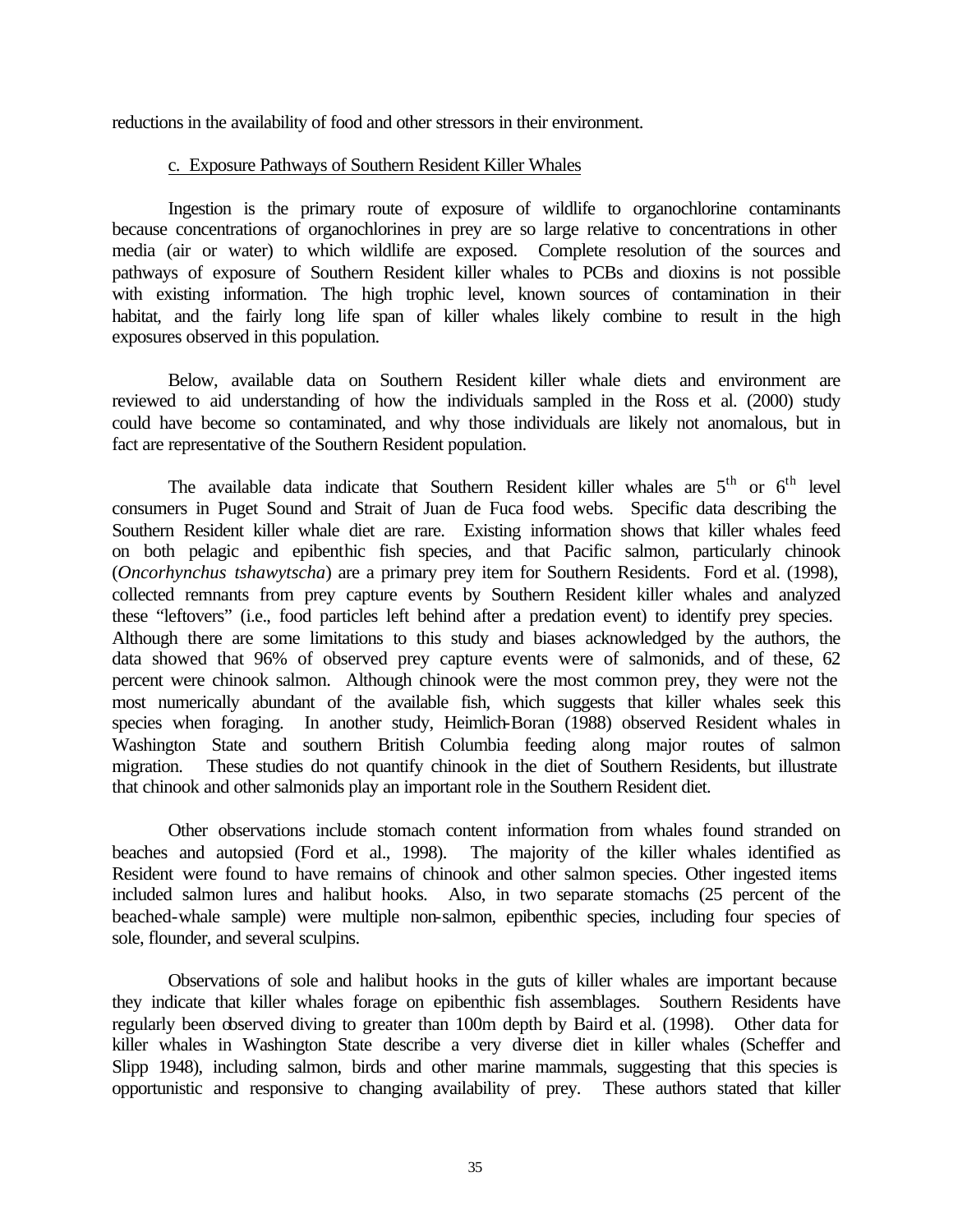whales in Puget Sound have been observed feeding in near shore waters of estuaries, possibly an important source of contaminants to the Southern Resident population. Scheffer and Slipp's (1948) observations were made in the 1930s and 1940s at various locations within Puget Sound. They did not distinguish between fish-eating Residents and mammal-eating Transients.

Killer whale experts have emphasized the role of chinook salmon in the diet of killer whales (Osborne, 1999; Ford et al., 1998). It is plausible that killer whales target chinook because they are, on the average, the largest of the Pacific salmon, and they congregate in groups in the pelagic zone. Salmon may be preferred over epibenthic species because diving to the benthic zone is energetically more costly than capture of salmon within the top 40m of the water column. However, the availability of chinook and other salmon is variable – depending on migrations and annual stock abundance. The degree to which Southern Residents must use other species for food may be dependent on water temperature and seasonal availability. Observations of epibenthic fish remains and halibut hooks in killer whale stomachs suggest that, even if salmon are a primary prey, killer whales may rely on a large variety of fish stocks. Species observed to be killer whale prey are relatively long-lived, feed on or near the bottom, or are themselves predators. These characteristics of killer whale prey contribute to higher exposures to bioaccumulative contaminants among killer whales.

A survey of near shore marine food webs in Washington by Simenstad et al. (1979) identified 16 food webs in Puget Sound and the Strait of Juan de Fuca. Of the discrete food webs that exist in nearshore habitats of the study region, the killer whales belong to the 2 neritic food webs, and the shallow sublittoral food web. These food webs are complex, with 38 and 41 nodes, respectively, and link the killer whales to near shore materials, including contaminated sediments. Simenstad et al. (1979) describe killer whales as third or fourth level consumers in diagrams of both neritic and shallow sublittoral food webs. Juvenile salmon are included in this description, but adult chinook and other salmon are considered to be outside the "nearshore" food webs.

Groot and Margolis (1991) summarized the literature on chinook food habits in the region inhabited by Southern Resident killer whales. Because the data were derived from the commercial fishery, larger chinook are emphasized. In the Strait of Georgia, small fish, particularly herring, constituted 28 to 63 percent of the diet of chinook. In a separate study, 79 percent of chinook stomach contents were fish in the Strait of Georgia. Pelagic invertebrates were also important to adult chinook. In the waters of British Columbia, herring, sand lance and pilchards were most important to chinook diets, with herring dominating stomach contents in many studies. Coho salmon, also prey of killer whales, begin to eat fish as smolts, and use fish and marine invertebrates during the early part of their marine life stage. In the Strait of Georgia, coho also use herring, sand lance, and other fish, and pelagic invertebrates. Overall, coho and chinook salmon have very similar diets, but the coho use a greater proportion of invertebrates than chinook (Groot and Margolis, 1991). Thus, coho and chinook are at roughly equivalent trophic levels. Their predation on fish makes them at least third, and possibly fourth level consumers, making Southern Resident killer whales fourth and possibly fifth level consumers.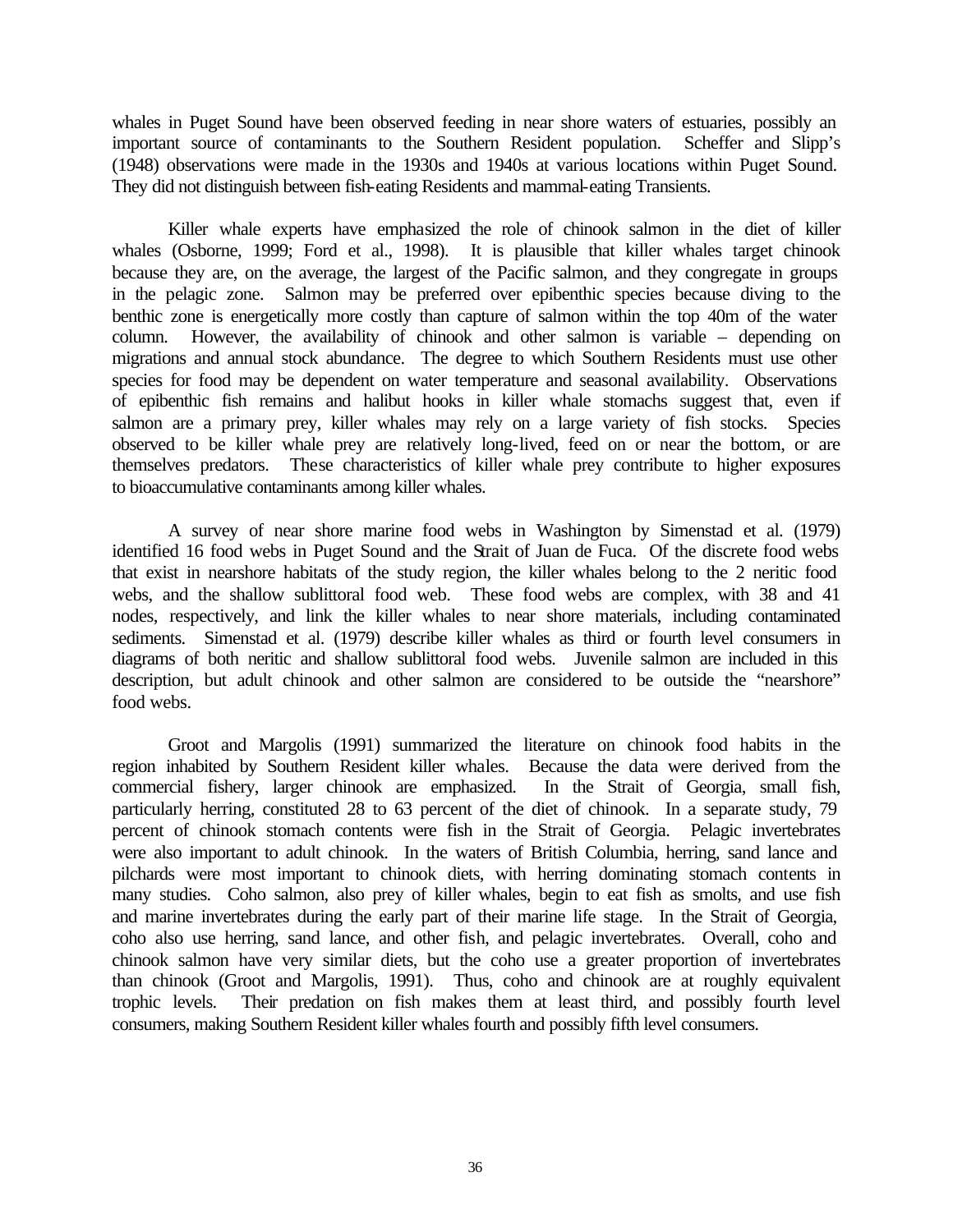#### d. Sources of Contaminants

Because the prey of Southern Resident killer whales consists of wide-ranging species such as chinook and coho salmon, and killer whales are themselves wide ranging, it is not possible to pinpoint a single source of persistent organochlorines to the killer whale diet. Several factors can be considered to understand the likely pathways of contaminants to the Southern Resident killer whales.

### *i. Organochlorine sources in Puget Sound*

According to the Environmental Protection Agency, there are 16 Superfund sites in the Puget Sound Basin at which PCBs are a contaminant of concern, and at least 7 of those include marine or freshwater sediment contamination. See Appendix D. Many are also sources of DDTs, heavy metals, and other pesticides. Most of these were the site of industrial operations conducted over 20 to 70 years of the 20th century, and most of these sources are either now contained, or undergoing containment. Several important point sources of organochlorines exist in Puget Sound, including Elliott Bay, Commencement Bay, Port Hadlock, the Whidbey Island Naval Air Station (Ault Field), The Puget Sound Naval Shipyard Complex, and the Keyport Undersea Warfare Engineering Station.

 Even though the most concentrated areas of contamination at these sites may be addressed through the Superfund process, available data suggest that ecological processes have contributed to the dispersal of these contaminants throughout Puget Sound. See Appendix C.

### *ii. Contamination of the killer whale food web*

The proximity of Southern Resident killer whales to Puget Sound hazardous materials sites likely explains their high organochlorine exposures relative to the Northern Resident killer whales (Ross et al., 2000), which have a diet similar to that of Southern Resident killer whales (Ford et al., 1998). Data summarized in Appendix C shows that marine organisms (mussels and sole) collected from highly contaminated urban waterways such as Commencement Bay and Elliott Bay are very contaminated, but also that PCBs are dispersed fairly broadly into rural bays such as Useless Bay at the southern end of Whidbey Island (Ylitalo et al., 1999).

When contaminant concentrations in samples from various points across the entire range of Puget Sound, the Strait of Juan de Fuca, and southern Georgia Strait are averaged, both DDT and PCB contamination of the food web seem substantial. Average PCB concentrations in fish from this region ranged from 0.39 to 10.07 mg/kg lipid weight, and DDTs ranged from 0.34 to 2.82 mg/kg lipid weight. In contrast, Kawano et al. (1986) reported PCBs in salmon from the Pacific Ocean and the Bering Sea at 0.090 mg/kg lipid weight, and total DDTs at 0.076 mg/kg lipid. Puget Sound chinook analyzed by O'Neill et al. (1995, 1998) had an average concentration 28 times higher than this chum salmon from the Pacific, and the average coho from Puget Sound was 19 times more contaminated than open ocean chum. The maximum PCB concentration in Puget Sound chinook was more than 80 times higher than the mean reported by Kawano et al. (1986). The relative concentrations of DDT in Puget Sound salmon were also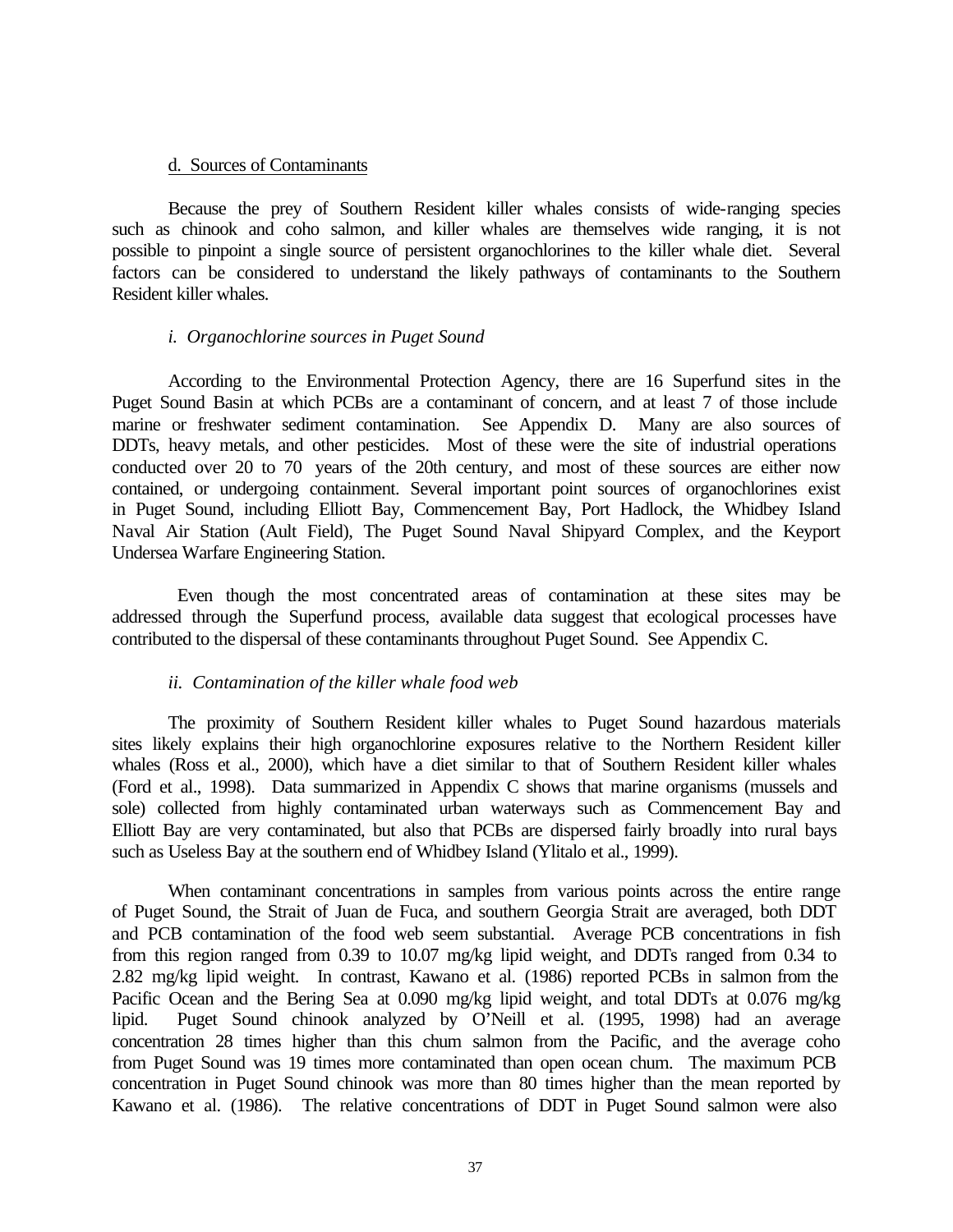elevated, with the average DDT concentrations in coho and chinook 11 and 26 times more than Kawano et al.'s (1986) chum, respectively.

Some of the killer whale prey reported by Ford et al. (1998) do not migrate great distances, and will transfer contaminants to killer whales according to contaminant levels in their local habitats (e.g., Puget Sound harbor seals of Hong et al., 1996). While chinook and coho may migrate to open ocean habitats to mature, there is evidence of "resident" chinook stocks in inside waters of Washington. In mark-recapture studies reviewed by Groot and Margolis (1991), there was limited dispersal of chinook tagged in inside waters of British Columbia and Washington State. The existence of a chinook stock restricted to the inside waters of Washington State could explain why chinook consistently have higher PCB concentrations than coho (there is no evidence of a restricted stock of coho in inside waters), even after lipid content is accounted for (O'Neill et al. 1995), and could explain why chinook from Puget Sound are much more contaminated than open ocean chum reported by Kawano et al. (1986). A chinook stock with limited migrations outside of Puget Sound and the Straits of Juan de Fuca and Georgia would undoubtedly constitute an important part of the Southern Resident killer whale diet, and, if O'Neill et al.'s (1995, 1998) data are representative of such a stock, could explain the very high levels of persistent organochlorines in Southern Resident killer whales.

## *iii. Global atmospheric transport*

Transfer of persistent organochlorines to marine environments via the atmosphere is also substantial (Iwata et al., 1993). On the basis of the Henry's Law constants of individual congeners, Iwata et al. (1993) estimated the potential of long range transport of PCBs and DDTs. They concluded that marine environments in the northern latitudes are a sink for PCBs released to the global atmosphere. DDTs are less likely to be transported across long distances, and tend to be absorbed into marine waters close to the point of release.

### e. Bioaccumulation of Persistent Organic Contaminants

Increasing concentrations of organic contaminants at higher trophic levels is well established (e.g., Eisler, 1986; Mamontov et al., 1997). DDTs, PCBs, dioxins and furans are readily absorbed following ingestion (e.g., studies reviewed by Smith, 1991; O'Connor, 1984), and only some of the congeners are metabolized and excreted, while others remain in the body. In longer lived species, the effect is cumulative as the animals build up the contaminants to which they have been exposed over the years. Whales live a long time and, with the exception of breeding females, their body burdens generally increase with age (Ross et al., 2000). Bioaccumulated contaminants can be mobilized in time of stress such as when reductions in food supplies require that the animals draw on their fat reserves for energy, or during reproduction.

The chronic, low-level inputs of atmospheric sources and the slow distribution of PCBs and DDTs from point sources in Puget Sound are the most likely sources of persistent organochlorines in the diet of Southern Resident killer whales. The length and complexity of the food webs in Southern Resident killer whale habitats, and the long-term exposure of individuals explain how low levels of persistent contaminants in abiotic media become dangerously high in top predators.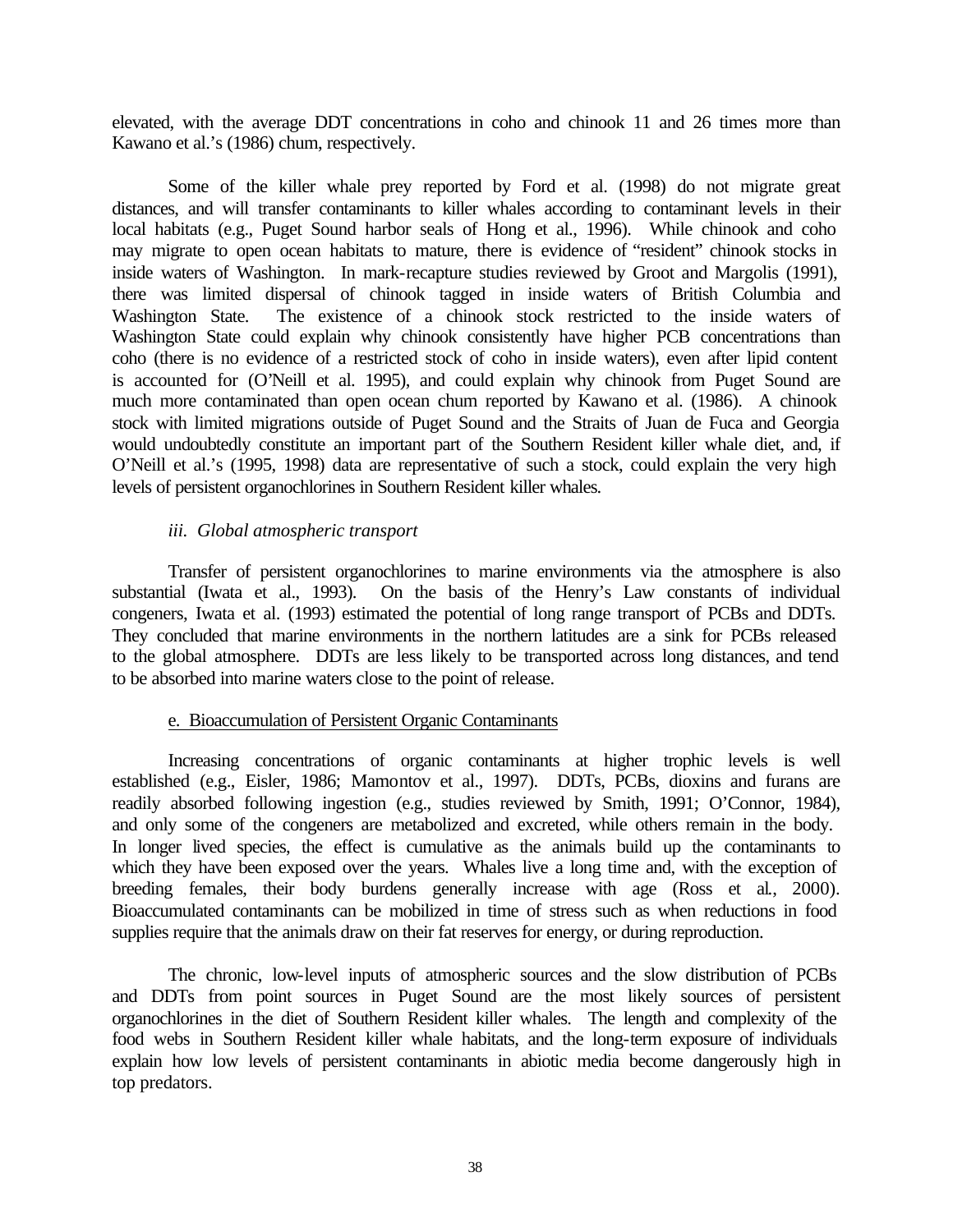### f. Organochlorine Toxicity

Numerous adverse health effects have been observed in many mammal species following exposure to PCBs, dioxins, and furans. The severity and types of effects observed depend on the age and sex of the animal, the species, and the route and duration of exposure. Safe (1994) summarized the range of effects that have been observed in laboratory studies using commercial mixtures (i.e., PCB mixtures used in commercial applications, such as Aroclors):

"acute lethality, hepatomegaly [enlarged liver cells], fatty liver and other indications of hepatotoxicity, porphyria, body weight loss, dermal toxicity, thymic atrophy, immunosuppressive effects, reproductive and developmental toxicity, carcinogenesis, other genotoxic responses, modulation of diverse endocrinederived pathways, and neurotoxicity."

In general, the effects of chronic ingestion of DDT and its metabolites are similar. A summary of DDT effects in mammals (Smith, 1991) includes increased risk of mortality and liver tumors, alteration of metabolic and other enzyme systems, neurological effects (e.g., tremors), estrogenicity, reproductive effects such as failure to reach estrus and poor survivorship of young, and cancer promotion.

## *i. Immunotoxicity*

l

Brouwer et al. (1989) conducted a two-year controlled laboratory study in which harbor seals (*Phoca vitulina*) were exposed to fish from a DDT- and PCB-contaminated source (the Wadden Sea, Netherlands) and compared to seals fed fish from relatively uncontaminated waters. Seals were exposed to 1.5 mg/d PCBs and 0.4 mg/d pp'-DDE (treatment group), or 0.22 mg/d PCBs and 0.13 mg/d pp'-DDE (control). Comparison of biochemical indicators between the two groups showed that chronic exposures of the seals to this mixture of organochlorine compounds resulted in reductions in plasma proteins and thyroid hormone levels. Brouwer et al. (1989) interpreted these biochemical alterations to be sufficient to cause reproductive impairment and immunotoxicity in these seals. In a series of studies (summarized by Ross et al., 1996a) harbor seals were fed Baltic Sea fish containing high levels of total DDTs (2,155 µg/kg lipid weight), total PCBs (4,398 µg/kg lipid weight), and some dioxins and furans for 2 years. This level of exposure resulted in dose-related reductions in T-cell function, natural killer cell activity, and vitamin A levels, all indicators of immunotoxicity.

Ross et al. (2000) calculated TEQs in the average middle-aged adult Southern Resident killer whales and compared them to TEQs known to cause suppression of immune function in pinnipeds.<sup>8</sup> According to Ross et al.'s (2000) analysis, all of the male Southern Resident killer whales analyzed in their study, and most of the females, currently have body burdens which exceeded immunological effects thresholds established for seals (DeSwart et al., 1996; Ross et al., 1996b).

Examples of high organochlorine concentrations in marine mammals stricken by viral

 $8$  These effects-threshold TEQs were derived by Ross et al. (2000) using toxicity thresholds derived from laboratory studies. See Ross et al. (2000) for the derivation of this TEQ threshold for pinnipeds.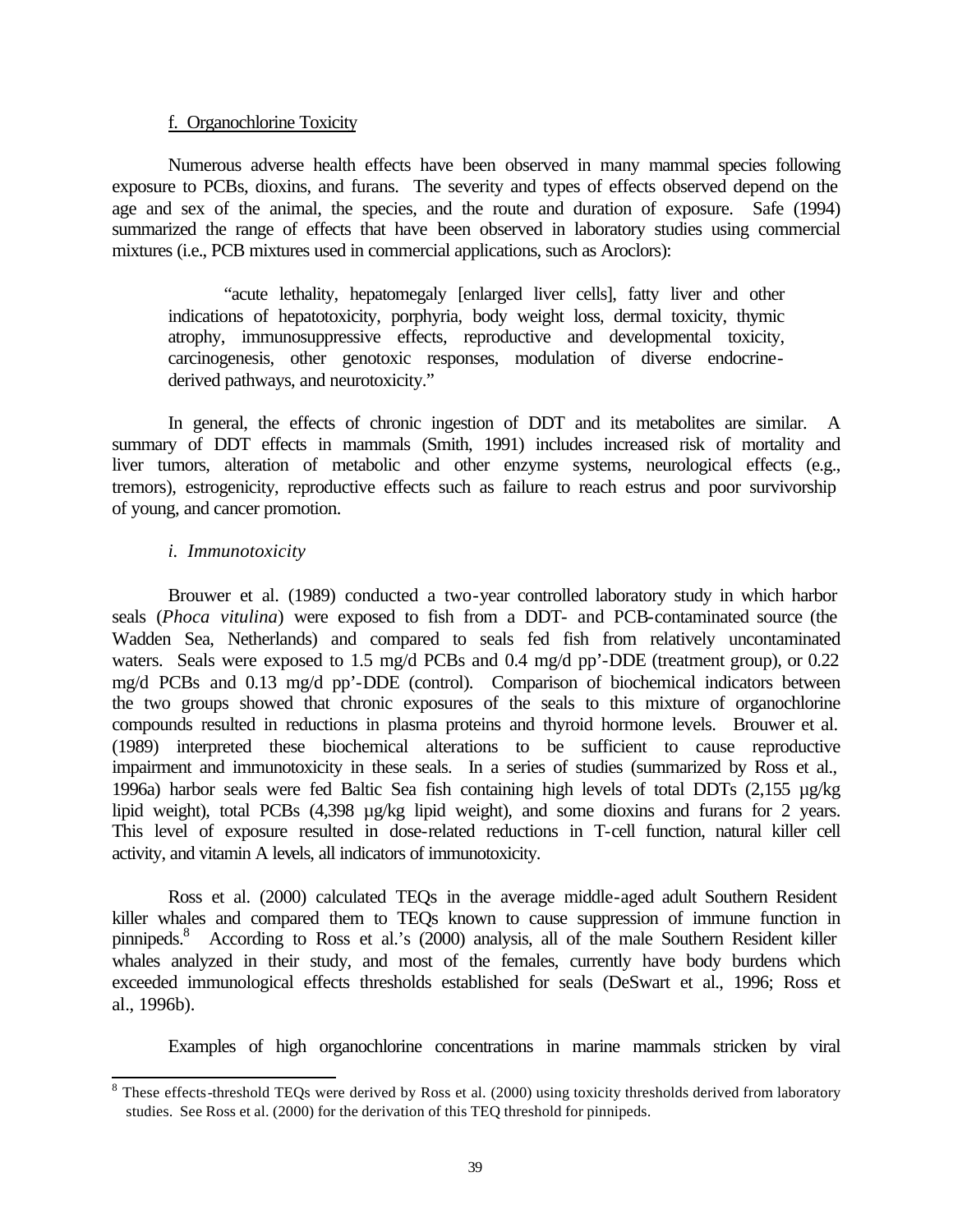epizootics are common in the literature (Geraci et al., 1999). An epizootic of morbillivirus killing 18,000 harbor seals (*Phoca vitulina*) in northern Europe in April of 1988 partly occurred in areas of high contamination in the Wadden and North Seas. Seals that were found dead after this disease outbreak had concentrations of 0.96 – 7.99 mg/kg wet weight total DDT in blubber and  $5 - 46$  mg/kg PCBs (Hall et al. 1992), levels lower than the average in Southern Resident killer whales. Striped dolphins (*Stenella coeruleoaba*), which succumbed to an epizootic in the Mediterranean Sea in 1991, contained high levels of PCBs (100 – 500 mg/kg lipid; Aguilar and Borell, 1994). PCB and DDT concentrations in Baikal seals (*Phoca sibirica*) are among the highest in pinnipeds anywhere in the world  $(3.5- 64$  and  $4.9-160$  mg/kg lipid, respectively; Nakata et al., 1995; Kucklick et al., 1994). This population suffered a reduction of several thousands due to a viral epizootic in 1987 (Grachev et al., 1989). In St. Lawrence beluga whales (*Delphinapterus leucas*), the frequent occurrence of infections due to relatively mild infectious bacteria has been interpreted to be the result of immunosuppression due to chronic organochlorine exposures in this population (DeGuise et al., 1995). These whales had an average DDT concentration of 81.1 mg/kg lipid in blubber, and average total PCB concentration of 78.9 mg/kg lipid, somewhat higher, but within an order of magnitude, of mean concentrations in Southern Resident killer whales.

# *ii. Reproductive Toxicity*

In another study of Wadden Sea harbor seals, Reijnders (1986) did not detect alteration of two blood hormones (oestradiol-17ß, progesterone), but did document significantly lower reproductive success in seals chronically exposed to PCBs and metabolites of DDT. Concentrations of contaminants in the food of the seals were not reported by Reijnders (1986), but estimated doses were reported as 1.5 mg/d PCBs and 0.4 mg/d pp'-DDE in seals with poor reproduction, and 0.22 mg/d PCBs, and 0.13 mg/d pp'-DDE in control seals. Reijnders (1986) noted that hormone profiles of the affected group indicated that the reproductive failure occurred around the implantation stage. This finding is significant because it corroborated observations of the process of reproductive failure in PCB-dosed mink, suggesting that the same toxicological mechanism is in effect in both species.

Impaired reproduction has been observed in studies of sea lions (*Zalophus californianus*) in environments contaminated with PCBs and dioxins (summarized by Kamrin and Ringer, 1996). These studies, while lacking the control of laboratory experiments, inform assessment of risk to Southern Resident killer whales. In two separate studies, sea lions giving birth prematurely on the west coast of the United States had significantly higher concentrations of PCBs in blubber (mean = 112 ppm wet weight, or about 133 ppm lipid weight) than in females bearing young normally (mean = 17 ppm wet weight or about 20 ppm lipid weight; DeLong *et al.* 1973). DeLong et al. (1973) observed concentrations of total DDTs 8 times higher in blubber of sea lions bearing young prematurely (mean = 824 ppm wet weight or about 980 ppm lipid weight) than in sea lions bearing young normally (mean =103 ppm wet weight or about 121 ppm lipid weight). Gilmartin *et al*. (1976) observed similarly high total DDTs (mean = 651 ppm wet weight) and PCBs (mean = 57.2 ppm wet weight) in female sea lions bearing young prematurely. While sea lions in both of these studies had very high total DDTs, their PCB levels in blubber are comparable to those observed in Southern Resident killer whales.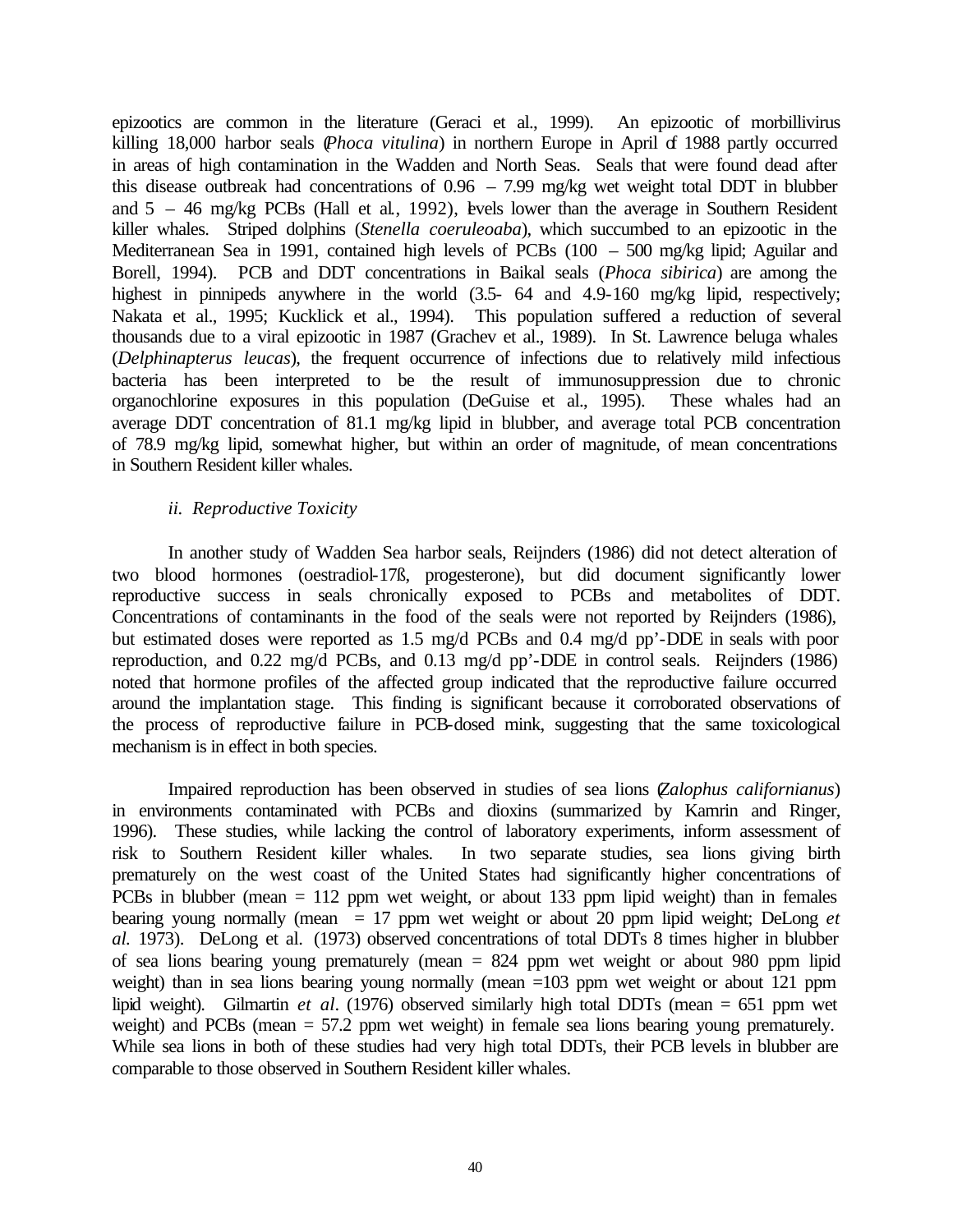Other studies attempting to correlate PCB exposures with reproductive effects in wild pinnipeds are difficult to interpret due to low sample sizes and confounding variables.

### *iii. Endocrine Disruption*

The role of organochlorines as endocrine disrupters in mammals is complex. The evidence for alteration of endocrine systems in marine mammals is mixed, showing that some endocrine pathways are clearly affected by organochlorines administered through food (Brouwer et al., 1989) while other endocrine biomarkers are unaffected by the same chemical mixtures (Reijnders, 1986). One additional study of endocrine effects in marine mammals is worth noting. Subramanian et al. (1987) documented a significant negative correlation between concentrations of DDE  $(7.61 - 16.5 \text{ mg/kg}$  wet weight) in the blubber of Dall's porpoises (*Phocoenoides dalli*) and testosterone in the blood of these specimens. Also, a negative correlation between PCBs in blubber (5.62 – 17.8 mg/kg wet weight) and reduced testosterone was non-significant but "apparent," according to the authors, from a scatter plot. A second hormone (aldosterone) functionally not directly connected to reproduction but to regulation of blood sodium, showed no correlation at all with organochlorine exposure. DDT and PCB concentrations in blubber of Southern Resident killer whales exceed concentrations in blubber of affected porpoises in the Subramanian et al. (1987) study.

# *iv. Effects on Early Life Stage Development*

In mammals, fats stored by the female directly support the life of a developing fetus and are also transferred to the young following birth via lactation. Because organochlorine contaminants are stored in fats, juveniles in a contaminated population begin to be exposed to organochlorines very early in their development, probably shortly after conception. In Southern Resident killer whales, adult females have the lowest body burdens of fat-soluble organic contaminants of any segment of the population (Ross et al., 2000). This is because during the processes of fetal development and lactation, breeding females impart substantial loads of organic contaminants to their young, from 20 to 90 percent of the mother's organochlorine load in pinnipeds and cetaceans studied (Nakata et al., 1998). Because the milk of cetaceans and pinnipeds is very high in fat, the majority of the dose received by juveniles prior to weaning is thought to be through lactation (Nakata et al., 1995).

Early life stage exposure to DDT and metabolites, PCBs, dioxins and furans is an important risk factor for this population. In rats, perinatal exposures to the mix of organochlorines present in Baltic Sea fish (discussed above) resulted in more severe immunotoxicity than exposures in previously unexposed adults (Ross et al., 1996a and supporting studies). Only after dosing ceased did the juvenile rats begin to recover from the immunotoxicity. Perinatal exposures of humans to PCBs has been linked to defects in cognitive functioning (Jacobson et al., 1990), and perinatal exposures in non-human primates has been linked to long-term behavioral dysfunction (Schantz et al., 1991). In addition, estrogenicity or other endocrine-like reactions of these chemicals can affect the "organization" of developing embryos (Guillette et al., 1995). Embryos are particularly susceptible to the action of hormones and hormone-like compounds because many embryonic cells have receptors for hormones even before the embryo itself is synthesizing hormones. Thus the developing embryo will be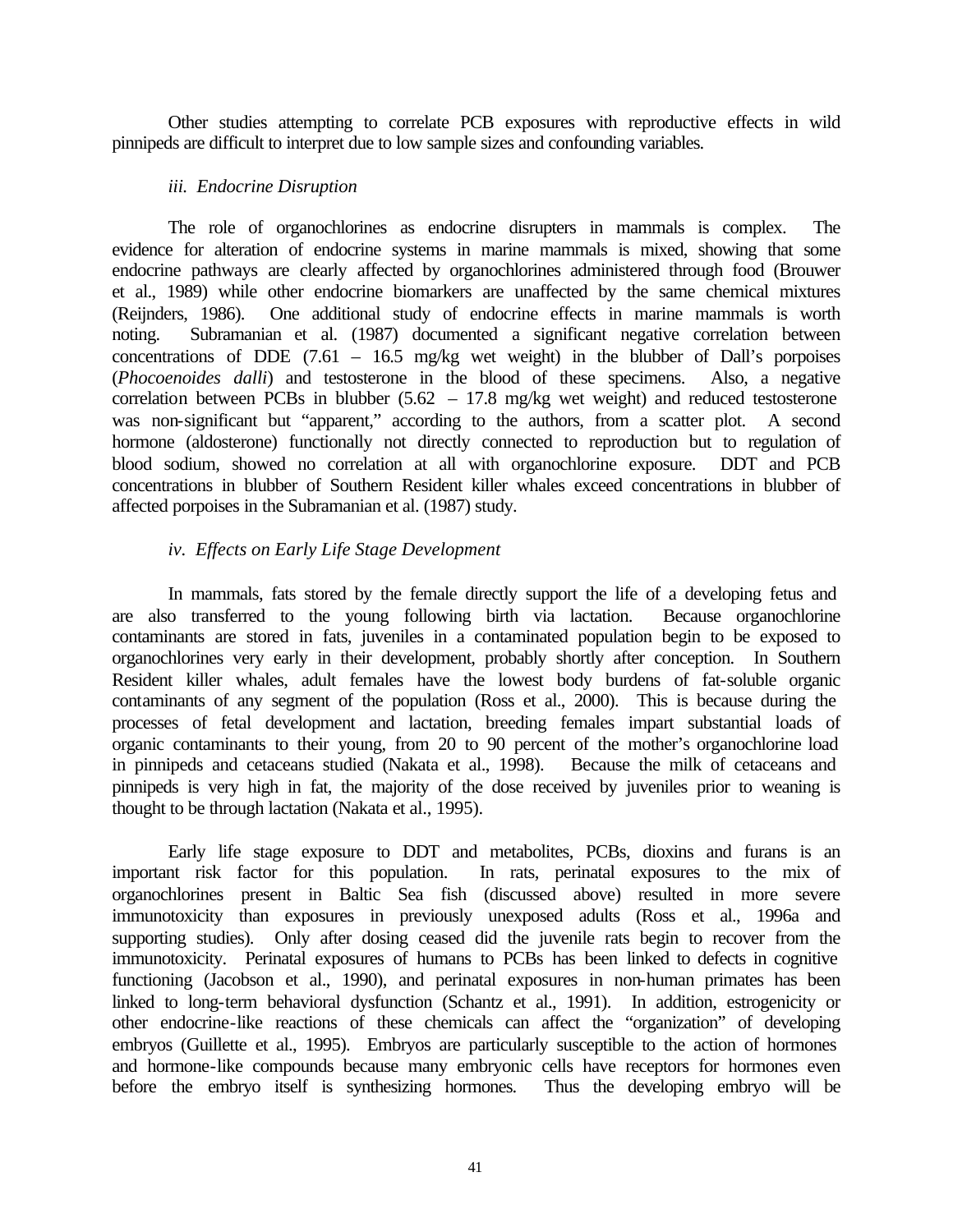responsive to the presence of hormones and hormone-like compounds to which it is exposed *in utero*, via the mother's bloodstream. Because hormones and hormone-like materials affect the organization of the developing organism, the effects are permanent. For example, female guinea pigs neonatally dosed with testosterone exhibited altered (masculine) mating behavior as adults (Phoenix et al., 1959). On the basis of the guinea pigs' behavior and physiology, the authors of this study concluded that the prenatal exposures affected both neural and genital tissues. *In utero*  and early life stage (*post-partum*) exposure of Southern Resident killer whales to organochlorines which are immunotoxic, neurotoxic, and estrogenic or otherwise endocrinedisrupting increases the susceptibility of the Southern Resident population to lasting effects of organochlorine toxicity.

## *v. Other Possible Toxic Effects*

On the basis of studies in other mammals, additional adverse health effects of DDT and metabolites, PCBs, dioxins, and furans are possible in killer whales, and even likely in individuals with high exposure. Exposure to mono-*ortho* and di-*ortho* PCB (non dioxin-like) congeners and metabolites may result in effects not mediated by the same biochemical pathways as 2,3,7,8-TCDD, and therefore not predicted by TEQs. Such effects include neurobehavioral, neurochemical, carcinogenic, and endocrinological changes (Ahlborg et al., 1992). Because these types of effects are difficult to observe in wild populations, there is no way to account for such effects in Southern Resident killer whales with available information.

Direct assessments of DDT, PCB, dioxin, and furan effects in many species of mammals (as well as fish and birds) have proven these organochlorines to be potent agents of numerous adverse health effects (Eisler and Belisle, 1996; Eisler, 1986; Smith, 1991). For example, Beland et al. (1993) and DeGuise et al. (1995) documented high incidences of tumors, including malignant neoplasms, in St. Lawrence beluga whales contaminated with several organochlorine types, including DDT and metabolites  $(3.36 - 389 \text{ mg/kg}$  lipid weight in blubber), PCBs,  $(8.3 -$ 412 mg/kg lipid weight in blubber) and lower levels of dioxins and furans (Muir et al. 1996). From a population estimated at 500 animals, 18 collected post-mortem had tumors, a rate of 3.6 percent. The possibility that such effects occur in Southern Resident killer whales is relevant to its risk of extinction: an animal fighting an infection or the development of a tumor, one that has neurobehavioral abnormalities, liver disease or an altered endocrine system, or some combination of these effects, will be less fit for survival in the wild.

# g. Summary

Contaminant concentrations measured in Southern Resident killer whales are likely sufficient to result in adverse health effects in these animals. Total dioxin equivalents (TEQs) in Southern Resident killer whales exceed TEQ thresholds of immunotoxicity derived for pinnipeds. Concentrations of DDTs and PCBs in Southern Resident killer whales exceed those found in pinnipeds and cetaceans stricken by morbillivirus in Europe and central Asia. Exposure of early life stages to organochlorines may be enhancing susceptibility to immunotoxicity, as well as causing permanent physiological alterations via endocrine disruption during development, and possibly altering neurological functioning. Reproductive effects may be occurring in the population via reductions in testosterone in males, and implantation failure in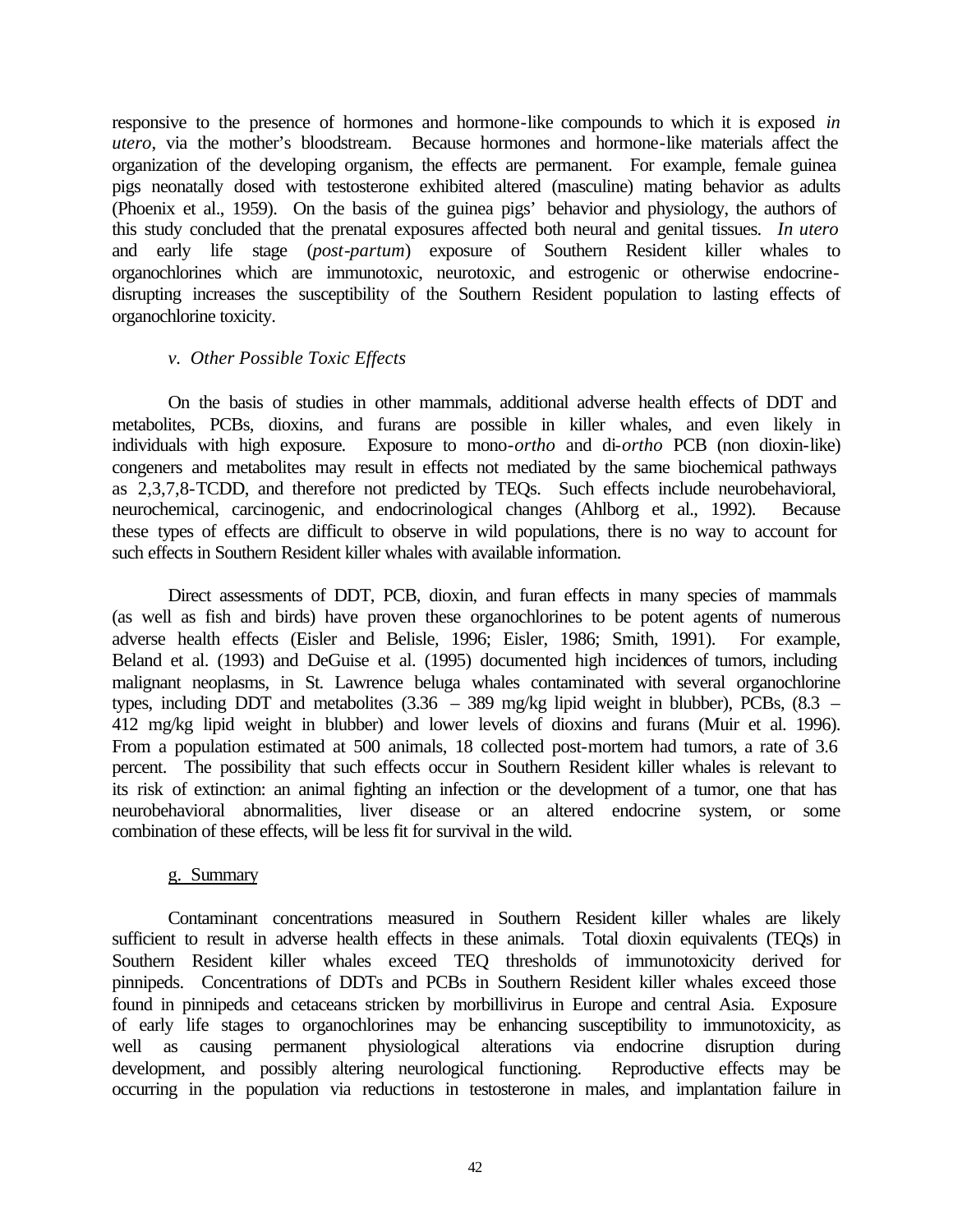females, both of which have been observed in similarly exposed pinnipeds. Poor survivorship of young after birth is also possible given existing body burdens in Southern Resident killer whales relative to affected pinnipeds in southern California. Concentrations of organochlorines in Southern Resident killer whales are within the range of those in St. Lawrence beluga whales, 3.6 percent of which have cancerous and other tumors.

Because Southern Resident killer whales occupy a high trophic level, live for a relatively long time, and regularly forage in Puget Sound which is the location of numerous sites contaminated with PCBs and DDTs, and because these contaminants do not readily degrade, exposures in this population can be expected to continue to be high for many years to come. The presence of other environmental stressors such as changing weather patterns, reductions in prey abundances, and human encroachment on habitats is likely to exacerbate the role of contaminants in the decline of this population.

# **2. Risks of Rarity**

It is clear that the effective population of the Southern Residents is quite small. The low number of individuals within the population makes the Southern Residents particularly susceptible to stochastic perturbations. There are four types of stochastic perturbations that small populations may be subject: demographic stochasticity, environmental stochasticity, genetic stochasticity, and natural catastrophes.<sup>9</sup>

Demographic stochasticity refers to accidental variations in birth rate, death rate, and the ratio of the sexes. Environmental stochasticity refers to fluctuations in weather, in food supply, and in the population levels of predators, competitors, parasites, and disease organisms that may affect the killer whale population. Genetic stochasticity refers to the loss of specific alleles through the processes of genetic drift, and the increased expression of the genetic load of the population. All of these stochastic effects create survival risks for populations. Indeed, these stochastic factors, combined with the effects of natural catastrophes, can interact in a dire feedback cycle by which a small population spirals to extinction.

In general, when the effective population of a species falls below 500 individuals, the population faces an overall net-loss of genetic variability through the loss of rare alleles, known as genetic drift. In populations below this size, the gains of genetic diversity brought on through mutation are outpaced by the loss brought on by genetic drift. As the population continues to decline, the rate of loss tends to increase, because smaller populations have smaller rates of mutation. Overall, this effect leads to a loss of long-term genetic adaptability within the population. (Franklin, 1980).

Further genetic risks occur when a population declines to 50 individuals. At this point, the population becomes susceptible to inbreeding depression, i.e., the increased expression of deleterious alleles. For populations with a large genetic load, inbreeding can be particularly devastating. However, a population that historically has low population numbers will likely have a low genetic load (otherwise the relatively small population would not have survived over time),

 9 *See* Mark L. Shaffer, Determining Minimum Viable Population Sizes: A Case Study of the Grizzly Bear (*Ursus arctos L.*), (1978) (unpublished Ph.D. dissertation, Duke University).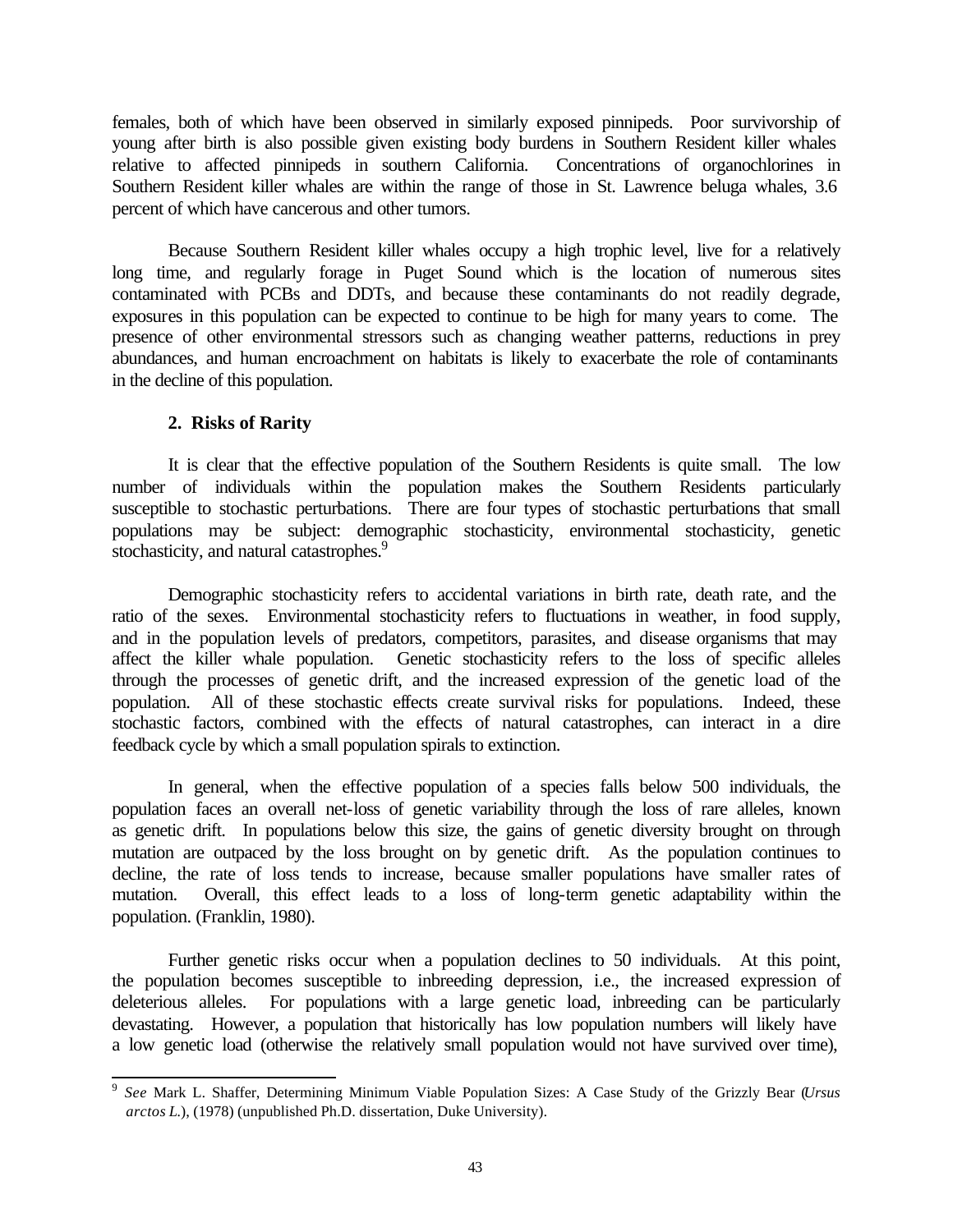whereas a population that had historically large numbers, and therefore could harbor a larger genetic load, will be extremely vulnerable to inbreeding depression, since the large genetic load may be expressed in a proportionately higher number of the individuals within the population (Franklin, 1980).

The total population of the Southern Residents is 83 individuals, well below the threshold of 500 effective individuals. Furthermore, the effective population size of the Southern Residents is currently below 50 as only approximately 29 individuals are of reproductive age. This indicates that the population may already be losing genetic variation over the long-term through the process of genetic drift, and may also be affected by inbreeding depression that is limiting the ability of the species to breed successfully. Mitigating the problem of inbreeding is the behavioral avoidance of inbreeding by breeding between pods. Clearly, however the population is still likely to face inbreeding problems.

However, this does not mean that the extinction of this population is inevitable. The generalized rule, known as the 50/500 rule, is incomplete and simplistic. The risk factors affecting the killer whale's continued existence interact in a complex, multidimensional, and context-specific way, which cannot be reflected accurately in the generalized 50/500 rule. For example, because it is a long-lived mammal, the killer whale is relatively more resistant to demographic stochasticity than other species, while it may be more vulnerable to the effects of inbreeding and toxic chemicals due to its rapid decline in numbers caused by extensive hunting before accurate survey work was conducted.

The current decline in the Southern Residents may in part be due to the effects of rarity. Some of these effects have been compounded by human activities. For example, the high levels of organochlorines in individual killer whales may have reduced effective population even further by rendering reproductive-age killer whales infertile. The chemical effects on an already small population may have delayed the recovery of the species, and threaten to preclude the possibility of recovery all together.

# **3. Oil Spills**

Killer whales spend a large portion of there time at or near the surface of the Ocean. This makes them susceptible to contamination from oil spills. Oil can poison killer whales through a variety of pathways. Inhaling high concentrations of volatile hydrocarbons can result in inflammation of the mucous membranes, lung congestion, and pneumonia, and in severe cases may result in sudden death. Volatile hydrocarbons may accumulate in the brain and liver, causing long-term neurological damage and liver disorders (Geraci & St. Aubin, 1982). Oil spills can also contaminate the food web upon which killer whales rely, and can therefore indirectly affect the health and well being of the whales.

The risk of a large oil spill in the Southern Residents' habitat is not unfounded. A partial list of oil spills that have occurred since the 1970's indicates that oil spills are relatively common and avoiding a catastrophic spill will be difficult. See Appendix E for a partial listing of spills and their impacts.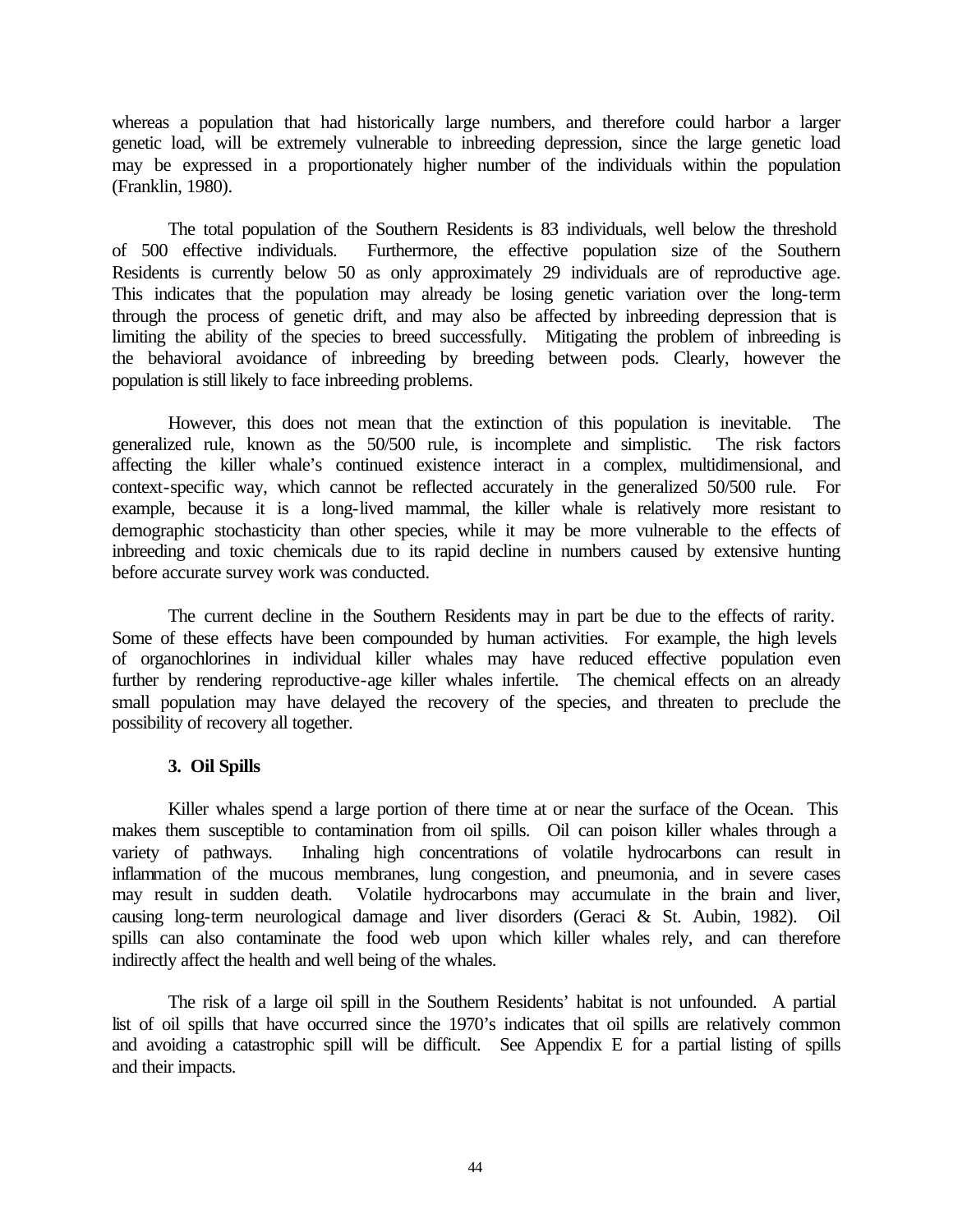The Exxon Valdez oil spill in Prince William Sound provides an example of oil spill effects on killer whales. The AB Resident pod and the AT1 Transient pod are believed to have sustained long-term consequences from the Exxon Valdez spill. The AB Resident pod was photographed swimming in oil-slicked waters on March 31, 1989, six days after the oil spill. At the conclusion of the survey year of the summer of 1989, seven whales were reported dead: three adult females and four juveniles. These deaths were alarming because adult females and juveniles normally have the lowest mortality rates among killer whales. By the spring of 1990 an additional six whales from the AB pod were missing and are now confirmed dead (Matkin et al., 1994). The dorsal fins of two adult males folded following the oil spill (a sign of poor health) and both of these whales died in 1991.

These deaths resulted in an unusually high mortality rate in the years immediately following the oil spill (19.4% in 1989 and 20.7% in 1990). The AB pod has also shown signs of social breakdown within the group, with one matrilineal group leaving to join a different pod. This is a phenomenon never seen before among these killer whales. Thus, the oil spill is not only implicated in increasing mortality in killer whales, but also reducing fecundity by disrupting the social structure of the pods and by killing reproductively successful individuals within the pod.

The AB pod has not recovered to pre-spill population numbers, even as killer whales as whole throughout the region have increased. Between 1996-98, five calves were recruited and only two adults were lost in the AB pod, resulting in a net gain of three individuals. However, this recruitment is not considered to be sufficient to constitute recovery of the pod. There are currently 24 individuals alive in the AB pod, down from a high of 36 in 1988. Until evidence of sustained recruitment or at least population stability can be shown, the AB pod will not be considered recovered (Matkin & Saulitis, 1997; Matkin, Pers. Comm., 2001).

The AT1 Transient group has 11 whales that are missing since the oil spill. These whales are all thought to be dead, and most of these whales disappeared during the 1989-1990 winter (Matkin & Saulitis, 1997). Transients are believed to have received oil contamination through a variety of sources, including eating soiled marine mammals after the oil spill. The AT1 group has not successfully recruited any calves since 1984. The failure to recruit calves is believed to be caused by the high levels of contaminants found in this population, which in turn was affected by eating soiled mammals after the Exxon Valdez oil spill.

The Southern Residents live in the most urbanized environment of any population of killer whales on Earth. The population's close proximity to industrialized activities makes the possibility of oil contamination more plausible. The consequences of an oil spill can be expected to be similar to what has happened to the AB and AT1 pods in Prince William Sound. Increased mortality, disrupted social structure, lower calf recruitment, and long-term health consequences could affect the Southern Residents dramatically. The potential affects of such a spill were modeled in the PVA attached to this petition in Appendix A.

### **4. Entanglement in Fishing Gear**

Incidental mortality in fisheries through accidental entanglement in fishing gear appears to be rare for this species. A few gear entanglements have been reported in British Columbia, though not all have resulted in death of the entangled animals (Baird et al., in press).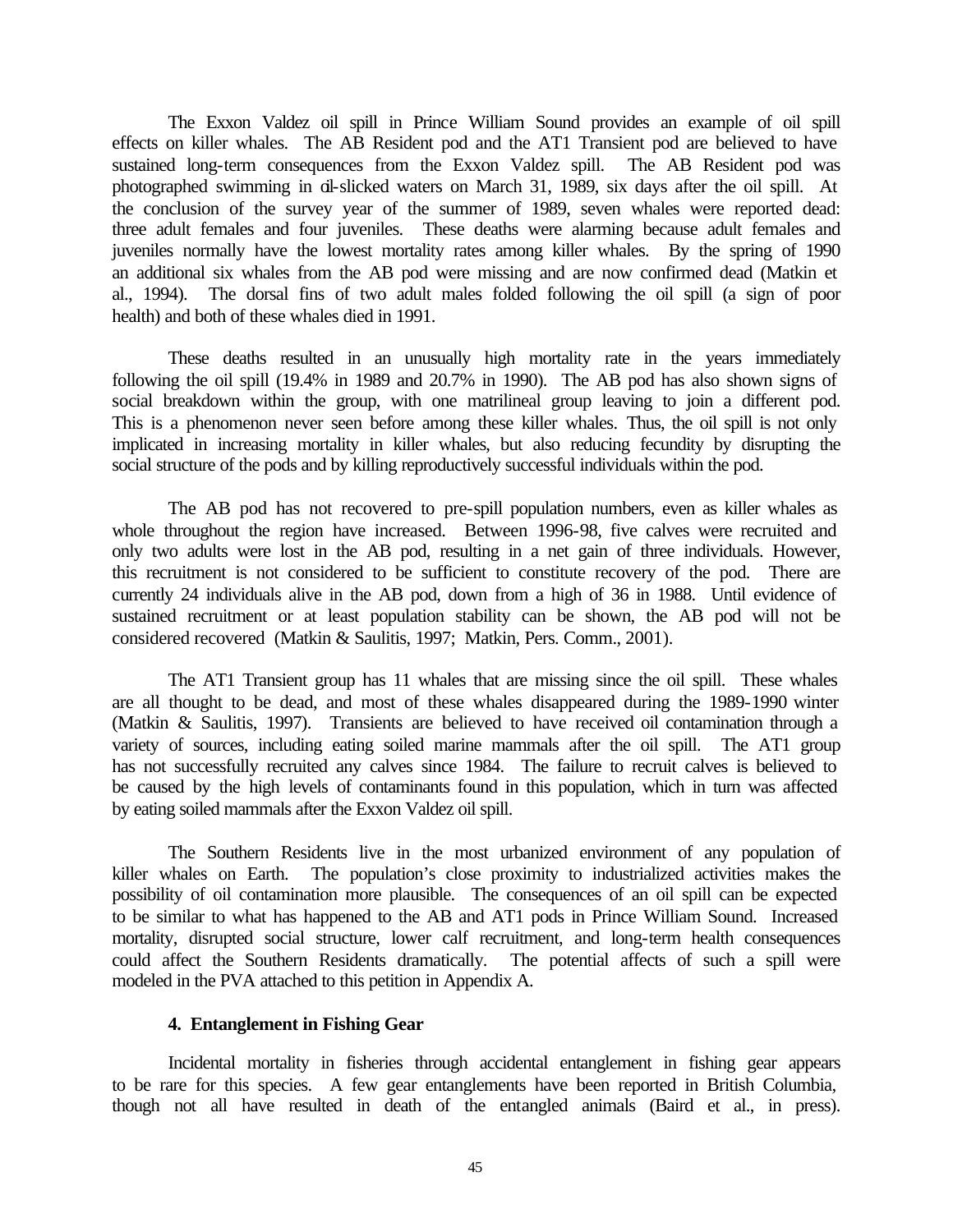Entanglements have also been reported from other areas where individuals from the B.C. population range (e.g., Heyning et al., 1994). Entanglement appears to be an insignificant factor in the current decline, but efforts should be made to ensure that killer whales are not entangled in the future.

### F. SYNERGISTIC EFFECTS

The threats facing the Southern Residents are particularly troublesome because of their interrelated nature. The effects of these threats are synergistic, indicating that addressing each threat independently will not be sufficient to preserve the population. For example, a decrease in chinook salmon not only increases the amount of toxins released from lipids as the whales use their fat reserves for energy, but also increases the risk of further accumulation of toxic substances as the Southern Residents feed on bottom-feeding fish that may have higher toxic loads. With higher toxic loads, the Southern Residents are at greater risk of adverse affects from harassment from whale watching vessels, which may prevent the whales from feeding efficiently and increase the stress of the whales, which in turn makes it more likely that additional toxin loads will be released from lipids into killer whales.

### G. SOUTHERN RESIDENTS SATISFY THEIUCN "CRITICALLY ENDANGERED" CRITERIA

The World Conservation Union ("IUCN") has published criteria for determining threats to survival of species around the world. The IUCN categorizes species based on these criteria. On a species level, *Orcinus* orca is considered to be a species that is at lower risk of extinction, but will qualify for a higher conservation status if current protections are eliminated. When looking at the Southern Residents exclusively under the IUCN criteria, it is clear that they should be categorized as "Critically Endangered," the IUCN category with the highest risk of extinction. A taxon is Critically Endangered when it is facing an extremely high risk of extinction in the wild in the immediate future, as defined by any of the five listing criteria. The Southern Residents satisfy at least one of these criteria.

# **1. Population Estimated to Number Less Than 50 Mature Individuals**

The Southern Residents are known to have only 82 living individuals at this time. However, not all of the individuals constitute "mature" individuals. Under the IUCN criteria, only individuals known, estimated or inferred to be capable of reproduction are considered to be mature. Although individual maturation may vary, female killer whales may become sexually mature as early as age 13, while males may mature as early as 11. Females remain fertile for 40 years on average, while it is not known when male fertility ceases, if ever.

The number of mature Southern Residents has never exceeded 50 for any given year between 1974 and 2000. This qualifies the Southern Residents for the Critically Endangered criterion defined by the IUCN.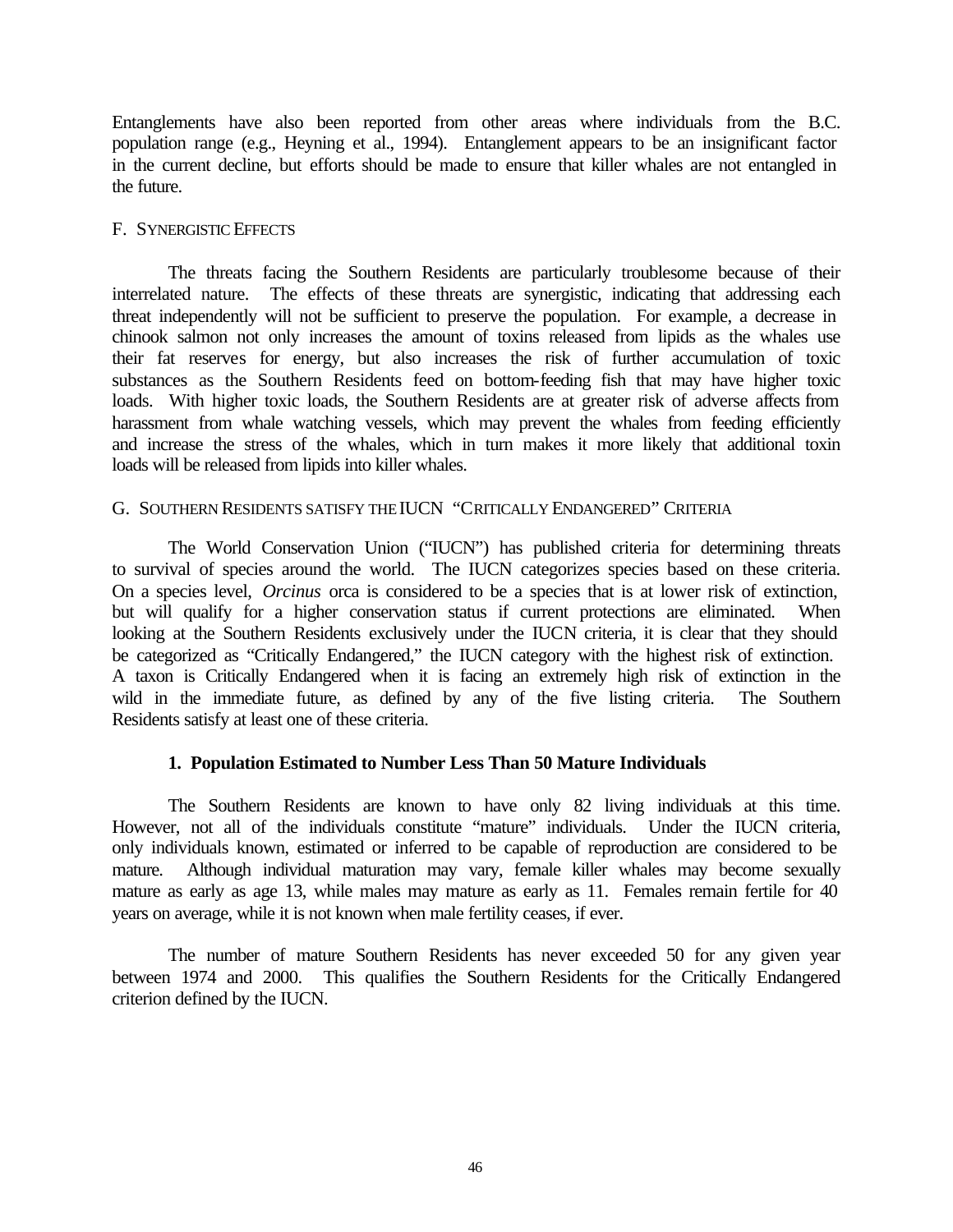#### **VII. THE SOUTHERN RESIDENTS SHOULD HAVE CRITICAL HABITAT DESIGNATED**

#### A. CRITICAL HABITAT IS BENEFICIAL TO LISTED SPECIES

Critical habitat is defined by Section 3 of the ESA as:

(i) the specific areas within the geographical area occupied by the species, at the time it is listed in accordance with the provisions of section 1533 of this title, on which are found those physical or biological features (I) essential to the conservation of the species and (II) which may require special management considerations or protection; and

(ii) specific areas outside the geographical area occupied by the species at the time it is listed in accordance with the provisions of section 1533 of this title, upon a determination by the Secretary that such areas are essential for the conservation of the species.

16 U.S.C. §1532(5).

The designation and protection of critical habitat is one of the primary ways in which the fundamental purpose of the ESA, "to provide a means whereby the ecosystems upon which endangered species and threatened species depend may be conserved," is achieved.<sup>10</sup>

The designation of critical habitat provides listed species with additional protections under Section 7 of the ESA. The Section 7 consultation requirements provide that no action authorized, funded, or carried out by any federal agency will "jeopardize the continued existence of any endangered species or threatened species *or result in the destruction or adverse modification of [critical habitat]*."<sup>11</sup> "Destruction or adverse modification" is further defined in the implementing regulations as an "alteration that appreciably diminishes the value of critical habitat for both the survival and recovery of a listed species." $12^{\circ}$  This prohibition is in addition to the prohibition against actions which "jeopardize the continued existence of" a species. $^{13}$ 

Critical habitat designation offers an added layer of protection to ensure that a listed species' habitat—the loss of which is widely recognized to be the primary reason for most species' decline—will not be harmed. Without critical habitat designation, a listed species' protection under Section 7 of the ESA is limited to avoiding "jeopardy" to the species in its occupied habitat, without separate consideration of the potential for "destruction or adverse modification" of habitat or suitable unoccupied habitat which may be essential to the species' recovery. The U.S. Fish and Wildlife Service nicely summarized this distinction in the final rule designating critical habitat for the northern spotted owl:

The Act's definition of critical habitat indicates that the purpose of critical

l

 $10$  16 U.S.C. §1536(a)(2) (1994).

<sup>&</sup>lt;sup>11</sup> 16 U.S.C.  $\frac{81536(a)(2)(1994)}{2141}$  (emphasis added).

<sup>12</sup> 50 C.F.R. §402.02 (1999).

<sup>&</sup>lt;sup>13</sup> "Jeopardize the continued existence of" is defined as "to reduce appreciably the likelihood of both the survival and recovery of a species by reducing the reproduction, numbers, or distribution of that species." 50 C.F.R. § 402.02.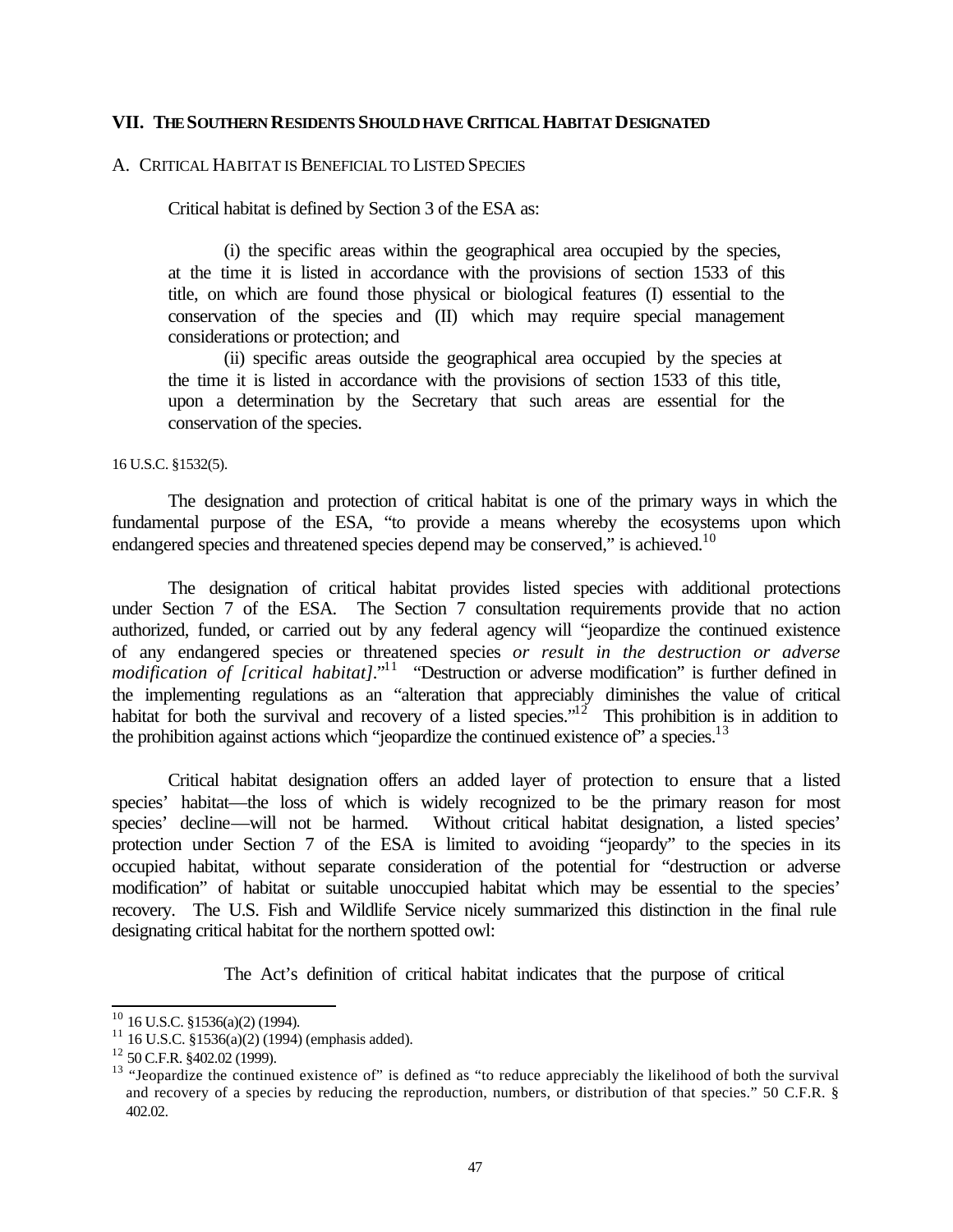habitat is to contribute to a species' conservation, which definition equates to recovery. Section 7 prohibitions against the destruction or adverse modification of critical habitat apply to actions that would impair survival and recovery of the listed species, thus providing a regulatory means of ensuring that Federal actions within critical habitat are considered in relation to the goals and recommendations of a recovery plan. As a result of the link between critical habitat and recovery, the prohibition against destruction or adverse modification of the critical habitat would provide for the protection of the critical habitat's ability to contribute fully to a species' recovery. *Thus, the adverse modification standard may be reached closer to the recovery end of the survival continuum, whereas, the jeopardy standard traditionally has been applied nearer to the extinction end of the continuum*. 14

This added protection would be implemented through the issuance of a biological opinion under 16 U.S.C. §1536(b)(3)(A), which must suggest reasonable and prudent alternatives by which a finding of jeopardy or adverse modification may be avoided.

Critical habitat designation also protects species by helping to define the meaning of "harm" under Section 9 of the ESA, which prohibits unlawful "take" of listed species, including harming the species through habitat degradation. Although "take" through habitat degradation is not expressly limited to harm to "critical habitat," it is practically much easier to demonstrate the significance of the impact to a species' habitat where that habitat has already been deemed "essential," or "critical," to the species' continued survival.<sup>15</sup>

Critical habitat also helps species by providing for agency accountability through the citizen suit provision of the ESA. The citizen suit provision permits members of the public to seek judicial review of the agency's compliance with its mandatory statutory duty to consider the habitat needs of imperiled species. Also, the designation of critical habitat provides valuable information for the implementation of recovery plans.

Additional benefits of critical habitat were described by NMFS in the Final Rule designating critical habitat for the Atlantic population of the northern right whale:

A designation of critical habitat provides a clearer indication to Federal agencies as to when consultation under section 7 is required, particularly in cases where the action would not result in direct mortality or injury to individuals of a listed species.…The critical habitat designation, describing the essential features of the habitat, also assists in determining which activities conducted outside the designated area are subject to section 7....For example, disposal of waste material in water adjacent to a critical habitat area may affect an essential feature of the designated habitat (water quality) and would be subject to the provisions of section 7….

l

 $14$  57 Fed. Reg. 1796 at 1822 (emphasis added).

<sup>15</sup> *See Palila v. Hawaii Department of Land and Natural Resources*, 852 F. 2d 1106 (9th Cir. 1988).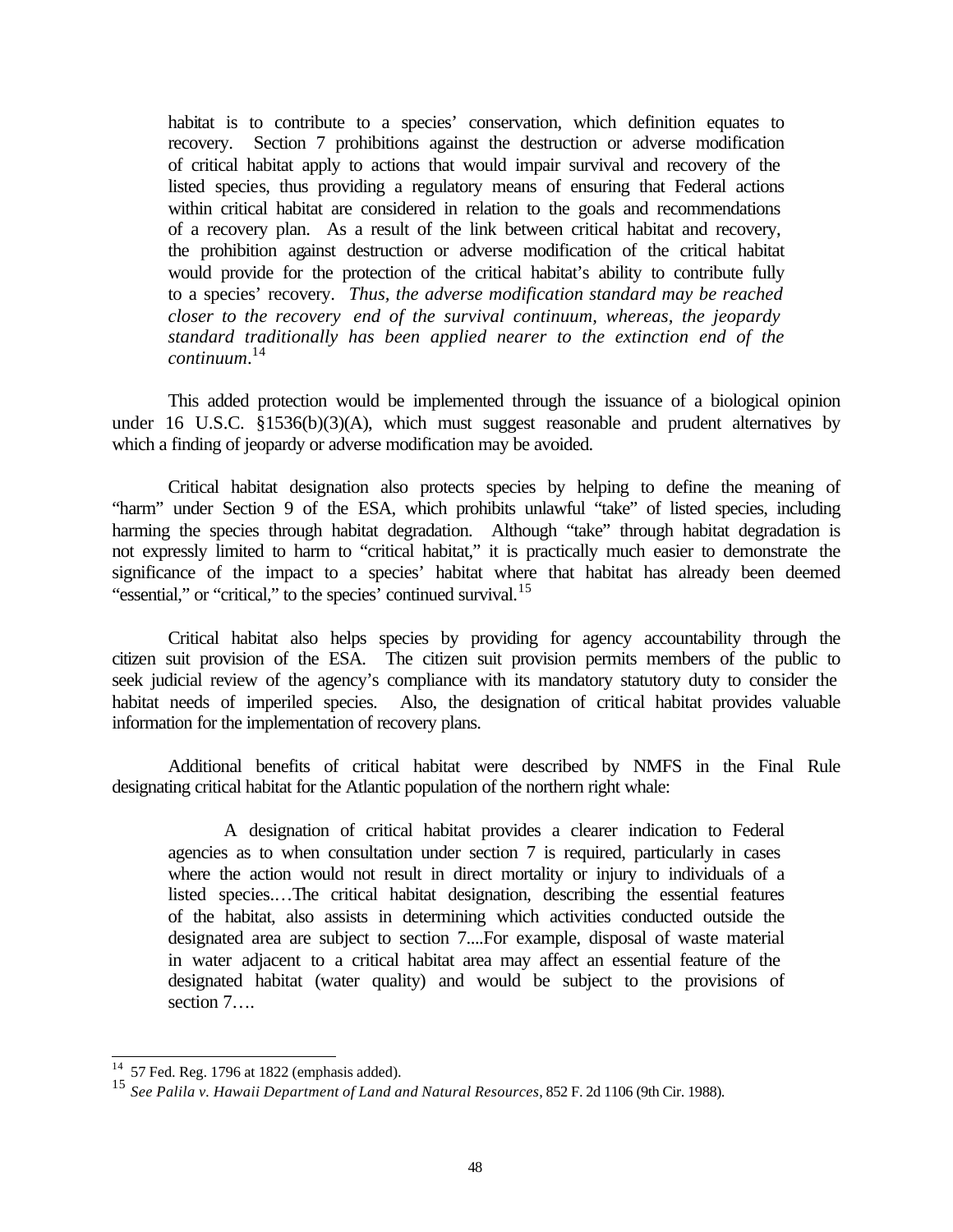58 Fed. Reg. 29186 at 29187.

NMFS goes on to state that critical habitat also assists federal agencies in planning future actions because critical habitat establishes in advance those areas that will be given special consideration in section 7 consultations.<sup>16</sup> The designation allows conflicts between development and listed species to be identified and avoided early in the planning process.<sup>17</sup> NMFS also states that critical habitat provides a benefit to species by focusing federal, state, and private conservation and management efforts in areas designated critical habitat.<sup>18</sup> Recovery efforts can then address special considerations needed in critical habitat areas, including conservation regulations to restrict private as well as federal activities.<sup>19</sup> Finally, NMFS points out that there may be other federal, state, or local laws that provide special protection for areas designated as critical habitat.

## **VIII. RECOMMENDED CONSERVATION MEASURES**

Several other measures should be taken to insure the survival of the Southern Resident killer whales. If undertaken, these measures will help mitigate the effects of the threats outlined in this petition and increase survivability within the Southern Residents. All of these efforts should also be undertaken in Canada, and an international dialogue on conservation efforts should be instituted.

### A. INCREASE FUNDING FOR SOUTHERN RESIDENT RESEARCH AND CONSERVATION EFFORTS

Although the Southern Resident population is very likely the most often observed and studied population of killer whales in the world, there is still much to learn about their genetics, biology, and ecology. Increasing funding for field and laboratory research will be essential to learning more about the Southern Residents before they are extirpated. Funding is also needed to promote the conservation and recovery of the Southern Residents. Many activities can be undertaken with relatively small investments that will provide conservation benefits to both the Southern Residents and the ecosystem upon which the Southern Residents depend. The following recommendations should be funding priorities:

- ?? **Funding for an enhanced and coordinated stranding network.** The stranding network would provide immediate response to reports of killer whale and other marine mammal stranding events in order to resuscitate sick and injured animals. If the animal is unable to be saved, the stranding network must be able to collect samples for chemical and biological information, assess the cause of stranding and death, and appropriately dispose of the carcass.
- ?? **Funding for shore-based observations of vessel and whale interactions.** Vessel traffic is potentially threatening the existence of the Southern Residents. Commercial and recreational whale watching boats may be altering the behavior of the killer

l <sup>16</sup> *Id.*

<sup>17</sup> *Id.*

<sup>18</sup> *Id.*

<sup>19</sup> *Id.*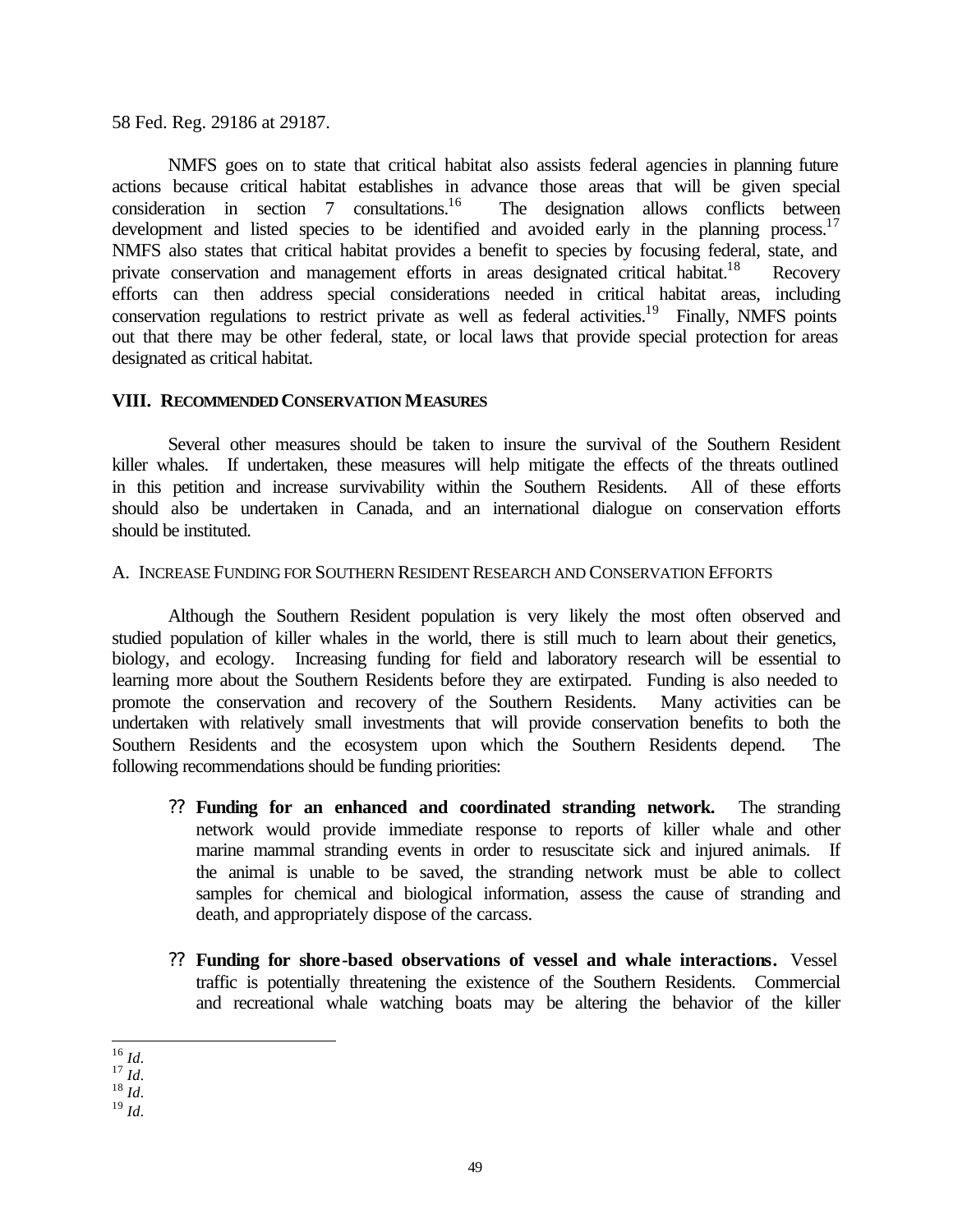whales, high-speed ferries are increasing the risk of collisions, and the increased level of commercial traffic has increased acoustic pollution and risks of oil spills. More research is needed to determine how these interactions are affecting Southern Resident behavior and survival. Observations of ballast water discharge and compliance of laden tankers with tug escort laws should also occur.

?? **Funding for continuing and new photo-identification studies.** The photo identification studies undertaken by institutions such as the Center for Whale Research are the most important tool available for assessing the health of the Southern Resident killer whales. Continued support for these efforts are essential to insure that population changes within the Southern Residents do not go undetected. Furthermore, additional funding can increase our understanding of the social, behavioral, and ecological habitats of the Southern Residents, insuring that recovery efforts are tailored appropriately.

### B. PROTECT AND RESTORE THE HABITAT OF SOUTHERN RESIDENTS AND THEIR PREY

Habitat destruction is affecting the survival of the Southern Residents by altering the ecosystem in which they live, and also by destroying important habitats for their preferred species of prey. Perhaps the most effective way of preserving the Southern Residents would be to insure that current areas of suitable habitat are maintained and degraded areas are restored. Some priorities for habitat preservation for the Southern Residents include:

- ?? **Protecting Puget Sound herring and forage fish habitat.** Protecting Puget Sound herring is critical for the survival of the Southern Residents. Herring are an important prey species for chinook salmon, which in turn is the preferred prey of Southern Residents. It is also believed that killer whales may eat herring directly. Chinook are a threatened species, and further loss of herring may result in additional declines in chinook populations. Further development of important herring habitat, including commercial shellfish rafts, salmon farms, pier and dock development, and development at Cherry Point, must be halted. Surf smelt and sand lace are also important forage fish for chinook, and protecting nearshore habitats will be important to the recovery of both salmon and killer whales.
- ?? **Protect and restore estuarine, riparian, and shoreline habitats.** The most important threat to salmon that run through the Southern Residents' habitat is habitat destruction. In order to insure that the Southern Residents' food source remains viable, aquatic, riparian, and shoreline habitats must be preserved and restored. Elwha dam removal should be expedited to take advantage of oceanographic conditions associated with the PDO, and additional restoration areas need to be identified and restored to insure suitable numbers of salmon continue to support the Southern Residents. Furthermore, protection of existing habitats from shoreline armoring should continue, and removing or modifying shoreline armoring to restore shoreline functions should occur in other areas where feasible.

### ?? **Support NMFS's Technical Review Teams working on salmon recovery**. Recovery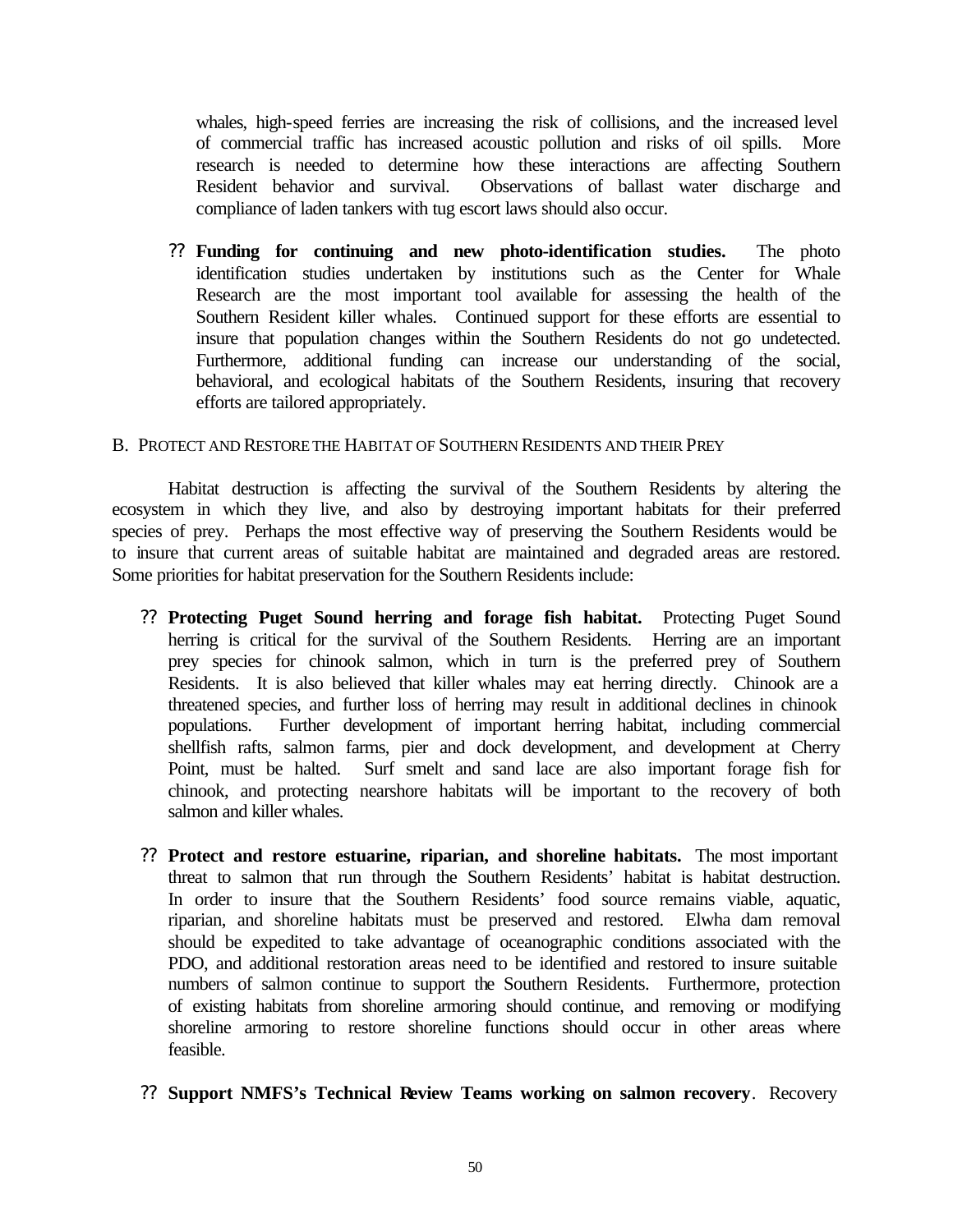efforts for salmon will be crucial, and recovery efforts along the coast should be prioritized. Likewise, he efforts being made to preserve marine resources by state agencies should also be supported. Recovery goals that include a fish quota for the killer whales should be encouraged.

### C. REDUCE POLLUTION IN THE HABITAT OF SOUTHERN RESIDENTS

Reducing the source of contaminants is crucial to preserving the Southern Residents. In addition to the funding needed to address the pollution problems that were noted above, additional pollution strategies should be undertaken to insure the survival of the Southern Residents:

- ?? **Review NPDES permits to insure water quality is suitable for Southern Residents.** The permits issued within Southern Resident and chinook habitat should be reviewed for discharges of persistent chemicals to determine whether the collective pollution levels of all current permits are affecting Southern Resident and chinook survival. Monitoring data from permitted outfalls should be analyzed to determine the cumulative loading rates of persistent anthropogenic toxicants. Analysis of cumulative toxicant loadings from non-point source discharges, including municipal combined sewer overflows in Seattle, Tacoma and other Puget Sound cities, should also be conducted. Municipal discharges from both sides of the border should be reviewed and addressed.
- ?? **Clean up and remediation of contaminated sites.** Organochlorine contamination is a major threat to the continued existence of the Southern Residents. Because these pollutants bioaccumulate, it is important to eliminate the sources of pollution before the contaminants can work their way into the lipids of top predators. Current sources of these contaminants must be reviewed, including current and past military bases, so that an appropriate clean up and remediation strategy can be drafted. The clean up and remediation plan must be fully funded so that the contaminant threat can be mediated. Contaminant transport through marine food webs should be modeled to evaluate whether sediment clean-up standards that have been implemented at NPL sites are sufficient to protect long-lived, top predators. New cleanup standards for persistent organochlorine contaminants should be developed and implemented throughout Puget Sound and the Strait of Juan de Fuca, regardless of whether a site has been previously 'remediated' under CERCLA. The reduction and elimination of persistent bioaccumulative toxins from point and storm-water discharges should be required of all contaminated sites.
- ?? **Coordinated efforts to reduce and respond to oil spills.** Oil spill prevention and vessel safety improvements should include permanently stationed, year round, fully equipped rescue tugs capable of responding within one hour to vessel distress in the Strait of Juan de Fuca, Haro Strait, Boundary Pass, Georgia Strait and Rosario Strait. A permanent rescue vessel at Neah Bay should be included in this network.

### D. ADDITIONAL CONSERVATION EFFORTS

?? **Reintroduction of captive Southern Residents.** Pending successful results from release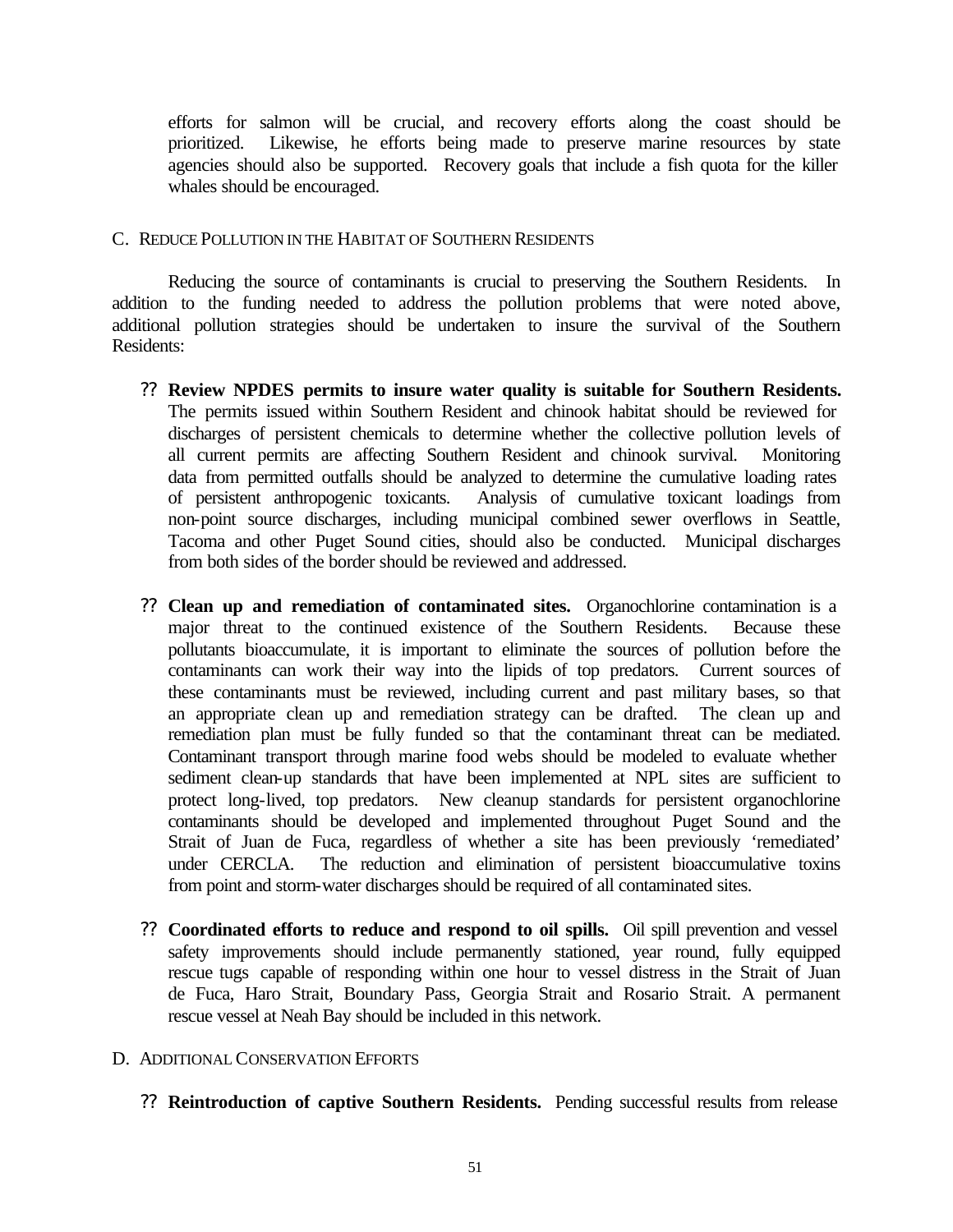attempts for other killer whales, and assurances that the captive whales do not carry communicable diseases, captive killer whales taken from the Southern Residents should be re-introduced to the population. The effects of the capture period on current population numbers should also be further studied.

- ?? **Reduce impacts of whale watching.** Whale Watching vessels should be encouraged to use four-stroke engines rather than two-stroke engines to reduce the pollution generated in the Southern Residents' habitat. Limitations should be placed on recreational whale watching vessels to insure the safety of the Southern Residents.
- ?? **Support decisions to eliminate the use of the most harmful chemicals.** Several governmental agencies and other organizations have begun to indicate that certain toxins should be banned. For example, the UN recently adopted a resolution banning the use and production of twelve of the most dangerous POPs, and the Washington State Department of Ecology recently proposed to ban the use and production of seven toxic chemicals. These efforts should be encouraged.

## **IX. PROCESSING OF THIS PETITION**

This petition is submitted under the provisions of the ESA, 16 U.S.C.  $\S$ §1531 et seq., 50 C.F.R. 424.14, and the APA, 5 U.S.C. §533. As a petition to revise critical habitat, NMFS is bound to process this petition within a predetermined time frame as defined by CFR 424.14(c) to the maximum extent practicable. The regulations require NMFS to make a finding within 90 days of receipt of this petition as to whether the petition presents substantial scientific information indicating that the revision may be warranted. The finding shall be promptly published in the Federal Register. 50 CFR 424.14(c)(1). Within 12 months of receiving this petition, NMFS is required to determine how it will proceed with the requested revision, and shall promptly publish notice of such intention in the Federal Register. 50 CFR 424.14(c)(3). Petitioner fully expects NMFS to comply with these mandatory deadlines.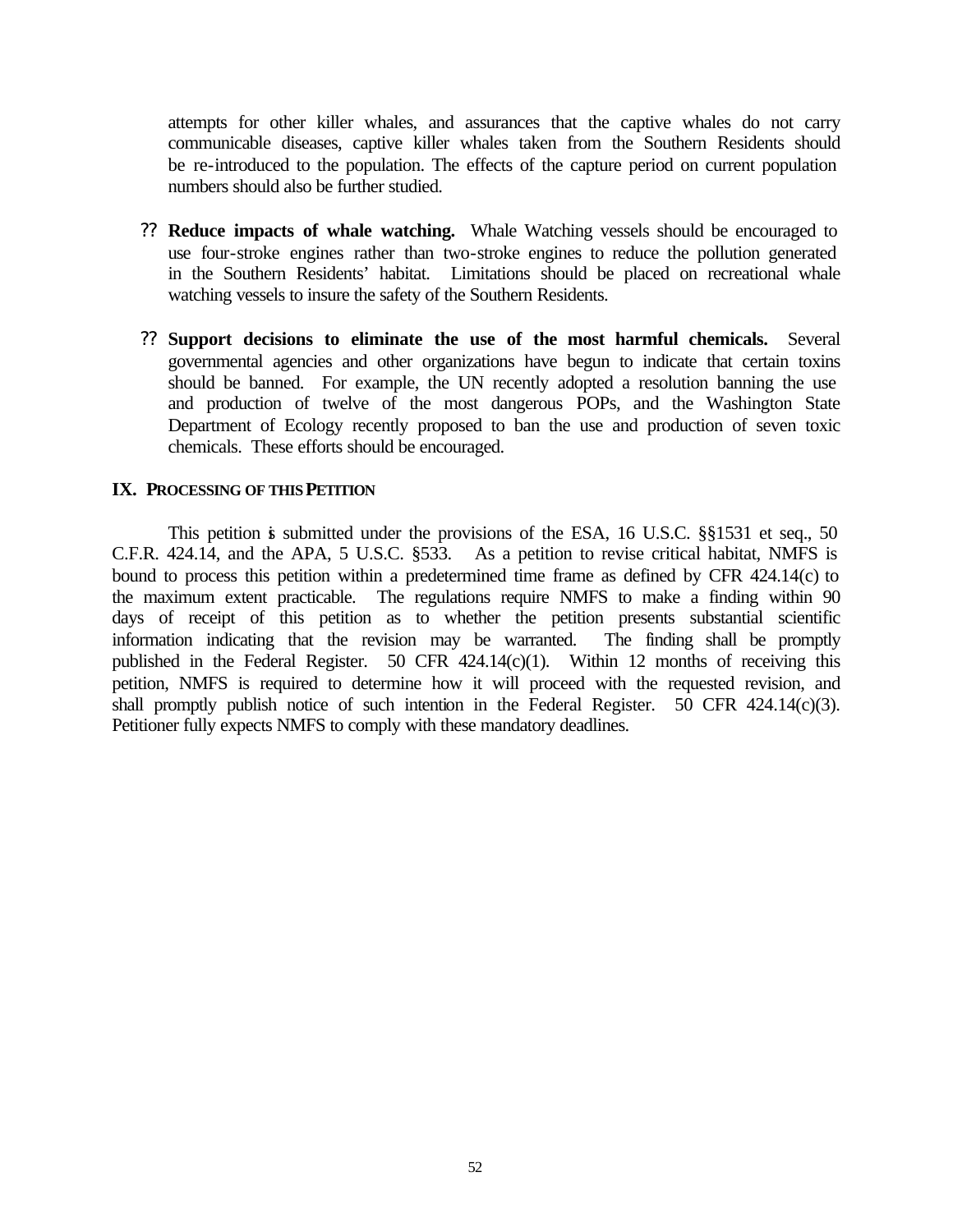This PETITION TO LIST THE SOUTHERN RESIDENT KILLER WHALE (ORCINUS ORCA) AS AN ENDANGERED SPECIES UNDER THE ENDANGERED SPECIES ACT is hereby submitted to the Secretary of Commerce.

Respectfully submitted May 1, 2001.

Brent Plater Center for Biological Diversity P.O. Box 40090 Berkeley, CA 94704-4090 (510) 841-0812

\_\_\_\_\_\_\_\_\_\_\_\_\_\_\_\_\_\_\_\_\_\_\_\_\_\_\_\_

For: Center for Whale Research Whale Museum Ocean Advocates American Cetacean Society Orca Conservancy People for Puget Sound Friends of the San Juans Washington Toxics Coalition Cascade Chapter of the Sierra Club Ralph Munro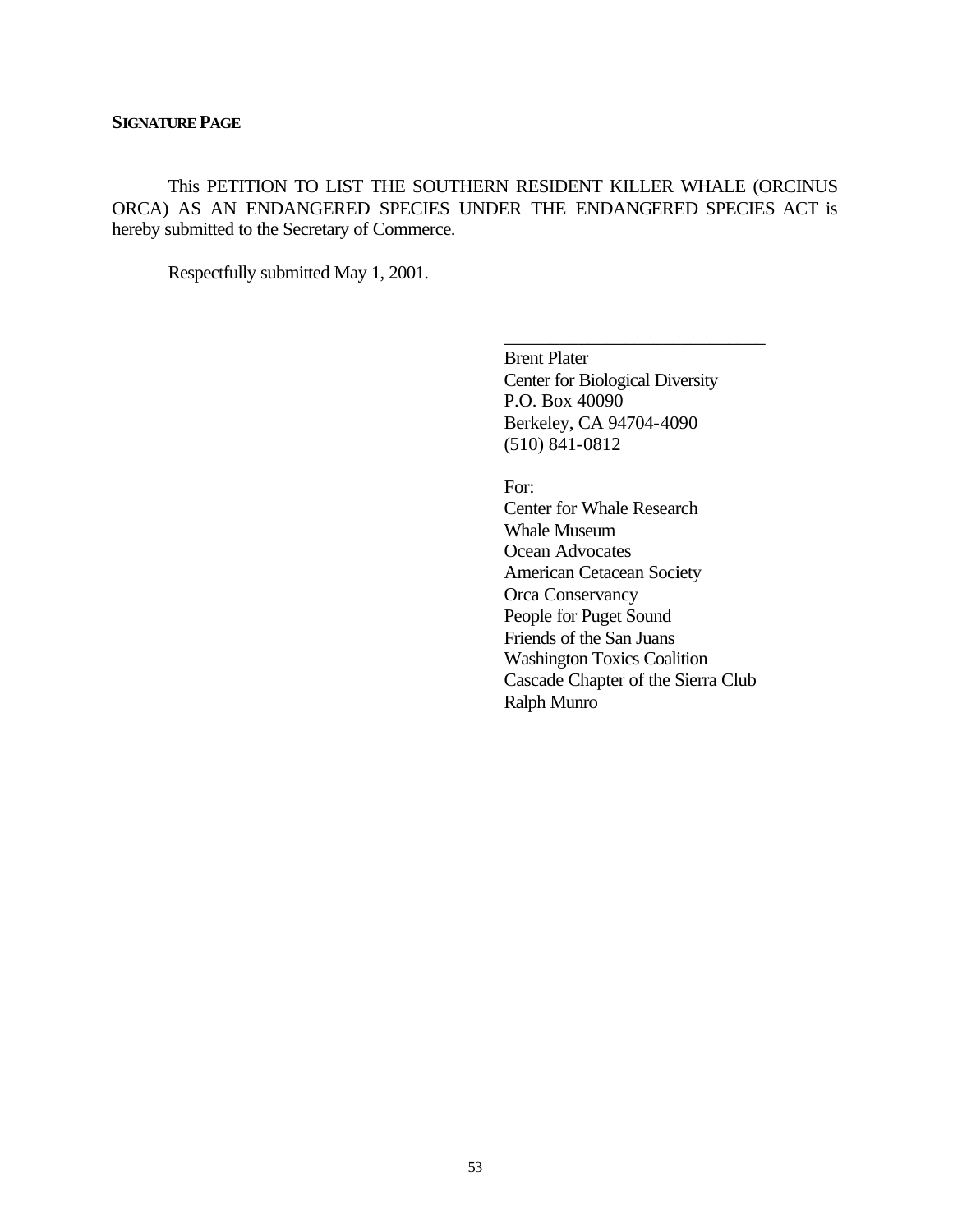#### **BIBLIOGRAPHY**

- Ahlborg, U.G., A. Brouwer, M.A. Fingerhut, J.L. Jacobson, S.W. Jacobson, S.W. Kennedy, A.A.F. Kettrup, J.H. Koeman, H. Poiger, C. Rappe, S.H. Safe, R.F. Seegal, J. Tuomisto, M. van den Berg. 1992. Impact of polychlorinated dibenzo-p-dioxins, dibenzofurans, and biphenyls on human and environmental health, with special emphasis on application of the toxic equivalency factor concept. Eur.J. Pharm. – Env. Toxicol. Pharmacol. Sec. 228:179-199.
- Anonymous. 1974. A field report. Vancouver Public Aquarium Newsletter 19(5):11.
- Aguilar, A., and A. Borell. 1994. Abnormally high chlorinated biphenyl levels in striped dolphin (Stenella coeruleoalba) affected by the 1991-1992 Mediterranean epizootic. Sci. Tot. Env. 154:237-247.
- Bain, D.E. 1989. An evaluation of evolutionary processes: studies of natural selection, dispersal, and cultural evolution I Killer whales (*Orcinus orca*). Ph.D. Thesis, University of California, Santa Cruz.
- Baird, R.W. 1994. Foraging behaviour and ecology of transient killer whales. Ph.D. thesis, Simon Fraser University, Burnaby, B.C.
- Baird, R.W. 1999. Status of Killer Whales in Canada. Contract report to the Committee on the Status of Endangered Wildlife in Canada (C.O.S.E.W.I.C.), Ottawa.
- Baird, R.W., and L.M. Dill. 1996. Ecological and social determinants of group size in transient killer whales. Behavioral Ecology 7: 408-416.
- Baird, R.W. and P.J. Stacey. 1988. Variation in saddle patch pigmentation in populations of killer whales (*Orcinus orca*) from British Columbia, Alaska, and Washington State. *Can. J. Zool.* 66, 2582-2585.
- Baird, R.W., P.A. Abrams, and L.M. Dill. 1992. Possible indirect interactions between transient and resident killer whales: implications for the evolution of foraging specializations in the genus *Orcinus.* Oecologia 89:125-132.
- Baird, R.W., L.M. Dill, and M.B. Hanson. 1998. Diving Behavior of Killer Whales. Abstract of a paper presented at the World Marine Mammal Conference, Monaco, January, 1998.
- Baird, R.W., R. Otis, and R.W. Osborne. 1998. Killer whales and boats in the Haro Strait area: biology, politics, esthetics, and human attitudes. Abstract from a presentation at the Workshop on Whale Watching Research, Monaco, January 1998.
- Balcomb, K.C., J.R. Boran, R.W. Osborne, and N.J. Haenel, 1980. Observations of Killer Whales (*Orcinus orca*) in Greater Puget Sound, State of Washington, NTISPB80- 224728, U.S. Dept. of Commerce, Springfield, VA.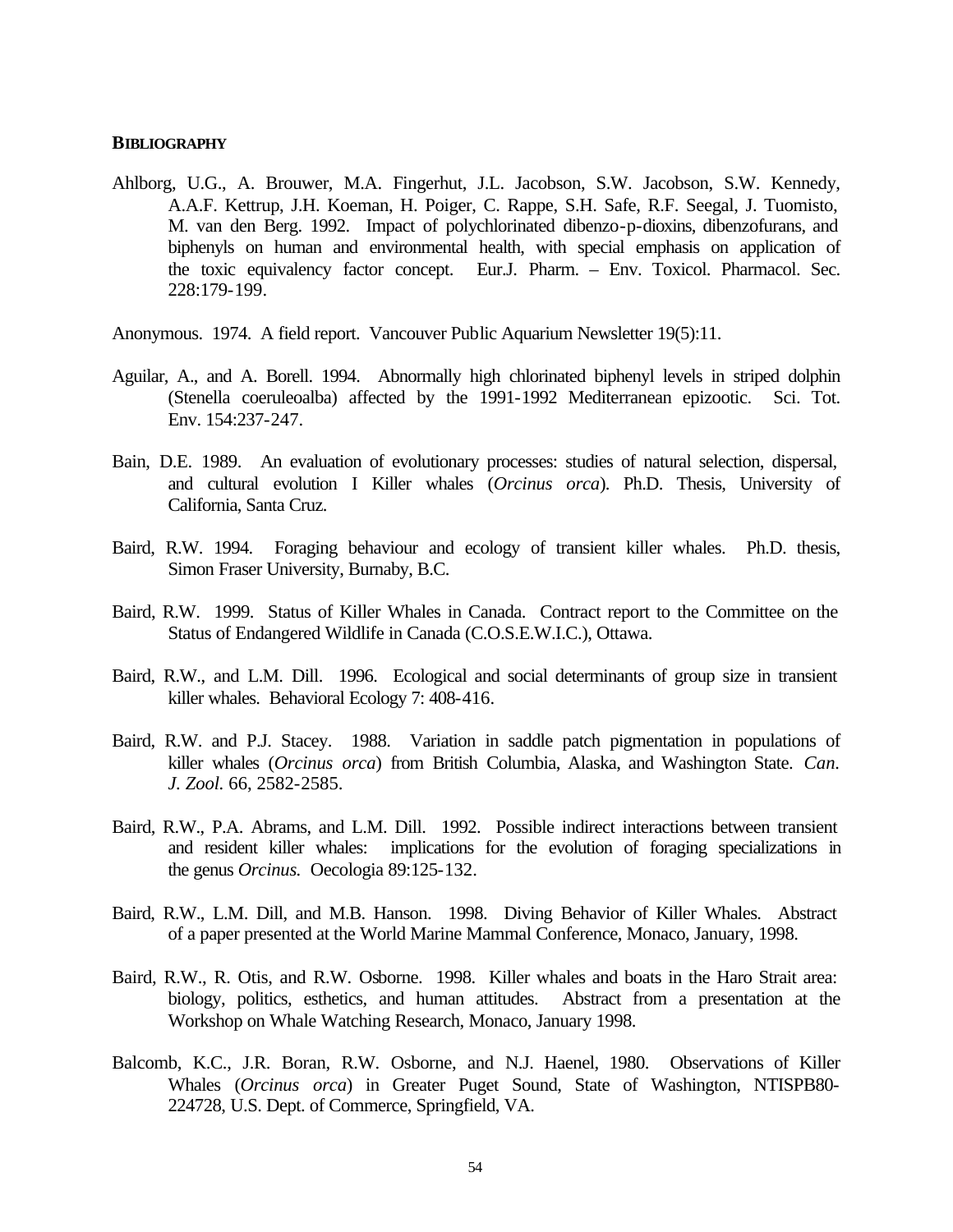- Barrett-Lennard, L. 1992. Echolocation in killer whales (*Orcinus orca*). M.Sc. Thesis, University of British Columbia, Vancouver, B.C.
- Barrett-Lennard, L.G., J.K.B., Ford, and K.A. Heis. 1996. The mixed blessing of echolocation: differences in sonar use by fish-eating and mammal-eating killer whales. Animal Behaviour 51:553-565.
- Barrett-Lennard, L.G. 2000. Population Structure and Mating Patterns of Killer Whales (Orcinus Orca) as Revealed by DNA Analysis. PhD Thesis, UBC.
- Bateson, G. 1974. Observations of a Cetacean Community. In: J. McIntyre (Ed.), Mind in the Waters, New York, Charles Scribner's Sons, Sierra Club Books, 146-165.
- Beland, P., S. DeGuise, C. Girard, A. Legace, D. Martineau, R. Michaud, D.C.G. Muir, R.J. Norstrom, E. Pelletier, S. Ray, L.R. Shugart. 1993. Toxic compounds and health and reproductive effects in St. Lawrence Beluga whales. J. Great Lakes Res. 19: 766-775.
- Bigg, M.A., G.M. Ellis, J.K.B. Ford, and K.C. Balcomb. 1987. Killer whales: a study of their identification, genealogy, and natural history in British Columbia and Washington State. Phantom Press, Nanaimo, B.C.
- Bigg, M.A., P.F. Olesiuk, G.M. Ellis, J.K.B. Ford, and K.C. Balcomb, 1990. Social Organization and Genealogy of Resident Killer Whales (*Orcinus orca*) in the Coastal Waters of British Columbia and Washington State. In: P.S. Hammond, S.A. Mizroch, and G.P. Donovan (Eds.), Individual Recognition of Cetaceans: Through the Use of Photoidentification and Other Techniques to Estimate Population Parameters, REPORT OF THE INTERNATIONAL WHALING COMMISSION, SPECIAL ISSUE 12, Cambridge, U.K., pp. 383-406.
- Brouwer, A., P.J.H. Reijnders, J.H. Koeman. 1989. Polychlorinated biphenyl (PCB) contaminated fish induces vitamin A deficiency and thyroid hormone deficiency in the common seal (Phoca vitulina). Aq. Tox. 15:99-106.
- Calambokidis, J., and R.W. Baird, 1994. Status of Marine Mammals in the Strait of Georgia, Puget Sound and the Juan de Fuca Strait and Potential Human Impacts. Canadian Technical Reports in Fisheries and Aquatic Sciences, 1948:282-300.
- Caldwell, D.K. and Brown, D.H. (1964). Tooth wear as a correlate of described feeding behavior by the killer whale, with notes on a captive specimen. *Bull. South. Calif. Acad. Sci.* 63, 128-140.
- Carl, G.C. (1946). A school of killer whales stranded at Estevan Point, Vancouver Island. Report for the Provincial Museum of Natural History and Anthropology, pp. 29-36.
- Caswell, H., Masami Fujiwara, and Solange Brault (1999). Declining survival probability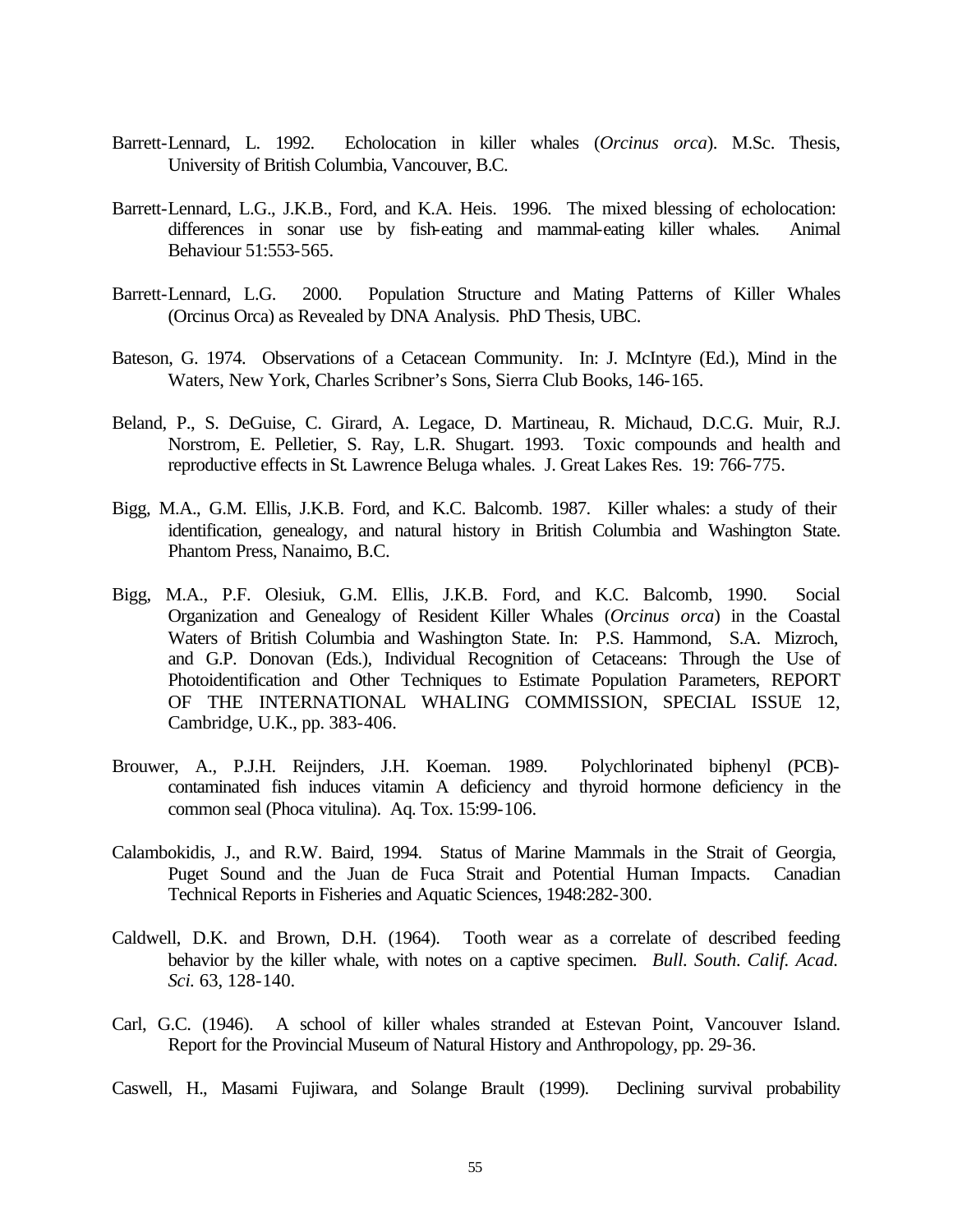threatens North Atlantic right whale. Proc. Nat. Acad. Sci. 96(6) 3308-3313.

- Dahlheim, M.E., and J.E. Heyhing. 1999. Killer Whale. In S. Ridgeway and R. Harrison (eds) Handbook of Marine Mammals Volume 6: The Second Book of Dolphins and the Porpoises. Academic Press.
- Dahlheim, M.E., Ellifrit, D.K., and Swenson, J.D. 1997. Killer whales of southeast Alaska: a catalogue of photo-identified individuals. Day Mon Press, Seattle.
- DeGuise, S., D. Martineau, P. Belans, M. Fournier. 1995. Possible mechanisms of action of environmental contaminants on St. Lawrence beluga whales (Delphinapterus leucas). Env. Health Persp. 103(Supp. 4).
- DeLong, E., W.G. Gilmartin, J.G. Simpson. 1973. Premature births in California sea lions: Association with high organochlorine pollutant residue levels. Science. 181:1168-1169.
- DeSwart, R.L., P.S. Ross, J.G. Vos, A.D.M.E. Osterhaus. 1996. Impaired immunity in harbor seals (Phoca vitulina) exposed to bioaccumulated environmental contaminants: A review of a long-term feeding study. Env. Health Pers. 104(suppl. 4): 823-828.
- Drucker, P. 1965. Cultures of the North Pacific Coast. Scranton, Pa, Chandler Publishing, Co.
- Duffus, D.A., and P. Dearden. 1993. Recreational use, valuation, and management, of killer whales (*Orcinus orca*) on Canada's Pacific coast. Environmental Conservation 20:149- 156.
- Duinker, J.C., M.T.J. Hillebrand, T. Zeinstra, J.P. Boon. 1989. Individual chlorinated biphenyls and pesticides in tissues of some cetacean species from the North Sea and the Atlantic Ocean; tissue distribution and biotransformation. Aq. Mam. 15:95-124.
- Eisler, R. 1986. Polychlorinated biphenyl hazards to fish, wildlife and invertebrates: a synoptic review. National Biological Service Biological Report 85(1.7). U.S. Dept. Int. Washington, D.C.
- Eisler, R., A.A. Belisle. 1996. Planar PCB hazards to fish, wildlife and invertebrates: a synoptic review. National Biological Service Biological Report 31. U.S. Dept. Int. Washington, D.C.
- Erbe, C., 2000. Underwater Noise of Whale Watching Boats and its Effects on Marine Mammals. IWC Scientific Report SC/52/WW11, presented to the WORKSHOP ON ASSESSING THE LONG TERM EFFECTS OF WHALE WATCHING ON CETACEANS, International Whaling Commission, 12-13 June, 2000, Adelaide, Australia.
- Evans, W.E., Yablokov, A.V. and Bowles, A.E. (1982). Geographic variation in the color pattern of killer whales. *Rep. Int. Whal. Commn.* 32 687-694.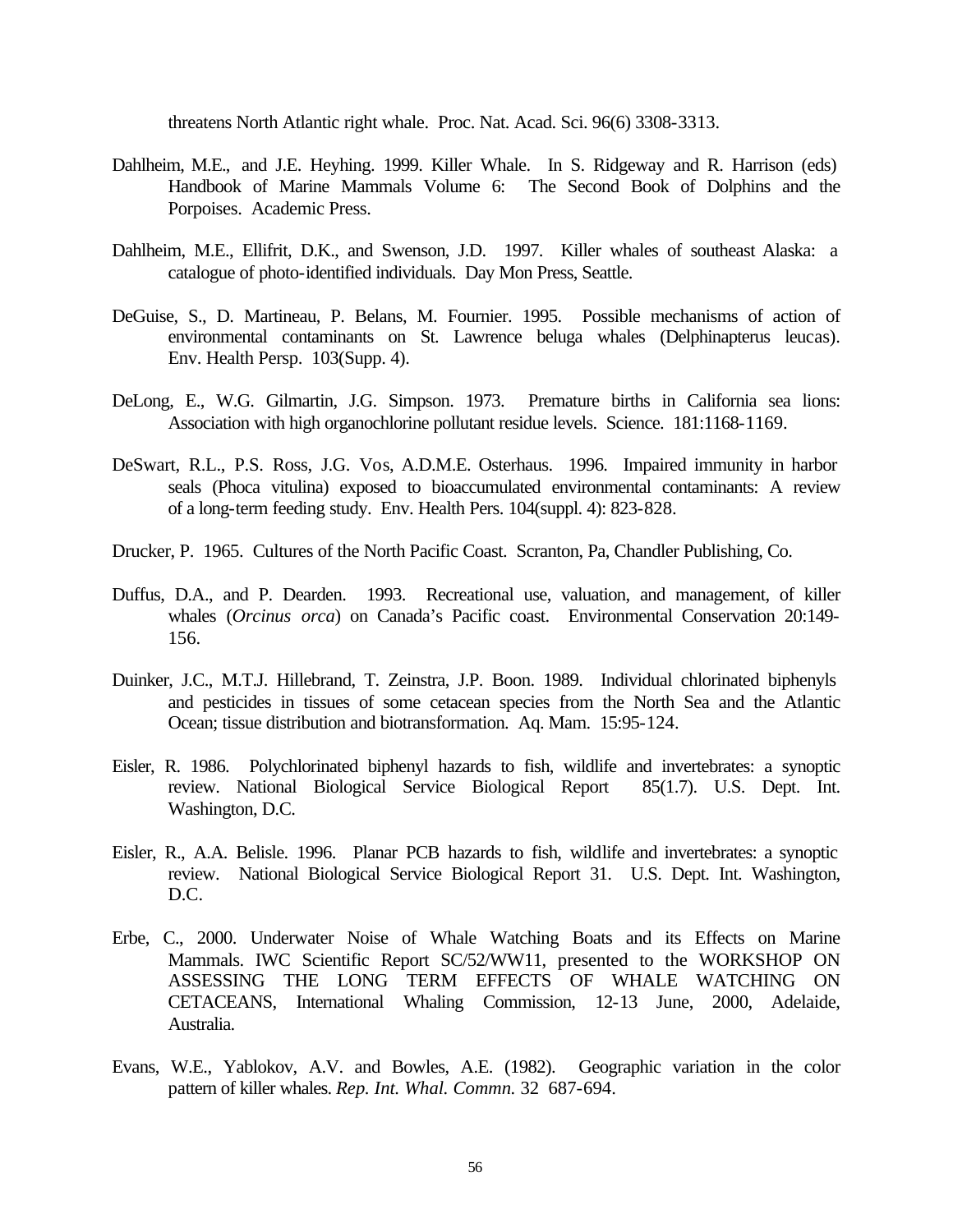- Eschricht, D.F. (1866). On the species of the genus *Orca* inhabiting the northern seas. *In* "Recent Memoirs on the Cetacea" (Ed. W. H. Flower) pp. 151-188. Ray Society, London,  $312$  pp.  $+4$  plts.
- Felleman, F.L., J.R. Heimlich-Boran, and R.W. Osborne, 1991. Feeding Ecology of the Killer Whale, (*Orcinus orca*). In: K.W. Pryor and K.S. Norris (Eds.), DOLPHIN SOCIETIES: DISCOVERIES AND PUZZLES, Berkeley, University of California Press, 113-147.
- Ford, J.K.B., and G.M. Ellis, 1999. Transients: Mammal Hunting Killer Whales. Vancouver, U.B.C. Press.
- Ford, J.K.B., and A.B. Hubbard-Morton. 1990. Vocal behavior and dialects of transient killer whales in coastal waters of British Columbia, California and southeast Alaska. Page 6 in Abstracts of the Third International Orca Symposium, March 1990, Victoria, B.C.
- Ford, J.K.B., G.M. Ellis, and K.C. Balcomb. 1994. Killer Whales: The Natural History and Genealogy of *Orcinus orca* in British Columbia and Washington State. Vancouver, UBC Press.
- Ford, J.K.B., G.M. Ellis, L.G. Barrett-Lennard, A.B. Morton, R.S. Palm, and K.C. Balcomb. 1998. Dietary specialization in two sympatric populations of killer whales (*Orcinus orca*) in coastal British Columbia and adjacent waters. Canadian Journal of Zoology 77: 2000.
- Ford, John K.B., Graeme M. Ellis, and Kenneth C. Balcomb. 2000. Killer whales: the natural history and genealogy of Orcinus orca in British Columbia and Washington State.
- Franklin, I.R. 1980. Evolutionary Change in Small Populations. In Soulé and Wilcox (1980).
- Geraci, J.R., and D.J. St. Aubin, ed. 1982. Sea mammals and oil: confronting the risks. Academic Press, New York. 282pp.
- Geraci, J.R., J. Harwood, V.J. Lounsbury. 1999. Marine mammal de-offs. In: J.R. Twiss, R.R. Reeves, S. Montgomery (eds) Conservation and Management of Marine Mammals. Smithsonian Institution Press. Washington D.C.
- Grachev, M.A., V.P. Kumarev, L.V. Mamaev, V.L. Zorin, V. Baranova, N.N. Denikina, S.I. Belikov, E.A.Petrov, V.S. Kolesnik, P.S. Kolesnik, V.M. Dorofeev, A.M. Beim, V.M. Kudelin, F.G. Nagieva, V.N. Sidorov. 1989. Distemper virus in Baikal seals. Nature. 338:209.
- Groot, C and L. Margolis. 1991. Pacific Salmon Life Histories. UBC Press, Vancouver, British Columbia.
- Guilette, L.J., D.A. Crain, A.A. Rooney, D.B. Pickford. 1995. Organization vs. Activation: The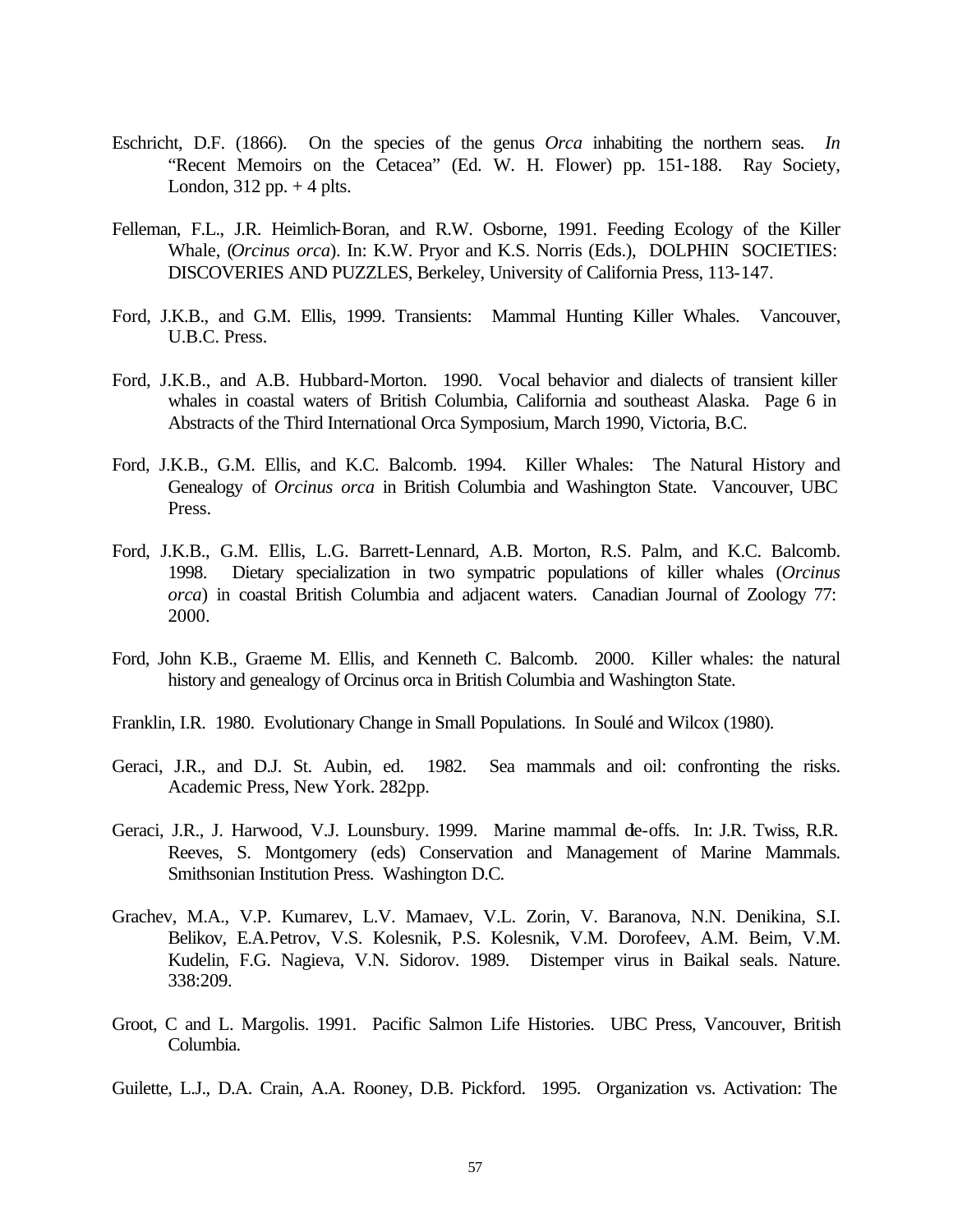role of endocrine-disrupting contaminants (EDCs) during embryonic development in wildlife. Env. Health Persp. 103 (Supp. 7).

- Guinet, C. 1990. Sympatrie des deux categories d'orques dans le detroit de Hohnstone, Columbie Britannique. Revue Ecologie (Terre Vie) 45:25-34.
- Hall, A.J., R.J. Law, D.E. Wells, J. Harwood, H.M. Ross, S. Kennedy, C.R. Allchin, L.A. Campbell, and P.P. Pomoroy. 1992. Organochlorine levels in common seals (Phoca vitulina) which were victims and survivors of the 1988 Phocine distemper epizootic. Sci. Tot. Env. 115:145-162.
- Harmer, S.F. (1927). Report on Cetacea stranded on the British coasts from 1913 to 1926. *Brit. Mus. (Nat. Hist.)* 10, 1-91 + 7 maps.
- Heimlich-Boran, J.R. 1988. Behavioral ecology of killer whales (Orcinus orca) in the Pacific Northwest. Can. J. Zool. 66:565-578.
- Heimlich-Boran, J.R., and S.L. Heimlich-Boran, 1999. Social Learning in Cetaceans. In: H. Box and K. Gibson (Eds.), Mammalian Social Learning: Comparative & Ecological Perspectives, Cambridge, Cambridge University Press.
- Herman, L.M. 1991. What the Dolphin Knows, or Might Know, in its Natural World. In: K.W. Pryor and L.S. Norris (Eds.), Dolphin Societies: Discoveries and Puzzles, Berkeley, University of California Press, pp. 349-363.
- Heyning, J.E. and Brownell, R.L., Jr. (in prep.). Variation in external morphology of Killer Whales.
- Heyning, J.E., and M.E. Dahlheim. 1988. Orcinus Orca. Mammalian Species 304:1-9.
- Hoelzel, A.R., and G.A. Dover, 1991. Genetic Differentiation Between Sympatric Killer Whale Populations. Journal of Heredity, 66:191-195.
- Hoelzel, A.R., M. Dahlheim, and S.J. Stern. 1998. Low genetic variation among killer whales (*Orcinus orca*) in the eastern North Pacific, and genetic differentiation between foraging specialists. Journal of Heredity 89:121-128.
- Hong, C.S., J. Calambokidis, B. Bush, G.H. Steiger, S. Shaw. 1996. Polychlorinated biphenyls and organochlorine pesticides in harbor seal pups from the inland waters of Washington State. Environ. Sci. Technol. 30:837-844.
- Hoyt, E. 1990. Orca: The Whale Called Killer.  $3<sup>rd</sup>$  Edition. Canada, Camden House.
- Iwata, H., S. Tanabe, N. Sakal, R. Tatsukawa. 1993. Distribution of persistent organochlorines in the oceanic air and surface seawater and the role of ocean on their global transport and fate. Environ. Sci. Technol. 27: 1080-1098.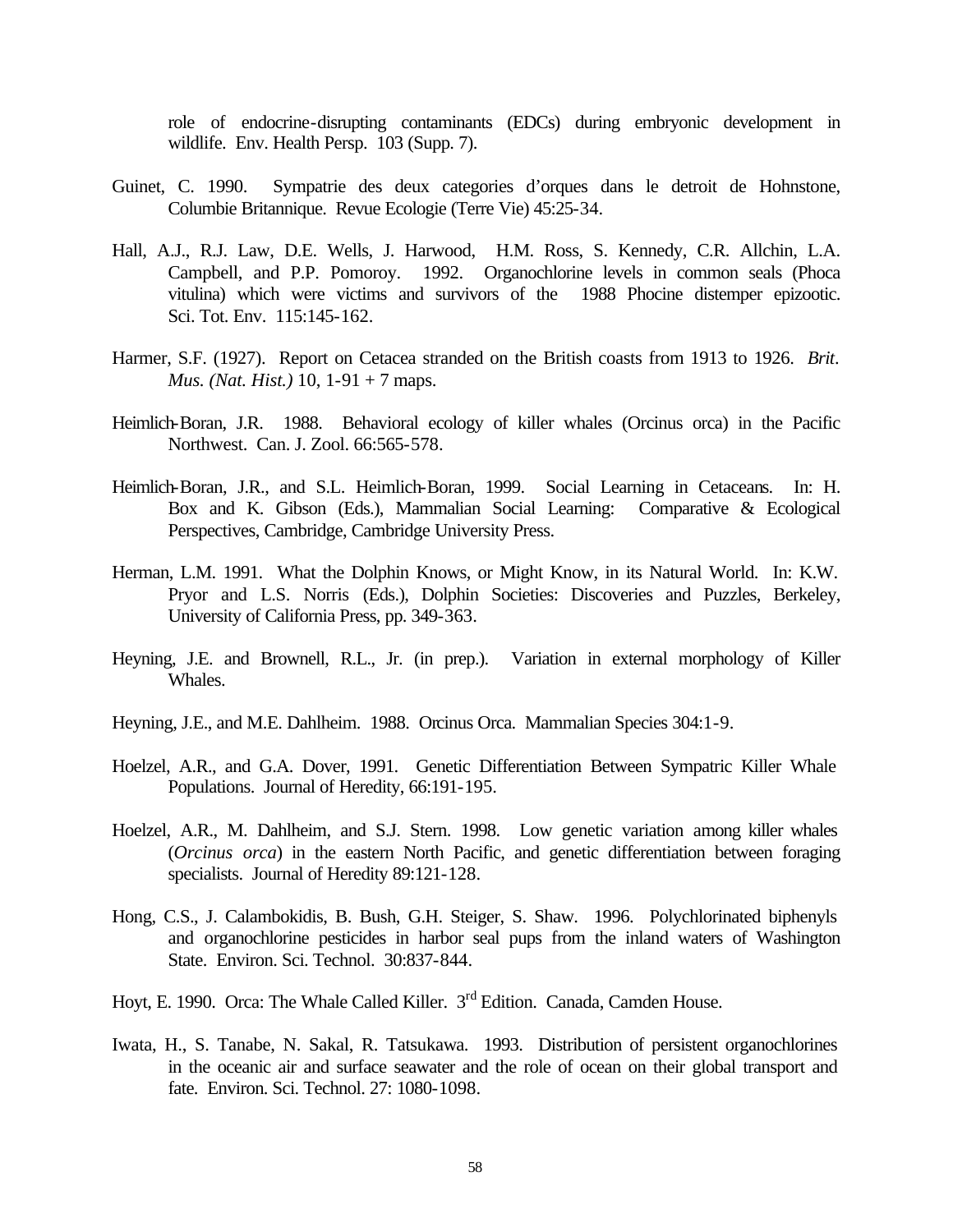- Jacobsen, J.K. 1990. Associations and social behaviors among killer whales (Orcinus orca) in the Johnstone Strait, British Columbia, 1976-1986. M.A. Thesis, Humboldt State University, Arcata, California.
- Jacobson, J.L., H.E.B. Humphrey. 1990. Effects of in utero exposure to polychlorinated biphenyls and related contaminants on cognitive functioning in young children. J. Pediatr. 116:38.
- Jarman W.M., R.J. Nordstrom, D.C.G. Muir, B. Rosenburg, M. Simon, R.W. Baird. 1996. Levels of organochlorine compounds including PCDDs and PCDFs in the blubber of cetaceans from the west coast of North America. Mar. Pol. Bull. 32: 426-436.
- Jefferson, T.A., P.J. Stacey, and R.W. Baird, 1991. A Review of Killer Whale Interactions with Other Marine Mammals: Predation to Co-Existence. Mammal Review, 21:151-180.
- Kamrin, M.A., R.K.Ringer. 1994. PCB residues in marine mammals, a review. Tox. and Env. Chem. 41:63-84.
- Kamrin, M.A., R.K.Ringer. 1996. Toxicological implications of PCB residues in mammals. Ch. 6 IN: N. Beyer, G.H. Heinz, A.W. Redmon-Norwood. Environmental Contaminants in Wildlife, Interpreting Tissue Concentrations. CRC Lewis Publishers. New York, NY.
- Kannan, N., S. Tenabe, M, Ono, R. Tatsukawa. 1989. Critical evaluation of polychlorinated biphenyl toxicity in terrestrial and marine mammals. Increasing impact of non-ortho and mono-ortho coplanar polychlorinated biphenyls from land to ocean. Arch. Env. Contam. Toxicol. 18:850-857.
- Kawano, M., S. Matsushita, T. Inoue, H. Tanaka, R. Tatsukawa. 1986. Biological accumulation of chlordane compounds in marine organisms from the northern North Pacific and Bearing Sea. Mar. Pol. Bull. 17:512-516.
- Kriete, Birgit. 1995. Bioenergetics in the killer whale, *Orcinus orca*, Ph.D. Thesis, Department of Animal Science, University of British Columbia, Vancouver, B.C.
- Kruse, S. 1991. The interactions between killer whales and boats in Johnstone Strait, B.C. In Dolphin societies, Edited by K. Pryor and K.S. Norris. University of California Press, Berkeley.
- Kucklick, J.R., T.F. Bidleman, L.L. McConnell, M.D. Walla, GP. Ivanov. 1994. Organochlorines in the water and biota of Lake Baikal, Siberia. Environ. Sci. Tech. 28:31-37.
- Lacey, RC, Hughes, KA and Miller, PS (2000) Vortex: a stochastic simulation of the extinction process*.* Chicago Zoological Soc.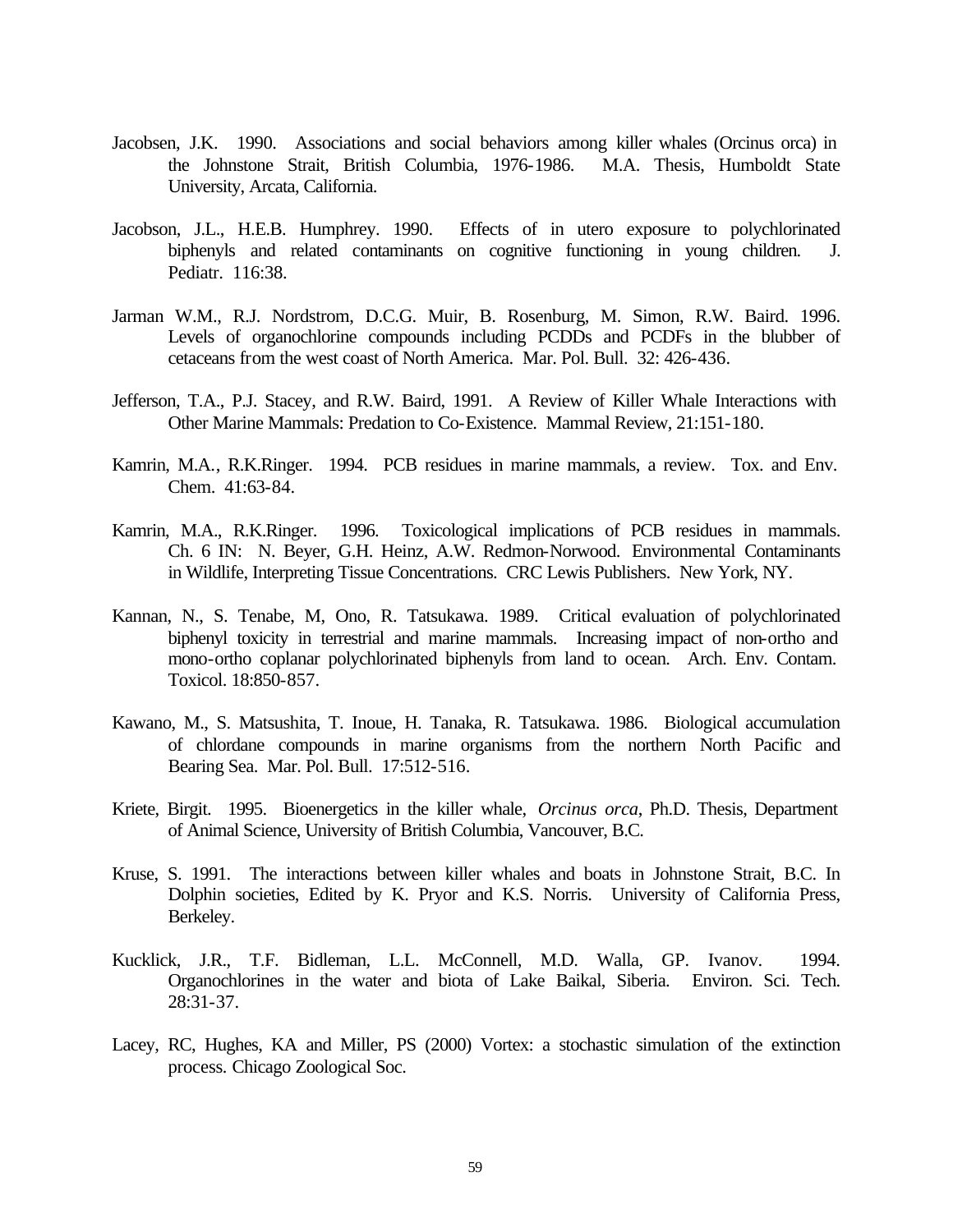- Mamontov, A. A., E.A. Mamontova, E.N. Tarasova, M.V. Pastukhov. 1997. Dynamics of PCDDs and PCDFs in the pelagic food web of Lake Baikal. Organohalogen Compounds. 32:272–277.
- Matkin, C.O, G.E. Ellis, M.E. Dahlheim, and J. Zeh. 1994. Status of killer whale pods in Prince William Sound 1984-1992. in : Thomas Loughlin, ed. Marine Mammals and the Exxon Valdez, academic press.
- Matkin, C.O., E. Saulitis. 1997. Restoration Notebook: Killer Whale (Orcinus orca). Exxon Valdez Oil Spill Trustee Council.
- Matkin, C.O., D. Schel, G. Ellis, L. Barrett-Lennard, H. Jurk and E. Saulitis. 1998. Comprehensive killer whale investigation, Exxon Valdez oil spill restoration project annual report (Restoration Project 97012). North Gulf Oceanic Society, Homer, Alaska.
- McMillan, A.D. 1988. Native Peoples and Cultures of Canada: an Anthropological Overview. Vancouver, Douglas & McIntyre.
- Morton, A.B. 1990. A quantitative comparison of the behavior of resident and transient forms of the killer whale off the central British Columbia coast. Reports of the International Whaling Commission Special Issue 12: 245-248.
- Muir, D.C.G. , C.A. Ford, B. Rosenberg., R.J. Norstrom, M. Simon, P. Beland. 1996. Persistent organochlorines in beluga whales (Delphinapterus leucas) from the St. Lawrence River estuary-I. Concentrations and patterns of specific PCBs, chlorinated pesticides and polychlorinated dibenzo-p-dioxins and dibenzofurans. Env. Poll. 93:219-234.
- Myers, James M., R. Kope, G. Bryant, D. Teel, L. Lierheimer, T. Wainwright, W.S. Grant, F.W. Waknitz, K. Neely, S. Lindley, R. Waples. 1998. Status Review of Chinook Salmon from Washington, Idaho, Oregon, and California. NOAA Technical Memorandum NMFS-NWFSC-35. Available at http://www.nwfsc.noaa.gov/pubs/tm/tm35/index.htm.
- Nakata, H. S. Tanabe, R. Tatsukawa, M. Amano, N. Miyazaki, E. Petrov. 1995. Persistent organochlorine residues and their accumulation kinetics in Baikal seal (Phoca sibirica) from Lake Baikal, Russia. Environ. Sci. Technolo. 29: 2877-2885.
- Nakata, H., S. Tanabe, R. Tatsukawa, Y. Koyama, N. Miyazaki, S. Belikov, A. Boltunov. 1998. Persistent organochlorine contaminants in ringed seals (Phoca hispida) from the Kara Sea, Russian Arctic. Env. Tox. and Chem. 17: 1745-1755.
- National Marine Fisheries Service. 1999. Stock Assessment for Killer Whale (*Orcinus orca*): Eastern North Pacific Southern Resident Stock.
- Niimi, A. 1996. PCBs in Aquatic Organisms. Ch. 5 IN: N. Beyer, G.H. Heinz, A.W. Redmon-Norwood. Environmental Contaminants in Wildlife, Interpreting Tissue Concentrations. CRC Lewis Publishers. New York, NY.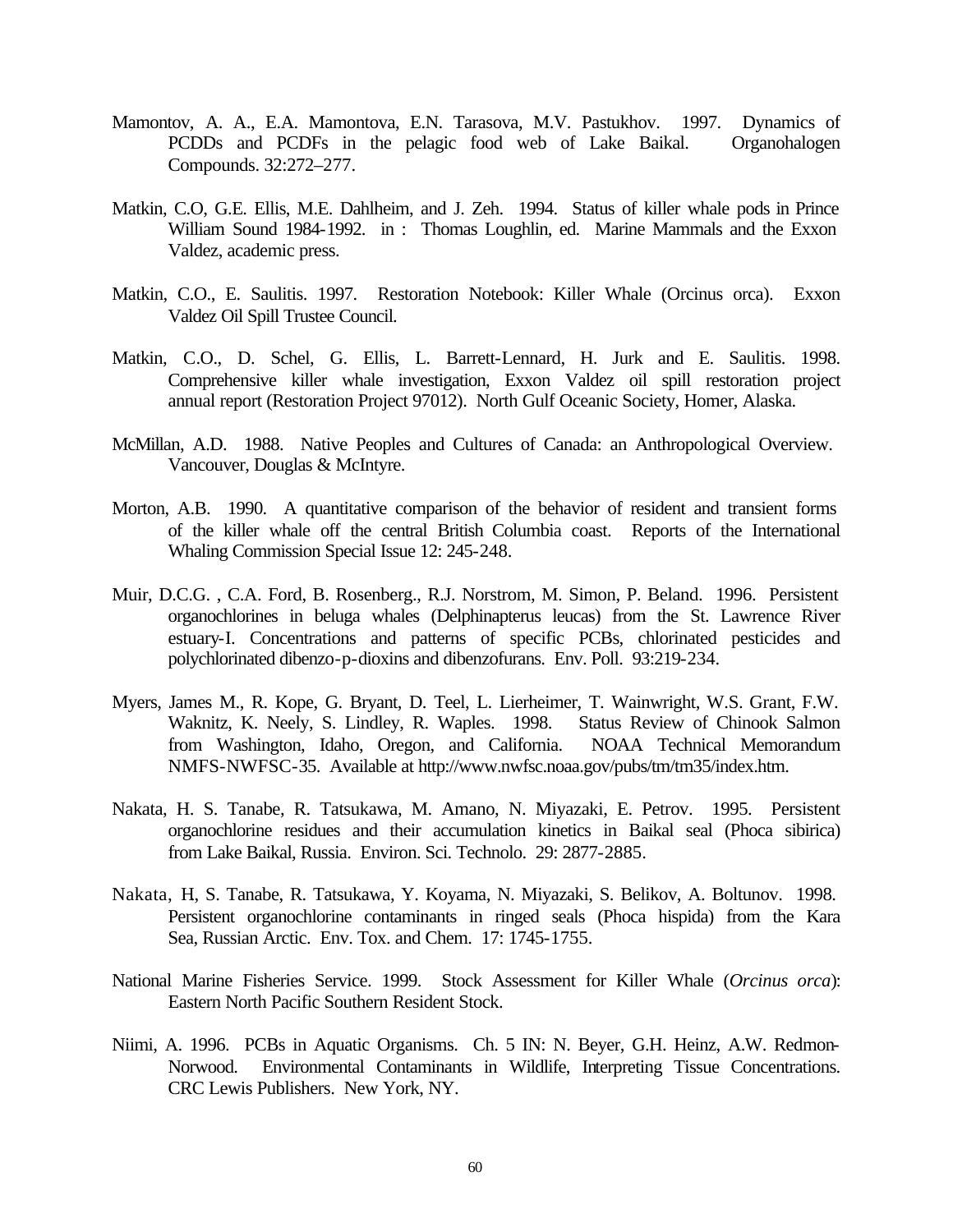- Olesiuk, P.F., M.A. Bigg, and G.M. Llis, 1990. Life History and Population Dynamics of Resident Killer Whales (Orcinus orca) in the Coastal Waters of British Columbia and Washington State. In: P.S. Hammond, S.A. Mizroch, and G.P. Donovan (Eds.), Individual recognition of Cetaceans: Through the Use of Photoidentification and Other Techniques to Estimate Population Parameters, Cambridge, U.K. Report of the International Whaling Commission, Special Issue 12.
- O'Neill, S.M., J.E. West, S. Quinnell. 1995. Contaminant monitoring in fish: Overview of the Puget Sound ambient monitoring program, fish task. Proceedings of Puget Sound Research '95. Puget Sound Water Quality Authority, Olympia, Washington.
- O'Neill, S.M., J.E. West, J.C. Hoeman. 1998. Spatial trends in the concentration of polychlorinated biphenyls (PCBs) in chinook (Oncorhynchus tshawytcha) and coho salmon (O. kisutch) in Puget Sound and factors affecting PCB accumulation: Results from the Puget Sound Ambient Monitoring Program. Proceedings of Puget Sound Research '98. Puget Sound Water Quality Authority, Olympia, Washington.
- Ono, M., N. Kannan, T. Wakimoto, R.Tatsukawa. 1987. Dibenzofurans a greater global pollutant than dioxins? Mar. Pol. Bull. 18:640-643.
- Osborne, R.W. 1986. A behavioral budget of Puget Sound killer whales. Pages 211-249 in Behavioral biology of killer whales. Edited by B. Kirkevold and J.S. Lockard. New York: Alan R. Liss Inc.
- Osborne, R.W., 1990. A Review of Potential Cultural Adaptations Documented in Killer Whales (*Orcinus orca*). Abstract of a paper given at the Third International Orca Symposium, Victoria, B.C.
- Osborne, R.W. 1991. Trends in killer whale movements, vessel traffic, and whale watching in Haro Strait. Puget Sound Research '91 Proceedings, Seattle, WA.
- Osborne, R.W. 1999. A Historical Ecology of Salish Sea "Resident" Killer Whales (Orcinus orca): With Implications for Management. Ph.D. dissertation, Department of Geography, University of Victoria.
- O'Shea. T. 1999. Environmental contaminants in marine mammals. Ch 10 IN: Biology of Marine Mammals. J.E. Reynolds, S.A. Rommel, eds. The Smithsonian Institution Press. Washington D.C.
- Pavlou, S.P, R.N. Dexter. 1979. Physical and chemical aspects of the distribution of polychlorinated biphenyls in the aquatic environment. p.  $19 - 211$ . IN: L.L. Marking, R.A. Kimerle (eds.). Aquatic Toxicology. ASTM STP 667. American Society for Testing and Materials, Philadelphia, Pennsylvania.
- Perrin, W.F. Editor. 1982. Report of the workshop on identity, structure, and vital rates of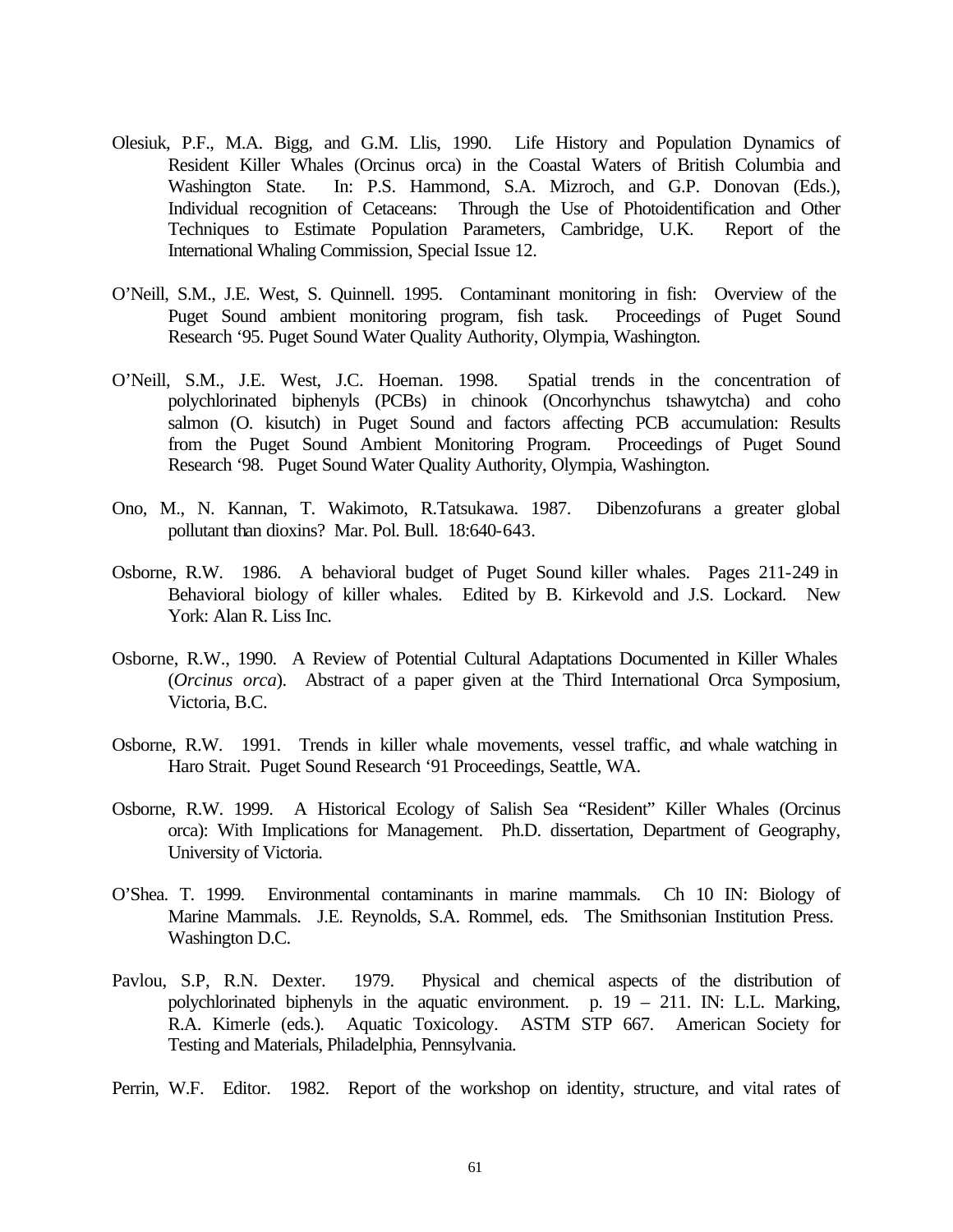killer whale populations, Cambridge, England, June 23-25, 1981. Reports of the International Whaling Commission 32:617-632.

- Phillips, N.E., and R.W. Baird. 1993. Are killer whales harassed by boats? Victoria Naturalist 50(3):10-11.
- Phoenix, C.H., R.W. Goy, A.A. Gerall, W.C. Young. 1959. Organizing action of prenatally administered testosterone propionate on the tissues mediating mating behavior in the female guinea pig. Endocrinol. 65:369-382.
- Ralls, K, Ballou, JD and Templeton AR. 1988. Estimates of lethal equivalents and the cost of inbreeding in mammals. Conservation Biology 2:185-193.
- Reijnders, P.J. 1986. Reproductive failure in common seals feeding on fish from polluted coastal waters. Nature. 324:456-457.
- Ross, P.S., R. DeSwart, R. Addison, H. Van Loveren, J. Vos, A. Osterhaus. 1996a. Contaminant-induced immunotoxicity in harbor seals: wildlife at risk? Toxicology. 112:157-169.
- Ross, P.S., R.L. DeSwart, H.H. Timmerman, P.J.H. Reijnders, J.G. Vos, H. VanLoveren, and A.D.M.E. Osterhaus. 1996b. Suppression of natural killer cell activity in harbor seals (Phoca vitulina) fed Baltic Sea herring. Aq. Toxicol. 34:71-84.
- Ross, P.S. G.M. Ellis, M.G. Ikonomu, L.G. Barrett-Lennard, R.F. Addison. (2000). High PCB concentrations in free ranging Pacific killer whales, Orcinus orca: effects of age, sex and dietary preference. Mar. Pol. Bull 40: 504-515.
- Safe, S. 1994. Polychlorinated biphenyls (PCBs): Environmental impact, biochemical and toxic responses, and implications for risk assessment. Critical Rev. Toxicol. 24:87-149.
- Schantz, E.L., E.D. Levin, R.E. Bowman. 1991. Long-term neurobehavioral effects of perinatal polychlorinated biphenyl (PCB) exposure in monkeys. Env. Toxicol. and Chem. 10: 747.
- Scheffer, T.H., and J.W. Slipp. 1948. The whales and dolphins of Washington State with a key to the cetaceans of the west coast of North America. Am. Mid. Nat. 39:214 – 226.
- Simenstad, C.S., B.S. miller, C.F. Nyblade, K. Thronburgh, L.J. Bledsoe. 1979. Food Web Relationships of Northern Puget Sound and the Strait of Juan de Fuca. A Synthesis of Available Knowledge. Prepared for the Marine Ecosystems Analysis Puget Sound Project, Environmental Protections Agency (EPA), Region 10. EPA – 600/7-79-259.
- Seth, V, and A. Beotra. 1986. Malnutrition and the Immune System. Indian Pediatrics. 23:277  $-302.$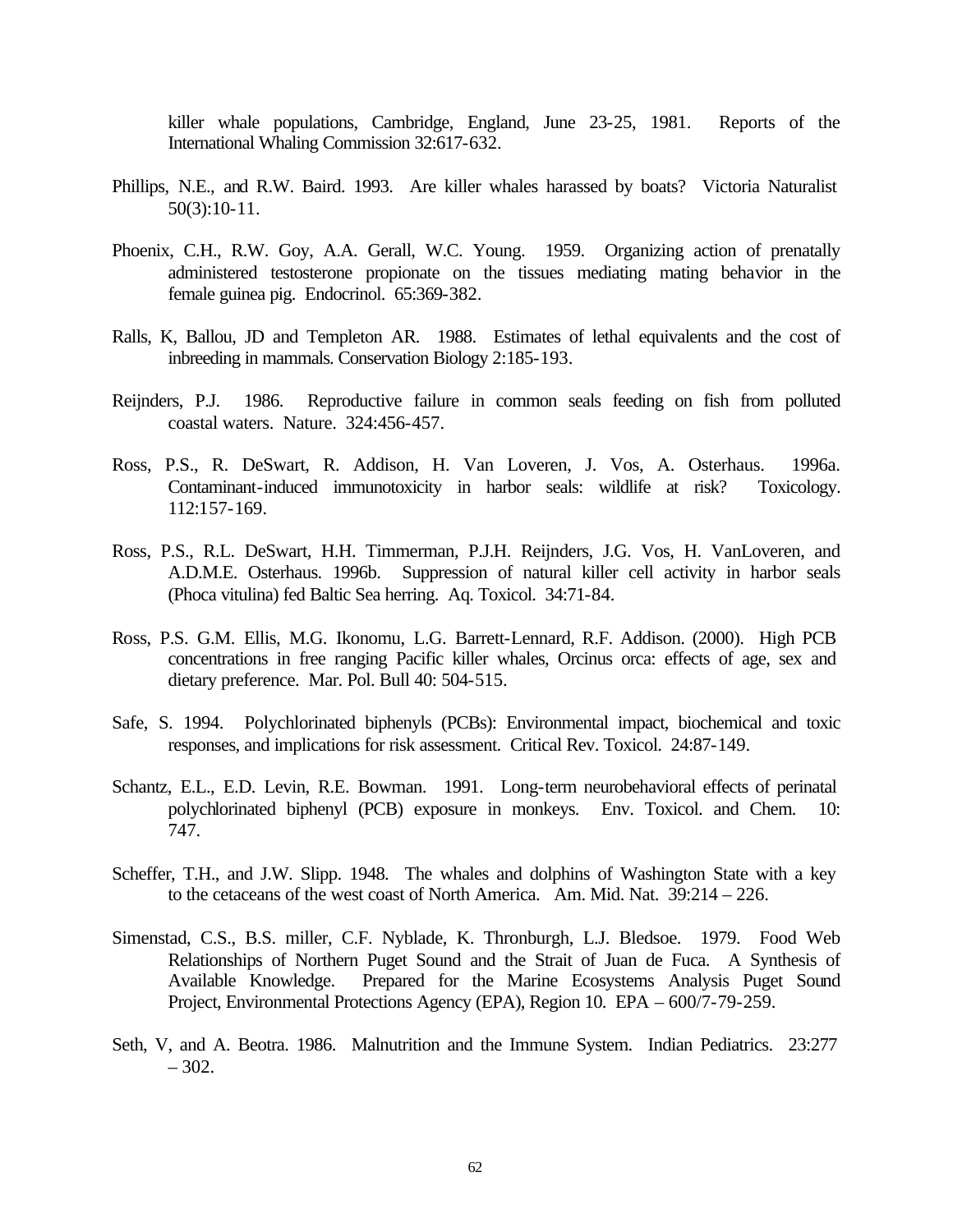- Smith, A.G. 1991. Chlorinated hydrocarbon Insecticides. CH. 15 IN: Handbook of Pesticide Toxicology. Vol. 2 Classes of Pesticides. Academic Press. New York, NY.
- Stevens, T.A., D.A. Duffield, E.D. Asper, K.G. Hewlett, A. Bolz, L.J. Gage, and G.D. Bossart. 1989. Preliminary findings of restriction fragment differences in mitochondrial DNA among killer whales (*Orcinus orca*). Canadian Journal of Zoology 67:2592-2595.
- Subramanian, A.N., S. Tenabe, R. Tatsukawa, S. Saito, N. Miyazaki. 1987. Reduction in the testosterone levels by PCBs and DDE in Dall's porpoises of northwestern North Pacific. Mar. Pol. Bull. 18:643-646.
- Suskind, R.M. (ed). 1977. Malnutrition and the Immune Response. Raven Press. New York, NY.
- Tenabe, S., S. Watanabe, H. Kan, R. Tatsukawa. 1988. Capacity and mode of PCB metabolism in small cetaceans. Mar. Mam. Sci. 4:103-124.
- Tenabe, S., H. Iwata, R. Tatsukawa. 1994. Global contamination by persistent organochlorines and their ecotoxicological impact on marine mammals. Sci. Tot. Env. 154: 163-177.
- Trites, A.W., W. Hochachka, and S.K. Carter. 1996. Killer whales and vessel activity in Robson Bight from 1991 to 1994. Unpublished report to B.C. Parks, Marine Mammal Research Unit, University of British Columbia.
- Walker, L.A., L.A. Cornell, K.D. Dahl, N.M. Czekala, C.M. Dargen, B. Joseph, A.J.W. Hsueh, and B.L. Lasley, 1988. Urinary Concentrations of Ovarian Steroid Hormone Metabolites and Bioactive Follicle-Stimulating Hormone in Killer Whales (*Orcinus orca*) During Ovarian Cycles and Pregnancy. Biology of Reproduction. 39: 1013-1020.
- Whitehead, H., 1998. Cultural Selection and Genetic Diversity in Matrilineal Whales. SCIENCE, 282:1708-1711.
- Williams, R.M., A.W. Trites, and D.E. Bain. 1998. Interactions between boats and killer whales (*Orcinus orca*) in Johnstone Strait, BC, Canada. Page 149 in Abstracts of the World Marine Mammal Science Conference, January 1998, Monaco.
- Ylitalo, G., J. Buzitis, M.M. Krahn. 1999. Analyses of tissues of eight marine species from the Atlantic and Pacific coasts for dioxin-like chlorobiphenyls (CBs) and total CBs. Arch. Env. Contam. Toxicol. 37:205 – 219.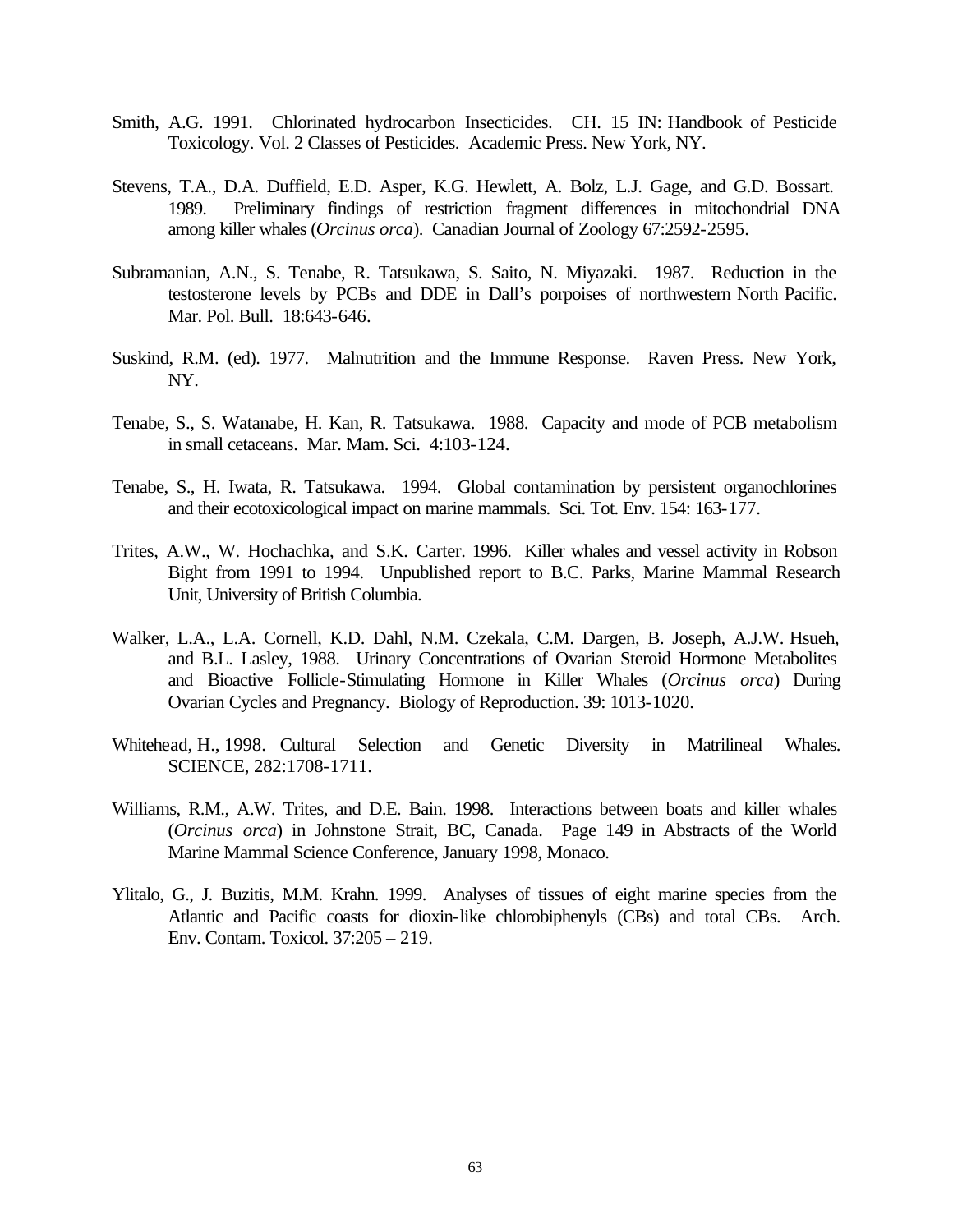## **APPENDIX A. POPULATION VIABILITY ANALYSIS OF THE SOUTHERN RESIDENT KILLER WHALE (***ORCINUS ORCA***).**

### **INTRODUCTION**

Once abundant throughout the waters of the Pacific Northwest, the Southern Resident killer whale, *Orcinus orca,* has been declining since 1996 and is now the most imperiled killer whale population in the world. The decline has been attributed to several anthropogenic factors, including a depletion of preferred food stocks, toxic pollution, and disturbance from whale watching boats.

### **Killer whales in the Pacific Northwest**

There are three forms of killer whales in the Pacific Northwest: Transients, Residents, and Offshores. The three forms are distinct genetically, behaviorally, and morphologically (Baird 1999). Although the term "subspecies," or even "species" should perhaps be applied to distinguish these distinct types of killer whales, all are currently classified as one species. We will continue to use the term "population" or "stock" to describe these different types.

Residents are in turn categorized into two stocks: Northern Residents and Southern Residents. The Resident populations have partially overlapping ranges. However, behavioral interactions have not been observed between individuals from different Resident populations, and differences in mitochondrial DNA and physical appearance suggest that the populations are reproductively isolated (Baird and Stacey, 1988; Stevens et al., 1989; Hoelzel and Dover, 1991). The Northern and Southern Resident killer whales appear to have distinct behavioral characteristics, but due to limited data on Offshores it is not known if Offshores also have distinctive behavior (Fellemen et al., 1991; Hoyt, 1990). Southern residents have low genetic diversity for several nuclear and mitochondrial DNA markers implying that inbreeding

depression is very likely for this stock (Hoelzel and Dover 1991, Hoelzel et al. 1998). Transient killer whales primarily prey on other marine mammals such as seals, while Residents primarily subsist on fish (Morton 1990). Transients and Residents differ in morphology, group size, social organization, acoustic repertoire, and genetic composition (Ford and Ellis 1999, Bain 1989, Baird 1994, Hoelzel et al. 1998). Transient and Resident populations have overlapping ranges. However, genetic evidence suggests that they have been reproductively isolated for thousands of years (Bigg et al. 1987, Hoelzel et al. 1998). Transients actively avoid Resident pods, and interactions have been rarely reported (Jacobsen 1990, Morton 1990, Barrett-Lennard 1992, Baird and Dill 1995).

## **Southern Resident demography**

The Southern Residents' home range includes the international inland waters of Puget Sound, Juan de Fuca Strait, and Georgia Strait. Although not well documented, it is believed that their home range also includes regions outside the entrance to Juan de Fuca Strait, extending south to Monterey Bay, and north to Cape Scott on Vancouver Island (Figure 1, Ford et al. 1994).

The Southern Residents are divided into three "pods" that tend to travel and feed together in particular "territories." Within pods, Southern Residents are matrifocal, that is, siblings tend to stay in close proximity with their mothers. There is evidence that pods are not necessarily composed of close relatives (Dahlheim and Heyning 1999 p 296). Mating is thought to occur primarily outside of a pod, but within pod mating cannot be ruled out (Hoelzel et al. 1998).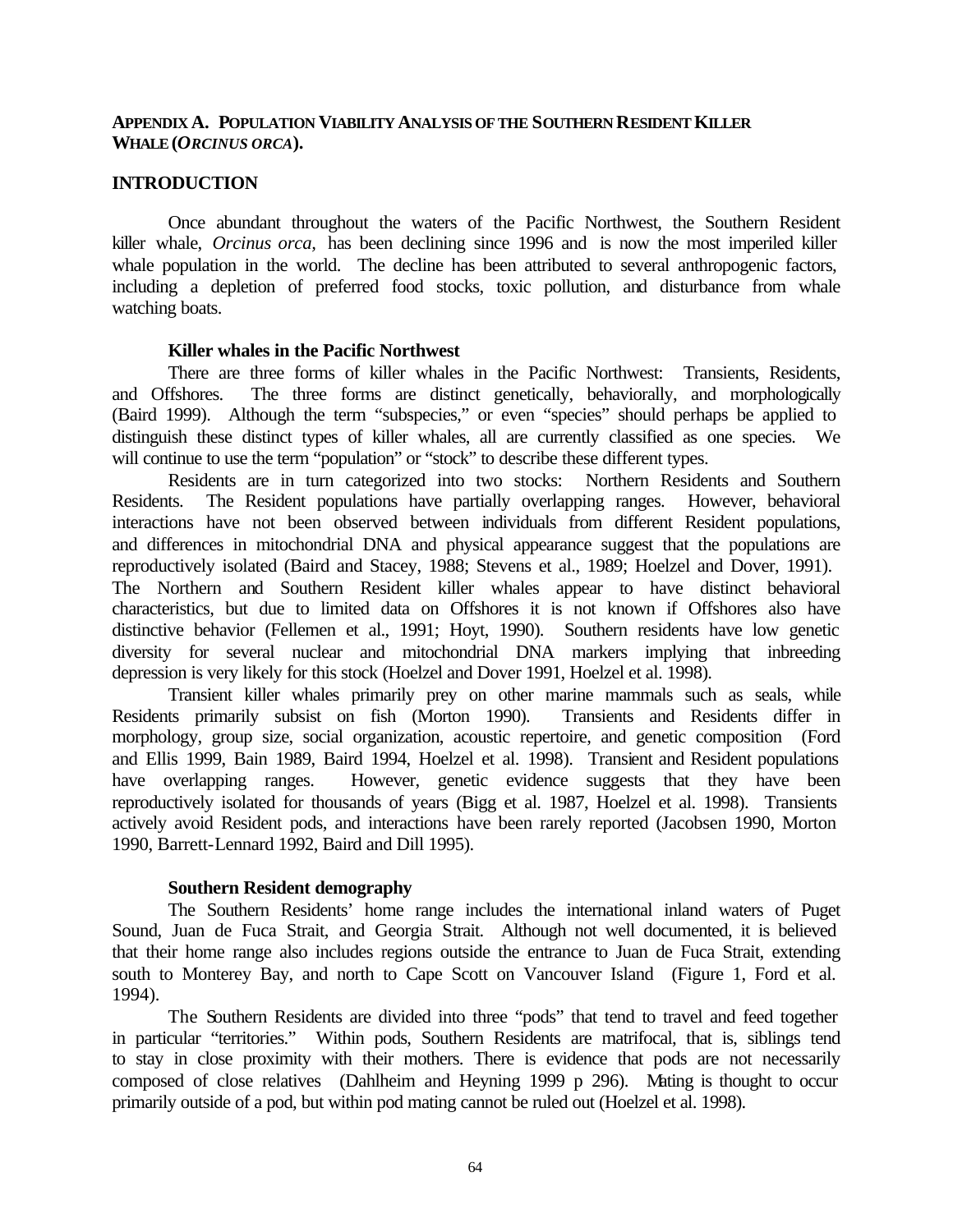**Figure 1. Range map for Resident Killer whales. The Transients overlap ranges of both Northern and Southern Residents. Offshores occupy waters further into the ocean.** 



Map Courtesy of the Whale Museum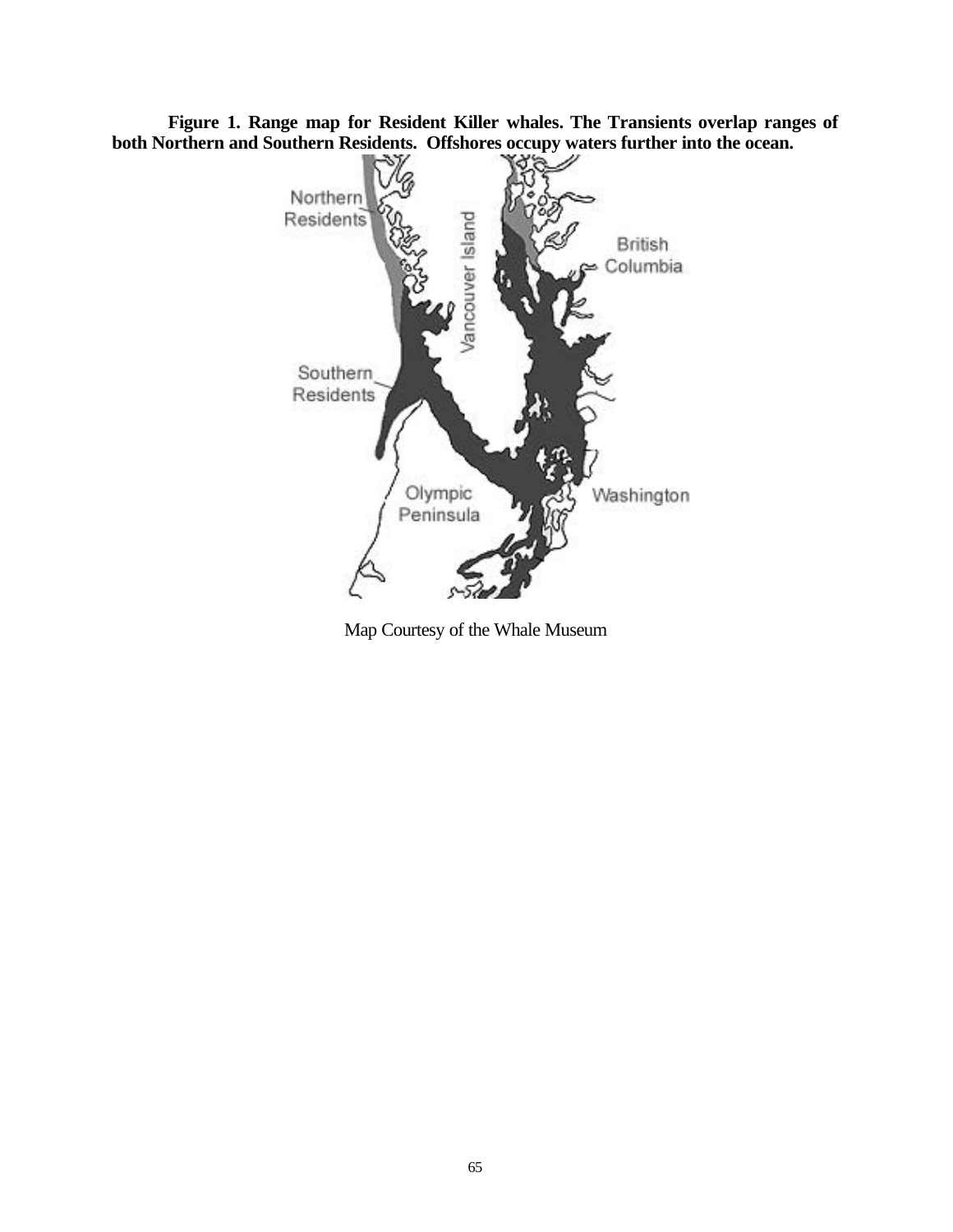### **METHODS**

The published record of births and deaths for the period 1974-2000 (van Ginneken et al. 2000) with corrections by Dr. David Bain were used to calculate age and sex distributions, and annual mortality and fecundity statistics. These data are shown in the Appendix. Annual age and sex distributions, fecundities and mortalities were calculated from the individual life histories and analyzed by probit regressions and time series analysis in the program SYSTAT to quantify possible trends, cycles, and cross correlations. Probit regressions of mortality and fecundity on time were used with the caveat that the assumption of year-to-year independence is clearly violated. Before doing such regressions, autocorrelations within series were examined before probit regression to confirm that autocorrelations were not substantial or significant.

Averages for life history parameters were then calculated and environmental components of variances estimated by removing pure demographic variance using the method of Lacey et al. (2000). Best estimates of life history variables were then used for successive simulations of the Vortex modeling algorithm (Lacey et al. 2000). Estimates were varied systematically to model the effects of plausible changes in parameters on population extinction probabilities.

The Center for Whale research uses a census year defined as July 1 to June 30. This means that any year cited in the following discussion such as 1973 refers to the year beginning July 1, 1973 and ending on June 30, 1974.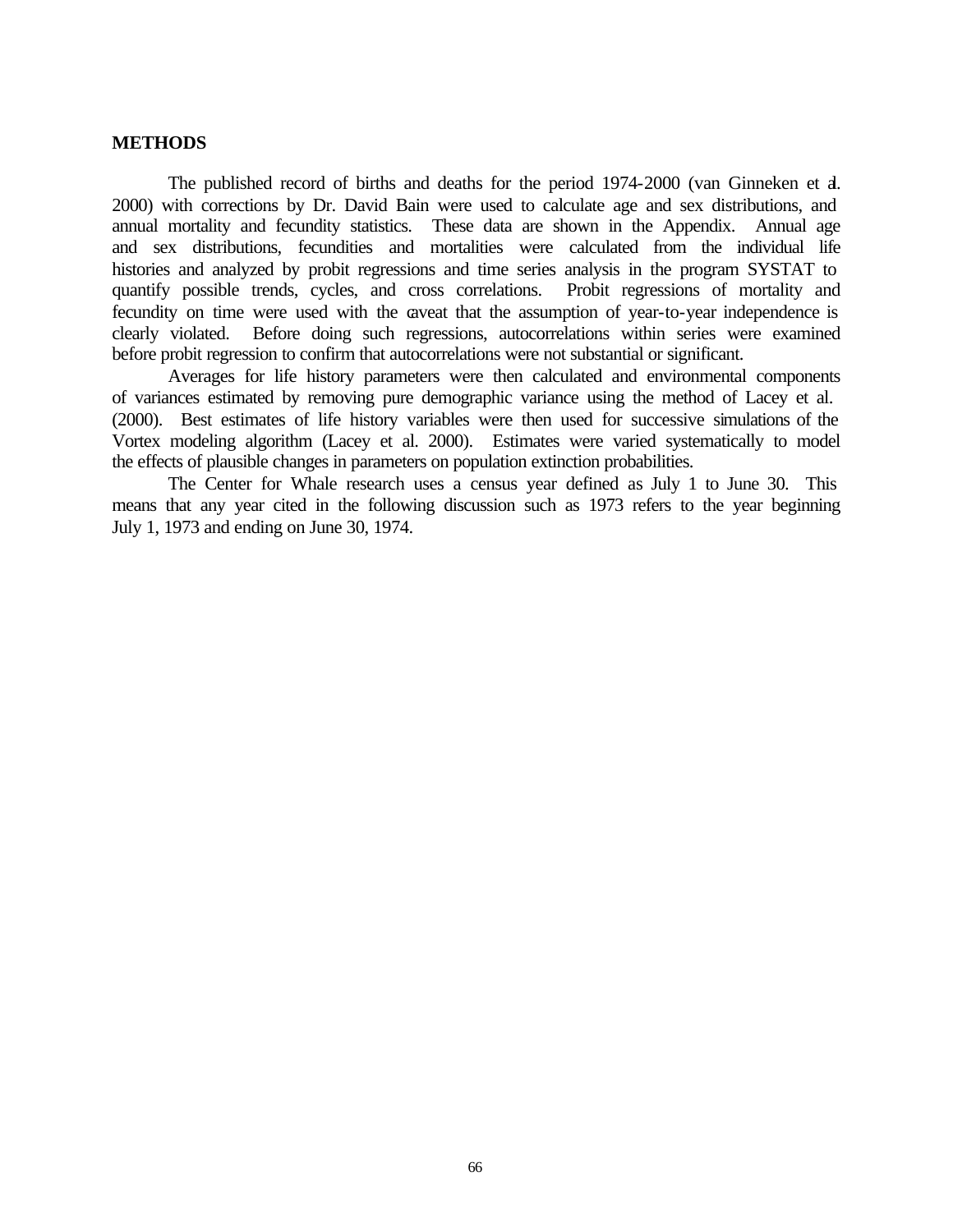## **RESULTS AND DISCUSSION**

## **Population trends**

A census of the Southern Residents has been taken annually since 1973 by the Center for Whale Research. Records from capture operations extend the record back to 1960, supplementing that census information.

The Southern Resident population numbered at least 100 individuals in the mid-1960s, but is thought to have been much higher (Osborne, Whale Museum, pers. comm.). Since that time, three major declines have occurred in the population (Fig. 2).

The first decline occurred between 1967 and 1972, and was caused presumably by livecapture operations for public display. Approximately 34 Southern Residents were taken during this period, leading to a population decline of at least 30%. The Southern Residents were down to 67 going into the July 1973 census period, the lowest on record (Fig. 2).

After several years of steady recruitment — including a good calf crop in 1976—and low mortality, the population grew to a peak in 1980 (Fig. 2). The second decline occurred from 1980 to 1984, when the population declined from 83 to 74 in four years, a 3% annual rate of decline. L pod appears to have suffered the greatest reduction, while J pod appeared to be unaffected during this period. This period of decline seems to have resulted from elevated mortality of older females and juveniles in concert with lower fecundities (Figs 2-4).

A period of steady recovery continued until 1996 (Fig. 2) when mortalities rose and fecundity declined (Fig. 4). All classes have been affected by this population decline, and all three pods suffered concurrent declines (Fig. 3). As in the 1980-1984 decline, juvenile and postreproductive female mortalities were elevated. However unlike the earlier decline the recent decline also involves deaths of older juveniles, reproductive females and young adult males. Whatever was causing the deaths may also have eliminated fecundity in 1996. Fecundity thereafter seems to have been reduced relative to the mid-1990s (Figs. 2, 3).

From 1996-2000, the Southern Resident stock has declined from 97 to 82, approximately 4.5% per year. Several factors make this recent decline unique and alarming:

- o The decline is the largest on record without an obvious cause such as captures or hunting, and has not been seen in other Resident killer whale stocks.
- o The decline is driven by an increase in mortality across all age and sex classes but particularly of young adults, along with lower fecundity.
- o The concentration of organochlorine pollutants in Southern Resident individuals has recently been determined to be greater than levels found in other marine mammals where pathological effects have been documented (Ross et al. 2000).
- o The Southern Residents' main food source is known to be declining.
- o Disturbances caused by whale watching and water traffic have increased dramatically, potentially disrupting normal behavior.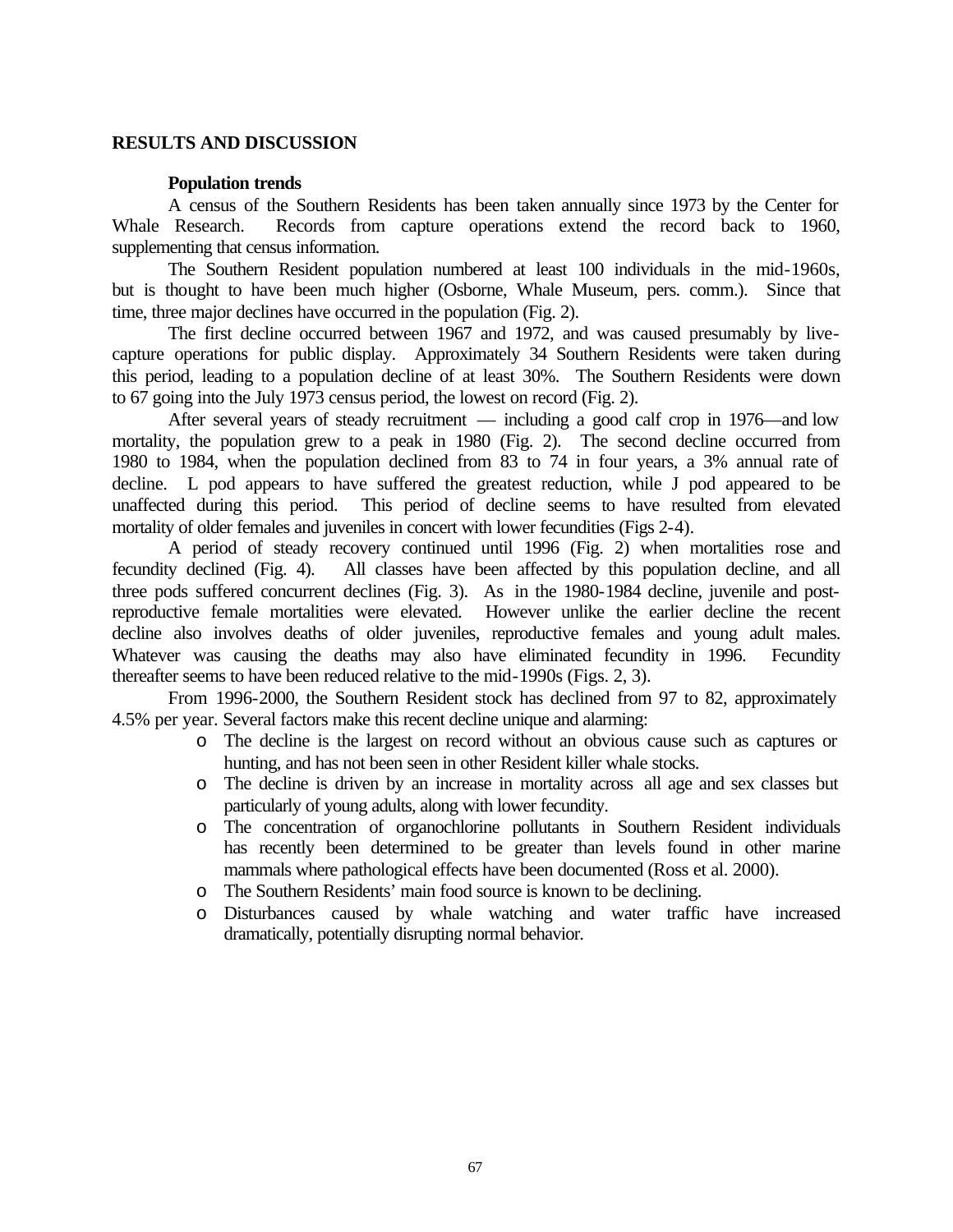

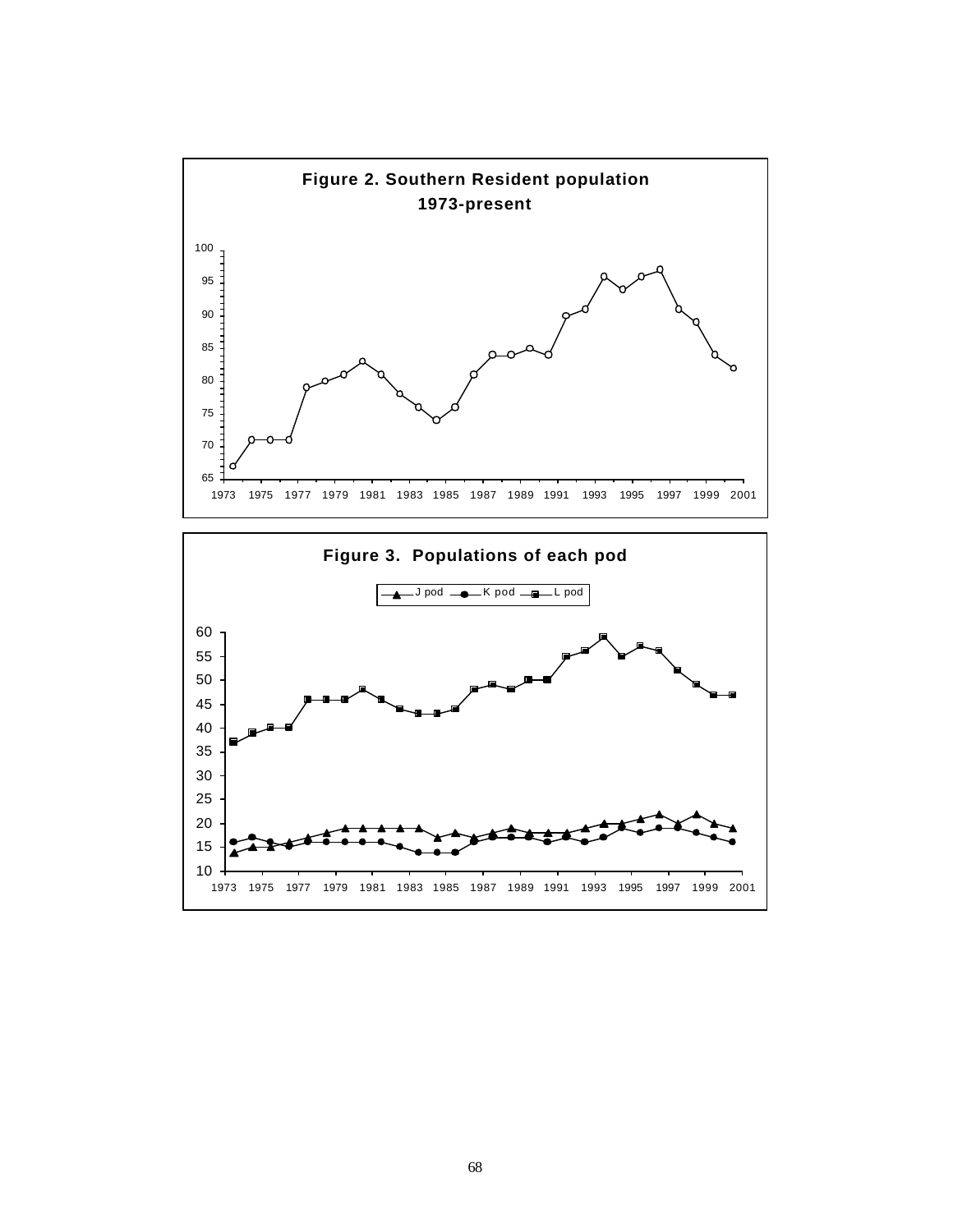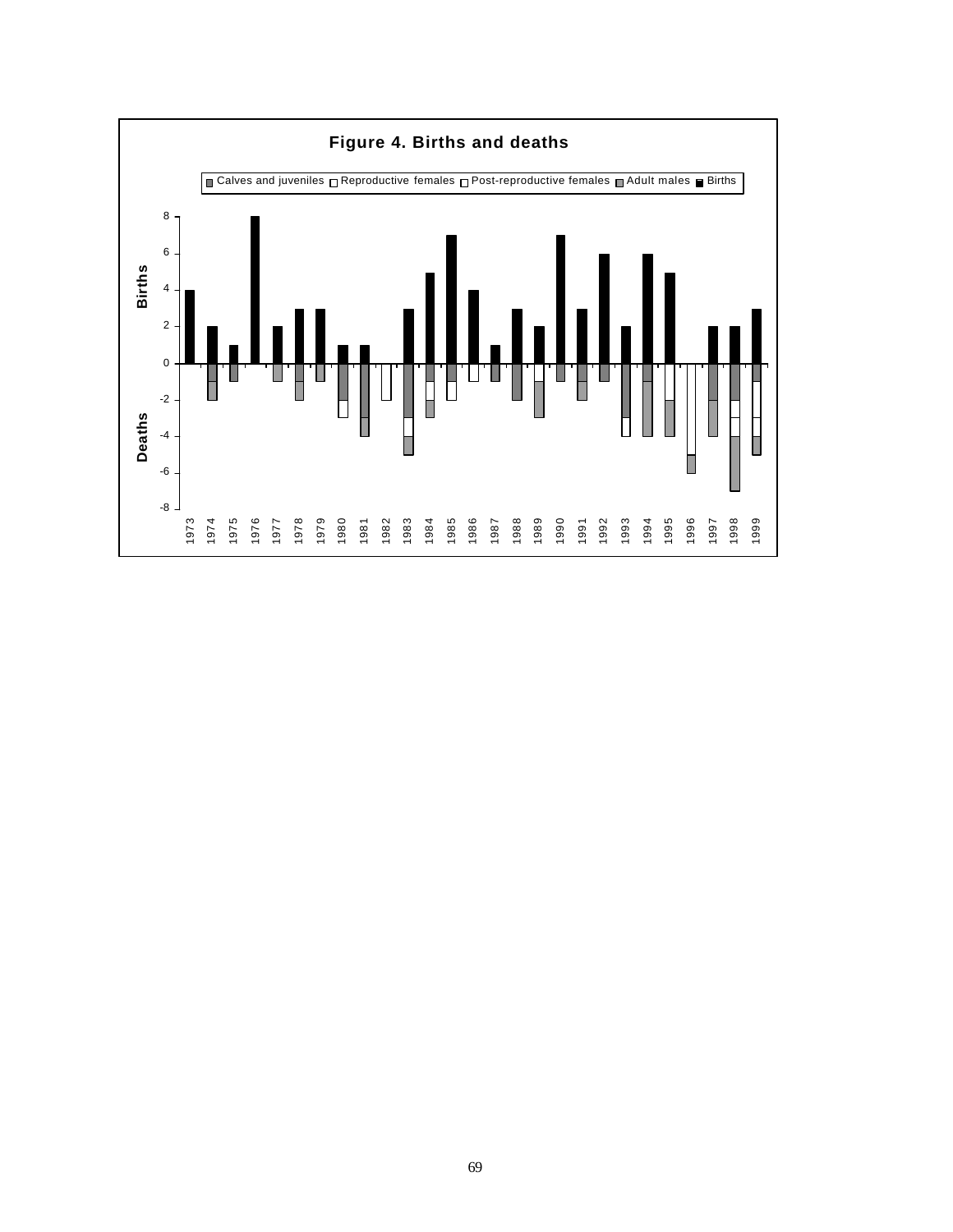### **Sex ratio, mating system, and mate limitation**

The total of 65 births observed since 1973 show a male-biased primary sex ratio of 57% males (Binomial SD 6%). This may represent an adaptation to compensate for female-biased sex ratios in adult life that result from higher male mortalities. However, it was not significantly different from 50% sex ratio expected with Mendelian segregation (Binomial test P=0.11).

It appears that much of the fluctuation in population is attributable to fluctuations in juvenile and female numbers, while male numbers have been relatively steady (Fig. 5). Reproductive adult sex ratio is consistently female-biased (Fig. 5). The adult sex ratio ranged from 36% in 1980 to 49% in 1988, with an overall mean of 42% males (SD 3.5%).

However, the pod structure of the population results in radically different operational sex ratios for different pods (Fig. 6). Females of one pod tend to mate with males of another, although this is not always the case (Hoelzel et al. 1998). Since L is the largest pod, available J and K adult males as a proportion of all males is less than the proportion of L females in the population, showing that there is a scarcity of available mates for L-pod females (Fig. 6). Conversely the proportion of available mates for J and K pod females is greater than the proportions of females in those pods, showing that mates are in excess for females in these smaller pods (Fig. 6). However, the proportions of all calves produced by each pod are concordant with the relative proportions of reproductive females in the pod (Binomial tests of significance). Fecundity did not differ significantly between pods (Fig. 6).

To test a mate limitation hypothesis for L pod, namely that fecundity within L is limited by adult male numbers in K and J pods, we examined cross correlations between L pod fecundity and sex ratio time series. Operational sex ratio for L pod was calculated as the number of adult males in the K and J pods per reproductive female in the L pod. No significant correlation was found, indicating that mates were not limiting for L females during the period of study.

Although Dahlheim and Heyning (1999) state that killer whales are polygamous, no direct field observation seems to exist to support this claim. Absolute numbers of calves produced by all L pod females were compared with number of possible fathers (adult males in J and K pod). Only L pod was examined because it was the only male-scarce pod of the three, and therefore the most likely to show clear polygamy. In all years, numbers of calves produced were less than the numbers of possible fathers. This was true even assuming a late minimum age of 15 for male sexual maturity. Although polygamy is likely based on morphological evidence, available data do not provide unambiguous evidence of polygamy among Southern Residents.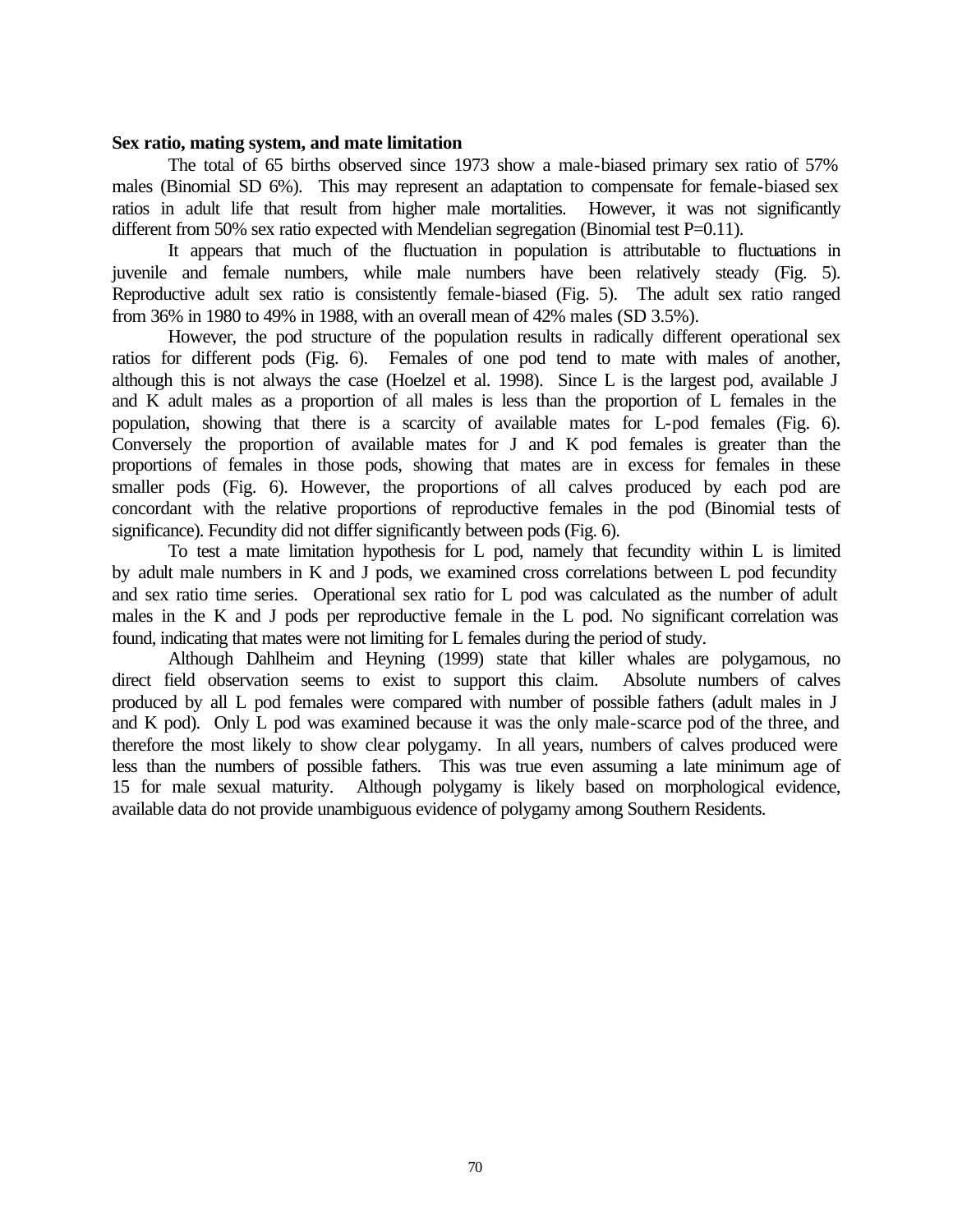

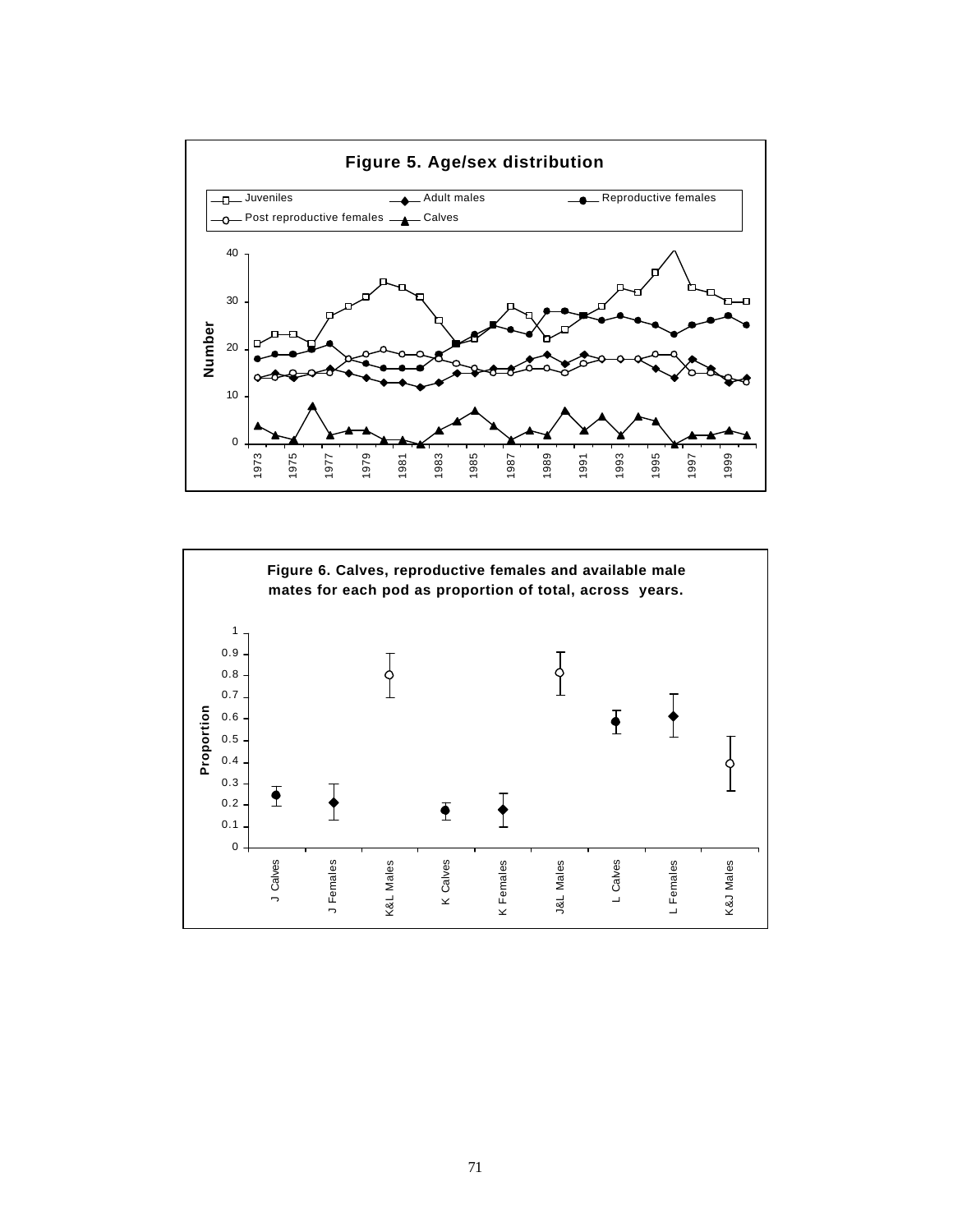## **Fecundity**

Fecundity is calculated as the number of calves per year per female of reproductive age. The minimum and maximum breeding ages are estimated further below as 13 and 40 respectively for females. Fecundity had a skewed age-specific distribution of high early peak with a slow decline to reproductive senescence, but also with a clear late peak of reproduction just prior to reproductive senescence (Fig. 7). Fecundity showed a suggestion of cyclic variation through time (Fig. 8). However, there were no significant autocorrelations within the series and Fourier analysis of the de-trended series found no significant periodicities.

The possibility of density dependence was examined by calculating cross-correlations between fecundity and population size series. No significant cross-correlations were found. The cross-correlation between fecundity and the population size three years prior was marginally significant (P=.088), suggesting the possibility of lagged density dependence of fecundity. Probit regression of fecundity on year did not show any significant time-trend. However, fecundity during the recent period of population decline is evidently lower than the average across all years.

Other studies have suggested that fecundity is density dependent (reviewed in Dahlheim and Heyning 1999). Brault and Caswell (1993) suggested that variance among pods in population growth rates is largely due to differences in fecundity.

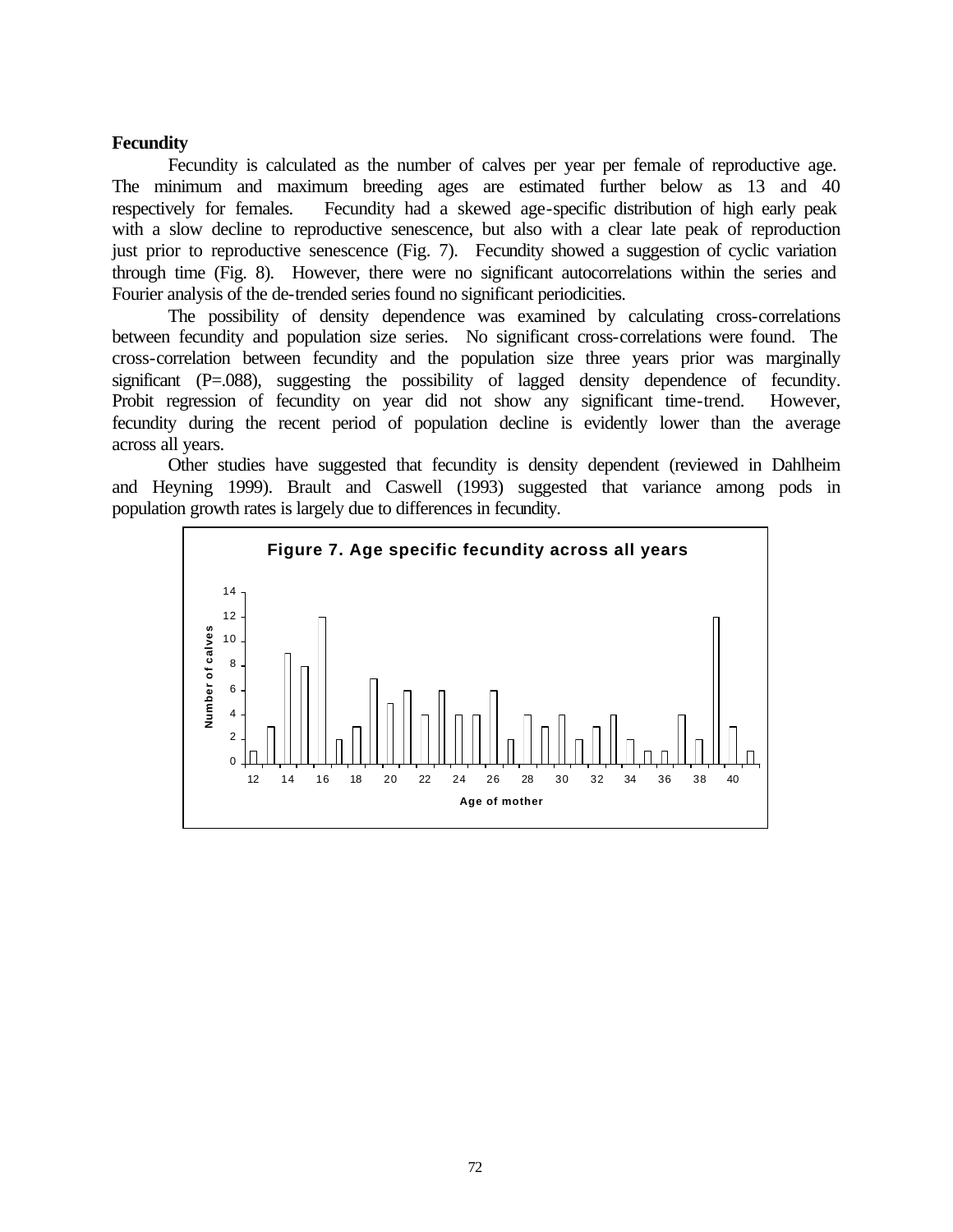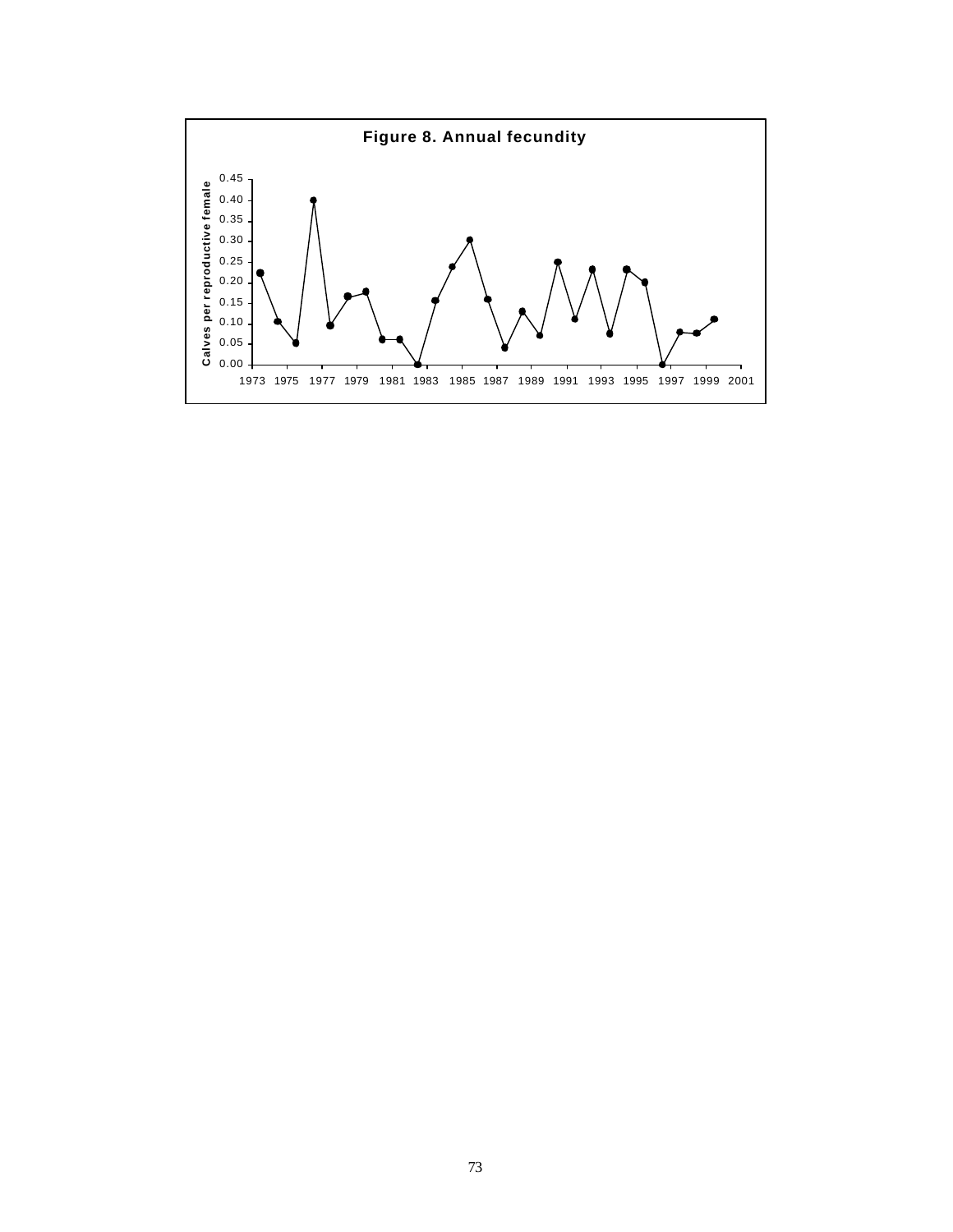#### **Minimum and maximum breeding ages**

The earliest recorded female age at breeding was 12 years (Fig. 7). Although this female's age is known exactly, her calf died within the year.

The next age for first breeding was 13. Three females gave birth at age 13. For two of these female ages were known exactly, not estimated. Olesiuk et al. (1990) cite 15 as the age at which females first gave birth to "viable calves." The available data do not support this observation. Calves of the three 13-year-old mothers all survived their first year. For the purposes of population modeling however, the median age of first reproduction is used, which was 16 for all recorded first births of Southern Resident females.

 Olesiuk et al. (1990) found that male sexual maturity, defined as time at which male dorsal fin was distinguishable from female ranged from 10 to 17.5 with mean of 15 for males. Male reproductive success is harder to observe than for females. Male reproductive maturity was assumed for purposes of calculating life history parameters to occur at age 11. However for purposes of population modeling, the average age at birth of first offspring of males is used, as for females. As gestation averages 517 days (Dahlheim and Heyning 1999), an average age at first reproduction of 16 was used for males, the same as the median for females.

Olesiuk et al. (1990) estimated that the age of last breeding averaged 40 years for females. The maximum age of a female giving birth was 41 in the available data (Fig. 9). However, the age of this female and indeed the ages of any females older than 27 were all estimated, not known exactly. Hence an estimate of 40 years for maximum breeding age is the best available.

Female longevity is similar to that for modern humans. The two oldest living females are "Granny" (85) and "Lummi" (84). However, the birth years of these females and hence their ages are estimated, not known.

No maximum age for male sexual reproduction is recorded in the literature. However, males have higher mortalities and shorter lifespans than females. The maximum recorded age for males is 51, the present age of "Ruffles." However, no other male ages above 43 have been recorded, and as for females, the actual ages for males older than 27 are not known with certainty.

Age 40 was set as the maximum breeding age for both males and females for purposes of population modeling.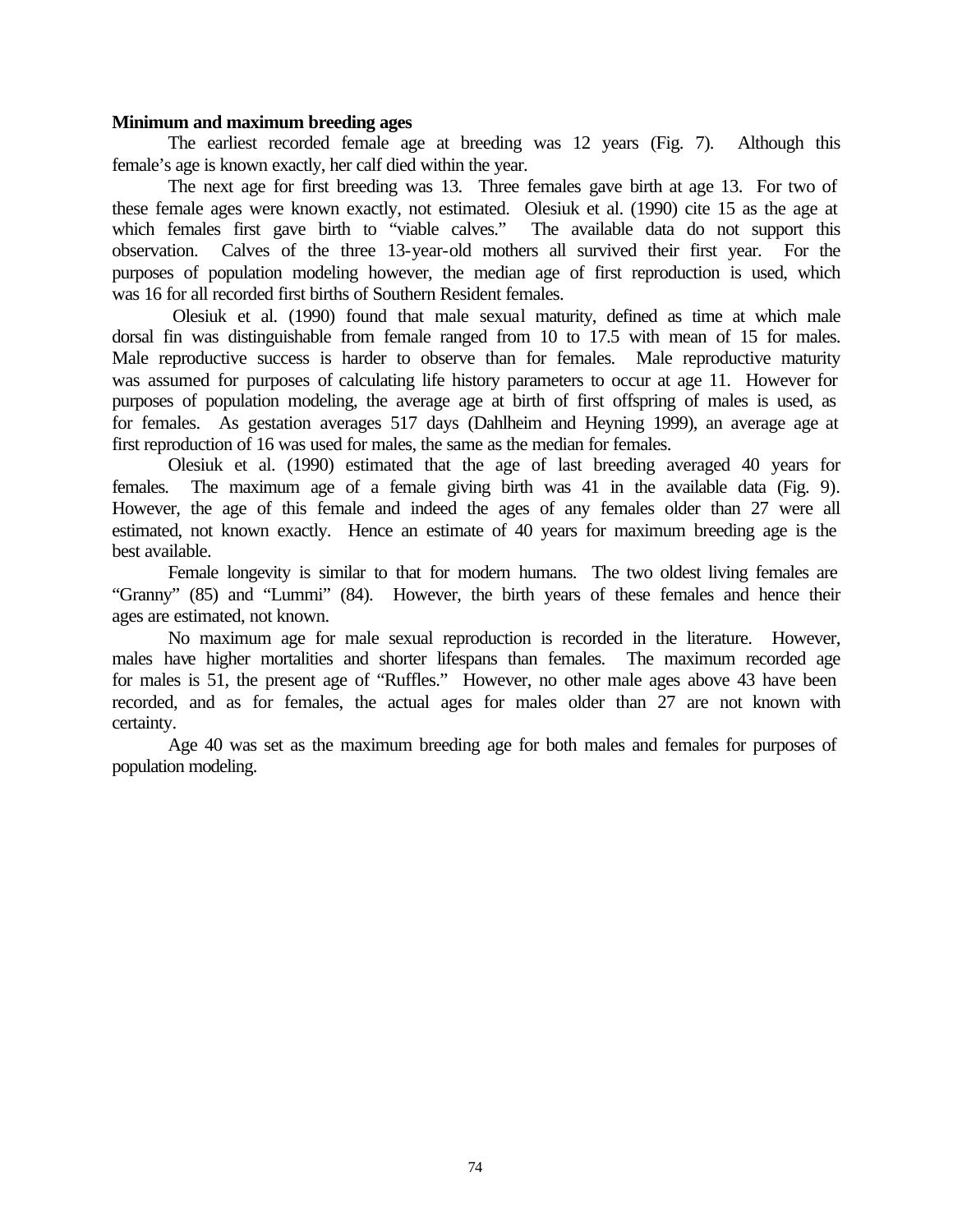#### **Calf and juvenile mortality**

The "calf" stage is defined from birth to one year of age. Killer whales face their highest mortality rates during this period, up to 50% according to Olesiuk et al. (1990). However, great variability in mortality estimates is expected from the small numbers of calves birthed in any one year and the limitations of observation. Therefore calves and juveniles were considered as a single class for calculation of life history parameters.

 Juveniles were defined as males from 1 to 10 years of age, and females 1-12 years of age. Annual mortality of combined juvenile and calves also showed extreme variability, but the variability showed no significant pattern or trend in time series analysis (Fig. 9). There were no significant cross-correlations between population size and calf or juvenile mortality.

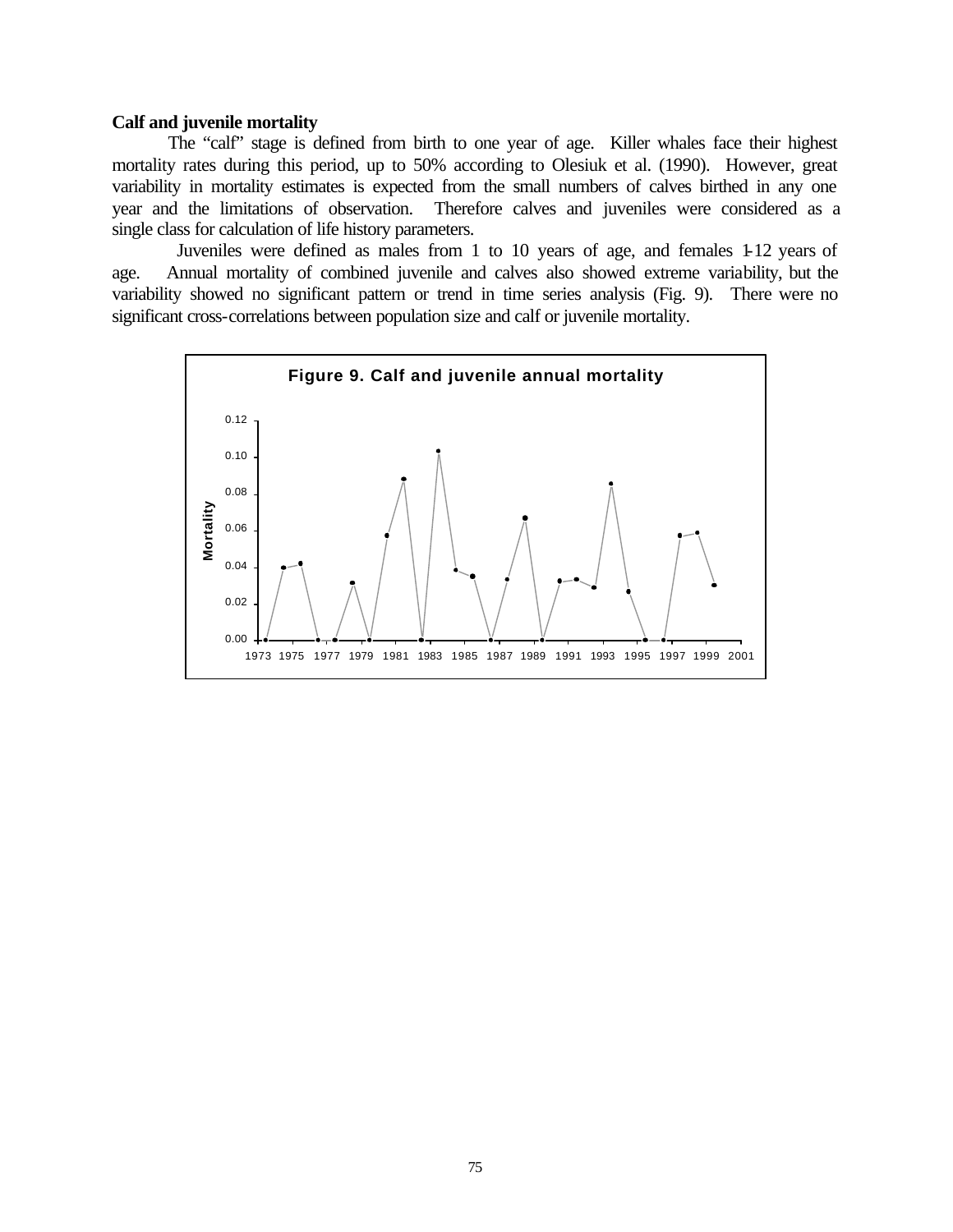#### **Adult mortality**

Reproductive-age females are defined as females between the ages of 13 and 40. Reproductive female mortality was zero for every year except 1998 and1999 (Fig. 10). Probit fitted regression on year was not significant, possibly due to low absolute numbers.

Post-reproductive females are defined as females age 41 and over. The data show an increase in mortality in recent years, with a dramatic peak in mortality in 1996 (Fig. 10). Probit regression of post-reproductive female mortality on year was statistically significant.

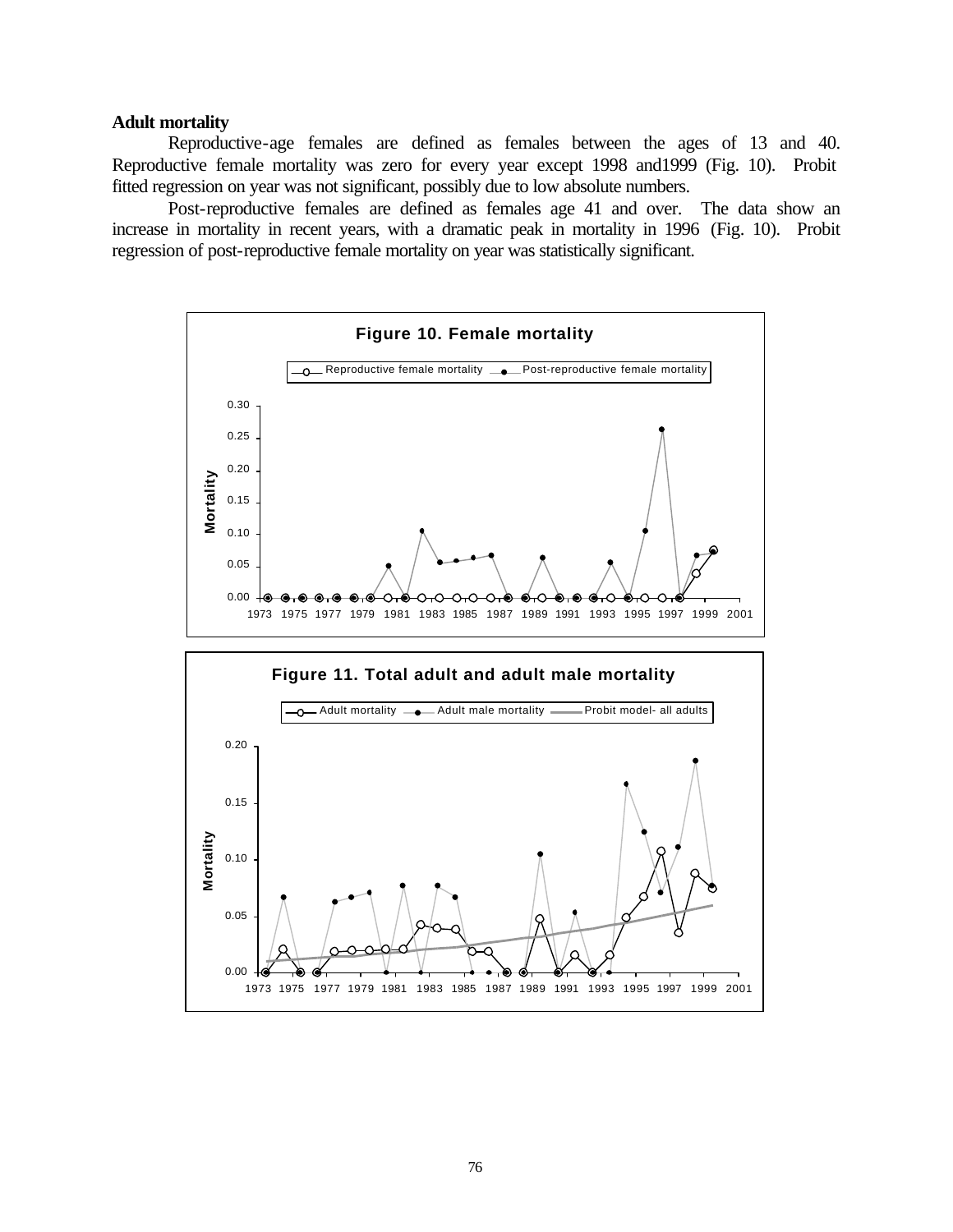Adult male mortality is defined as mortality for males age 11 and over. Male mortality was highly variable as for other classes analyzed. There was no significant probit regression of adult male mortality on year. However the probit regression of mortality of all adults on year was significant (Fig. 11).

There was no significant cross-correlation between fecundity and mortality of any age/sex class. However, post-reproductive female, adult male and total adult mortality were significantly positively cross-correlated with population size in the previous 2-3 years in time series analysis.

This indicates that either mortality for adults is density dependent, with cyclic population upswings above carrying capacity driving upswings in mortality, or that cycles in exogenous environmental factors drive both mortality cycles and population cycles. Brault and Caswell (1993) have argued that intra-pod growth rates are controlled in a density dependent fashion. Without additional independent evidence, however, it is not possible to determine which of the above hypotheses fit the data. The Vortex population extinction model cannot incorporate lagged density dependence.

The years from approximately 1994-present have seen a significant downturn in adult survival (Fig. 11). This and the reduced fecundity since 1996 (Fig. 8) are the proximate causes of the population decline since 1996. Whether this is a trend that will persist or is part of a longer term demographic or environmentally driven cycle is impossible to determine with present data.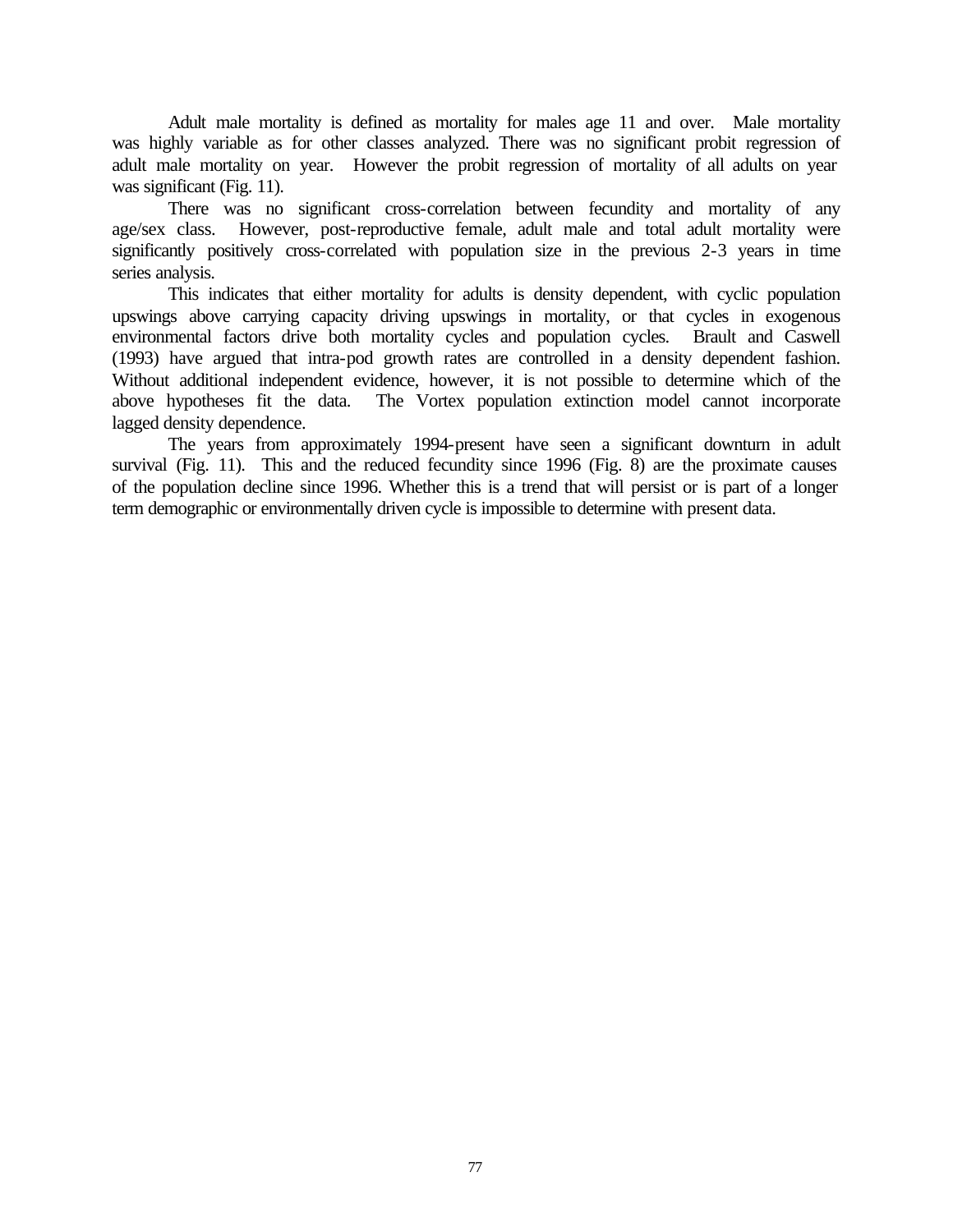# **Population Viability Modeling**

l

Stochastic population simulations using the algorithm Vortex v 8.41 (Lacey et al. 2000) were calculated for different sets of parameters, based on the following general criteria and assumptions:

- 1. 200 iterations were run for a maximum time frame of 300 years.
- 2. Life table parameters were calculated as described in Methods (see Table 1). Parameters were assumed to vary randomly with time with the estimated environmental variance. Arithmetic means and standard deviations of annual mortalities and fecundities across years were used as basic parameters in the model. Binomial demographic variance<sup>1</sup> was subtracted from sample variance of mortality or fecundity to estimate the environmental component of standard deviation of the parameters. Modeling of trend or cyclic patterns is not possible in Vortex. This assumption is conservative in that it fails to account for possibly declining survival or fecundity due to environmental deterioration.
- 3. No age structure was defined. Simulations began at the calculated stable age structure and the population size observed on July 1, 2000 of 82 individuals.
- 4. Mating was assumed freely polygamous in a single, panmictic population, ignoring social structure, without immigration or emigration. This underestimates the extinction probability because it ignores the restricted mating system of killer whales. The probable effects of male limitation at low population sizes were accounted for by incorporating an Allee effect (Fig. 11) at population sizes below 20.
- 5. Average age of first breeding for both females and males was 16. This parameter was varied in some of the models. All adult males were assumed to be in the breeding pool.
- 6. Maximum breeding age was 40 for both sexes.
- 7. Twinning was assumed not to occur. Hence fecundity is equivalent to the percent of reproductive females breeding in any year.
- 8. Sex ratio at birth was set to the observed sex ratio at birth in the data of 57% males (N=65), including only those births that were recorded with certainty.
- 9. Carrying capacity was set arbitrarily at 100, just above the maximum population size in the record (Fig. 2).
- 10. No concordance between environmental variance in mortality and variance in fecundity. Cross-correlations between fecundity and mortality time series were found to be not statistically significant.
- 11. Models incorporated two levels of inbreeding based on data in Ralls et al. (1988). The number of lethal equivalents per individual for humans and chimpanzees of 2.0 was taken as a conservative minimum. Killer whale longevity and social structure as some similarities to higher primates. However, Cetaceans are closer phylogenetically to Artiodactyls. The means of lethal equivalents calculated for eight species of captive wild-caught artiodactyls from Table 2 of Ralls et al. (1988) was found to be 2.975. Thus a high limit of 3.0 lethal equivalents was also used in Vortex simulations, with 50% of genetic load being due to lethal alleles.

<sup>1</sup> The average across years of binomial variance  $p*(1-p)/(N-1)$  where p is proportion of class dying and N the number in the class.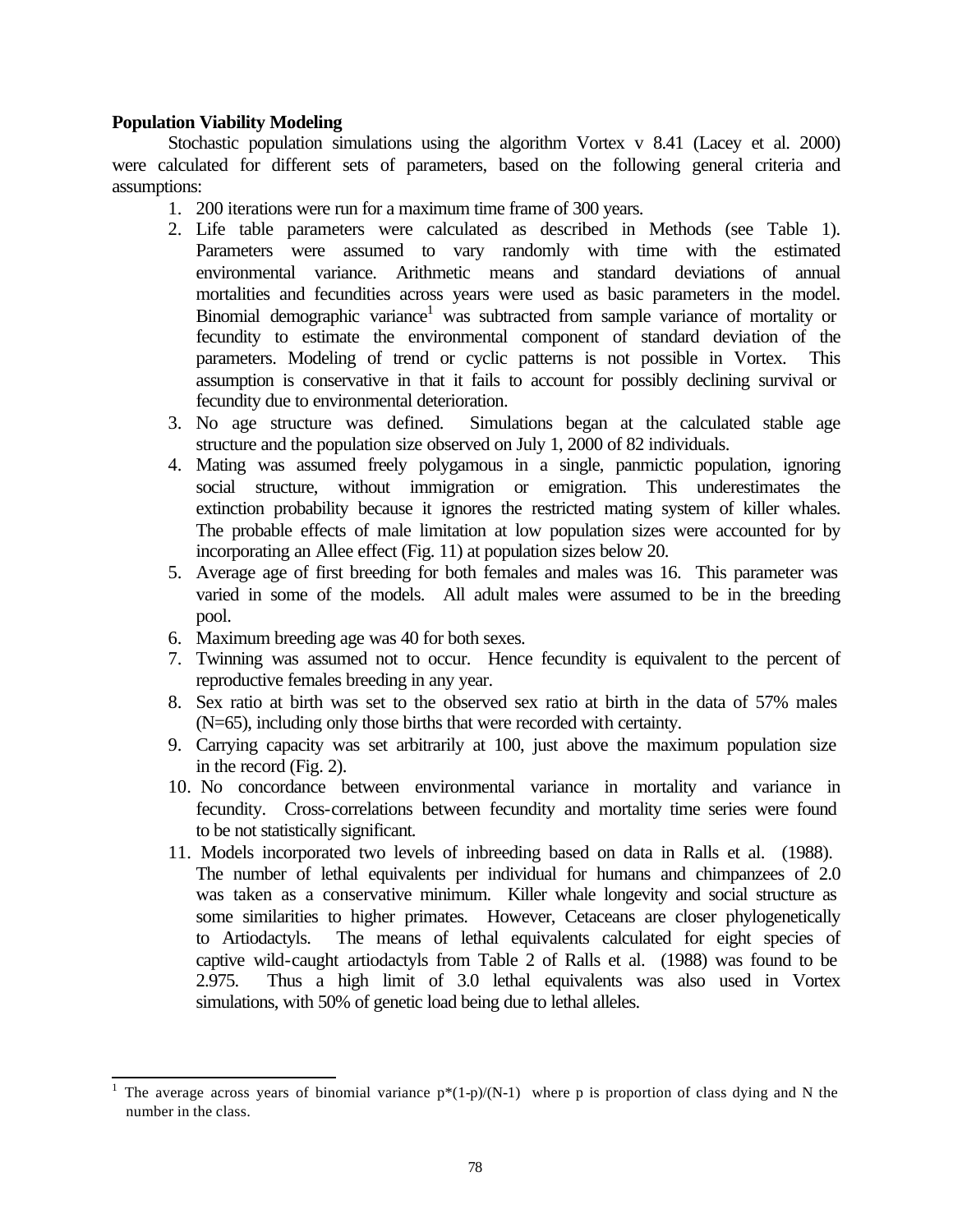

Table 1. Annual mortality and fecundity of Southern Residents: Means across years and environmental components of standard deviation (ESD).

| Period         |      | Calf and juvenile          | Reproductive  | Male      | Fecundity |
|----------------|------|----------------------------|---------------|-----------|-----------|
|                |      | annual mortality<br>Female |               | Mortality | (% )      |
|                |      | $\left[ \% \right]$        | Mortality (%) | $(\%)$    |           |
| 1973-pres Mean |      | 3.4                        |               | 4.9       | 14.1      |
|                | ESD  | 0.0                        | 1.0           | 0.6       | 6.1       |
| $1994$ -pres   | Mean | 3.7                        | 1.6           | 10        | 11        |
|                | ESD  | 0.0                        |               |           | 5.1       |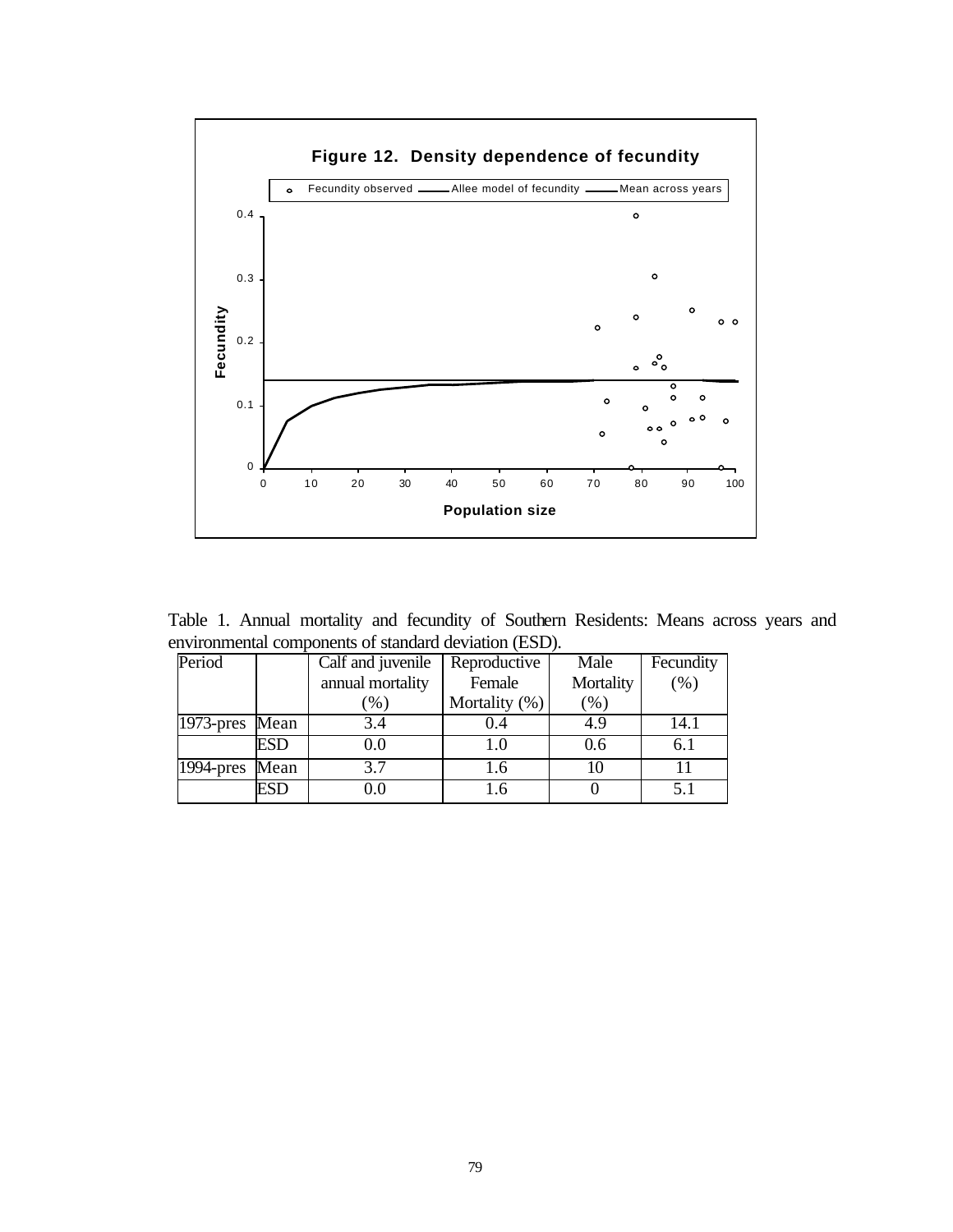Table 2: Results of Vortex models for eight sets of parameters.

| <b>MODEL</b><br>PARAMETERS                                 | Model 1<br>1974-<br>2000<br>data | Model 2<br>1974-2000<br>data<br>$\ddot{}$<br>high<br>inbreeding | Model 3<br>1974-2000<br>data<br>$\ddot{+}$<br>Allee<br>effect | Model 4<br>1974-2000<br>data<br>$\ddot{}$<br>Catastrophes | Model 5<br>1974-2000<br>data<br>$\ddot{+}$<br>high<br>inbreeding<br>$\ddot{}$<br>Catastrophe<br>S | Model 6<br>1994-<br>2000<br>data | Model 7<br>1974-2000<br>data<br>$\ddot{+}$<br>1994-2000<br>female<br>mort. | Model 8<br>1974-2000<br>data<br>$\ddot{+}$<br>1994-2000<br>female mort.<br>$\ddot{+}$<br>high<br>inbreeding<br>$\ddot{}$<br>Catastrophes |
|------------------------------------------------------------|----------------------------------|-----------------------------------------------------------------|---------------------------------------------------------------|-----------------------------------------------------------|---------------------------------------------------------------------------------------------------|----------------------------------|----------------------------------------------------------------------------|------------------------------------------------------------------------------------------------------------------------------------------|
| Lethal<br>equivalents per<br>zygote                        | $\overline{2}$                   | 3                                                               |                                                               | $^\star$                                                  | 3                                                                                                 |                                  | $\star$                                                                    | $\overline{3}$                                                                                                                           |
| Fem fecundity<br>as % giving birth<br>(ESD)                | 14.1<br>(6.1)                    | $\star$                                                         | a                                                             | $^\star$                                                  |                                                                                                   | 11.0<br>(5.1)                    | $^\star$                                                                   |                                                                                                                                          |
| Calf and Juvenile<br>Mortality %<br>(ESD)                  | 3.4<br>(0.0)                     | $\star$                                                         | $\star$                                                       | b                                                         | þ                                                                                                 | 3.7<br>(0.0)                     | $^\star$                                                                   | $\mathsf b$                                                                                                                              |
| Reproductive<br>female mortality<br>% (ESD)                | 0.4<br>(1.0)                     | $\star$                                                         | *                                                             | $b \ll $                                                  | bg                                                                                                | 1.6<br>(1.6)                     | 1.6<br>(1.6)                                                               | 1.6c<br>(1.6)                                                                                                                            |
| <b>Adult Male</b><br>Mortality %,<br>(ESD)<br><b>MODEL</b> | 4.9<br>(0.6)                     | $^{\star}$                                                      | $\star$                                                       | b                                                         | b                                                                                                 | 10.0<br>(0.0)                    | $\star$                                                                    | b                                                                                                                                        |
| <b>RESULTS</b>                                             |                                  |                                                                 |                                                               |                                                           |                                                                                                   |                                  |                                                                            |                                                                                                                                          |
| Finite rate of<br>increase ?                               | .997                             | .997                                                            | .999                                                          | .995                                                      | .995                                                                                              | 0.98                             | .99                                                                        | .989                                                                                                                                     |
| % extinct at 100<br>yr                                     | $\overline{0}$                   | 0                                                               | $\overline{0}$                                                | $\overline{0}$                                            | 0                                                                                                 | 28.5                             | 1.5                                                                        | 5                                                                                                                                        |
| % extinct at 200<br>yr                                     | 6.5                              | 9.5                                                             | 17                                                            | 13.5                                                      | 20                                                                                                | 100                              | 43.5                                                                       | 59                                                                                                                                       |
| % extinct at 300<br>yr                                     | 35.5                             | 44.5                                                            | 64                                                            | 58.5                                                      | 62                                                                                                | 100                              | 92                                                                         | 99                                                                                                                                       |
| Median years to<br>extinction                              | >300                             | >300                                                            | 269                                                           | 274                                                       | 265                                                                                               | 113                              | 213                                                                        | 186                                                                                                                                      |

\* same as baseline model 1.

a - fecundity =  $[15 - (15{\text -}14.5)^*(N/K)^4]$   $*N/(N+5)$  see Fig. 12

b - baseline mortality plus catastrophes at 1% probability of occurrence in any one year, that eliminate all reproduction for a year, and kill 11% of all individuals regardless of age or sex.

c- plus catastrophes as in b.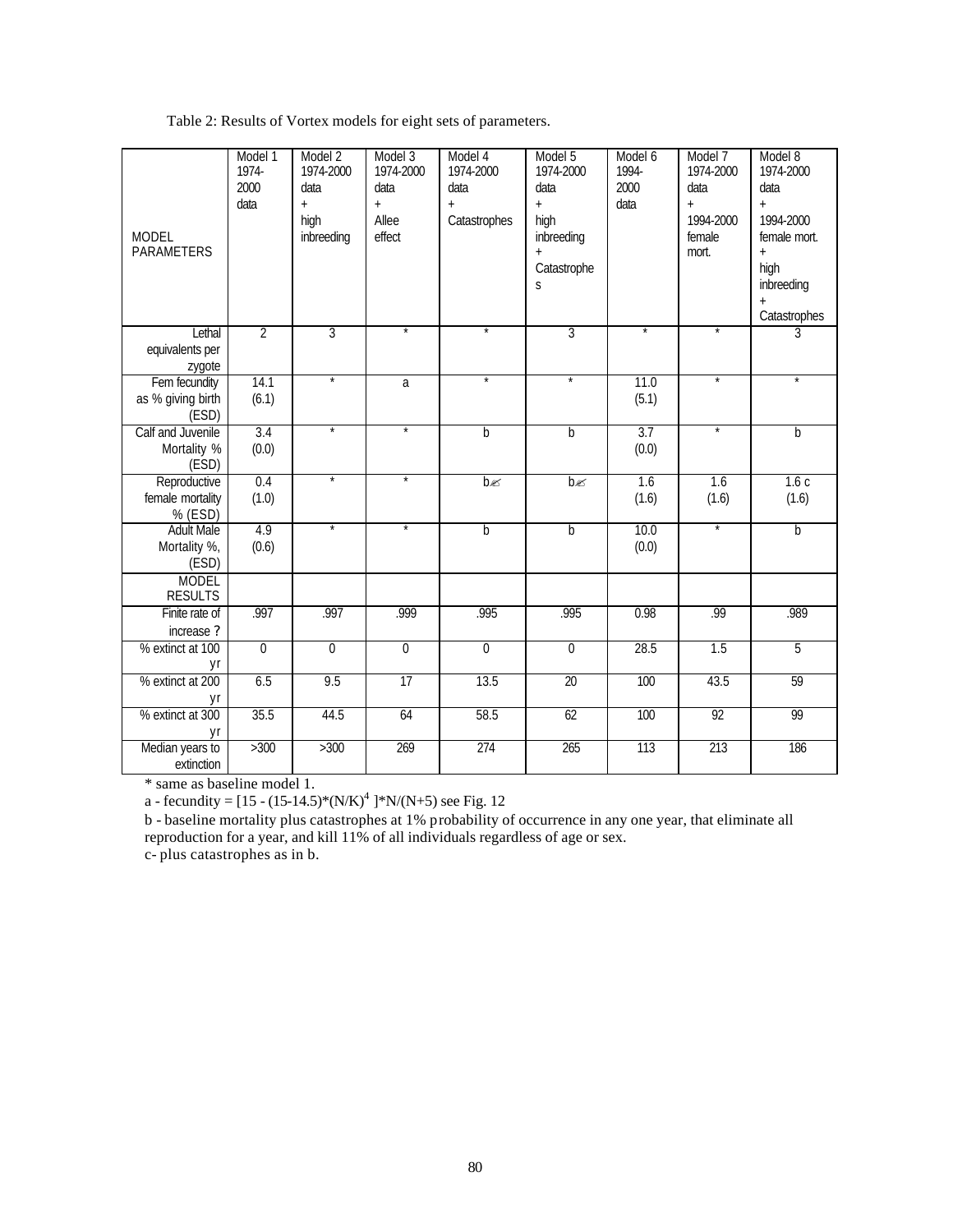*Model 1. Basic model.* This model used all life table data for 1974-2000 incorporating inbreeding depression at the 2.0 average lethal equivalents reported for higher primates. This model forecast population persistence with a low probability of extinction in 300 years. The model is conservative in that it assumes no net future trend or cycles in life history parameters, no mate limitation, no catastrophes and no projected change in environment.

*Model 2. Higher inbreeding.* Inbreeding depression is highly likely both as a result of small population size and within pod-matings. Genetic diversity in Southern Residents is very low, suggesting that effective population size is low (Hoelzel et al. 1998). Unfortunately no quantitative estimate of inbreeding depression is available for Southern Residents. The best available estimate may be the mean lethal equivalents observed for wild artiodactyls of 3.0 per individual. This is higher than that observed for higher primates but lower than the median for all mammals of 3.14 (Ralls et al. 1988). Predicted extinction risk increased but was still low, after inclusion of inbreeding depression at 3 lethal equivalents per individual.

*Model 3. Allee effect.* Vortex does not allow explicit modeling of the pod-based social structure of the Southern Residents and thus is likely to underestimate extinction risk. This is especially true when total population gets smaller, and when smaller pods such as J and K are likely to have no males, reducing the chance of females in other larger pods finding a mate. Calculations of binomial probabilities of there being no males in one or more pods show that this possibility becomes significantly different from zero below population size of 20. Fecundity may be reduced for small populations due to stochastic mate scarcity for some females, an Allee effect. Vortex models the Allee effect with a geometrically declining fecundity as a function of population size as shown in Fig. 12. Model parameters were selected to best fit the mean observed fecundity, and to result in appreciably lower fecundities only at population sizes below 20. Introduction of an Allee effect increased predicted extinction risk substantially to 64% in 300 years. Although little empirical evidence is available, it is known that pods are not obligately exogamous making an Allee effect less likely (Hoelzel et al. 1998).

*Model 4. Catastrophes.* The Exxon Valdez oil spill in Alaska resulted in the death of about one third of all members of one Northern Resident killer whale pod (Matkin and Saulitis 1997). To model the effect of such a catastrophe on Southern Residents, a one-year zero fecundity and death of 11% (A third of one or three pods) of all Southern Residents was incorporated with a chance of one event per one hundred years. This increased predicted extinction risk to a moderate level of 58.5%, with a median extinction time of 274 years.

*Model 5. Catastrophes and higher inbreeding.* Adding the higher limit of inbreeding of 3 letha equivalents per individual to model 4 resulted in only minor increases in extinction risk to 62% in 300 years.

*Model 6. Projecting recent reductions in adult survival, fecundity.* The assumption in models 1-4 that 1974-2000 estimates of mortality and fecundity will continue indefinitely is conservative. The recent declines in survival and mortality could reflect deterioration in environmental conditions that will persist rather than revert to previous conditions. Only demographic data for the recent years of increased adult mortality and lower fecundity 1994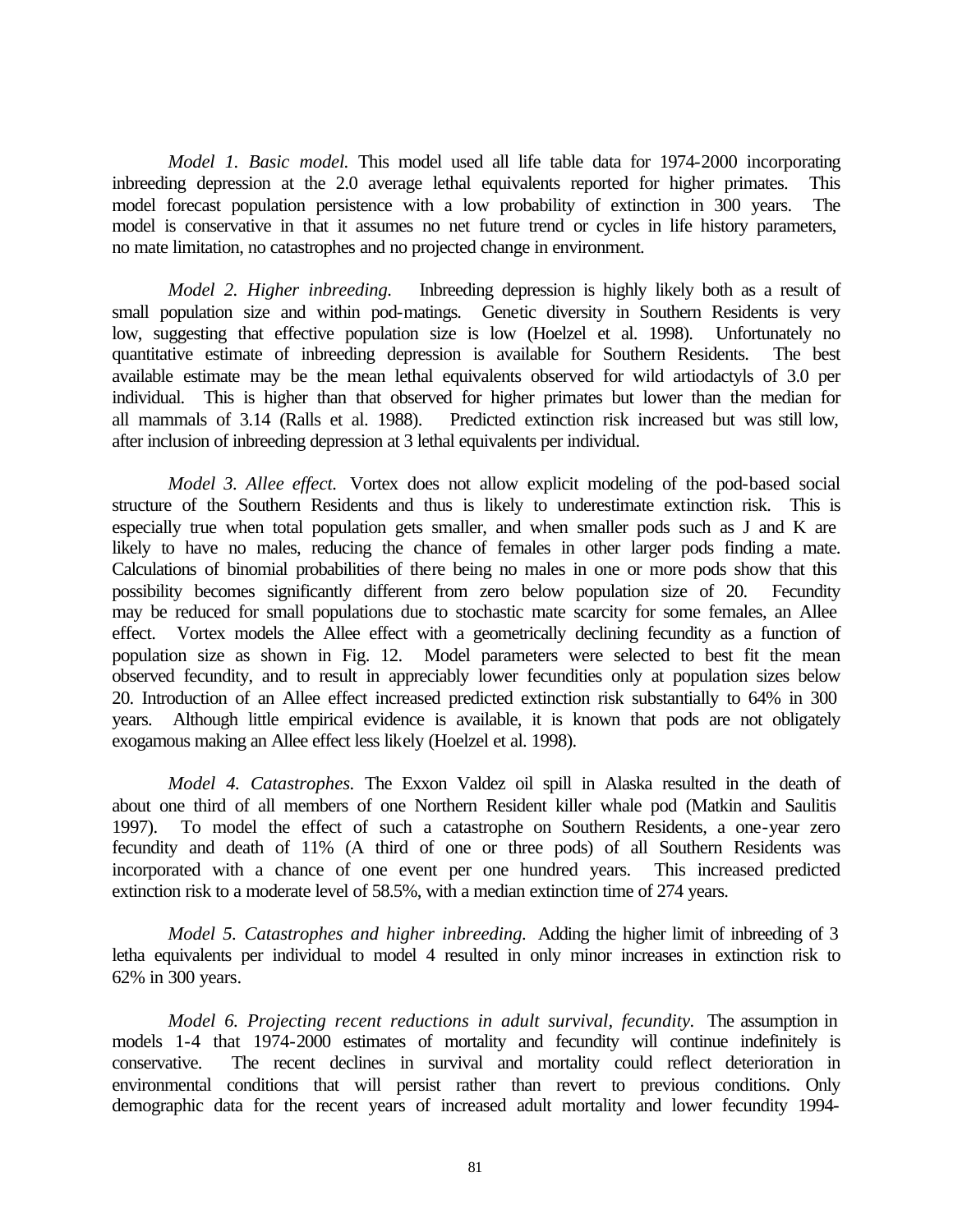2000 were used for this model. Mortality estimates were all higher and fecundity estimates lower than those calculated on the entire data set (Table 1). Predicted extinction risk was drastically lower than for foregoing models, at 100% within 200 years and a median time to extinction of 113 years.

*Model 7. Higher reproductive female mortality.* It could be however, that the recent decline in juvenile survival, adult male survival and fecundity are temporary phenomena, as these variables have shown considerable fluctuation throughout the record. Reproductive female mortality in contrast, was zero without any fluctuation until the recent years of 1998 and 1999 (Fig. 9). Therefore the recent reduction in survival of this class may be a new phenomenon that could well persist into the future. Model 1 parameters were used with the exception of the higher female mortality observed in recent years. Just this increase in mortality had a dramatic impact on predicted extinction risk, increasing to 92% in 300 years with a median time to extinction of 213 years (Table 2). Extinction risk is clearly very sensitive to reproductive female mortality in the Vortex model.

*Model 8. Higher female mortality with higher inbreeding and catastrophes.* Both inbreeding depression at a high level and recurrent catastrophes are plausible and likely. Although pod structure may not necessarily result in an Allee effect at low population sizes, inbreeding depression is highly likely both as a result of small population sizes and within pod matings (Hoelzel et al. 1998). When incorporated with elevated female mortality as in Model 6, predicted extinction risk was 99% in 300 years with median extinction time of 186 years (Table 2). Fig. 13 shows the range of population trajectories that are generated. Note that fig. 13 shows medians (and 95% C.I.) for total population sizes in each year, and thus also shows median and 95% C.I. of times at which total population falls to zero. This is not the same as extinction time, however. Extinction time is based on loss of all individuals of one sex, and is always less than than time for population to completely die out.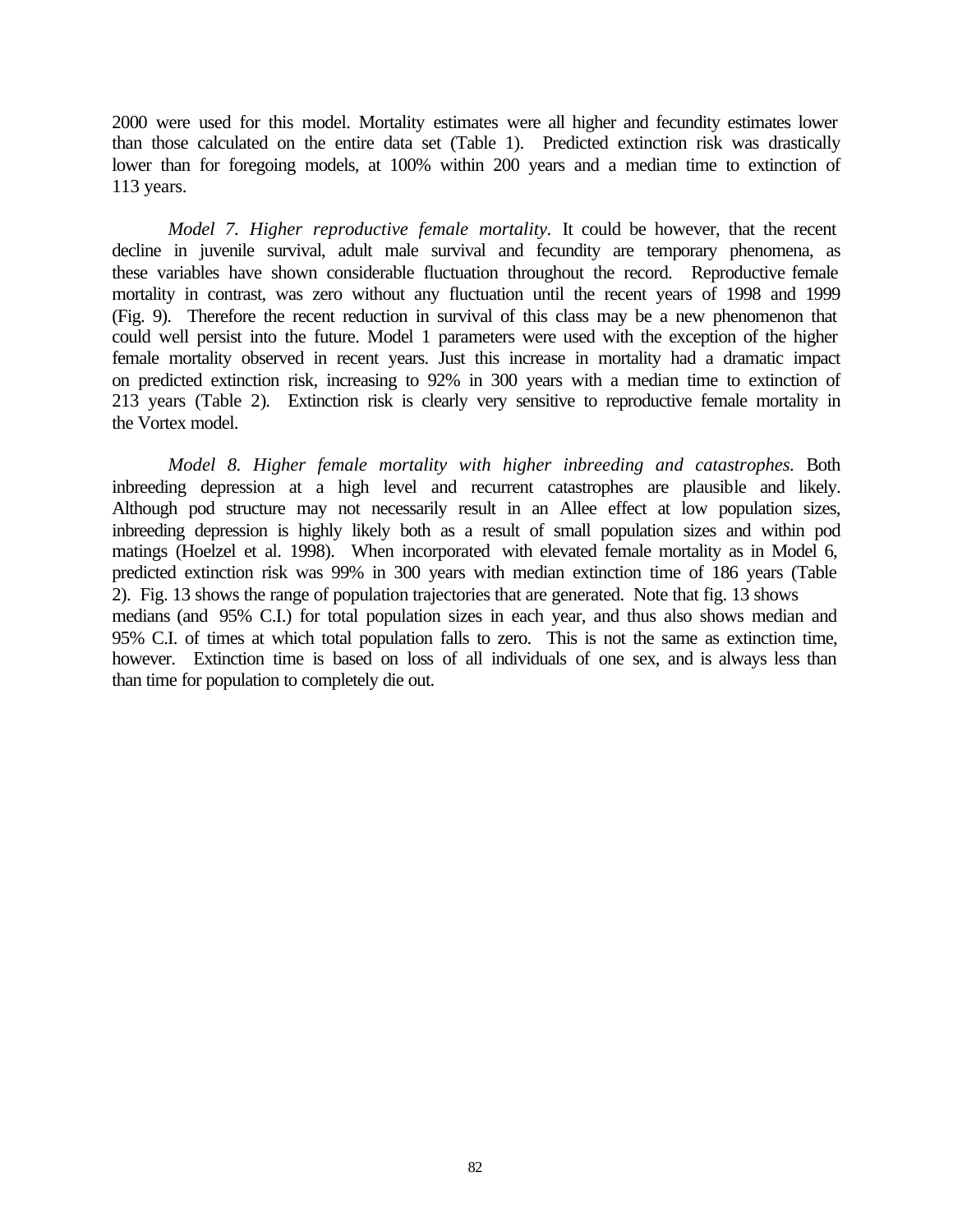

### *Effects of earlier maturity varying carrying capacity, monogamy.*

Other model iterations not presented here showed that earlier male maturity, or later maximum breeding age (45) did not significantly affect model 1 predictions. Earlier female maturity did however significantly reduce extinction risk. However, median age of first breeding is well known for females and there is no compelling reason to simulate an earlier age.

Increase of carrying capacity to 150 did not significantly alter predicted extinction risk.

Model predictions were little affected by mating system. Monogamy only slightly increased predicted extinction risk over that found for polygamy.

Complete removal of inbreeding and use of a theoretical 50% sex ratio both substantially reduced predicted extinction risk. Vortex was sensitive to these parameters.

#### *Limitations of the Vortex model*

The Vortex model adds more sophistication to extinction prediction than provided by the more elementary approach of calculating intrinsic rate of increase or O. However, use of these additional modeling features is only as good as the data available to estimate model parameters.

Many model parameters that have a substantial impact on predictions are not well known or are known for too short a period to permit strong confidence in conclusions. The model was sensitive to primary sex ratio, Allee effect, inbreeding depression, and female mortality and fecundity, and yet confidence in the long-term predictions for some of these parameters is not high.

Small changes in basic parameters of inbreeding and sex ratio at birth were found to have large impacts on model predictions. All these parameters therefore need more empirical research to permit more realistic prediction. It may be that Vortex is artificially sensitive to these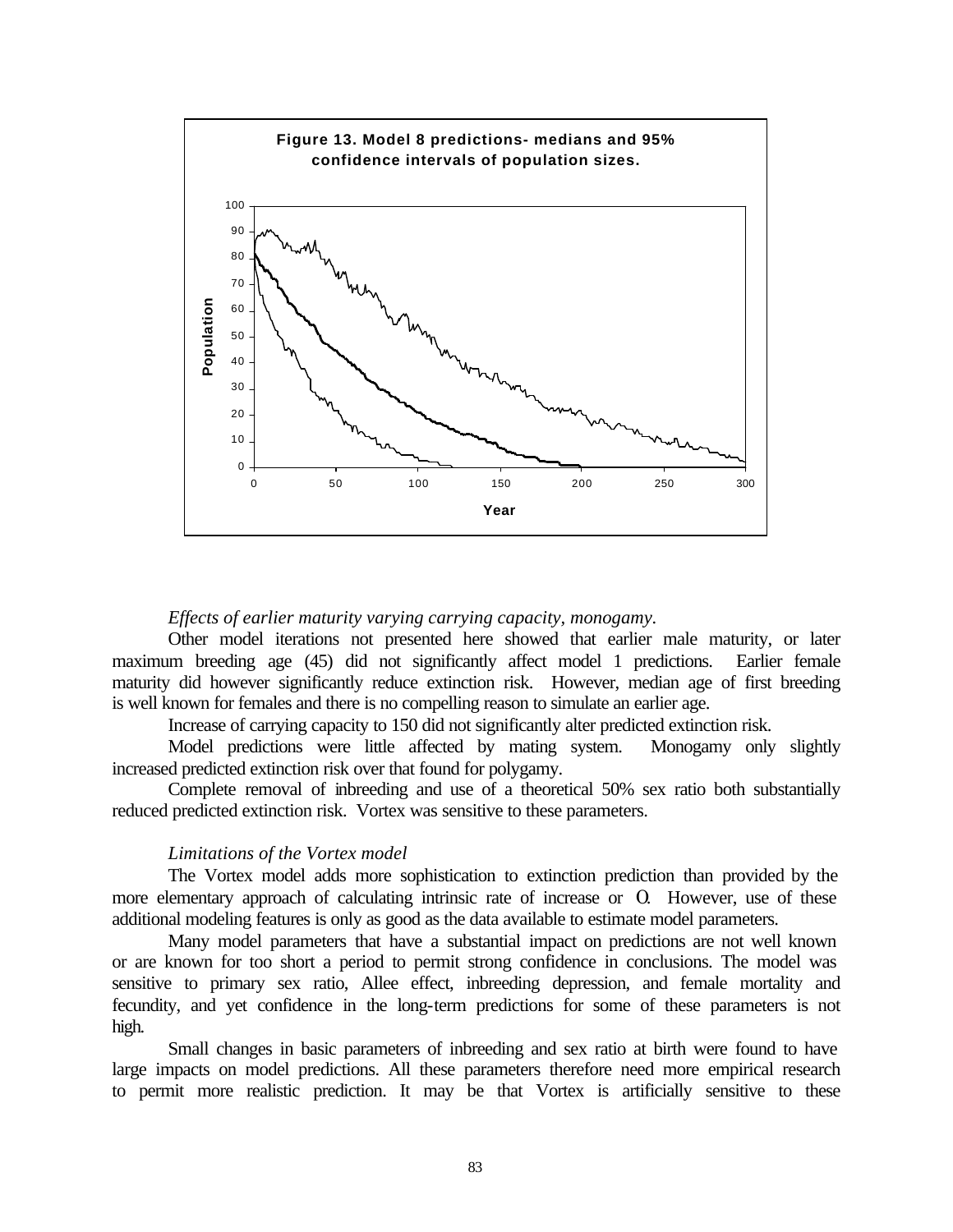parameters, and alternate modeling may be required to determine whether Vortex predictions are robust.

All the foregoing Vortex models use a "best case" set of assumptions of random mating, uniform age-specific fecundity or reproductive capacity and no net trends in mortality or fecundity. Real life violations of these assumptions are all likely to increase the risk of extinction beyond those predicted here.

In particular there is no provision in Vortex for delayed density dependence or other cyclic dynamics that typically result from multi-species interactions. Incorporation of cyclic dynamics to population models is likely to increase extinction risks for small populations beyond those obtained by Vortex. Other limitations are detailed by Lacey et al. (2000).

Vortex does not permit modeling of the pod mating structure of killer whales. Incorporation of a theoretical Allee effect (Fig. 12) provides an approximation to the mate limitation that may occur in small populations. More explicit modeling of the pod structure and mating system is needed for more accurate prediction of this effect.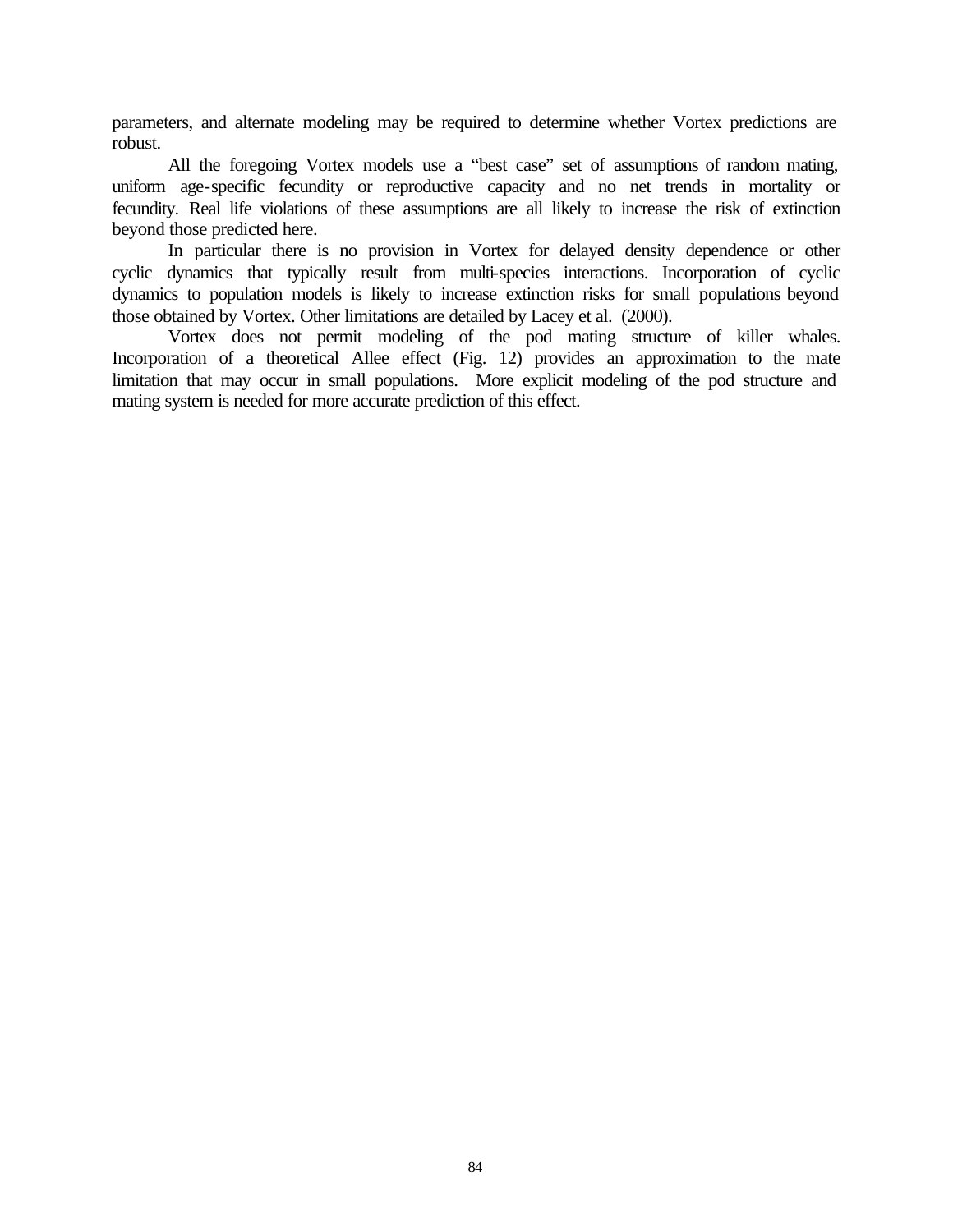# **CONCLUSIONS**

The foregoing models suggest that the Southern Resident population is likely to go extinct in the foreseeable future. All life history parameter sets derived from various sets of the available data generated estimates of intrinsic rates of increase  $(0)$  below 1, indicating that the population is expected to decline in the long term, if present life history conditions persist.

None of the foregoing models incorporate density dependence or the cyclic or chaotic dynamics that are expected from delayed density dependence or interactions with prey populations. Cyclic or chaotic dynamics are suggested by the actual population record (Fig. 2) but could not be simulated by Vortex. It is likely therefore that extinction risk has been underestimated, as cyclic dynamics for small populations are more likely to result in stochastic extinctions.

Although the life history record for the Southern Residents seems extensive, it is in fact quite a small sample for such long-lived animals, and prediction would be greatly improved by further observation. Of greatest concern is the recent rise in reproductive female mortality as part of a significantly rising trend in adult mortality generally (Fig. 11). If the reduced fecundity and adult survival seen in the census years after 1994 continues indefinitely or worsens rather than returning to the low levels seen over the previous 25 years, the risk of extinction of the Southern Resident population is high within the next 100 years. Effort should therefore be directed at identifying the causes of the recent increases in adult mortality, and finding ways of halting or mitigating any human impacts that might be implicated.

Models 5 and 8 may be regarded as the most plausible models obtainable within the limitations of the Vortex algorithm, for estimation of extinction risk. Model 5 may be seen as the best case and Model 8 the worst. Model 8 differs from model 5 only in projecting the recent increase in reproductive female mortality into the future and gives the plausibly worst scenario for extinction risk. Both models incorporate the higher estimate of inbreeding depression, catastrophes at low probability based on known historical events, and the full record of mortality and fecundity.

Although some caution is needed in projecting the possibly temporary circumstance of increased female mortality into the future, the precautionary principle requires that the worst case scenario should be considered probable, therefore warranting protection for this population to achieve recovery to historical levels with an adequate margin of safety that will allow the population to survive likely future catastrophes and perturbations.

# **ACKNOWLEDGEMENTS**

The authors thank Kenneth Balcomb of the Center for Whale Research, Richard Osborne of the Whale Museum and Paul Wade and David Bain, all of whom provided valuable input and criticism on various drafts of this paper. The basic whale demographic data used in this report were produced by the Center for Whale Research. Without the Center's intensive twenty-six year survey effort, neither this study, nor any Southern Resident demographic analyses could be done.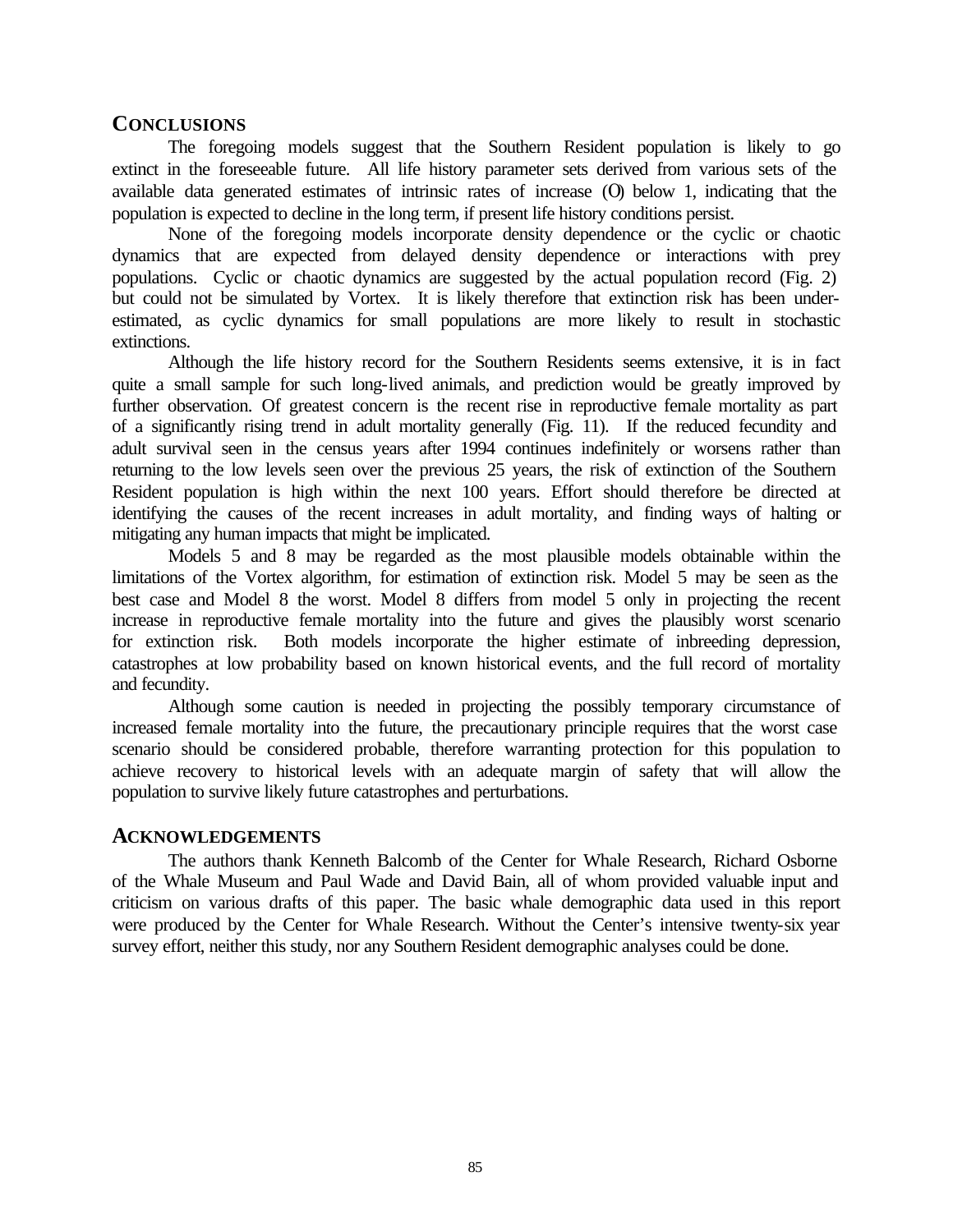# **REFERENCES CITED**

- Bain, D.E. 1989. An evaluation of evolutionary processes: studies of natural selection, dispersal, and cultural evolution: I Killer Whales (*Orcinus orca*). Ph.D. Thesis, University of California, Santa Cruz.
- Baird, R.W. 1994. Foraging behaviour and ecology of transient Killer Whales. Ph.D. thesis, Simon Fraser University, Burnaby, B.C.
- Baird, R.W. 1999. Status of Killer Whales in Canada. Contract report to the Committee on the Status of Endangered Wildlife in Canada (C.O.S.E.W.I.C.), Ottawa.
- Baird, R.W., and L.M. Dill. 1996. Ecological and social determinants of group size in transient Killer Whales. Behavioral Ecology 7: 408-416.
- Baird, R.W. and Stacey, P.J. 1988. Variation in saddle patch pigmentation in populations of Killer Whales (*Orcinus orca*) from British Columbia, Alaska, and Washington State. Can. J. Zool. 66, 2582-2585.
- Barrett-Lennard, L. 1992. Echolocation in Killer Whales (*Orcinus orca*). M.Sc. Thesis, University of British Columbia, Vancouver, B.C.
- Bigg, M.A., G.M. Ellis, J.K.B. Ford, and K.C. Balcomb. 1987. Killer Whales: a study of their identification, genealogy, and natural history in British Columbia and Washington State. Phantom Press, Nanaimo, B.C.
- Brault, S amd H. Caswell. 1993. Pod-specific demography of killer whales (*Orcinus orca*). ecology 74, 1444-1454.
- Dahlheim, M.E., and J.E. Heyning. 1999. Killer Whale. In S. Ridgeway and R. Harrison (eds) Handbook of Marine Mammals Volume 6: The Second Book of Dolphins and the Porpoises. Academic Press.
- Ford, J.K.B., G.M. Ellis, L.G. Barrett-Lennard, A.B. Morton, R.S. Palm, and K.C. Balcomb. 1998. Dietary specialization in two sympatric populations of Killer Whales (*Orcinus orca*) in coastal British Columbia and adjacent waters. Canadian Journal of Zoology 77: in press.
- Ford, J.K.B., and G.M. Ellis, 1999. Transients: Mammal Hunting Killer Whales. Vancouver, U.B.C. Press.
- Ford, J.K.B., G.M. Ellis, and K.C. Balcomb. 1994. Killer Whales: The Natural History and Genealogy of *Orcinus orca* in British Columbia and Washington State. Vancouver, UBC Press.
- Hoelzel, A.R., and G.A. Dover, 1991. Genetic Differentiation Between Sympatric Killer Whale Populations. Journal of Heredity, 66:191-195.
- Hoelzel, A.R., M. E. Dahlheim and S.J. Stern (1998) Low genetic variation variation among killer whales (*Orcinus orca*) in the eastern North Pacific and differentiation between foraging specialists. J. Heredity 89, 121-128.
- Jacobsen, J.K. 1990. Associations and social behaviors among Killer Whales (Orcinus orca) in the Johnstone Strait, British Columbia, 1976-1986. M.A. Thesis, Humboldt State University, Arcata, California.
- Lacey, RC, Hughes, KA and Miller, PS (2000) Vortex: a stochastic simulation of the extinction process. Chicago Zoological Soc.
- Matkin, C.O., D. Schel, G. Ellis, L. Barrett-Lennard, H. Jurk and E. Saulitis. 1998. Comprehensive Killer Whale investigation, Exxon Valdez oil spill restoration project annual report (Restoration Project 97012). North Gulf Oceanic Society, Homer, Alaska.
- Matkin, C.O. and E. Saulitis. 1997. Killer Whale *Orcinus orca.* Restoration Notes, Exxon Valdez Oil Spill Trustee Council, Nov 1997, 11 pp.
- Morton, A.B. 1990. A quantitative comparison of the behavior of Resident and transient forms of the Killer Whale off the central British Columbia coast. Reports of the International Whaling Commission Special Issue 12: 245-248.
- Muir, D.C.G. , C.A. Ford, B. Rosenberg., R.J. Norstrom, M. Simon, P. Beland. 1996. Persistent organochlorines in beluga Whales (*Delphinapterus leucas*) from the St. Lawrence River estuary-I. Concentrations and patterns of specific PCBs, chlorinated pesticides and polychlorinated dibenzo-p-dioxins and dibenzofurans. Env. Poll. 93:219-234.
- Olesiuk, P.F., M.A. Bigg, and G.M. Llis, 1990. Life History and Population Dynamics of Resident Killer Whales (*Orcinus orca*) in the Coastal Waters of British Columbia and Washington State. In: P.S. Hammond, S.A. Mizroch, and G.P. Donovan (Eds.), Individual recognition of Cetaceans: Through the Use of Photoidentification and Other Techniques to Estimate Population Parameters, Cambridge, U.K. Report of the International Whaling Commission, Special Issue 12.
- Ross, P.S. G.M. Ellis, M.G. Ikonomu, L.G. Barrett-Lennard, R.F. Addison. (in press). High PCB concentrations in free ranging Pacific Killer Whales, *Orcinus orca*: effects of age, sex and dietary preference. Mar. Pol. Bull 40: 504-515.
- Stevens, T.A., D.A. Duffield, E.D. Asper, K.G. Hewlett, A. Bolz, L.J. Gage, and G.D. Bossart. 1989. Preliminary findings of restriction fragment differences in mitochondrial DNA among Killer Whales (*Orcinus orca*). Canadian Journal of Zoology 67:2592-2595.
- van Ginneken, A, D. Ellifrit and Balcomb K.C. 2000. Official Orca Survey Field Guide. Center for Whale Research, Friday Harbor, WA.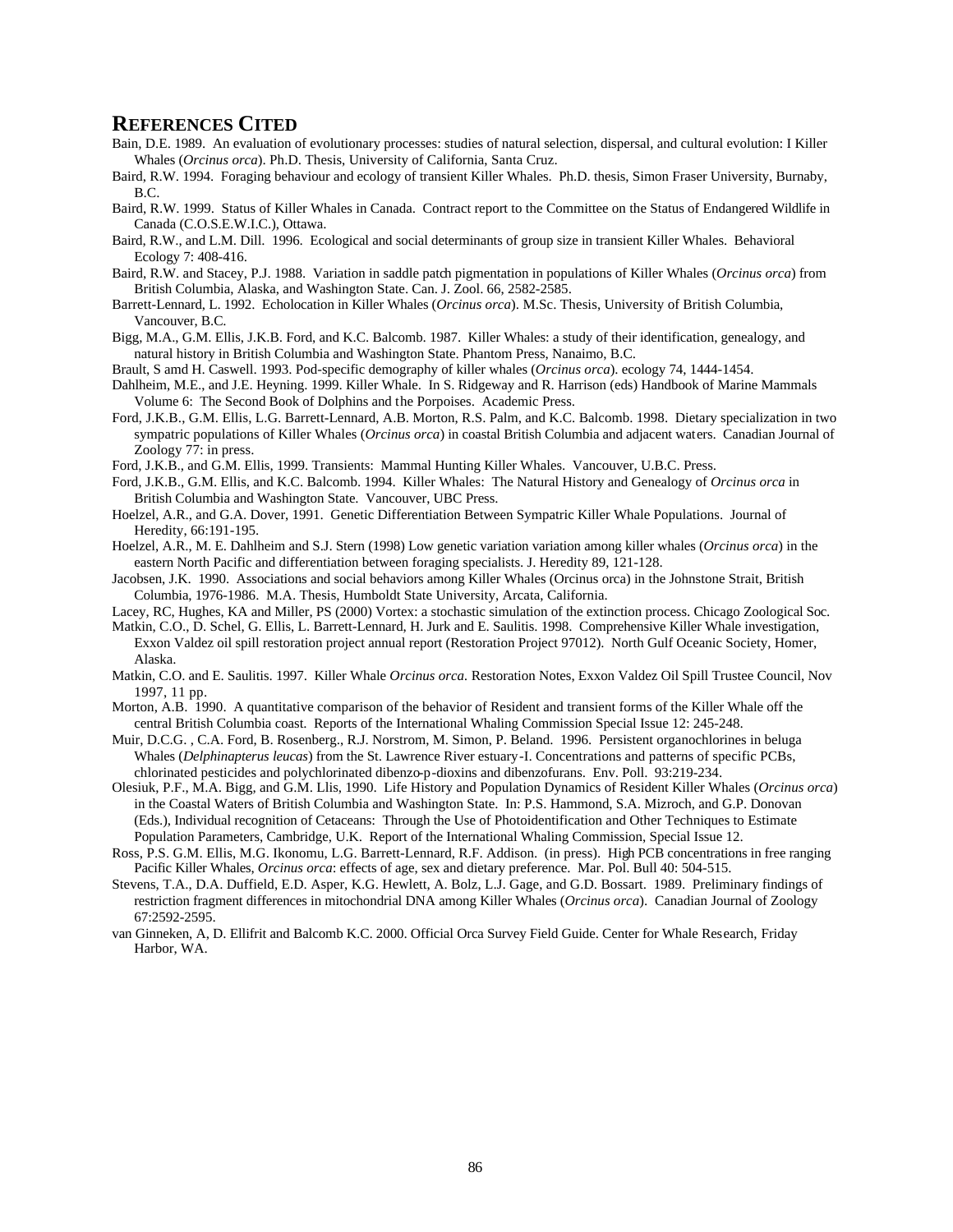| Males and sex unknown |      |             |             | remales               |             |                          |                 |     |     |
|-----------------------|------|-------------|-------------|-----------------------|-------------|--------------------------|-----------------|-----|-----|
| No.Name               | Sex  | <b>BORN</b> | <b>DIED</b> | No. Name              | <b>BORN</b> | <b>DIED</b><br>Offspring |                 |     |     |
| J01 Ruffles           | M    | 1949*       |             | J02 Granny            | 1915*       | J12?                     |                 |     |     |
| J03 Merlin            | M    | 1952*       | 1994        | J04 Mama              | 1951*       | 1995<br>J11<br>J15       | J19             | J21 |     |
| J06 Ralph             | Μ    | $1957*$     | 1998        | J05 Saratoga          | 1937*       | 1996 J13?<br>J17         |                 |     |     |
| J15 N/A               | M    | 1975        | 1981        | J07 Sucia             | 1938*       | 1983 J03?<br>J16         |                 |     |     |
| J18 Everett           | M    | 1977        | 1999        | J08 Spieden           | 1932*       | J04                      |                 |     |     |
| J21 E.T.              | Unk. | 1981        | 1983        | J09 Neah              | 1922*       | 1985 J05? J10?           |                 |     |     |
| J23 N/A               | M    | 1986        | 1991        | J10 Tahoma            | $1961*$     | 1999<br>J18<br>J20       | J22             |     |     |
| J24 N/A               | Unk. | 1971        | 1971        | J11 Blossom           | $1971*$     | J25<br>J27               | J31             |     |     |
| J25 N/A               | Unk. | 1987        | 1988        | J12 Sissy             | 1934*       | 1996<br>J24<br>J14       |                 |     |     |
| J26 Mike              | M    | 1991        |             | J13N/A                | 1970*       | 1980                     |                 |     |     |
|                       |      |             |             |                       |             |                          |                 |     |     |
| J27 Blackberry        | M    | 1991        |             | J14 Samish            | 1973        | J23<br>J30               |                 |     |     |
| J29 N/A               | M    | 1992        | 1992        | J16 Slick             | 1970*       | J33<br>J26               | J36             |     |     |
| J30 Riptide           | M    | 1994        |             | J17 Princess Angeline | 1976        | J28<br>J35               |                 |     |     |
| J33 Keet              | M    | 1995        |             | J19 Shachi            | 1978        | J29                      |                 |     |     |
| J34 DoubleStuf        | M    | 1997        |             | J20 Ewok              | 1980        | 1998<br>J32              |                 |     |     |
| J36 N/A               | Unk. | 1999        |             | J22 Oreo              | 1984        | J34                      |                 |     |     |
| J37 N/A               | M    | 2000        |             | J28 Polaris           | 1992        |                          |                 |     |     |
| K01 Taku              | M    | 1954*       | 1997        | J31 Tsuchi            | 1994        |                          |                 |     |     |
| K02N/A                | M    | $1949*$     | 1974        | J32 Rhapsody          | 1995        |                          |                 |     |     |
| K05 Sealth            | M    | 1952*       | 1991        | J35 Tahlequah         | 1997        |                          |                 |     |     |
| K15N/A                | Unk. | 1970*       | 1975        | K03 Sounder           | 1956*       | 1998 K15? K14 K16 K29    |                 |     |     |
| K17 Pacheena          | M    | 1965*       | 1994        | K04N/A                | 1931*       | 1999 K12?                |                 |     |     |
| K19 Neptune           | M    | 1952*       | 1984        | K07 Lummi             | 1916*       | K11? K02? K01?           |                 |     |     |
| K20Spock              | M    | 1985        |             | K08Tumwater           | 1929*       | 1989 K05? K03?           |                 |     |     |
| K21 Cappuccino        | M    | 1985        |             | K11 Georgia           | 1932*       | K13                      |                 |     |     |
| K23N/A                | Unk. | 1988        | 1988        | K12 Sequim            | 1970        | K22<br>K28               | K31             |     |     |
| K24N/A                | Unk. | 1990        | 1990        | K13 Skagit            | 1971        | K25<br>K20               | K27             |     |     |
| K25 Scoter            | M    | 1990        |             | K14Lea                | 1976        | K23<br>K24               | K26             |     |     |
| K26 Lobo              | Unk. | 1992        |             | K16 Opus              | 1984        |                          |                 |     |     |
| K29 Sigurd            | M    | 1995        | 1998        | K18Kiska              | $1947*$     | K40? K17?                | K46             | K21 |     |
|                       |      |             |             |                       |             |                          |                 |     |     |
| K31 Tatoosh           | Μ    | 1998        |             | K22 Sekiu             | 1986        |                          |                 |     |     |
| K32N/A                | Unk. | 2000        |             | K27 Deadhead          | 1993        |                          |                 |     |     |
| K46 N/A               | Unk. | 1973        | 1981        | K28 Raven             | 1993        |                          |                 |     |     |
| L01 Oskar             | M    | 1958*       |             | K30N/A                | 1928*       | 1982 K19?                |                 |     |     |
| L06 Podner            | M    | $1961*$     | 1983        | K40 Raggedy           | $1962*$     |                          |                 |     |     |
| L08 Moclips           | M    | $1957*$     | 1977        | L02 Grace             | 1953*       | L <sub>39</sub><br>L67   | L78             | L88 |     |
| L <sub>10</sub> Okum  | M    | 1958*       | 1997        | L03 Oriana            | 1946*       | L33?<br>L <sub>51</sub>  | L <sub>59</sub> | L74 |     |
| L13 Orpheus           | M    | 1949*       | 1979        | L04 Sonar             | 1950*       | 1996 L27? L61?           | L <sub>55</sub> | L86 |     |
| L14 Cordy             | M    | 1971        | 1989        | L05Tanya              | $1963*$     | L58<br>L73               |                 |     |     |
| L16N/A                | Μ    | 1948*       | 1978        | L07 Canuck            | 1960*       | L <sub>53</sub><br>L76   |                 |     |     |
| L20 Trident           | M    | 1954*       | 1981        | L09 Hopi              | 1930*       | 1996 L03? L05?           |                 |     |     |
| L33 Chinook           | M    | $1962*$     | 1995        | L11 Squirty           | 1955*       | L42? L41                 | L64             | L77 | L94 |
| L36N/A                | Unk. | 1974        | 1974        | L12 Alexis            | 1930*       | L11? L10?                |                 |     |     |
| L38 Dylan             | Μ    | 1964*       | 1998        | L15 Gracie            | 1929*       | 1980 L13? L20?           |                 |     |     |
| L39 Orcan             | Μ    | 1974        |             | L21 Ankh              | 1937*       | L47 L48                  |                 |     |     |
| L41 Mega              | Μ    | 1976        |             | L22 Spirit            | 1970*       | L75<br>L79               | L89             |     |     |
| L42 Mozart            | Μ    | 1972*       | 1994        | L23N/A                | 1939*       | 1982 L14? L49?           |                 |     |     |
| L44Leo                | Μ    | 1973        | 1998        | L25 Ocean Sun         | 1924*       | L23?                     |                 |     |     |
| L48Flash(1)           | Unk. | 1976        | 1983        | L26 Baba              | 1955*       | L60<br>L52               | L71             | L90 |     |
| L49N/A                | Unk. | 1978        | 1980        | L27 Ophelia           | 1964*       | L62<br>L68               | L80             | L93 |     |
| L50 Shala             | M    | 1972        | 1989        | L28Misky              | 1950*       | 1993 L38?<br>L69         | L85             |     |     |
| L52 Salish            | Unk. | 1979        | 1983        | L32 Olympia           | 1954*       | L <sub>22</sub> ?<br>L44 | L <sub>56</sub> | L63 | L87 |
| L56 Disney            | Unk. | 1977        | 1981        | L35 Victoria          | 1942*       | 1996 L01? L50?           | L <sub>54</sub> | L65 |     |
| L57 Faith             | Μ    | 1976        |             | L37 Kimo              | 1932*       | 1984 L07? L43?           |                 |     |     |
|                       | Μ    | 1979        |             |                       | 1972*       | L72<br>L95               |                 |     |     |
| L58 Sparky<br>L59Fred |      |             |             | L43 Jelly Roll        |             |                          |                 |     |     |
|                       | Unk. | 1978        | 1978        | L45 Asterix           | 1937*       | 1995<br>L36<br>L57       |                 |     |     |
| L61 Astral            | Μ    | 1972*       | 1996        | L47 Marina            | 1973        | L83<br>L91               | L99             |     |     |
| L62 Cetus             | Μ    | 1979        |             | L51 otka              | 1972*       | 1999<br>L84<br>L97       |                 |     |     |
| L63 Scotia            | M    | 1983        | 1995        | L53 Lulu              | 1976        |                          |                 |     |     |
| L64 Radar             | Unk. | 1984        | 1985        | L541                  | 1976        |                          |                 |     |     |

# APPENDIX: Life histories of all known Southern Resident killer whales.<br>Males and sex unknown Females Males and sex unknown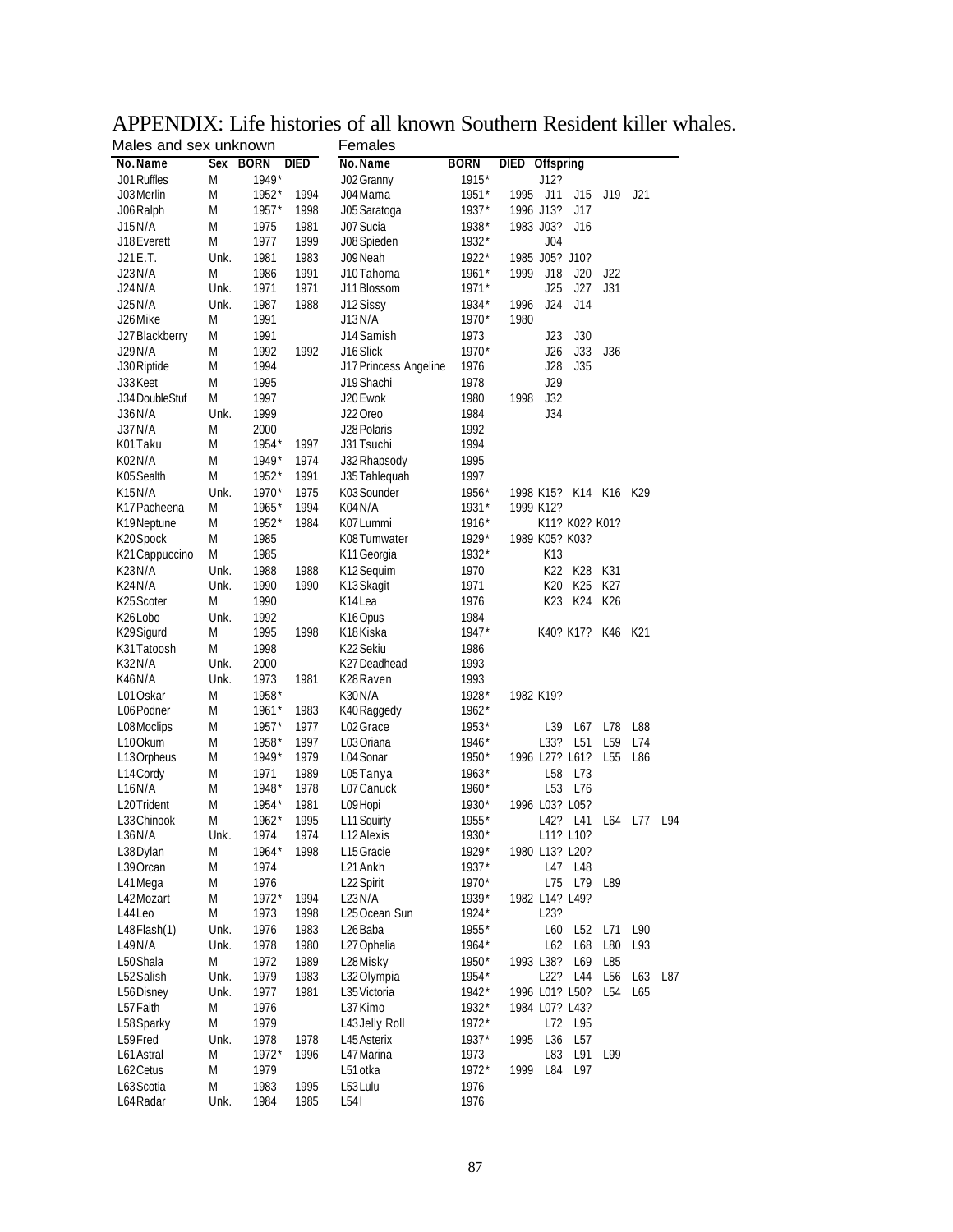| L68 Elwa       | M    | 1984 | 1994 | L55 Nugget    | 1976  | L96<br>L82     |  |
|----------------|------|------|------|---------------|-------|----------------|--|
| L69 Sumner     | Unk. | 1983 | 1984 | L60 Rascal    | 1970* | L92<br>L81     |  |
| L71 Hugo       | M    | 1985 |      | L65 Aquarius  | 1983  | 1993           |  |
| L73 Flash      | M    | 1985 |      | L66 Mata Hari | 1923* | 1986 L45? L08? |  |
| L74 Saanich    | M    | 1985 |      | L67 Splash    | 1984  | L98            |  |
| L76Mowgli      | Unk. | 1986 | 1987 | L72 Racer     | 1985  |                |  |
| L78 Gaia       | M    | 1988 |      | L75 Panda     | 1985  | 1993           |  |
| L79 Skana      | M    | 1988 |      | L77 Matia     | 1986  |                |  |
| L80Odessa      | Unk. | 1989 | 1993 | L82 Kasatka   | 1990  |                |  |
| L81 Raina      | M    | 1989 | 1997 | L83 Moonlight | 1990  |                |  |
| L84 Nyssa      | M    | 1990 |      | L86 Surprise  | 1990  |                |  |
| L85Mystery     | M    | 1990 |      | L90 Ballena   | 1992  |                |  |
| L87Onyx        | M    | 1991 |      | L93 Nerka     | 1994  | 1998           |  |
| L88 Wavewalker | M    | 1992 |      |               |       |                |  |
| L89 Solstice   | M    | 1992 |      |               |       |                |  |
| L91 Muncher    | Unk. | 1994 |      |               |       |                |  |

| L98 Luna     | Unk. | 1999 |
|--------------|------|------|
| L99N/A       | Unk. | 1999 |
| <b>NOTES</b> |      |      |

\* birth year was estimated

L91 Muncher Unk. 1994<br>L92 Crewser M 1994 L92Crewser M 1994<br>L94Calypso Unk. 1994 L94Calypso Unk. 1994<br>L95Nigel M 1995 L95Nigel M 1995 L96Bernardo M 1995 1997 L97Tweak Unk. 1998 1999

Birth and death years are years beginning July 1 of year shown. Individual ID numbers start with pod of whale (J, K or L).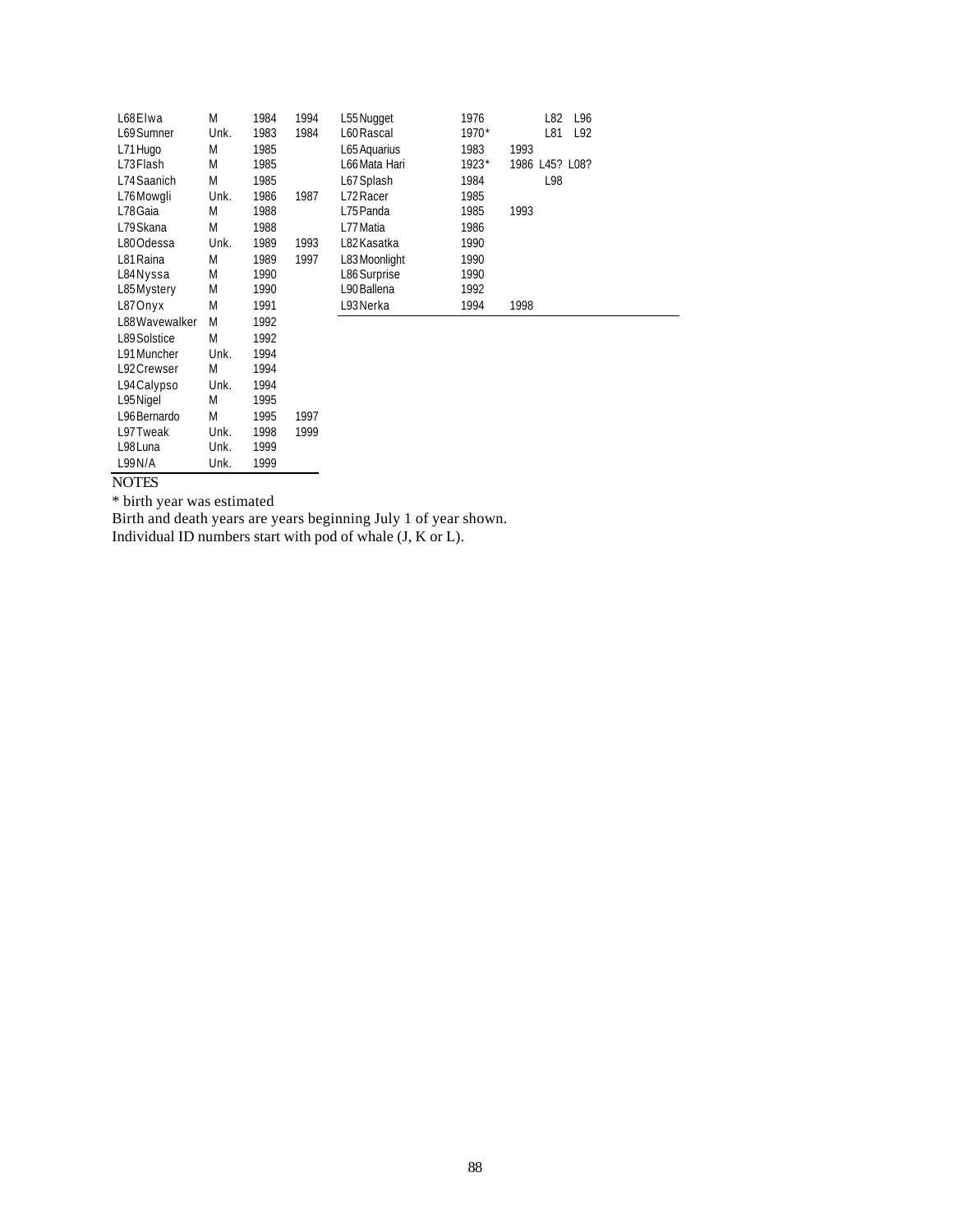| <b>Matriline</b> | Whale  | Age          | <b>Sex</b>              | Reproductive<br>Female<br>$(13-42)$ | Reproductive<br><b>Male</b><br>$(11-42)$ | <b>Status</b>                                                                                                                                                                     |  |
|------------------|--------|--------------|-------------------------|-------------------------------------|------------------------------------------|-----------------------------------------------------------------------------------------------------------------------------------------------------------------------------------|--|
| JBA              | $J-30$ | 5H           | M                       |                                     |                                          | J-14 is the only reproductive female in the matriline. Her 1987calf died. Her 2001 calf                                                                                           |  |
|                  | $J-14$ | 26           | $\overline{\mathrm{F}}$ | Y                                   |                                          | may or may not survive to a full year (it is not recorded here for that reason).                                                                                                  |  |
|                  | $J-01$ | 49           | $\mathbf M$             |                                     |                                          | With two aged members, one reproductive female, and no known female juveniles,                                                                                                    |  |
|                  | $J-02$ | 81           | $\overline{F}$          |                                     |                                          | this matriline will likely decline. If the 2001 calf dies or is male, the long-term outlook<br>is not good.                                                                       |  |
| JBB              | $J-31$ | 5            | $\overline{F}$          |                                     |                                          | J-11 gave birth in 1988, 1991, 1995, and 1998. The 1991 and 1998 offspring                                                                                                        |  |
|                  | $J-27$ | $\mathbf{Q}$ | M                       |                                     |                                          | survived.                                                                                                                                                                         |  |
|                  | $J-19$ | 21           | F                       | Y                                   |                                          | J-19 gave birth in 1993 but the calf did not survive.<br>With only one aged whale, two reproductive females, and an adolescent female, this<br>matriline should increase in size. |  |
|                  | $J-11$ | $28*$        | $\overline{\mathrm{F}}$ | Y                                   |                                          |                                                                                                                                                                                   |  |
|                  | $J-08$ | 67           | $\overline{\mathrm{F}}$ |                                     |                                          |                                                                                                                                                                                   |  |
| JBC              | $J-36$ |              | Unk.                    |                                     |                                          | J-16 gave birth in 1991, 1996, and 1999. All three offspring are still alive.                                                                                                     |  |
|                  | $J-33$ | 5            | $\mathbf{M}$            |                                     |                                          | This matriline has only one known female. Unless J-36 is a female and survives to                                                                                                 |  |
|                  | $J-26$ | 9            | M                       |                                     |                                          | breeding age, this matriline may decline.                                                                                                                                         |  |
|                  | $J-16$ | 28           | $\overline{F}$          | Y                                   |                                          |                                                                                                                                                                                   |  |
| $J - D$          | $J-35$ | 2            | $\overline{F}$          |                                     |                                          | J-22 successfully gave birth in 1998.                                                                                                                                             |  |
|                  | $J-34$ | 3            | M                       |                                     |                                          |                                                                                                                                                                                   |  |
|                  | $J-32$ | 5            | F                       |                                     |                                          | J-17 gave successfully birth in 1993 and 1998.                                                                                                                                    |  |
|                  | $J-28$ |              | $\overline{F}$          |                                     |                                          | With no old whales, two reproductive females and three juvenile females, this                                                                                                     |  |
|                  | $J-22$ | 15           | $\overline{\mathrm{F}}$ | Y                                   |                                          | matriline should increase in size.                                                                                                                                                |  |
|                  | $J-17$ | 23           | $\overline{F}$          | Y                                   |                                          |                                                                                                                                                                                   |  |
| $K - A$          | $K-31$ |              | M                       |                                     |                                          | K-12 successfully gave birth in 1987, 1994, and 1999.                                                                                                                             |  |
|                  | $K-28$ | 6            | F                       |                                     |                                          | With two reproductive females and one adolescent female, this matriline should                                                                                                    |  |
|                  | $K-22$ | 13           | $\mathbf F$             | Y                                   |                                          | increase in size.                                                                                                                                                                 |  |
|                  | $K-12$ | 29           | $\overline{\mathrm{F}}$ | Y                                   |                                          |                                                                                                                                                                                   |  |

# **APPENDIX B. DEMOGRAPHIC STRUCTURE OF SOUTHERN RESIDENT KILLER WHALE MATRILINES AS OF 2000**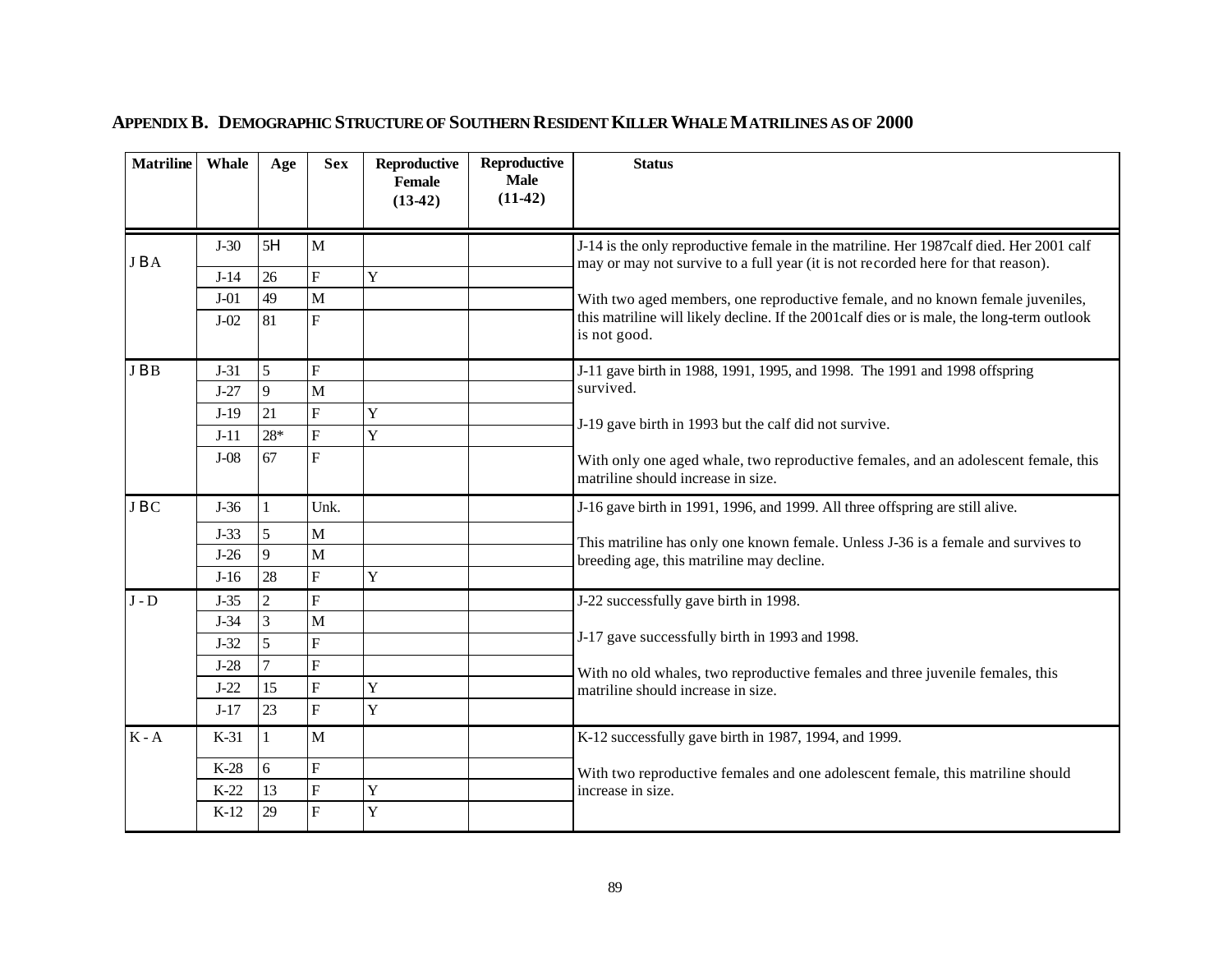| <b>Matriline</b>          | Whale  | Age            | <b>Sex</b>                | Reproductive<br>Female<br>$(13-42)$ | <b>Reproductive</b><br><b>Male</b><br>$(11-42)$ | <b>Status</b>                                                                                             |
|---------------------------|--------|----------------|---------------------------|-------------------------------------|-------------------------------------------------|-----------------------------------------------------------------------------------------------------------|
| <b>KBB</b>                |        |                |                           |                                     |                                                 | Extinct                                                                                                   |
| $\mathbf K$ - $\mathbf C$ | $K-27$ | 6              | $\overline{F}$            |                                     |                                                 | K-13 successfully gave birth in 1986, 1991, and 1994.                                                     |
|                           | $K-25$ | 9              | M                         |                                     |                                                 | With two aged whales, one reproductive female, and one adolescent female, this                            |
|                           | $K-20$ | 14             | $\overline{M}$            |                                     | $\overline{Y}$                                  | matriline will likely decline.                                                                            |
|                           | $K-13$ | $28*$          | $\boldsymbol{\mathrm{F}}$ | $\mathbf Y$                         |                                                 |                                                                                                           |
|                           | $K-11$ | 67             | $\boldsymbol{\mathrm{F}}$ |                                     |                                                 |                                                                                                           |
|                           | K-07   | 90             |                           |                                     |                                                 |                                                                                                           |
| $K - D$                   | $K-21$ | $14*$          | M                         |                                     | $\overline{Y}$                                  | K-40 has never given birth and is approaching post-reproductive age.                                      |
|                           | $K-40$ | 37             | $\overline{F}$            | $\mathbf Y$                         |                                                 | With no juvenile females and the only reproductive female being apparently infertile,                     |
|                           | $K-18$ | 52             | $\overline{\mathrm{F}}$   |                                     |                                                 | this matriline will decline and may well become extinct.                                                  |
| $\mathbf K$ B $\mathbf E$ | $K-26$ | $\overline{7}$ | Unk.                      |                                     |                                                 | K-16 gave birth in 2000 to a calf which will not be recorded here until 2001.                             |
|                           | $K-16$ | 15             | $\overline{\mathrm{F}}$   | $\mathbf Y$                         |                                                 | K-14 gave birth in 1988, 1990, and 1993. The first two died as calves. The third is still<br>alive.       |
|                           | $K-14$ | 23             | $\overline{F}$            | $\mathbf Y$                         |                                                 | This matriline will likely persist, especially if K-26 is female and the 2000 calf<br>survives.           |
| $L - A$                   | L-89   | $\overline{7}$ | $\mathbf{M}$              |                                     |                                                 | L-22 gave birth in 1986, 1989, and 1993. The latter two are still alive.                                  |
|                           | $L-87$ | 8              | $\mathbf{M}$              |                                     |                                                 |                                                                                                           |
|                           | $L-85$ | $\mathbf{Q}$   | M                         |                                     |                                                 | With only one reproductive female and no adolescent females, this matriline may<br>decline in the future. |
|                           | $L-79$ | 11             | $\mathbf{M}$              |                                     | $\overline{Y}$                                  |                                                                                                           |
|                           | $L-22$ | 29             | ${\bf F}$                 | $\mathbf Y$                         |                                                 |                                                                                                           |
|                           | $L-32$ | 45             | $\overline{\mathrm{F}}$   |                                     |                                                 |                                                                                                           |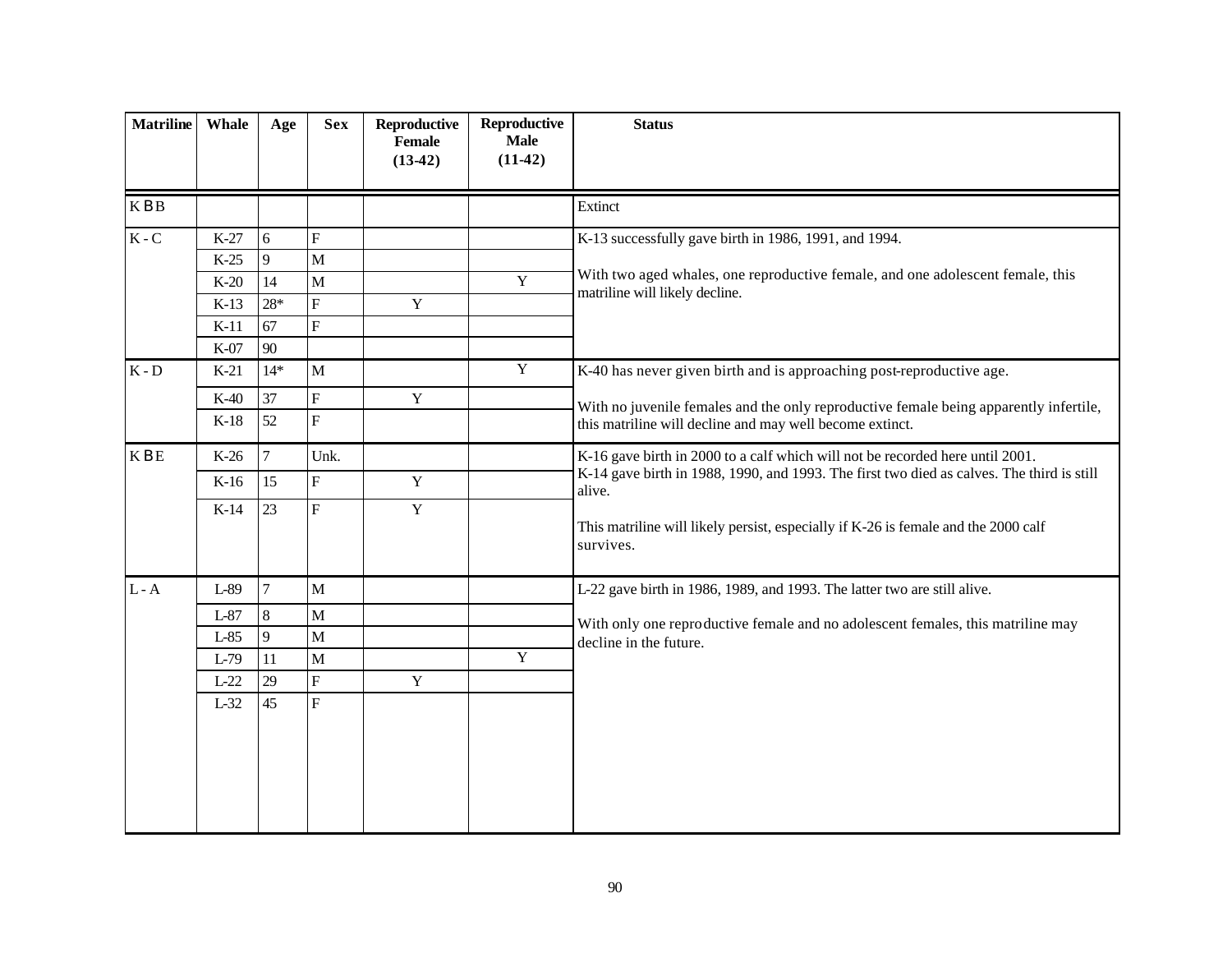| <b>Matriline</b> | Whale  | Age             | <b>Sex</b>              | Reproductive<br><b>Female</b><br>$(13-42)$ | Reproductive<br><b>Male</b><br>$(11-42)$ | <b>Status</b>                                                                                                |
|------------------|--------|-----------------|-------------------------|--------------------------------------------|------------------------------------------|--------------------------------------------------------------------------------------------------------------|
| $L - B$          | $L-98$ |                 | Unk.                    |                                            |                                          | L-67 successfully gave birth in 1999.                                                                        |
|                  |        |                 |                         |                                            |                                          |                                                                                                              |
|                  | $L-88$ | 7               | $\mathbf M$             |                                            |                                          | With one aged whale, one reproductive female, and only one possible female                                   |
|                  | $L-78$ | 11              | $\mathbf M$             |                                            | $\mathbf Y$                              | adolescent, this matriline may decline.                                                                      |
|                  | $L-67$ | 15              | $\overline{F}$          | $\mathbf{Y}$                               |                                          |                                                                                                              |
|                  | $L-39$ | 25              | $\mathbf{M}$            |                                            | $\overline{Y}$                           |                                                                                                              |
|                  | $L-02$ | 551             | ${\bf F}$               |                                            |                                          |                                                                                                              |
| $L-C$            | $L-25$ | 72              | $\overline{\mathrm{F}}$ |                                            |                                          | With no female calves, female juveniles, or reproductive females, this matriline will<br>become extinct.     |
| $L - D$          |        |                 |                         |                                            |                                          | Extinct                                                                                                      |
| $L - E$          | $L-94$ | $5\overline{)}$ | Unk                     |                                            |                                          | L-11 gave birth in 1973, 1977, 1985, 1987, and 1995. She is likely post-reproductive.                        |
|                  | $L-77$ | 13              | $\overline{F}$          | $\mathbf Y$                                |                                          |                                                                                                              |
|                  | $L-41$ | 23              | $\mathbf{M}$            |                                            | $\overline{Y}$                           | With two post-reproductive females and only one reproductive-age female, this<br>matriline may well decline. |
|                  | $L-11$ | 43              | $\mathbf F$             |                                            |                                          |                                                                                                              |
|                  | $L-12$ | 67              | $\overline{\mathrm{F}}$ |                                            |                                          |                                                                                                              |
| $L - F$          | L-92   | 5               | $\mathbf{M}$            |                                            |                                          | L-26 gave birth in 1972, 1980, 1986, and 1993.                                                               |
|                  | $L-90$ |                 | $\overline{\mathrm{F}}$ |                                            |                                          | L-60 gave birth in 1990 and 1995. The first died, the latter is still alive.                                 |
|                  | $L-71$ | 14              | $\mathbf M$             |                                            | $\mathbf Y$                              |                                                                                                              |
|                  | $L-60$ | 28              | $\overline{\mathrm{F}}$ | $\mathbf Y$                                |                                          | With only one reproductive and one adolescent female, this matriline may decline.                            |
|                  | $L-26$ | 44              | $\overline{F}$          |                                            |                                          |                                                                                                              |
| $L - G$          | $L-57$ | 23              | $\mathbf{M}$            |                                            | $\mathbf Y$                              | Having no females, this matriline will become extinct.                                                       |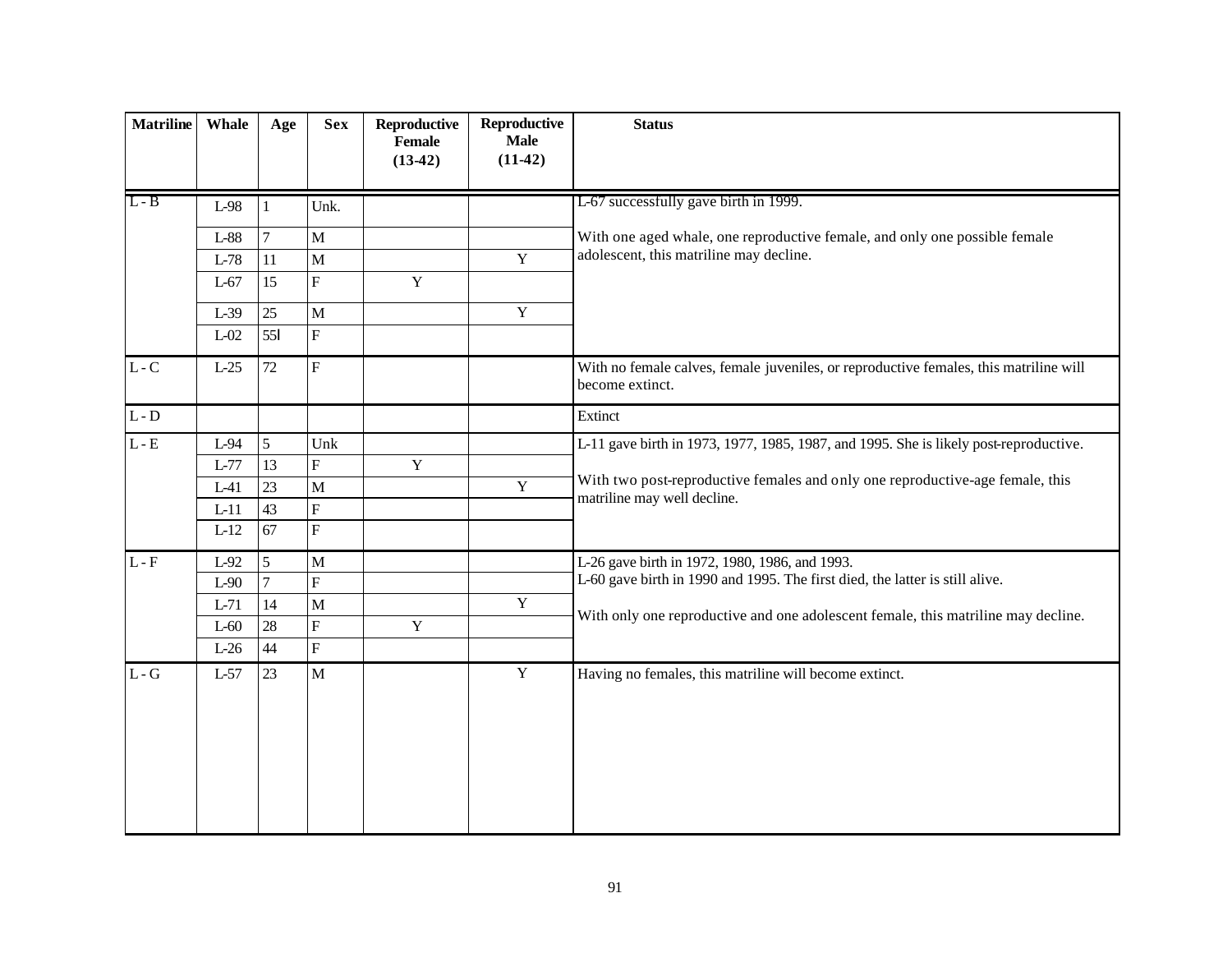| <b>Matriline</b>            | Whale  | Age    | <b>Sex</b>                | Reproductive<br>Female | Reproductive<br><b>Male</b> | <b>Status</b>                                                                                                                                                                                                                                                    |
|-----------------------------|--------|--------|---------------------------|------------------------|-----------------------------|------------------------------------------------------------------------------------------------------------------------------------------------------------------------------------------------------------------------------------------------------------------|
|                             |        |        |                           | $(13-42)$              | $(11-42)$                   |                                                                                                                                                                                                                                                                  |
|                             |        |        |                           |                        |                             |                                                                                                                                                                                                                                                                  |
| $L-H$                       | $L-95$ | 4H     | $\mathbf{M}$              |                        |                             | L-43 successfully gave birth 1986 and 1996.<br>L-7 gave birth in 1987 and 1997. The latter calf died. She is close to post-reproduction                                                                                                                          |
|                             | $L-72$ | 14     | $\overline{F}$            | Y                      |                             | age and it is not known if she is capable of successful birth.                                                                                                                                                                                                   |
|                             | $L-53$ | 23     | $\overline{F}$            | $\mathbf Y$            |                             |                                                                                                                                                                                                                                                                  |
|                             | $L-43$ | 28     | $\overline{F}$            | Y                      |                             | Though the population has two successful reproductive females, one is nearly post-<br>reproductive and the other has produced only one viable offspring since 1987. The<br>two other reproductive females have not given birth, even though one is 23. There are |
|                             | $L-07$ | 39     | $\overline{F}$            | Y                      |                             | no adole scent females. The matriline status is unclear, it may decline.                                                                                                                                                                                         |
| $L-I$                       | L-86   | 9      | ${\bf F}$                 |                        |                             | L-27 gave birth in 1980, 1985, 1990, and 1995. The latter three have died. She is close                                                                                                                                                                          |
|                             | $L-82$ | 10     | $\mathbf F$               |                        |                             | to post-reproductive age.                                                                                                                                                                                                                                        |
|                             | $L-62$ | 20     | $\overline{M}$            |                        | $\overline{Y}$              | L-55 gave birth in 1990 and 1996. The latter calf died.                                                                                                                                                                                                          |
|                             | $L-55$ | 23     | $\overline{F}$            | $\mathbf Y$            |                             | This matriline has suffered poor reproduction, but still has at least one reproductive                                                                                                                                                                           |
|                             | $L-27$ | 35     | $\overline{F}$            | Y                      |                             | female and two adolescent females. Its future is unclear.                                                                                                                                                                                                        |
|                             |        |        |                           |                        |                             |                                                                                                                                                                                                                                                                  |
| $L-J$                       | L-99   |        | Unk.                      |                        |                             | L-47 successfully gave birth 1990, 1995, and 2000.                                                                                                                                                                                                               |
|                             | $L-91$ | 5      | Unk                       |                        |                             | With one aged whale, one reproductive female, and only one known adolescent                                                                                                                                                                                      |
|                             | $L-83$ | 10     | $\mathbf F$               |                        |                             | female, this matriline will likely decline. If L-99 and L-91 are female and survive, the                                                                                                                                                                         |
|                             | $L-47$ | 26     | $\boldsymbol{\mathrm{F}}$ | Y                      |                             | decline may be temporary.                                                                                                                                                                                                                                        |
|                             | $L-21$ | 621    | $\overline{F}$            |                        |                             |                                                                                                                                                                                                                                                                  |
| $\mathbf{L}$ - $\mathbf{K}$ | L-84   | $10\,$ | $\mathbf{M}$              |                        |                             | L-5 has produced two viable offspring, but has not given birth since 1986. She is                                                                                                                                                                                |
|                             | $L-73$ | 14     | $\mathbf{M}$              |                        | $\mathbf Y$                 | nearly post-reproductive and may no longer be capable of successful birth.                                                                                                                                                                                       |
|                             | $L-74$ | 14     | $\mathbf{M}$              |                        | $\mathbf Y$                 | This matriline will likely become extinct.                                                                                                                                                                                                                       |
|                             | $L-58$ | 20     | M                         |                        | $\overline{Y}$              |                                                                                                                                                                                                                                                                  |
|                             | $L-05$ | $36*$  | $\overline{\mathrm{F}}$   | $\mathbf Y$            |                             |                                                                                                                                                                                                                                                                  |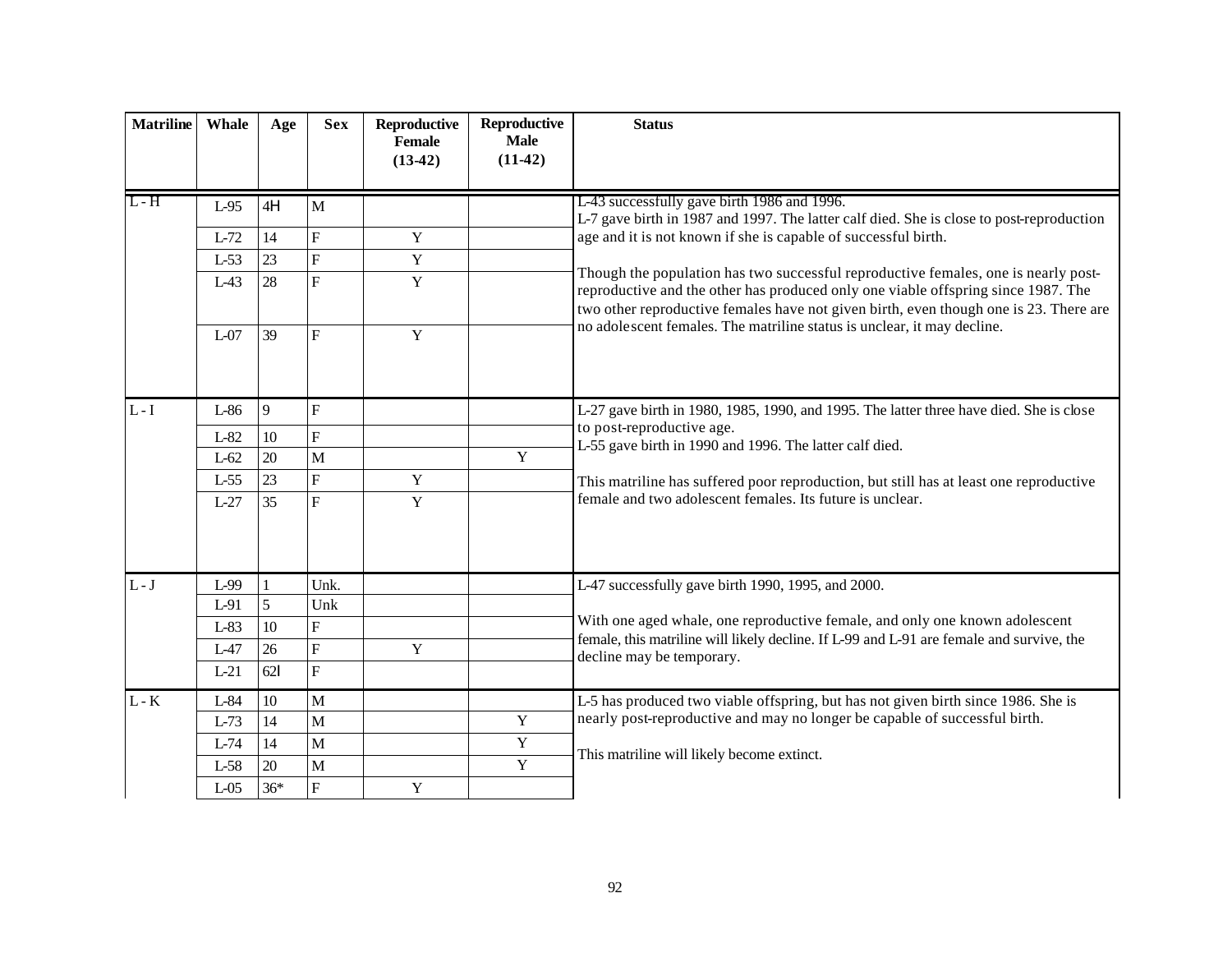| <b>Matriline</b> | Whale            | Age      | <b>Sex</b>        | Reproductive<br>Female<br>$(13-42)$ | Reproductive<br><b>Male</b><br>$(11-42)$ | <b>Status</b>                                                                                                                                                                               |
|------------------|------------------|----------|-------------------|-------------------------------------|------------------------------------------|---------------------------------------------------------------------------------------------------------------------------------------------------------------------------------------------|
|                  | $L-03$           | 54       | $\mathbf{F}$      |                                     |                                          |                                                                                                                                                                                             |
| $L - L$          | $L-54$<br>$L-01$ | 23<br>41 | $\mathbf{F}$<br>M | v                                   | Y                                        | Though in her reproductive mid-years, L-54 has never given birth. It is not known if<br>she is capable of successful birth.<br>This matriline will become extinct if $L_2$ 54 is infertile. |

† There may be a margin of error of up to one year for this whale.

\* It is unclear whether this is an estimated or an actual birth year.

‡ Different data sets have large differences in birth year for these whales. However, these whales would be outside of the breeding age no matter what age was selected from within the range. Results in this table are the best estimates of the actual age of the whale after consulting a variety of sources.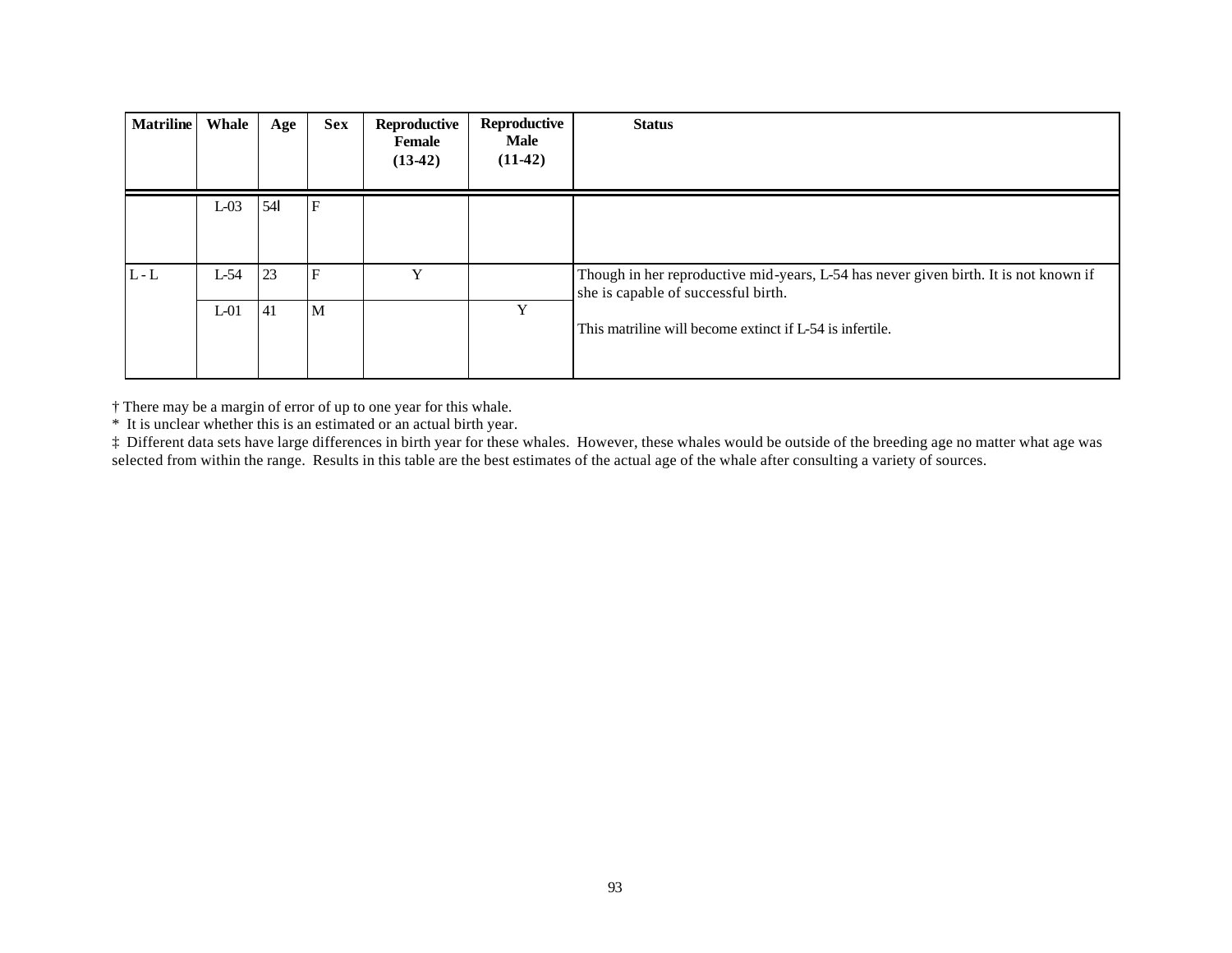| Organism           | Medium           | Location                           | total PCB       | <b>Max PCB</b> | total DDT | <b>Max DDT</b> | Percent           | total PCBs | total DDT      | Source                  |
|--------------------|------------------|------------------------------------|-----------------|----------------|-----------|----------------|-------------------|------------|----------------|-------------------------|
|                    |                  |                                    | µg/kg ww        | µg/kg ww       | µg/kg ww  | µg/kg ww       | lipid             | mg/kg lw   | mg/kg lw       |                         |
| Zooplankton        | Whole            | <b>Puget Sound</b>                 | <b>NA</b>       | <b>NA</b>      | <b>NA</b> | <b>NA</b>      | <b>NA</b>         | $2 - 16$   | <b>NA</b>      | Pavlou & Dexter<br>1979 |
| Mussel             | whole            | <b>Useless Bay</b>                 | 5.5             | <b>NA</b>      | <b>NA</b> | <b>NA</b>      | 1.8               | 0.31       | <b>NA</b>      | Ylitalo et al. 1999     |
| Mussel             | whole            | Commencement bay                   | 110             | <b>NA</b>      | <b>NA</b> | <b>NA</b>      | 1.6               | 6.88       | <b>NA</b>      | Ylitalo et al. 1999     |
| Mussel             | whole            | <b>Elliott Bay</b>                 | 120             | <b>NA</b>      | <b>NA</b> | <b>NA</b>      | 1.6 <sup>b</sup>  | 7.50       | <b>NA</b>      | Ylitalo et al. 1999     |
| English sole       | average muscle   | <b>Useless Bay</b>                 | 6.3             | <b>NA</b>      | <b>NA</b> | <b>NA</b>      | 1.6               | 0.39       | <b>NA</b>      | Ylitalo et al. 1999     |
| English sole       | average muscle   | Commencement Bay                   | $\overline{22}$ | <b>NA</b>      | <b>NA</b> | <b>NA</b>      | 0.65              | 3.38       | $\overline{M}$ | Ylitalo et al. 1999     |
| English sole       | average muscle   | <b>Elliott Bay</b>                 | 320             | <b>NA</b>      | <b>NA</b> | <b>NA</b>      | 2.3               | 13.91      | <b>NA</b>      | Ylitalo et al. 1999     |
| English sole       | average muscle   | <b>Throughout Puget Sound</b>      | 19.67           | 159.0          | 4.41      | 9.40           | 0.32              | 6.15       | 1.38           | O'Neill et al. 1995     |
| Quillback rockfish | average muscle   | <b>Throughout Puget Sound</b>      | 11.44           | 69.0           | 1.68      | 6.50           | 0.41              | 2.79       | 0.41           | O'Neill et al. 1995     |
| Copper rockfish    | average muscle   | <b>Throughout Puget Sound</b>      | 9.23            | 16.0           | 1.47      | 2.00           | 0.43              | 2.15       | 0.34           | O'Neill et al. 1995     |
| Pacific cod        | average muscle   | <b>Throughout Puget Sound</b>      | 11.08           | 18.7           | 3.1       | 4.00           | 0.11              | 10.07      | 2.82           | O'Neill et al. 1995     |
| Chinook            | average muscle   | <b>Throughout Puget Sound</b>      | 49.98           | 216.0          | 22.17     | 58.80          | 2.95              | 1.69       | 0.75           | O'Neill et al. 1995     |
| Chinook            | composite muscle | <b>Central Puget Sound</b>         | 74.2            | <b>NA</b>      | <b>NA</b> | <b>NA</b>      | 2.95 <sup>c</sup> | 2.52       | $\overline{M}$ | O'Neill et al. 1998     |
| Chinook            | composite muscle | <b>Puget Sound Rivers</b>          | 49.1            | <b>NA</b>      | <b>NA</b> | <b>NA</b>      | 2.95 <sup>c</sup> | 1.66       | <b>NA</b>      | O'Neill et al. 1998     |
| Coho               | composite muscle | <b>Central Puget Sound</b>         | 35.1            | <b>NA</b>      | <b>NA</b> | <b>NA</b>      | 2.07 <sup>c</sup> | 1.70       | <b>NA</b>      | O'Neill et al. 1998     |
| Coho               | composite muscle | <b>Puget Sound Rivers</b>          | 26.5            | <b>NA</b>      | <b>NA</b> | <b>NA</b>      | 2.07 <sup>c</sup> | 1.28       | <b>NA</b>      | O'Neill et al. 1998     |
| Coho               | average muscle   | <b>Throughout Puget Sound</b>      | 26.67           | 107.0          | 10.1      | 18.50          | 2.07              | 1.29       | 0.49           | O'Neill et al. 1995     |
| Harbor seal pups   | blubber          | Southern Puget Sound               | 13,100          | 16,000         | <b>NA</b> | <b>NA</b>      | 90 <sup>d</sup>   | 14.6       | <b>NA</b>      | Hong et al. 1996        |
| Harbor seal pups   | blubber          | Smith Island, Strait of<br>Georgia | 1700            | 2100           | <b>NA</b> | <b>NA</b>      | 90 <sup>d</sup>   | 1.9        | <b>NA</b>      | Hong et al. 1996        |
| Killer whales      | Male blubber     | Georgia/Juan de Fuca Straits       | <b>NA</b>       | <b>NA</b>      | <b>NA</b> | <b>NA</b>      | <b>NA</b>         | 146.3      | <b>NA</b>      | Ross et al. 2000        |
| Killer whales      | female blubber   | Georgia/Juan de Fuca Straits       | <b>NA</b>       | <b>NA</b>      | <b>NA</b> | <b>NA</b>      | <b>NA</b>         | 55.4       | <b>NA</b>      | Ross et al. 2000        |
| Killer whales      | average blubber  | Strait of Georgia/Outer Coast,     | <b>NA</b>       | <b>NA</b>      | <b>NA</b> | <b>NA</b>      | <b>NA</b>         | 24.2       | 35.2           | Jarman et al.<br>1996   |
|                    |                  | Vancouver Island                   |                 |                |           |                |                   |            |                |                         |
|                    |                  |                                    |                 |                |           |                |                   |            |                |                         |

# APPENDIX C. SOME PCB AND DDT CONCENTRATIONS <sup>a</sup> in Marine Biota of Puget Sound and the Strait of Juan de Fuca

a Concentrations are expressed as average values reported in their respective studies unless otherwise noted. Significant figures as reported by primary authors.

b Percent lipid not reported, assumed to be equal to lipids in mussels from Commencement Bay.

c Percent lipid assumed to be equal to that reported for this species by O'Neill et al. 1995.

d Percent lipid in seal blubber not reported, assumed to be 90 percent.

ww – wet weight

 $lw - lipid weight$ 

NA – Not available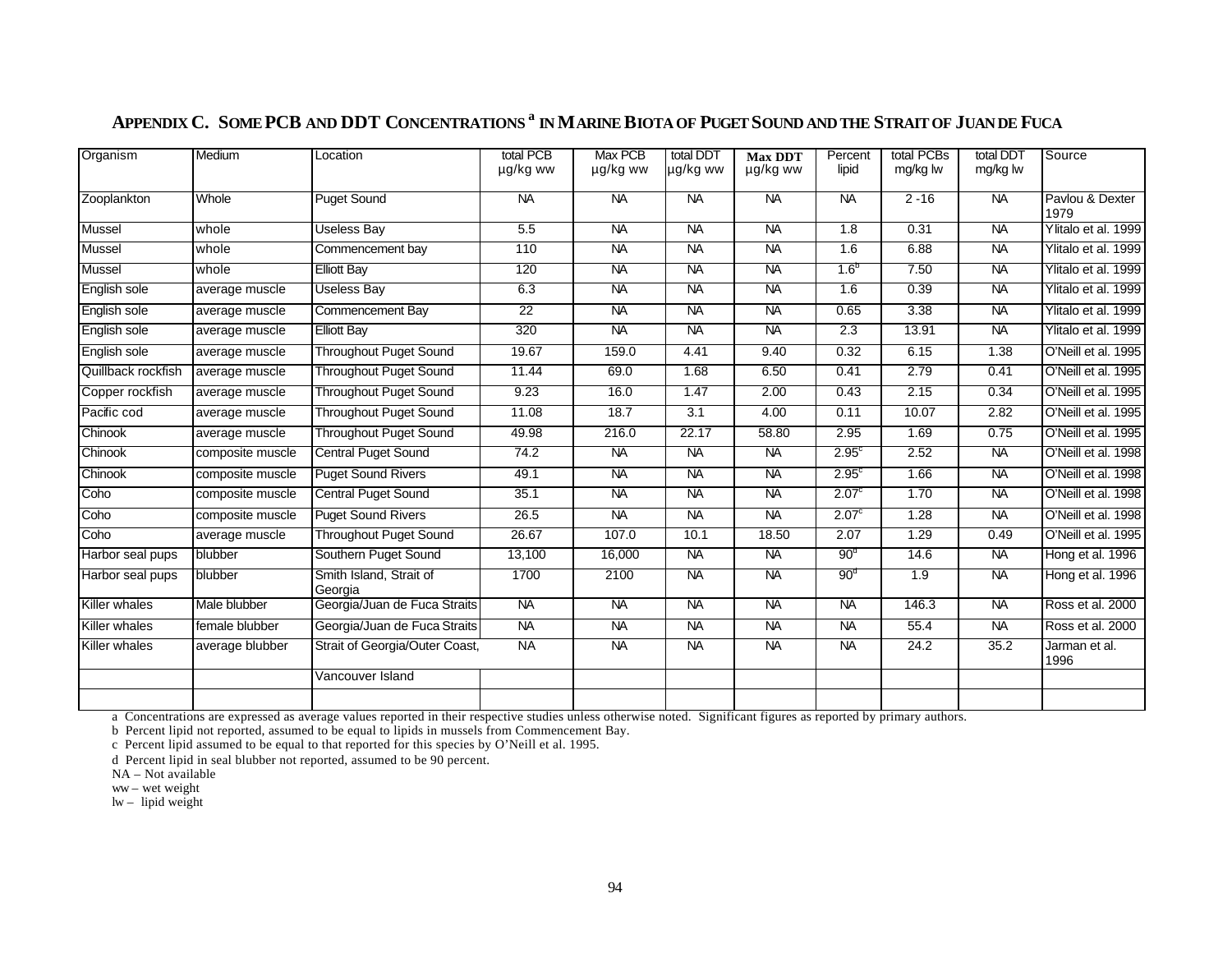# **APPENDIX D. SUPERFUND SITES IN THE PUGET SOUND BASIN AT WHICH PCBS ARE A CONTAMINANT OF CONCERN.**

| <b>Site Name</b>                                   | <b>Contaminated media</b>            |  |  |  |
|----------------------------------------------------|--------------------------------------|--|--|--|
| <b>Western Processing Company</b>                  | <b>Soils</b>                         |  |  |  |
| Whidbey Island Naval Air Station                   | Soils, marine and freshwater         |  |  |  |
|                                                    | sediments                            |  |  |  |
| Northwest Transformer, S. Harkness St.             | <b>Soils</b>                         |  |  |  |
| Midway Landfill                                    | Groundwater                          |  |  |  |
| Keyport Naval Undersea Warfare Engineering Station | Marine sediment, shellfish           |  |  |  |
| Harbor Island/Elliott Bay                          | Soils, freshwater and marine         |  |  |  |
|                                                    | sediments                            |  |  |  |
| Pacific Car and Foundry                            | soils                                |  |  |  |
| Queen City Farms                                   | soils                                |  |  |  |
| Commencement Bay, Tacoma Tar Pits                  | soils                                |  |  |  |
| Malarky Asphalt site                               | soil, groundwater, freshwater        |  |  |  |
|                                                    | sediments                            |  |  |  |
| Northwest Transformer, Mission Pole                | soils                                |  |  |  |
| South Tacoma Field                                 | soils                                |  |  |  |
| Tulalip Landfill                                   | surface water                        |  |  |  |
| Port Hadlock Detachment                            | soils, groundwater, marine sediment, |  |  |  |
|                                                    | shellfish                            |  |  |  |